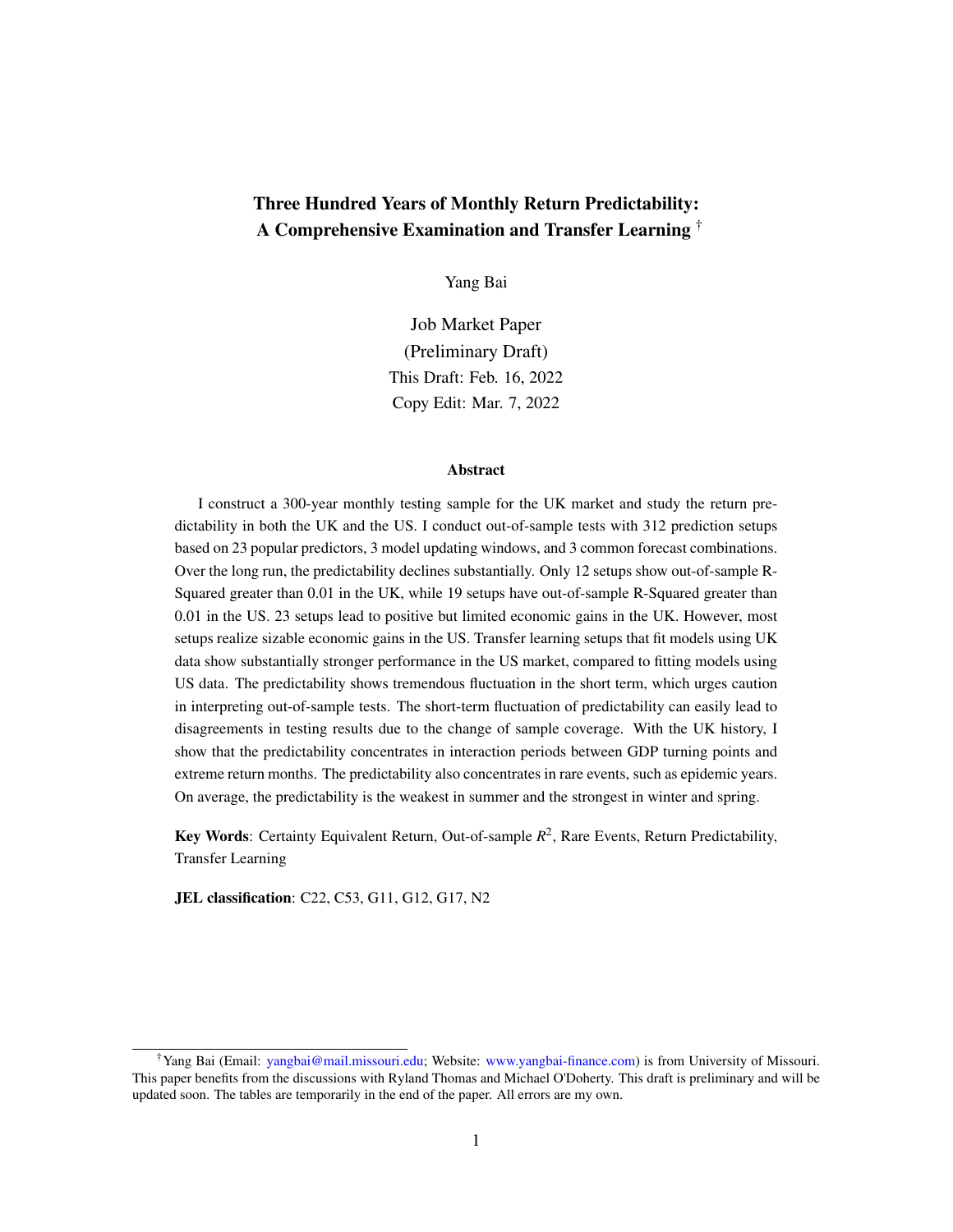## <span id="page-1-0"></span>1 Introduction

Many studies examine the out-of-sample (OOS) return predictability [\(Campbell and Thompson 2008,](#page-31-0) [Goyal and Welch 2008,](#page-32-0) [Rapach and Zhou 2021,](#page-33-0) etc.) in the monthly data. But the common setups are often established based on a US sample going back to 1926 or 1945. However, the history of modern equity market started from the beginning of the 1600s. In the 18th century, the UK market was already active. By the 19th century, the UK market included hundreds of firms [\(Acheson et al.](#page-31-1) [2009,](#page-31-1) [Campbell et al. 2021,](#page-31-2) etc.). Thus, the mainstream predictability studies only reflect about onefourth of the financial market 's history.

To fill this gap in the literature, I construct a 300-year monthly testing sample and provide a comprehensive examination of the OOS predictability in the UK and the US markets. To the best of my knowledge, my sample is the longest in the literature of monthly return predictability. My data for the UK market go back to May 1710, right after the birth of the Kingdom of Great Britain and the extended US data go back to February 1857, before the American Civil War.

I include 25 popular predictors with 3 different model-updating windows over 2 samples for each of the markets, along with 3 different combination methods applied to different groups of predictors [\(Goyal and Welch 2008,](#page-32-0) [Rapach et al. 2011,](#page-34-0) [Neely et al. 2014,](#page-33-1) [Rapach and Zhou 2021\)](#page-33-0). In total, I test the UK market with 108 prediction setups, including the 300-year predictions by dividend yield and dividend price, and I test the US market with 102 prediction setups.

The purpose of this paper is not to advocate any prediction setups nor to survey predictors or methods. Simply, with the long history in my data and the simultaneous observation of the two most important markets in the past three centuries, I seek to understand whether the common setups can lead to monthly predictability over the super long run and how the predictability changes through time and across the border.

The OOS tests confirm the predictability over 300 years in the UK, although the predictability only shows up in a very limited group of setups. Despite being significant overall in the longer history, the top performing setups gradually lost their power in the past 100-200 years, implying that the loss of predictability happens along the history and does not need to come from new publication about the predictors [\(McLean and Pontiff 2016\)](#page-33-2). Actually, the rolling OOS  $R^2$ 's show that the predictability of top performers declines from a peak level of above 10% to today's level just below 1%. At the same time, predictability carries tremendous short-term fluctuations. This means that even past equity premium, can still make meaningful predictions in a very short window every once in a while and and the predictability can disappear completely very quick. This urges caution in our interpretation of OOS predictability documented in the literature, since even a very short difference in sample coverage can lead to completely different conclusion, provided that the overall OOS predictability is so close to zero while the fluctuations, measured with standard deviations of 5-year rolling window OOS  $R^2$ s, are of multiple folds of the overall OOS predictability [\(Goyal et al. 2021\)](#page-32-1).

The biggest recent drop for the UK happened in the late 19th century, a time point coinciding with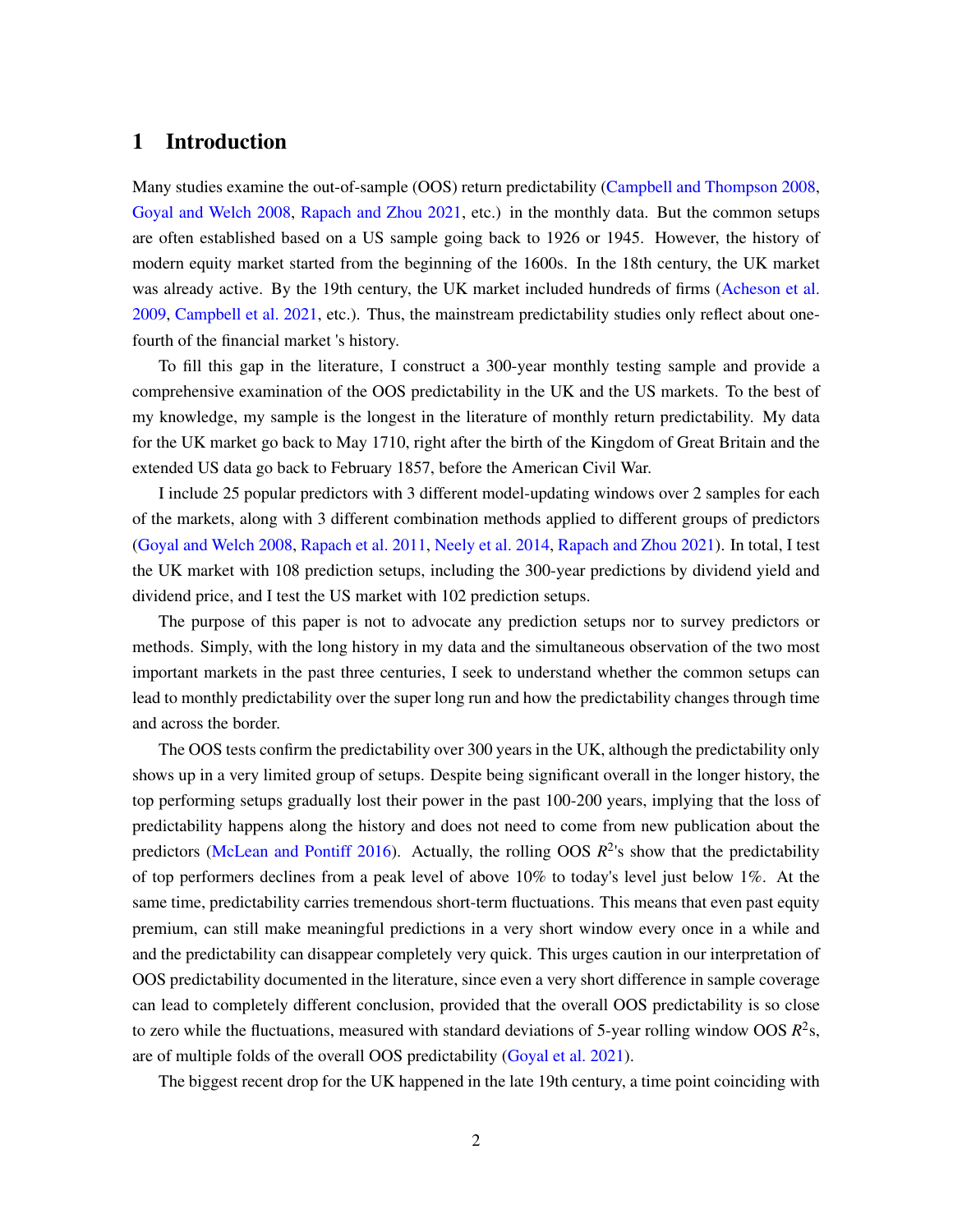the substantial reduction of information delay because of the rollout of domestic and transatlantic telegraph cables [\(Hoag 2006,](#page-32-2) [Steinwender 2018,](#page-34-1) [Wache 2021\)](#page-34-2).

[Figure 1](#page-2-0) shows the decline in predictability overall with the top performers for the UK and the US markets based on expanding window OOS  $R^2$ . [Figure 2](#page-3-0) shows the short-term predictability fluctuations based on rolling 5-year window OOS *R* 2 . Beyond the decline of the predictability, observing [Figure 1](#page-2-0) and [Figure 2,](#page-3-0) we can quickly understand the importance of having a long history for the predictability tests, i.e., focusing on different subperiods can easily lead to different conclusions about the predictability because of the strong short-term fluctuations, even if the time window is not so "short".

Although the predictability declines substantially, a few prediction setups, such as the univariate regression with ltr for the UK market and several combination forecast predictions for the US market, are surprisingly consistently delivering statistically meaningful OOS predictability across the longest sample available, the past 50 years and recent 5 years. However, the dividend variables are not among these top performers. Contrary to the findings from [Golez and Koudijs \(2018\)](#page-32-3) with the annual data spliced with series from 3 countries, dividend variables are barely effective in any of the long samples at the monthly frequency. However, dividend yield and dividend price are stronger in the last 50 years of the UK sample delivering annualized OOS  $R^2$ s of 2% and 0.9%, respectively.

<span id="page-2-0"></span>

Figure 1: Expanding Window Best Performers by OOS *R* 2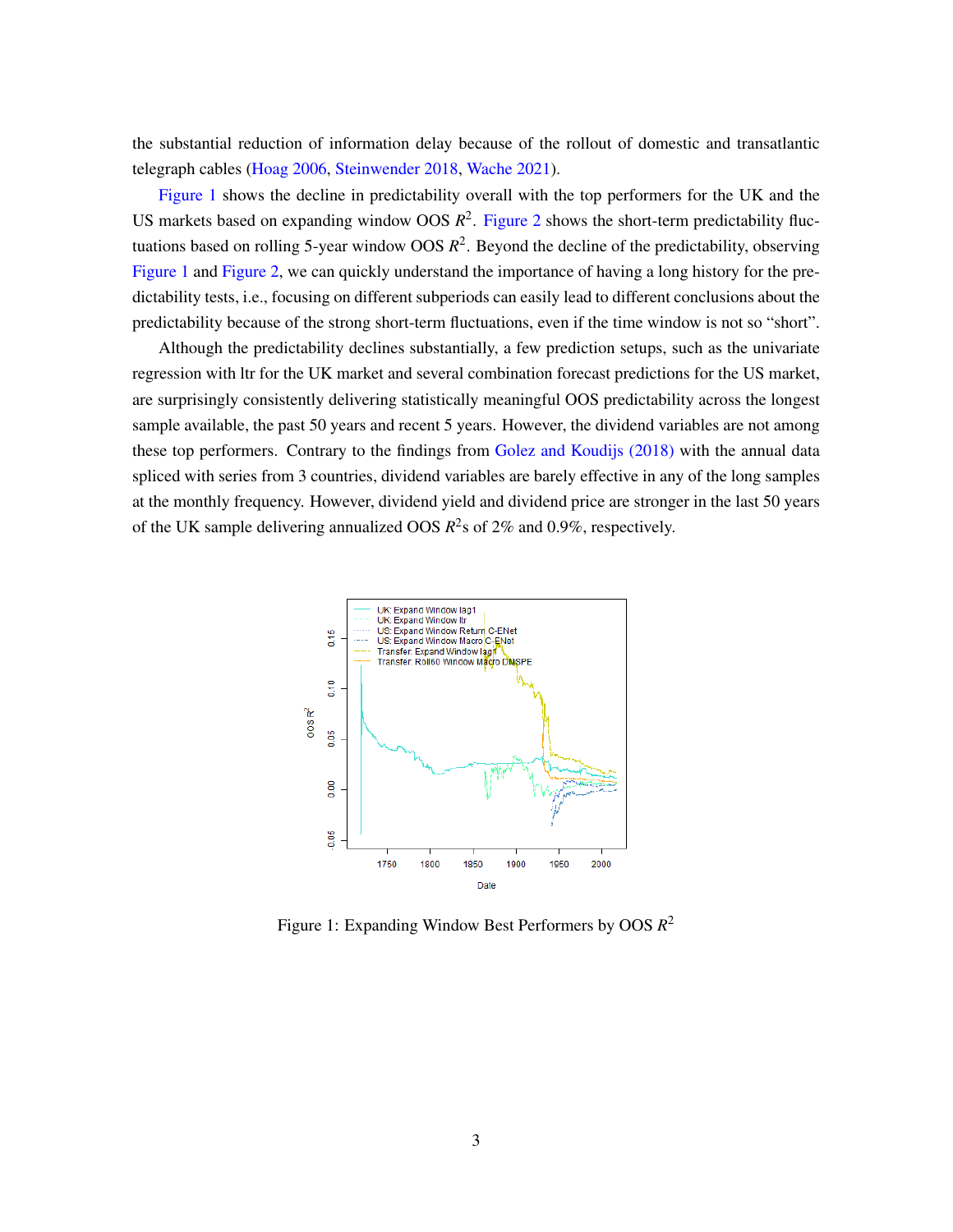<span id="page-3-0"></span>

Figure 2: 5-Year Rolling Window Best Performers by OOS *R* 2

Additionally, only 23 prediction setups deliver positive economic gains measured with certainty equivalent return (CER) [\(Campbell and Thompson 2008,](#page-31-0) [Goyal and Welch 2008,](#page-32-0) [Rapach et al. 2011\)](#page-34-0) in the UK. Interestingly, despite the similarity in the OOS statistical tests based on OOS  $R^2$ , most of the prediction setups lead to positive CER gains in the US. Meanwhile, the literature seems to show correlation between OOS predictability and CER gains. However, the statistical performance and the economic gains do not seem correlated with a one-to-one relation.

In the UK, the best performing setups are the expanding window updating linear regressions relying on lag1 equity premium and the return on long-term government bond in the UK, while the best performing setups for economic gains are all rolling window combination methods based on Discount Mean Squared Prediction Error (DMSPE) (See [Rapach et al. 2011\)](#page-34-0). It is also common that even if a setup does not show significant statistical predictability, they can often lead to sizable CER gains.

In the US market, the best statistical performers are combination setups for both samples, while the top earners of economic gains are univariate regression setups. The univariate predictor setups, such as the prediction with lag1 equity premium, suffer enormous transaction costs in both the UK and the US markets. There is no significant domination in the performance attributable to the updating windows.

Related, only limited studies have documented the transferable predictability across the border. [Rapach et al. \(2013\)](#page-34-3) are the pioneers in the exploration of market information cross border for predictability. They examined the lead-lag predictability in the non-US industrialized markets using the US market returns. They report that the non-US returns display a limited predictive ability to the US returns. [Jiang et al. \(2020\)](#page-33-3) are the first to apply a stock level image model to predict international stocks based on parameters trained with the US data from 1993 to 2019. They document that over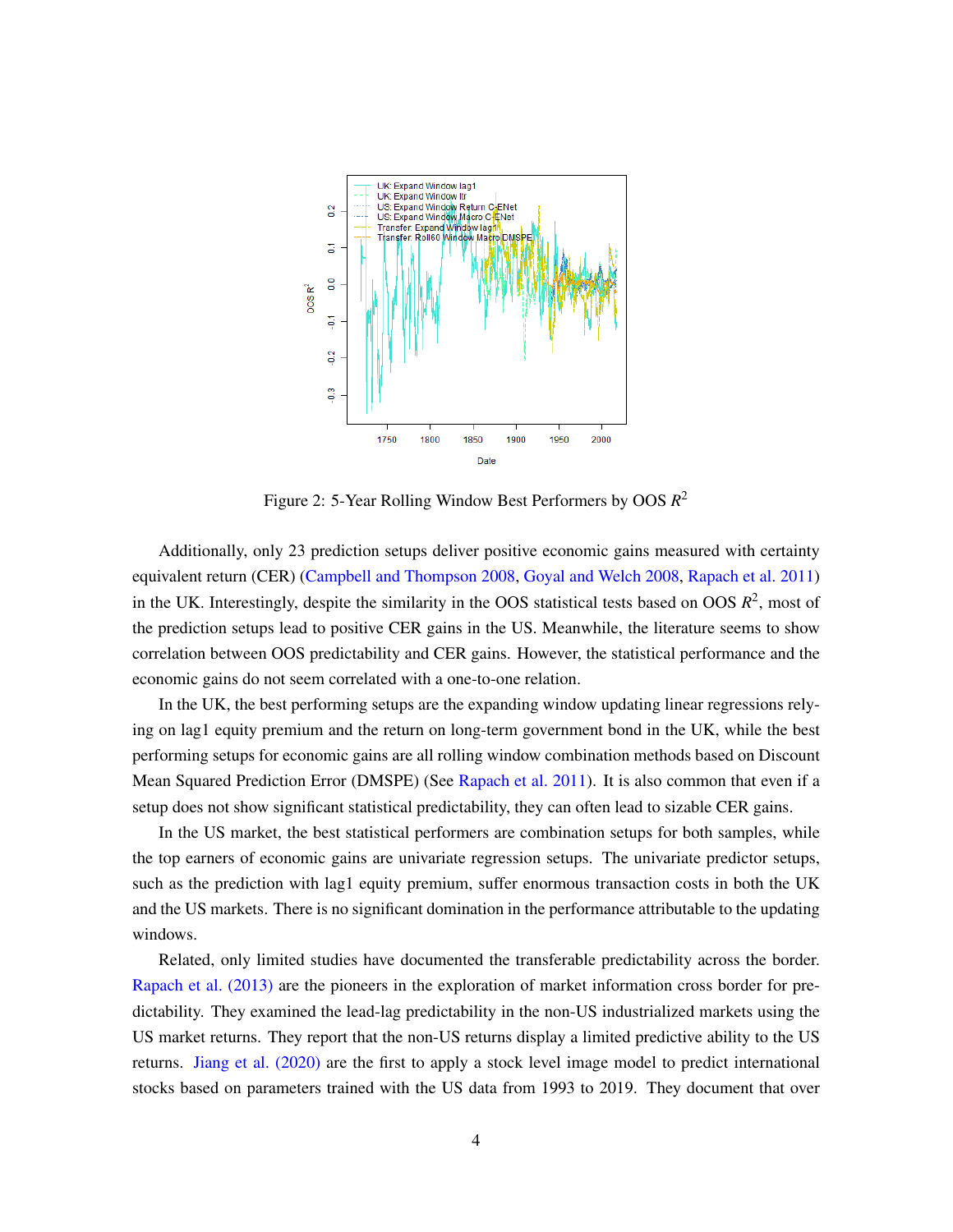their sample period, the model performance internationally is as good as the performance in the US data.

Questions arise naturally with these studies. First, are the findings from [Rapach et al. \(2013\)](#page-34-3) generalizable to a conclusion that the non-US market information is limited in predicting the US market? Second, if returns from one market can predict returns from another market and the charting techniques picked up by the image model can make predictions in the international markets, is it possible that the common successful market predictors in one country can also lead to predictive power in another country in the long run? To answer these questions, I include another 98 transfer learning setups that use the UK data to model the equity premium and apply the trained models to the US data in OOS tests.

One has to be careful in the transfer learning settings. If a study trains models in one market and tests the predictions in another market while the time windows overlap, the OOS tests could suffer from forward-looking data leak, making the conclusion even more vulnerable. Because the UK data has a longer history, fitting models using the UK history is possible such that no forward-looking data leak can happen for the OOS tests using the US data in one period ahead.

In my transfer learning setups, most of the models trained and updated using UK data deliver significant economic gains in the US market, implying the possibility of learning market experience from the UK and applying it to the US market. For the OOS statistical tests, the expanding window models relying on the long UK history achieve higher predictability, especially in the early part of the sample. The top performers include both technical indicators and macroeconomic predictors.

The expanding window setups show dominating predictive power in the OOS tests for the transfer learning setups in the longer sample. The transfer learning models also deliver economic gains that in general are larger than those from the models trained with the US data. These findings emphasize the importance of adding more data in the search for OOS performance.

Given the data, I leverage the long history to investigate the important economic and historical moments. Many studies show that the OOS predictability concentrates in recessions, namely negative GDP growth periods. [\(Rapach et al. 2011,](#page-34-0) [Cujean and Hasler 2017\)](#page-32-4). My results show that the predictability is not simply concentrating in the negative GDP growth periods. It concentrates in the deeply negative GDP growth periods, the GDP turning points, and specific interaction periods between the macroeconomy and the stock markets. The predictability is the strongest during the negative (positive) extreme return months when GDP is also turning negative (positive).

Rare events could also be a factor for higher predictability, since the expected equity premium can change with rare event probabilities [\(Barro 2009\)](#page-31-3). Focusing on the UK, I collect a list of rare events and document the predictability conditional on rare events, including population losses, epidemics and pandemics, and wars.

Note that the rare events do interact with GDP changes, but they do not fully overlap. The Cramer 's V between rare events and decreasing GDP is only 0.07, showing a weak categorical variable correlation. Predictability is strongly conditional on epidemic years, pandemic years, and famine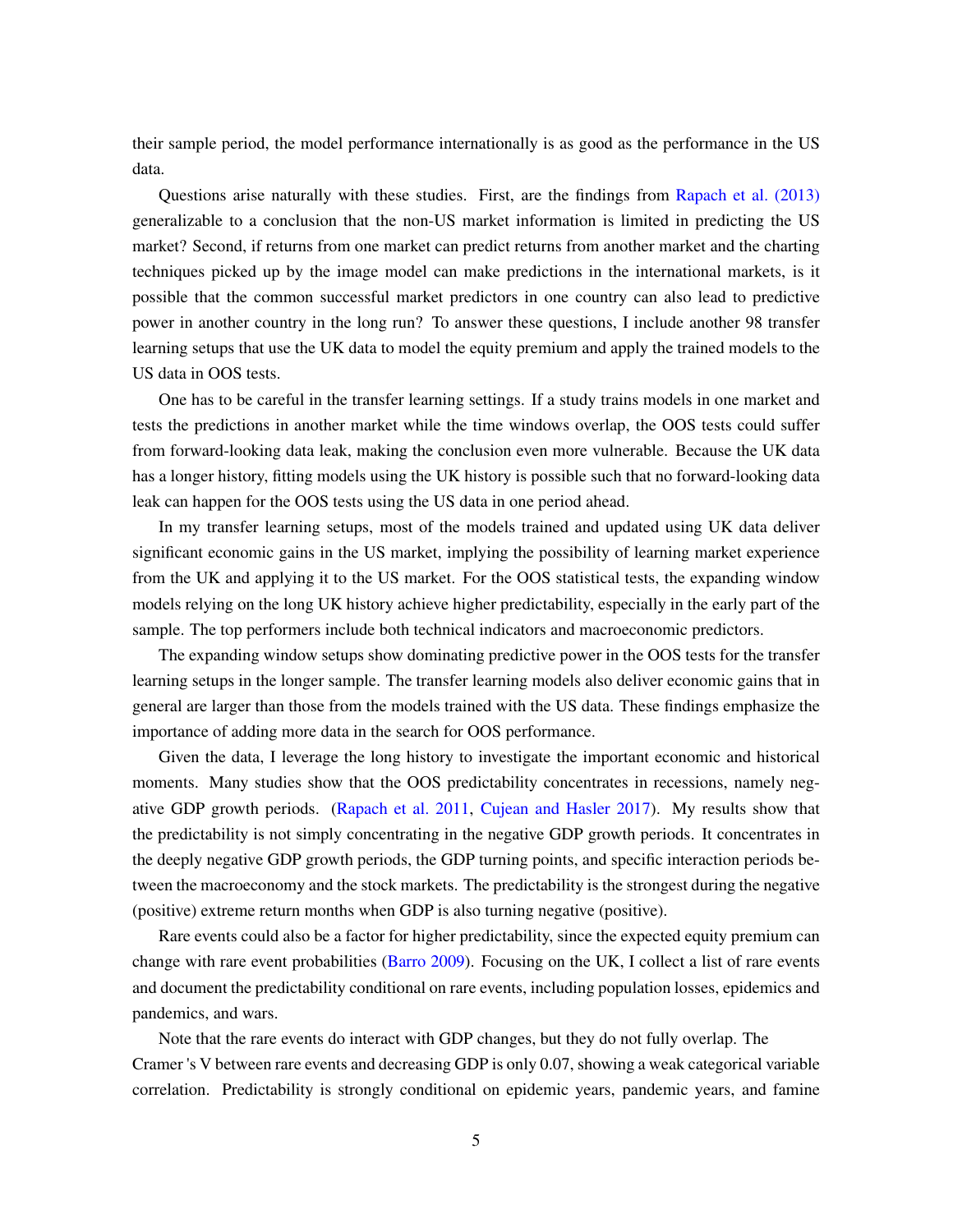years. Despite the tremendous impact of WWI and WWII, in the long run, we earn only limited predictability during the major wars comparing to the predictability earned during years with famine and diseases. Conditional on calendar months, both UK and US tests show the concentration of predictability in colder months, and the worst months are all in the summer.

This paper makes several contributions to the return predictability literature. First, I put together a real long-run testing sample and provide a comprehensive examination of predictability over the super long run with a variety of common setups. Second, I investigate the predictability in the UK and the US markets simultaneously and conduct a full scale transfer learning test to show the possible transferability of the predictability. Third, I explore the economic history and link the predictability across the different historical moments to analyze the concentration of the predictability.

This paper is closely related to a long list of studies in the mainstream return predictability literature that focuses on the macro-level information and the technical indicators [\(Neely et al. 2014,](#page-33-1) [Rapach et al. 2011,](#page-34-0) [Cochrane 2008,](#page-32-5) [Goyal and Welch 2008,](#page-32-0) [Goyal and Welch 2003,](#page-32-6) [Lettau and Lud](#page-33-4)[vigson 2001,](#page-33-4) [Kothari and Shanken 1997,](#page-33-5) [Kandel and Stambaugh 1996,](#page-33-6) [Fama and French 1988,](#page-32-7) [Keim](#page-33-7) [and Stambaugh 1986,](#page-33-7) etc.). However, due to limited data availability, no study has investigated the monthly return predictability over the super long run in a relatively comprehensive way.

[Golez and Koudijs \(2018\)](#page-32-3) are by far the closest and they are the pioneers in adopting results from economic history to modern predictability study. But they limited their focus on the dividend yield. There are countless studies that support the focus on the dividend-related variables [\(Campbell 1987,](#page-31-4) [Fama and French 1988,](#page-32-7) [Cochrane 2008,](#page-32-5) [Pástor and Stambaugh 2009\)](#page-33-8). However, a broader set of variables are left, ex, technical indicators and interest rates [\(Neely et al. 2014,](#page-33-1) [Keim and Stambaugh](#page-33-7) [1986,](#page-33-7) [Campbell 1987](#page-31-4) and [Fama and French 1989\)](#page-32-8). In my setup, I construct monthly data more than 3720 months and I investigate the predictability over the entire set of common predictors with meaningful availability in the super long run.

[Golez and Koudijs \(2018\)](#page-32-3) also relied on the data from [Acheson et al. \(2009\).](#page-31-1) However, instead of using prevailing capitalization, [Acheson et al. \(2009\)](#page-31-1) used the concurrent month capitalization to calculate the index, which can lead to unnecessary loss of accuracy in all the statistical tests [\(Campbell](#page-31-2) [et al. 2021\)](#page-31-2).

In the end, [Golez and Koudijs \(2018\)](#page-32-3) limit their focus on annual data combined across three countries with about 400 data points. This setup is not so close to today 's popular strategies that focus on monthly observations of a continuing domestic equity market [\(Lettau and Ludvigson 2001,](#page-33-4) [Goyal and](#page-32-0) [Welch 2008,](#page-32-0) [Dong et al. 2020,](#page-32-9) etc.). It is also known that the longer horizon can make the predictability easier to realize statistically and the predictability is actually proportional to the prediction horizon [\(Boudoukh et al. 2008,](#page-31-5) [Cochrane 2008,](#page-32-5) [Barberis 2000,](#page-31-6) [Campbell and Shiller 1988b,](#page-31-7) [Campbell and](#page-31-8) [Shiller 1988a\)](#page-31-8). With such annual data, the volatility of predictability gets blurry. Overall, before my paper, we do not have a good reference to understand the predictability with a monthly rebalance strategy applied to a natural domestic equity market.

This paper is also related to the study of [Jiang et al. \(2020\)](#page-33-3) who apply transfer learning with an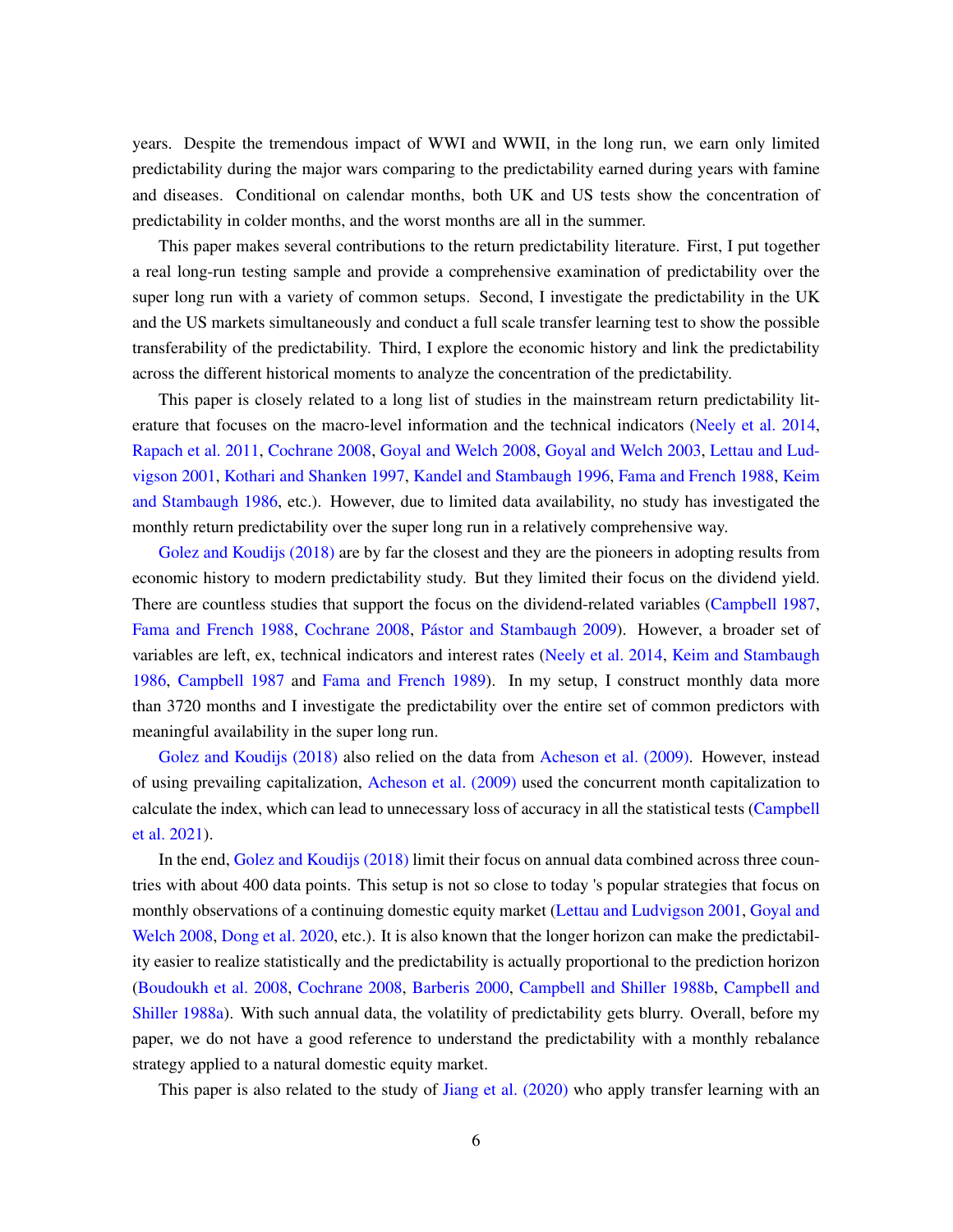image model trained on the US data to predict foreign markets' stock returns. Their study is different from this paper in two ways. First, this paper is a traditional return predictability paper and I focus on a set of common predictors and setups instead of a single machine learning model. The most sophisticated model in my setup is probably just the constraint elastic net used for forecast combination [\(Hastie et al. 2009,](#page-32-10) [Rapach and Zhou 2021,](#page-33-0) [Bates and Granger 1969,](#page-31-9) [Granger and Ramanathan 1984\)](#page-32-11).

Second, this paper examines the return predictability with a long history and does not relate to the stock level predictability in any situation. The purpose is to examine the predictability of the market at a larger scale with common setups such that we can learn about how the predictability generally evolves in the long run.

The paper proceeds as follows. [Section 2](#page-6-0) describes the data, presents summary statistics, and reviews empirical methods. I report OOS test results in [Section 3](#page-16-0) and [4.](#page-22-0) [Section 5](#page-25-0) discusses the shortterm volatility of predictability. [Section 6](#page-26-0) and [7](#page-27-0) explore critical moments when predictability is high. The paper concludes in [Section 8.](#page-29-0)

### <span id="page-6-0"></span>2 Data and Econometric Methods

In this section, I provide a brief description of the data sources and how I constructed the testing samples. The major source of the UK data is the Bank of England and the NBER macrohistory database. The Bank of England launched an effort several years ago named "A Millennium of Macroeconomic Data For The UK", which centralizes the data sets from economic history [\(Thomas and Dimsdale](#page-34-4) [2017\)](#page-34-4). I rely on the Bank of England for UK 's macroeconomic variables through the time window covered in my sample and I take variables such as short-term rates, consol yields, corporate bond rates, inflation.

I also rely on the Bank of England data for the UK index series before 1830, when the data of [Campbell et al. \(2021\)](#page-31-2) started, and after 1928, when Actuaries's Investment Index, the former index of today 's Financial Times Stock Exchange All Share, launched. Note that the data from [Acheson et al.](#page-31-1) [\(2009\)](#page-31-1) formed the index based on concurrent market capitalization and thus can mislead the tests for the specific period.

The major source of the US data is from [Goyal and Welch \(2008\),](#page-32-0) with supplements from NBER macroeconomic history database and Robert Shiller 's website [\(Shiller 1989\)](#page-34-5). [Goyal and Welch \(2008\)](#page-32-0) include the treasury bill rates and corporate bond yields, etc., and I get supplements from NBER for New York commercial papers and the railroad stock index in 185701:186912. Robert Shiller 's website maintains the estimated Standard and Poor 's composite index going back to 1870.

#### 2.1 The UK Data, the Proxies and Their Influence

For the UK market, the Bank of England centralized a selection of historical market time series from a variety of raw data sources. The Bank of England then combines them into a long return series and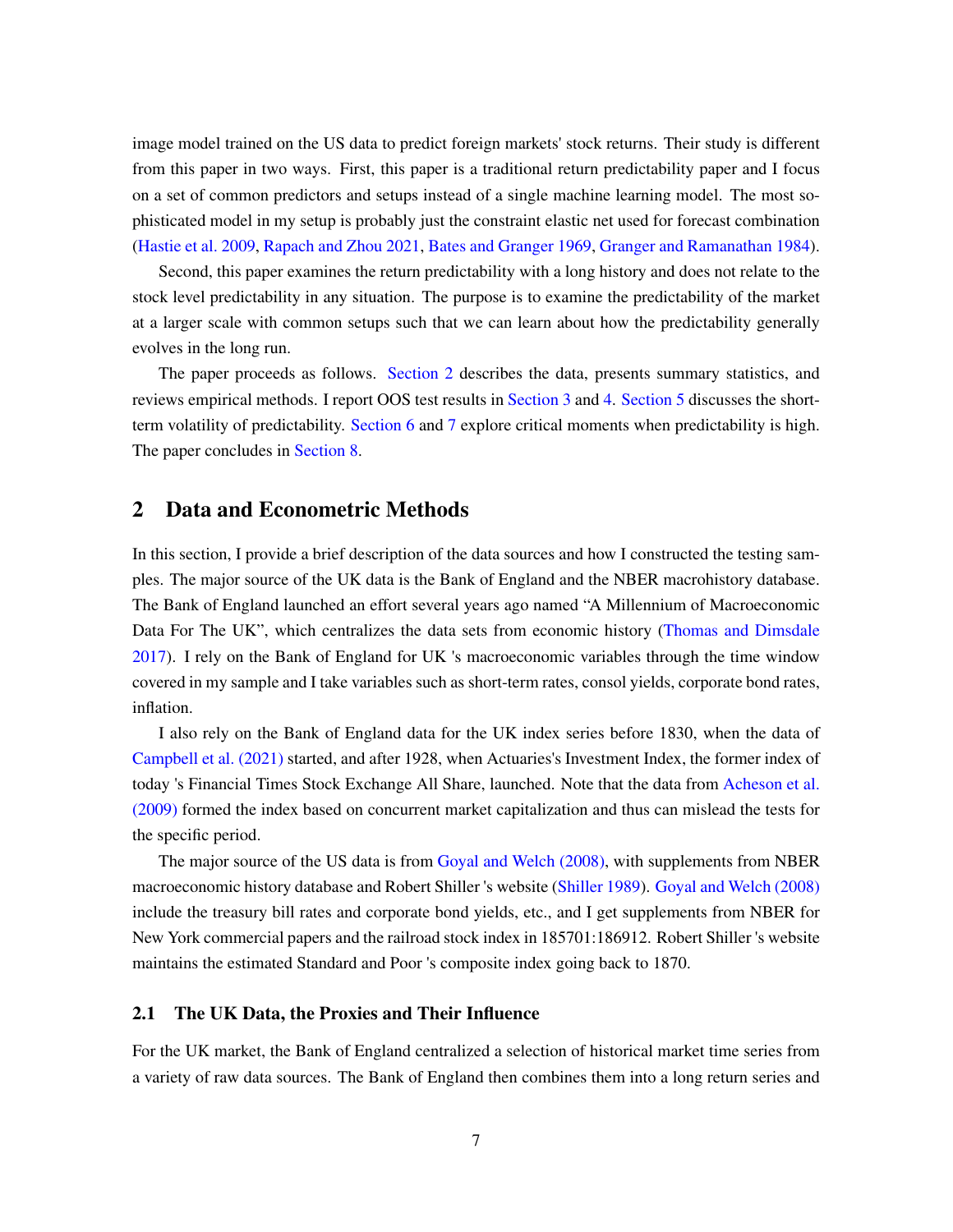I adopt the series as the main approximation of the market returns.

Specifically, the Bank of England calculates the market returns based on the share prices of the British East India Company, the Bank of England and South Sea Company from May 1710 to January 1811. Then, the Bank of England calculates a return series with 63 firms, excluding mines and weighted by paid-up capital, from February 1811 to February 1825.

The Bank of England uses several UK series from the NBER macrohistory database after 1871 for several decades. Specifically, from 1871 to 1914, the market return is based on 25-82 securities. Then, the market return is from the industrial share prices published in Banker 's Magazine until November 1921. Banker 's Magazine introduced an index covering 278 variable dividend securities in the following month, and the Bank of England adopted this index for the market return until December 1928.

From January 1929, the market return is from Actuaries's Investment Index of Ordinary Industrial Shares published in Monthly Digest of Statistics until the official introduction of today 's Financial Times Stock Exchange All Share Index in April 1962. For the period between January 1830 and December 1928, the market return is from [Campbell et al. \(2021\).](#page-31-2) [Campbell et al. \(2021\)](#page-31-2) undertook the cost to digitize the Investor Monthly Manual from the International Center of Finance at Yale University, along with supplements. During WWI, five data points are missing, related to the close of the London Stock Exchange and I linearly interpolate these 5 data points.

Because of the long history, I must make necessary yet conservative approximations for missing information, mainly though the use of proxies. For example, the UK did not have a liquid treasury bill market during the 18th-19th century, so we cannot directly apply the Bank of England 's official short-term rate to the calculation of equity premium. [Golez and Koudijs \(2018\)](#page-32-3) used the return rate on console to approximate the treasury bill. However, since the consol returns are often deeply negative and very volatile at the monthly level, applying consol returns to the calculation of equity premium can lead to unnecessary changes in the statistical moments because treasury bills are rarely negative nor seldomly volatile.

[Acheson et al. \(2009\)](#page-31-1) suggested the use of inflation rates, and [Goyal and Welch \(2008\)](#page-32-0) used regression with commercial paper. I synthesize their ways and use both inflation and commercial paper to approximate the UK treasury bill for 171005:171802 and 171802:191912.

When I have to adopt approximation for a series, my approximation is conservative and precise. I do not approximate any series if there exists a proper proxy. For example, I approximate the treasury bill using regression with consumer price index inflation for 171005:171803 [\(Acheson et al. 2009,](#page-31-1) [Goetzmann and Ibbotson 2006\)](#page-32-12) and I adopt the short-term bill from the East India Company as a proxy for the treasury bill from 1718. East India Company 's short-term bond is good for two reasons. First, the company is government-chartered. Second, this short-term rate is the only documented short-term rate besides the official bank rate.

Following this period, I adopt the short-term prime bill to proxy the treasury bill rate until 1923, when Caple and Webber 's treasury bill rate became available. The short-term prime bill is a bill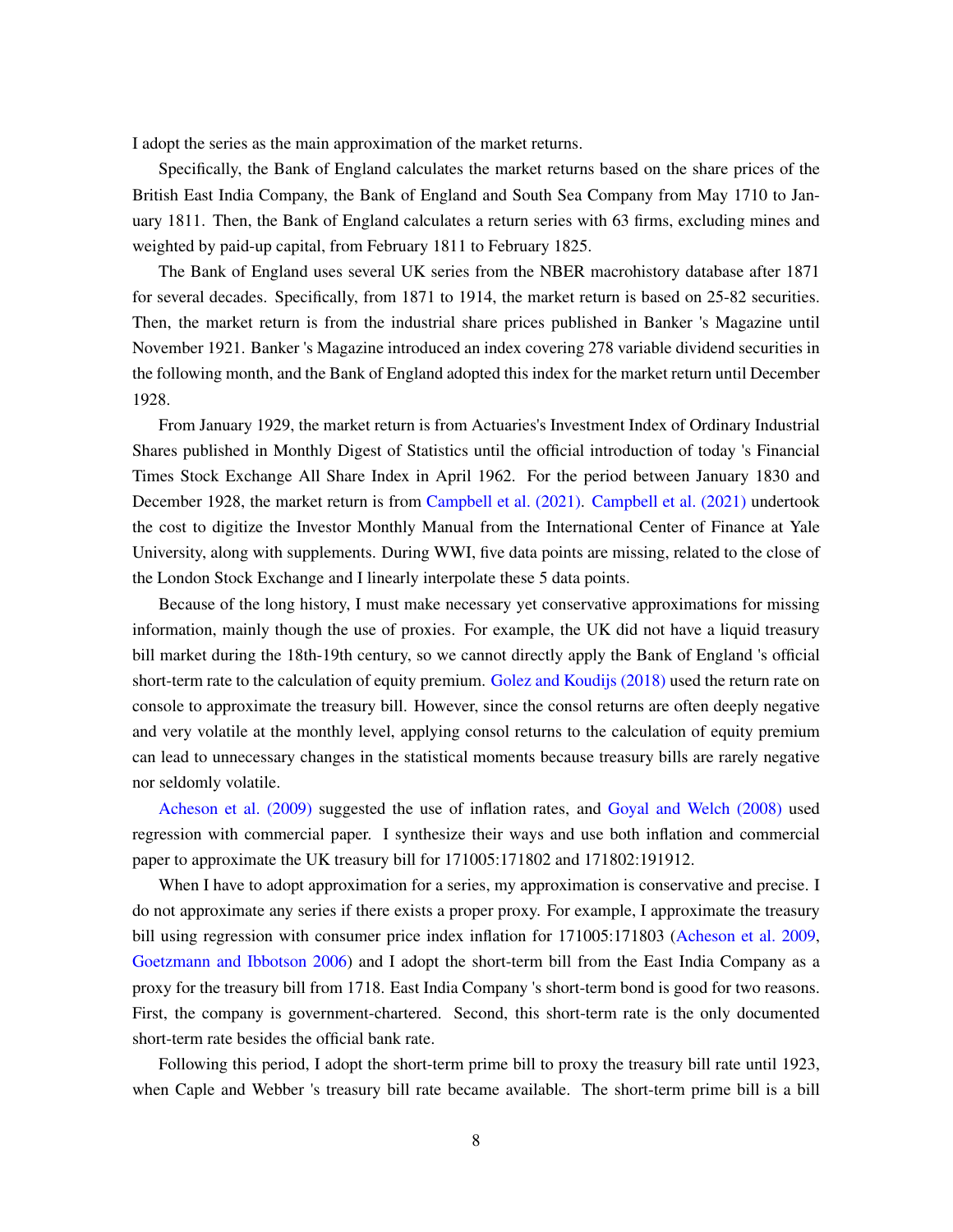accepted as first-class credit. The rate is consistently lower than the official short-term rate before 1923, showing a closer relationship with the true risk-free return. Since the prime bill is still often lower than the treasury bill rates taken from Caple and Webber 's data after 1923, I take the minimum between the prime bill and the UK treasury bill as the treasury bill in my sample for the UK from 1923 to 1974. After 1975, the Bank of England started recording the treasury bill rate on its own and I use the rate from the Bank of England directly.

Along with the treasury bill, the equity premium needs to be dividend-adjusted. However, conventional documentation of market returns in the early days is often dividend-exclusive. To get a proper proxy of the equity premium for the UK market before the data from [Campbell et al. \(2021\),](#page-31-2) I obtain the actual dividend records from the Bank of England and apply the dividend records as proxy for the period 171005:182912.

Neither of my approximations or proxies above affects the OOS statistical tests, since the difficulty of OOS predictability comes from the variation representing the incorporation of new information and uncertainty. Empirically, both dividend yield and treasury bill are positive, with very limited variations. At most, the approximations and proxies can only move the mean of the final equity premium proxy, leading to a more realistic interpretation of economic gains. Overall, the equity premium for the UK in three centuries is just around 2% annually, consistent with the literature [\(Golez](#page-32-3) [and Koudijs 2018\)](#page-32-3).

To ensure that the proxies of dividend and treasury bill do not drive the OOS test results, I produced two unreported full sets of results, where I tested against the raw series. The first set of results is based on raw series with direct use of the official short-term rate from the Bank of England and no dividend proxy adjusted return, while the second set of results is based on raw series with treasury bill proxies but also no no dividend proxy adjusted return. There is no change in the statistical tests and limited OOS predictability does exist in the UK over the entire sample.

#### 2.2 Variable Definition

Because of the inevitable limitations of including such a long history in the analysis, I have to be strategic on what I can include for a full-size monthly test. I form two setups for each of the two markets to accommodate the time-varying availability of important predictors. The two samples of the UK span the periods 171005:201612 and 185401:201612. Only the second sample includes macroeconomic predictors other than dividend yield and dividend price. Similarly, the US samples span the periods 185701:202012 and 192601:202012. The first US sample does not include dividend yield nor dividend price. Only the second US sample includes macroeconomic predictors. For both the UK and the US markets, the beginning of the second sample is the time when all the macroeconomic variables became available.

I end up with a selection of common predictors. For the super long run, I mainly rely on the socalled technical indicators from [Neely et al. \(2014\).](#page-33-1) However, with the dividend yield and the dividend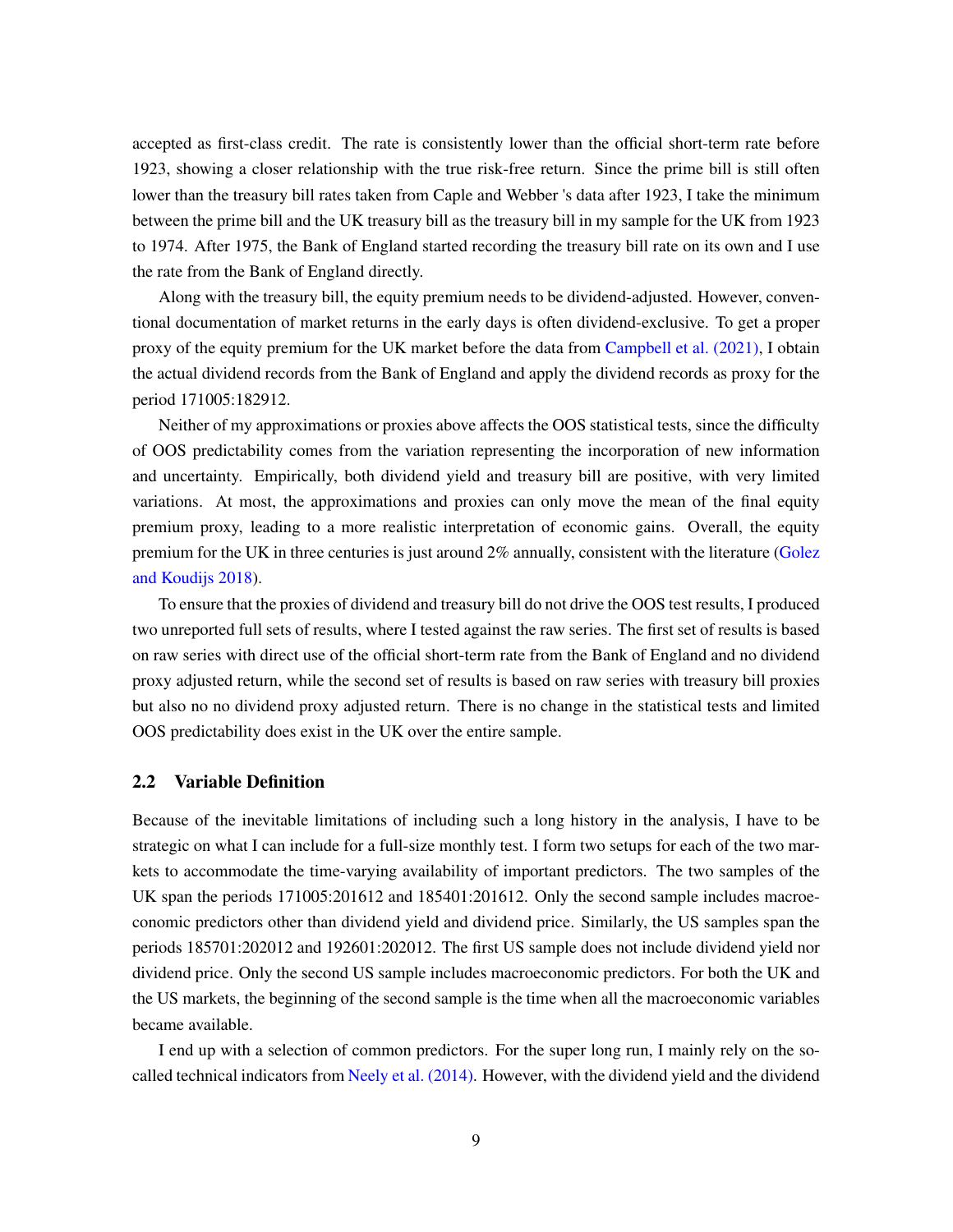price proxies based on the Bank of England dividend record, I managed to include a long run monthly test on the dividend predictor. There are many reasons for us to do this. For example, Campbell-Shiller decomposition [Campbell and Shiller \(1988b\)](#page-31-7) tell us that the expected returns are directly related to the dividend and the price. I supplement the technical indicators with the source variables such that I can better understand the drivers of the predictability demonstrated with the technical indicators, if they do demonstrate predictability in the long run.

I focus on the macroeconomic predictors with the relatively shorter samples for both markets. I also include the common forecast combination methods, such as C-ENet [\(Neely et al. 2014,](#page-33-1) [Rapach](#page-33-9) [and Zhou 2020,](#page-33-9) [Rapach and Zhou 2021\)](#page-33-0). To better understand how dynamic the relation between the predictors and the equity premium is, I also include different rolling window schemes for model updates. I list out the variables and the forecast combinations included in my tests below. The variables are all in decimals, except dividend yield, dividend price and equity premium, which are converted to decimals first and then converted to log scales.

*Equity Premium* (in log): I define Equity Premium as the difference between log scale market return with dividend and log scale risk-free rate. I calculate the risk-free rate as treasury bill rates divided by 12 in both the UK and the US markets. For the UK, the market return is the spliced time series from the Bank of England, data from [Campbell et al. \(2021\)](#page-31-2) and the FTSE historical series obtained from Ryland Thomas. Equity Premium is the target of all prediction tests in this paper. All variables below are the predictors.

 $MA<sub>1.9</sub>$ :  $MA<sub>1.9</sub>$  is an indicator with a value based on the comparison between the lag1 equity premium and the 12-month moving average. The indicator has a value of 1 if the short-term moving average is greater than the long-term moving average, and 0 otherwise.

*MA*2,9: Similarly, *MA*2,<sup>9</sup> is an indicator with a value based on the comparison between the 2-month moving average of equity premium and the 12-month moving average of the equity premium. The indicator has a value of 1 if the short-term moving average is greater than the long-term moving average, and 0 otherwise.

*MA*<sub>3,9</sub>: *MA*<sub>3,9</sub> is an indicator with a value based on the comparison between the 3-month moving average of equity premium and the 12-month moving average of the equity premium. The indicator has a value of 1 if the short-term moving average is greater than the long-term moving average, and 0 otherwise.

 $MA<sub>1,12</sub>$ :  $MA<sub>1,12</sub>$  is an indicator with a value based on the comparison between the lag1 equity premium and the 12-month moving average of the equity premium. The indicator has a value of 1 if the short-term moving average is greater than the long-term moving average, and 0 otherwise.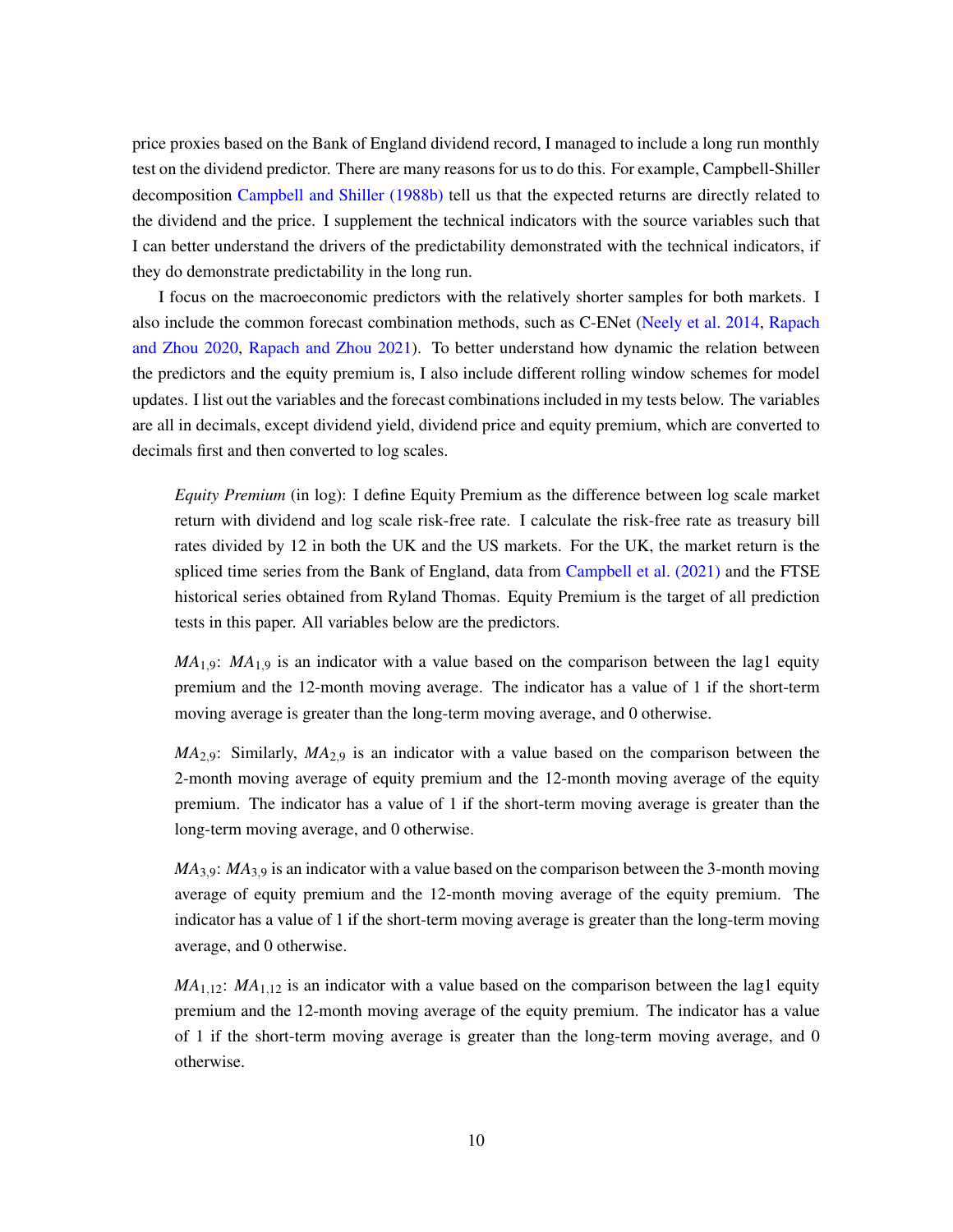*MA*2,12: *MA*2,<sup>12</sup> is an indicator with a value based on the comparison between the 2-month moving average of equity premium and the 12-month moving average of the equity premium. The indicator has a value of 1 if the short-term moving average is greater than the long-term moving average, and 0 otherwise.

 $MA<sub>3,12</sub>$ :  $MA<sub>3,12</sub>$  is an indicator with a value based on the comparison between the 3-month moving average of equity premium and the 12-month moving average of the equity premium. The indicator has a value of 1 if the short-term moving average is greater than the long-term moving average, and 0 otherwise.

*Lag*1: *Lag*1 is the equity premium from last month.

*Lag*2: Similarly, *Lag*2 is the equity premium from 2 months ago.

*Lag*3: *Lag*3 is the equity premium from 3 months ago.

*Mean*9: *Mean*9 is the 9-month moving average.

*Mean*<sub>12</sub>: *Mean*<sub>12</sub> is the 12-month moving average.

*MOM*9: *MOM*<sup>9</sup> is an indicator with a value of 1 when the market index is higher in the past month than 9 months earlier.

 $MOM_{12}$ :  $MOM_{12}$  is an indicator with a value of 1 when the market index is higher in the past month than 12 months earlier.

*DY* (in log): I define *DY* as the difference between log dividend and the lagged price. The variable is further lagged to be applied in predictions. The dividend series is from the Bank of England dividend records in the 17th century, Campbell, Grossman and Tuner (2021) who digitize the data from the historical Investor Monthly Manual and FTSE all share history.

*DP* (in log): *DP* is the difference between the log dividend and the concurrent price. The variable is also lagged in predictions. The dividend is from the same source as in dividend yield.

*T BL*: *T BL* is the treasury bill rate, or the annualized risk-free rate. Because there is no real liquid risk-free rate in the early days and the literature does not directly apply the Bank of England short-term rate for early days, I have to approximate the treasury bill with other shortrates. I use regressions to approximate the UK TBL rates [\(Goyal and Welch 2008\)](#page-32-0) in the 1710s. Specifically, I regress the treasury bill annual consumer price index through regression from 1923 to 2016 and linearly interpolate the regression estimates to the monthly level from May 1710 to March 1718. From 1718 to 1753, I approximate the UK treasury bill with the yield on short-term bonds of the British East India Company. I approximate the UK treasury bill with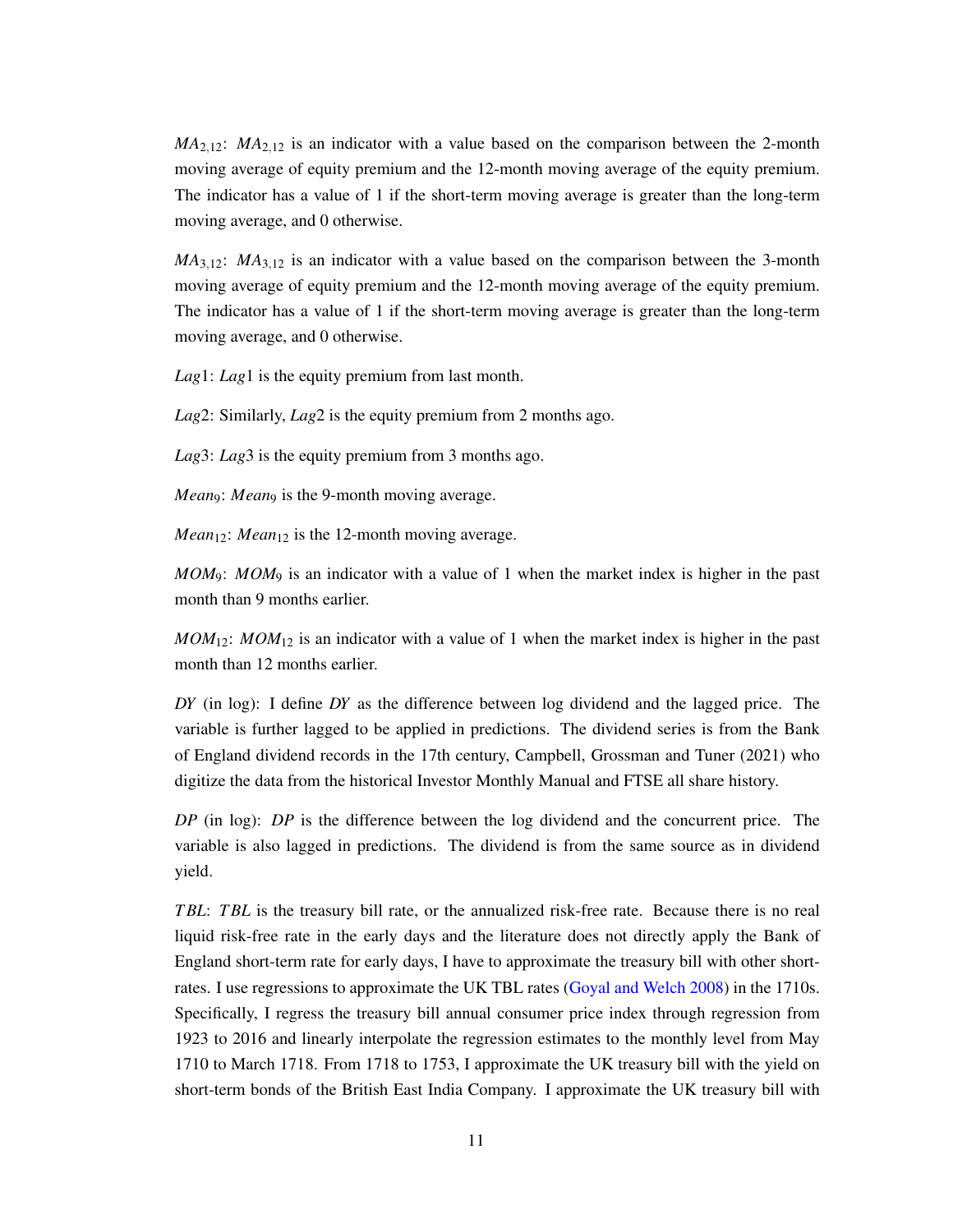short-term prime bills from 1753 to 1923. From 1923 to 1975, the UK treasury bill is the lowest rate between the treasury bill from Caple and Webber and the prime bills. After 1975, when the Bank of England started recording treasury bill rates on its own, I directly take the rate from the Bank of England. In the period of 185701:191912, I follow [Goyal and Welch \(2008\)](#page-32-0) and adopt the regression estimate as the treasury bill for the UK, using New York Commercial Paper. The regression has an R-square of 98.67%. After 1920, the US data use the documented rates.

*LTY*: *LTY* is the long-term bond yield. For the UK, the LTY is the consol yield and LTY for the US is the long-term government bond yield from Amit Goyal 's website.

*LT R*: *LT R* is the long-term bond return rate. For the UK, because the consol is perpetual, I calculate the return through the mathematical relation. The LTR for the US is directly from Amit Goyal 's website.

*DFY*: *DFY* is the default yield spread. Because of limited availability, the default spread is the spread between consol yield and corporate bond yield in the UK. In the US, it is the spread between investment-grade corporate bonds and junk-grade corporate bonds.

*DFR*: *DFR* is the default return spread. Because of limited availability, I approximate the default return spread with the spread between consol return and corporate bond return in the UK. In the US, it is the spread between investment-grade corporate bond return and junk-grade corporate bond return.

*INFL*: *INFL* is the inflation rate. Because of the data limitation, I adopt the producer price index to calculate year over year inflation on a monthly basis for the UK. In the US, where the consumer price index is available, the inflation is based on the consumer price index and I also calculate it as the year over year changes on a monthly basis.

*TMS*: *TMS* is the term spread defined as the difference between consol yield and short-term rate in the UK. The TMS is proxied with the long-term government bond yield and treasury bill rate in the US.

*Return*\_*CMean*: The mean combination based on the predictions from technical indicators that are derived based on equity premium.

*Macro*\_*CMean*: The mean combination based on the predictions from macroeconomic predictors.

*Mix*\_*CMean*: The mean combination based on all predictions.

*Return*\_*DMSPE*: The discounted mean squared prediction error (DMSPE) combination based on the predictions from technical indicators that are derived based on equity premium.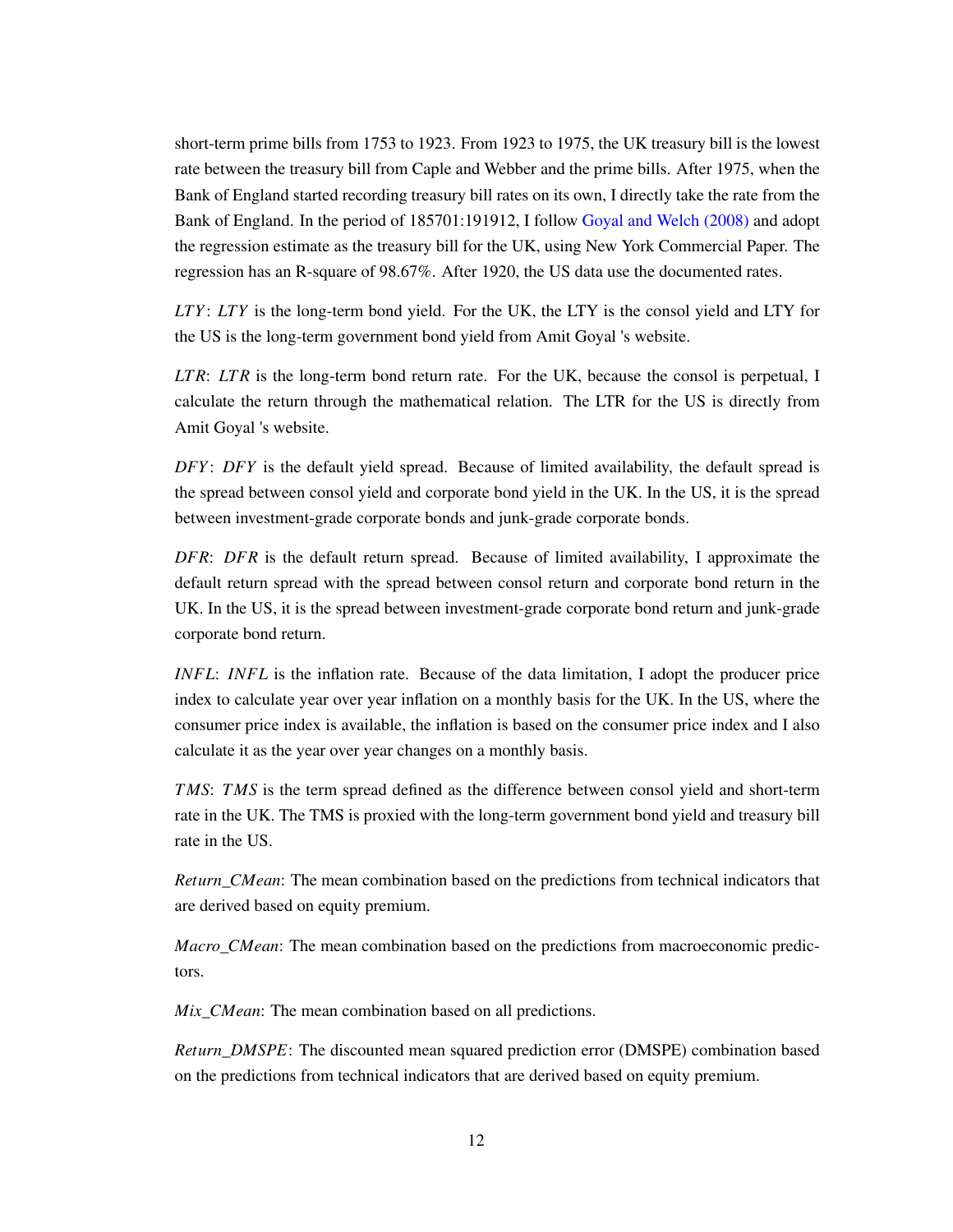*Macro*\_*DMSPE*: The DMSPE combination based on the predictions from macroeconomic predictors.

*Mix*\_*DMSPE*: The DMSPE combination based on all predictions.

*Return*\_*CENet*: The elastic net (ENet) combination based on the predictions from technical indicators that are derived based on equity premium.

*Macro*\_*CENet*: The ENet combination based on the predictions from macroeconomic predictors.

*Mix CENet*: The ENet combination based on all predictions.

#### 2.3 Summary Statistics

[Table 1](#page-35-0) presents the summary statistics in different periods accommodating the different data availability. The equity premium-related predictors, such as lags and means, are in decimal and macroeconomic variables are in percentage. These statistics are all at the monthly frequency.

[Table 1](#page-35-0) shows that the UK market differs from the US market in the variations. The US market is considerably more volatile. The monthly standard deviation is about 1.5% higher than the UK 's market standard deviation, which adds up to a difference of about 3.675% annually. The US market is also considerably more right-skewed, which means a higher probability of realizing a positive equity premium. The short-term rate seems higher in the UK, probably because of the higher short-term rate in the early years. Overall, both markets show increasing equity premiums from the longer sample to the shorter sample. The US market also has a higher market variation in the more recent shorter sample. In the observable periods, the US market delivers higher equity premium comparing to the UK market. The summary statistics are consistent with the literature [\(Rapach et al. 2011,](#page-34-0) [Campbell](#page-31-2) [et al. 2021,](#page-31-2) [Golez and Koudijs 2018,](#page-32-3) [Acheson et al. 2009\)](#page-31-1).

#### [INSERT [TABLE 1](#page-35-0) HERE]

[Figure 3](#page-13-0) demonstrates the expanding averages of the equity premium for the UK and US markets. The rolling averages show the short-term co-movements. As shown, the equity premiums in both markets are higher in recent decades.

#### 2.4 Predictive Setups and Forecast Combinations

I attempt to be comprehensive, but not in a way to survey all recent developments of popular methods. Instead, I focus on the classic method, i.e., univariate linear regression, and the selected combination methods, such that I can explore the time-varying nature of the methods and compare the predictability in the two most important markets. I further alternate the combination of the popular univariate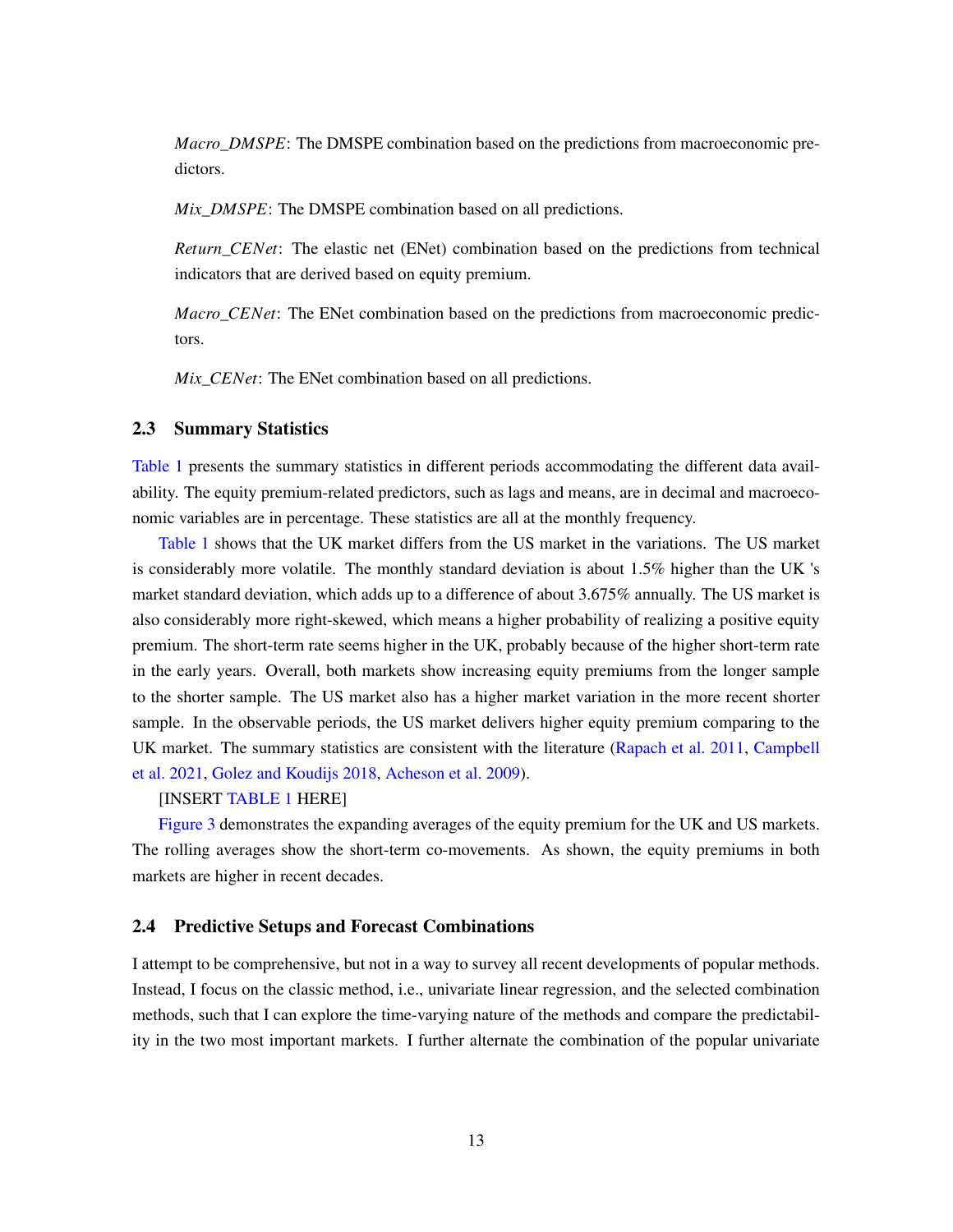<span id="page-13-0"></span>

Figure 3: Equity Premium 5-Year Rolling Average

predictors, the models, and three different updating windows, resulting in 312 different prediction setups. Limiting the focus can better serve the purpose of interpreting the findings and make the results presentable.

At each time point, I split the data into the in-sample (IS) training set and the OOS testing set. The model only sees IS observations and makes the OOS predictions using predictors observed before the realization of return in the OOS period. This setup provides an environment that simulates the real world updates of beliefs and is the important setup that all predictability studie should rely on [\(Martin](#page-33-10) [and Nagel 2021\)](#page-33-10). I slide the window forward to repeat this mechanism to get all the predictions. For the predictions based on univariate regressions, I first construct the IS predictive regression taking the following form,

$$
r_{t+1} = \beta_0 + \beta_1 x_t + \varepsilon_{t+1},
$$
 (1)

where  $r_{t+1}$  is the equity risk premium and  $x_t$  is the prevailing value of the predictor from past period.

I then document the coefficients and apply the fitted model to the one-period-ahead prediction. Following the literature, I also include the full sample predictive regressions in [Table 2](#page-39-0) to show the IS relations across the entire sample. However, it is well-known that the IS predictive regressions are likely to overfit the data and lead to incorrect perceptions about predictive power in the real world. Therefore, we have to be cautious when interpreting [Table 2.](#page-39-0) [Table 2](#page-39-0) shows that, in both UK and US samples, most of the variables are statistically significant in the univariate predictive regressions, but almost all are with small IS R-squares.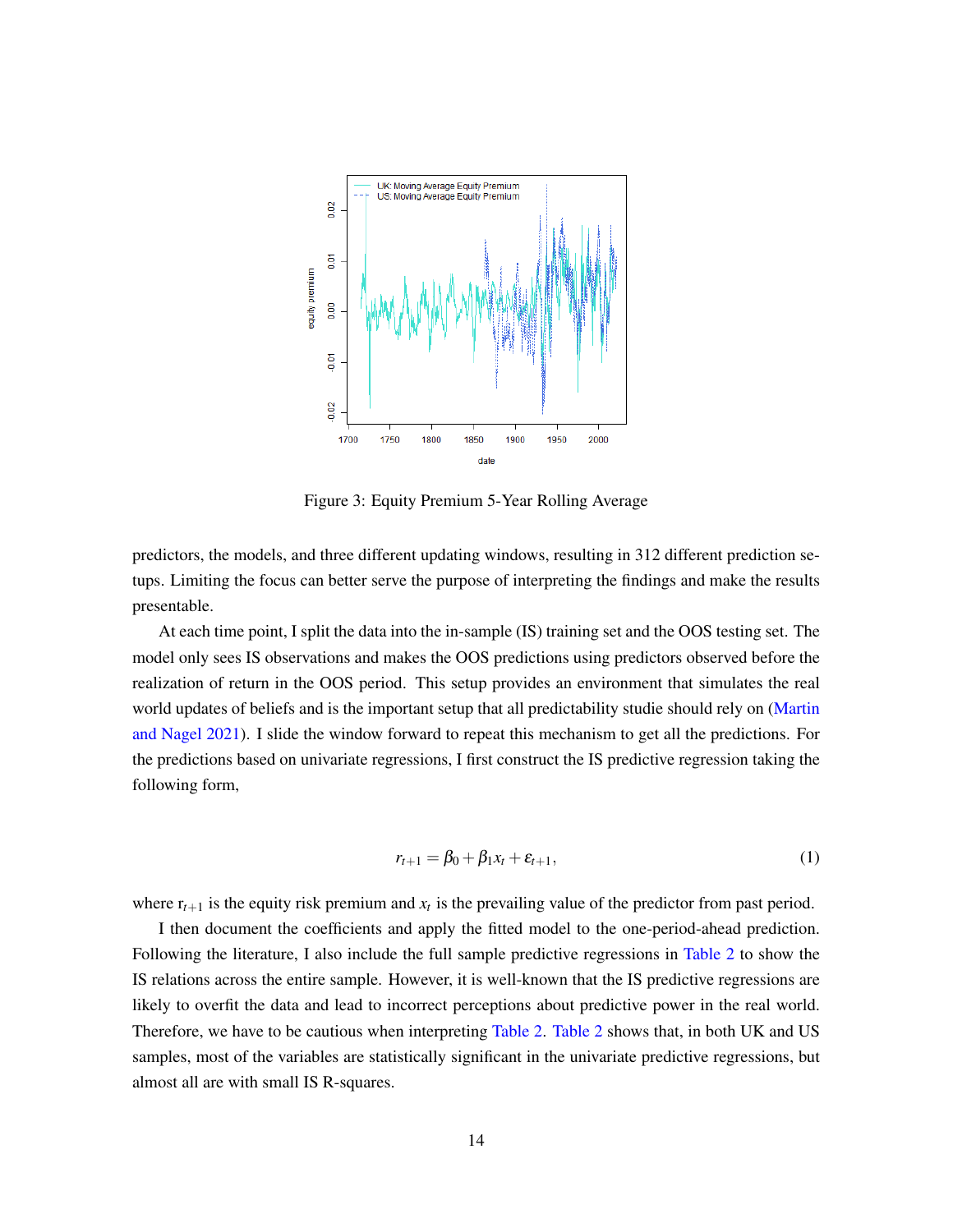I include 3 popular forecast combination methods, i.e., Discounted Mean Squared Prediction Error (DMSPE), Combination Mean (C-Mean), and Combination Elastic Net (C-ENet) [\(Rapach et al. 2011,](#page-34-0) [Rapach and Zhou 2020,](#page-33-9) [Dong et al. 2020\)](#page-32-9). These methods are popular and widely applied in recent literature and show top performance in the recent US sample.

For DMSPE, I calculate the mean squared error of the past OOS predictions and apply a discount on the error. I repeat this procedure for all predictions and select the minimum error predictors based on the past OOS performance to make the new one-period-ahead predictions. To stay focused, I only consider the discounting factor of 1. The weights are calculated as:

$$
\omega_{i,t} = \phi_{i,t}^{-1} / \sum_{j=1}^{N} \phi_{j,t}^{-1},
$$
\n(2)

where

$$
\phi_{i,t} = \sum_{s=m}^{t-1} \theta^{t-1-s} (r_{s+1} - \hat{r}_{i,s+1})^2,
$$
\n(3)

and  $\theta$  is the discount factor. Since I apply discount factor of 1, the DMSPE essentially is the combination of [Bates and Granger \(1969\).](#page-31-9)

The C-Mean and C-ENet are similar in their logic. To get a C-Mean prediction, first, we need a set of predictions from individual prediction setups. Then, we average the predicted values from the individual setups to synthesize a new prediction. C-ENet goes beyond the simple average and applies the popular shrinkage regression with both L1 and L2 regularization to remodel the predicted values against an OOS realization. The ENet takes the form,

$$
\min_{\beta_0, \beta_1, ..., \beta_n} \left\{ \sum_{t=1} \left( r_{t+1} - \beta_0 - \sum_{i=1}^n \beta_i x_{i,t} \right)^2 + \lambda_{i=1}^n \left[ \frac{1}{2} (1 - \alpha) \beta_i^2 + \alpha |\beta_i| \right] \right\},
$$
(4)

where  $\alpha$  is a hyperparameter that mixes the  $l_1$  and  $l_2$  penalizations. In my C-ENets, I specify  $\alpha = \frac{1}{2}$  $rac{1}{2}$ .

After remodeling with observations and predictions from the past, I take the mean of the prediction that is with nonzero coefficients to form the one-period-ahead prediction for the next OOS period.

To ensure consistency with the literature, I apply constraint convex optimization to combine [Granger and Ramanathan \(1984\)](#page-32-11) regression with ENet (See [Hastie et al. 2009,](#page-32-10) [Rapach and Zhou](#page-33-0) [2021,](#page-33-0) [Dong et al. 2020\)](#page-32-9). Granger and Ramanathan regression for forecast combination requires two constraints, i.e., beta estimates sum up to 1 and all beta estimates are greater than or equal to zero. This is economically meaningful. The successful individual prediction should contribute to the new pre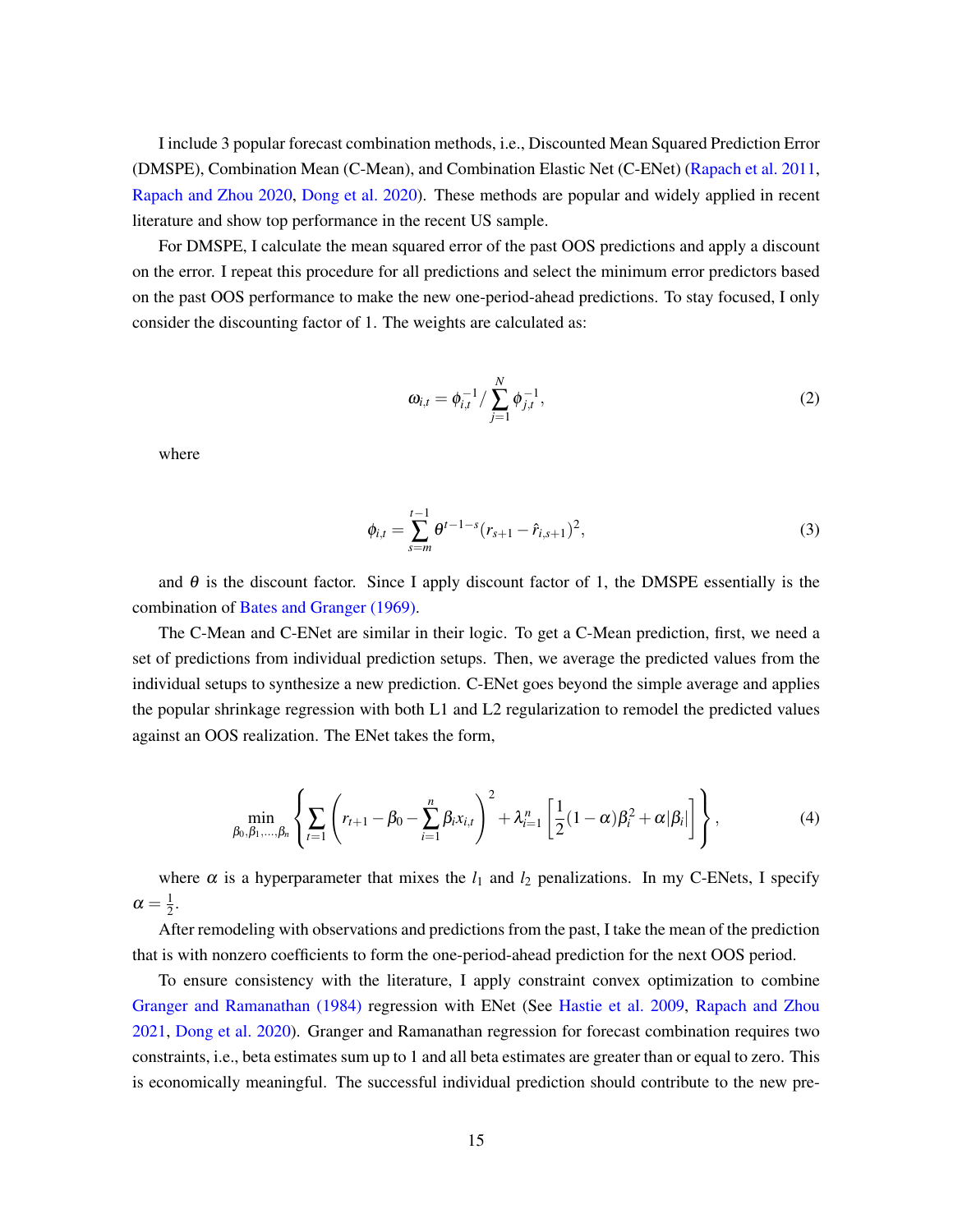diction in positive values. A negative coefficient on a prediction shows that the prediction negatively contributes to the combination prediction. Therefore, we exclude the prediction in the combination.

I reserve 60 (240) months observations for expanding windows and 60-month rolling (240-month) setups at the beginning of each prediction model. I then update them with the associated window schemes. For example, the expanding window will use all observations from history, while the rolling windows will use their associated number of observations from the immediate past. Overall, since the combination methods consume extra months after the univariate predictions, I adopt the logic to include as many periods as possible around the same sample period, instead of trim the sample to exclude historical observations.

#### 2.5 Statistical Tests and Economic Gains

I include the OOS tests as the main tests of my study. In the OOS test setup, the OOS predictions are based on IS models that have never seen the OOS realized values. Then, the predicted value is compared against realized value for statistical tests. OOS test setup is the standard setup for return predictability literature. Such setup provides the most rigorous and relevant evidence about return predictability [\(Dong et al. 2020,](#page-32-9) [Martin and Nagel 2021,](#page-33-10) [Goyal and Welch 2008\)](#page-32-0). I apply the tests to all the prediction setups in a rolling manner such that I get the time variation of the OOS performance.

The main statistical metric in OOS test is the OOS R-square [\(Lettau and Ludvigson 2001,](#page-33-4) [Camp](#page-31-0)[bell and Thompson 2008,](#page-31-0) [Goyal and Welch 2008\)](#page-32-0), defined as:

$$
R^{2} = 1 - \frac{\sum_{t=T_{1}}^{T} (r_{t} - \hat{r}_{t|t-1})^{2}}{\sum_{t=T_{1}}^{T} (r_{t} - \bar{r}_{t|t-1})^{2}},
$$
\n(5)

where  $T_1$  is the starting period of prediction,  $\hat{r}_{t|t-1}$  is the alternative prediction made with my setups,  $\bar{r}_{t|t-1}$  is the null prediction of expanding window moving average, and  $r_t$  is the realized ground truth equity premium.

The standard statistical test for OOS predictability is the Clark and West test (See [Clark and Mc-](#page-31-10)[Cracken 2001,](#page-31-10) [Clark and West 2007,](#page-31-11) [Goyal and Welch 2008,](#page-32-0) etc.). I report the statistical significance of OOS tests based on the Clark and West test.

Beyond the statistical test, [Campbell and Thompson \(2008\)](#page-31-0) proposed the use of mean-variance investor 's certainty equivalent return (CER) as a measure of OOS predictability for economic interpretation [\(Goyal and Welch 2008,](#page-32-0) [Rapach et al. 2011](#page-34-0) among other early adopters). The idea is to capture the return-variation trade-off. Following the literature, I define CER as:

$$
CER = \mathbb{E}[R_p] - \left(\frac{\gamma}{2}\right) \cdot Var(R_p),\tag{6}
$$

where  $R_p$  is the portfolio return and I specify the risk aversion coefficient  $\gamma = 3$ .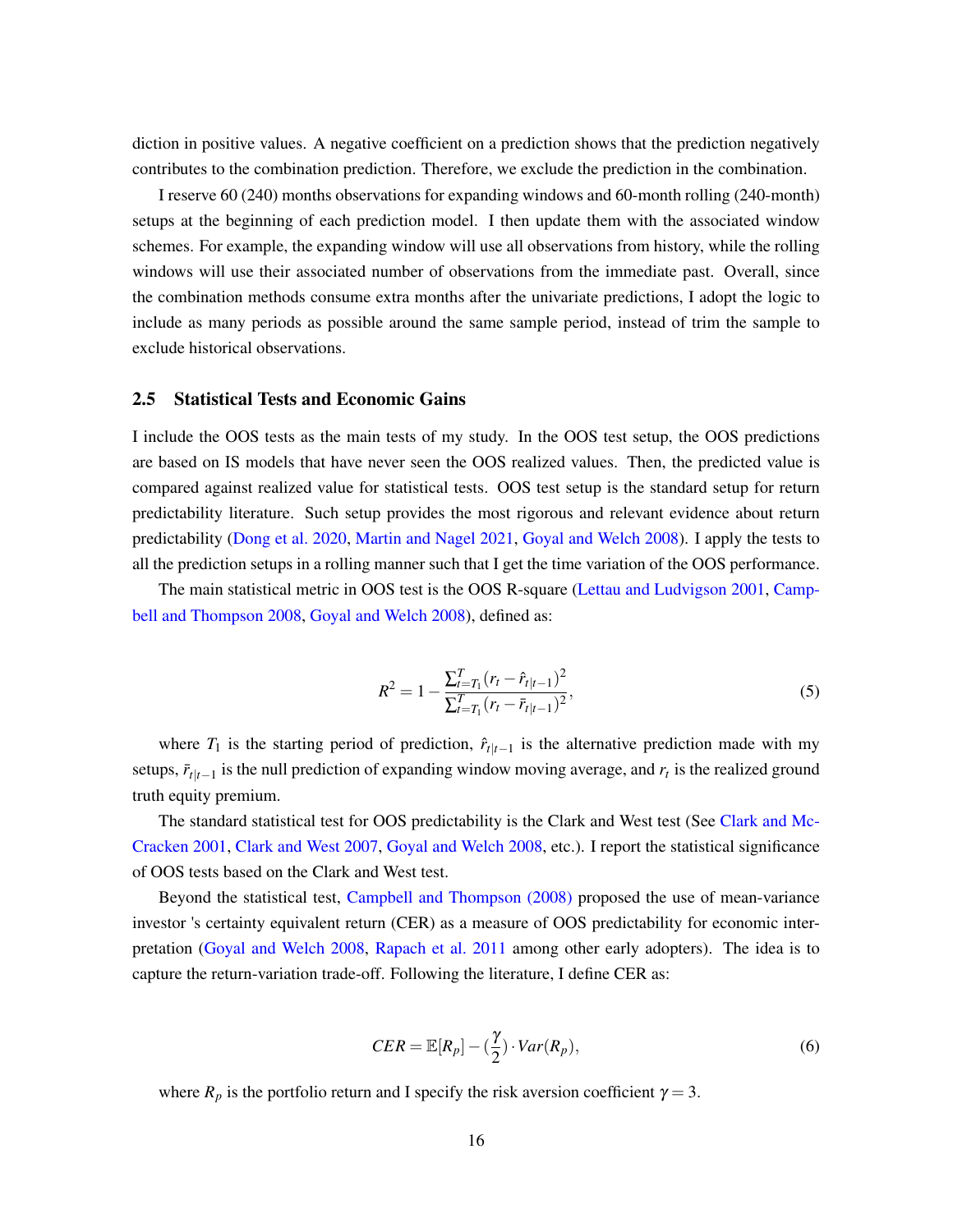The CER of a prediction has to be interpreted against the CER generated by the null model, i.e., the expanding window mean. The difference between a model 's CER and the null model 's CER is CER gain. I report CER gains for all of my prediction setups.

## <span id="page-16-0"></span>3 Out-of-Sample Results

I report the OOS test results for the UK. In order to cross-refer the performance for the UK predictability and the transfer learning results in [Section 4,](#page-22-0) I also include the OOS test results for the US.

Because of the differences in the data availability, I split the sample into 2 parts for each market. The first UK sample covers 171005:201612 with the predictions starting from 171505, while the second UK sample covers 185402:201612 with the predictions starting from 185902. the The first US sample covers 185702:202012 with the predictions starting from 186202, while the second US sample covers 192602:202012 with predictions starting from 193102.

#### 3.1 Predictive Regressions

Following the literature, I provide an examination of the univariate predictive regressions. These regressions take the the following form,

$$
r_{t+1} = \beta_0 + \beta_1 x + \varepsilon_{t+1},\tag{7}
$$

where  $r_{t+1}$  is the equity risk premium at time  $t+1$  and  $x_t$  is the prevailing value of a predictor. The regressions are performed over all availability of the associated predictor.

The predictive regressions can often directly us to predictors that deliver consistent OOS performances. However, the predictive regressions are considered as a weak test for predictability analysis, since all IS tests have huge exposure to model overfitting. In real time, predictors selected from IS analysis are likely not to deliver any performance [\(Goyal and Welch 2008,](#page-32-0) [Martin and Nagel 2021,](#page-33-10) [Rapach and Zhou 2020\)](#page-33-9).

#### [INSERT [TABLE 2](#page-39-0) HERE]

[Table 2](#page-39-0) presents the regressions. Because of the limited availability, the regressions are fit to two samples for each of the markets. Panel A shows the results for the UK and Panal B shows the results for the US. In general, many regressions signify the importance of the predictors in the IS analysis. For example, dividend yield is very significant for the entire three-hundred-year sample in the UK and the significance lasts in the shorter sample from 1854, consistent with the annual results of IS regressions from [Golez and Koudijs \(2018\).](#page-32-3)

However, in the US market, dividend yield is not as significant in the IS analysis for the period from 1926. Neither is dividend price. On the other hand, the technical indicators in the US are quite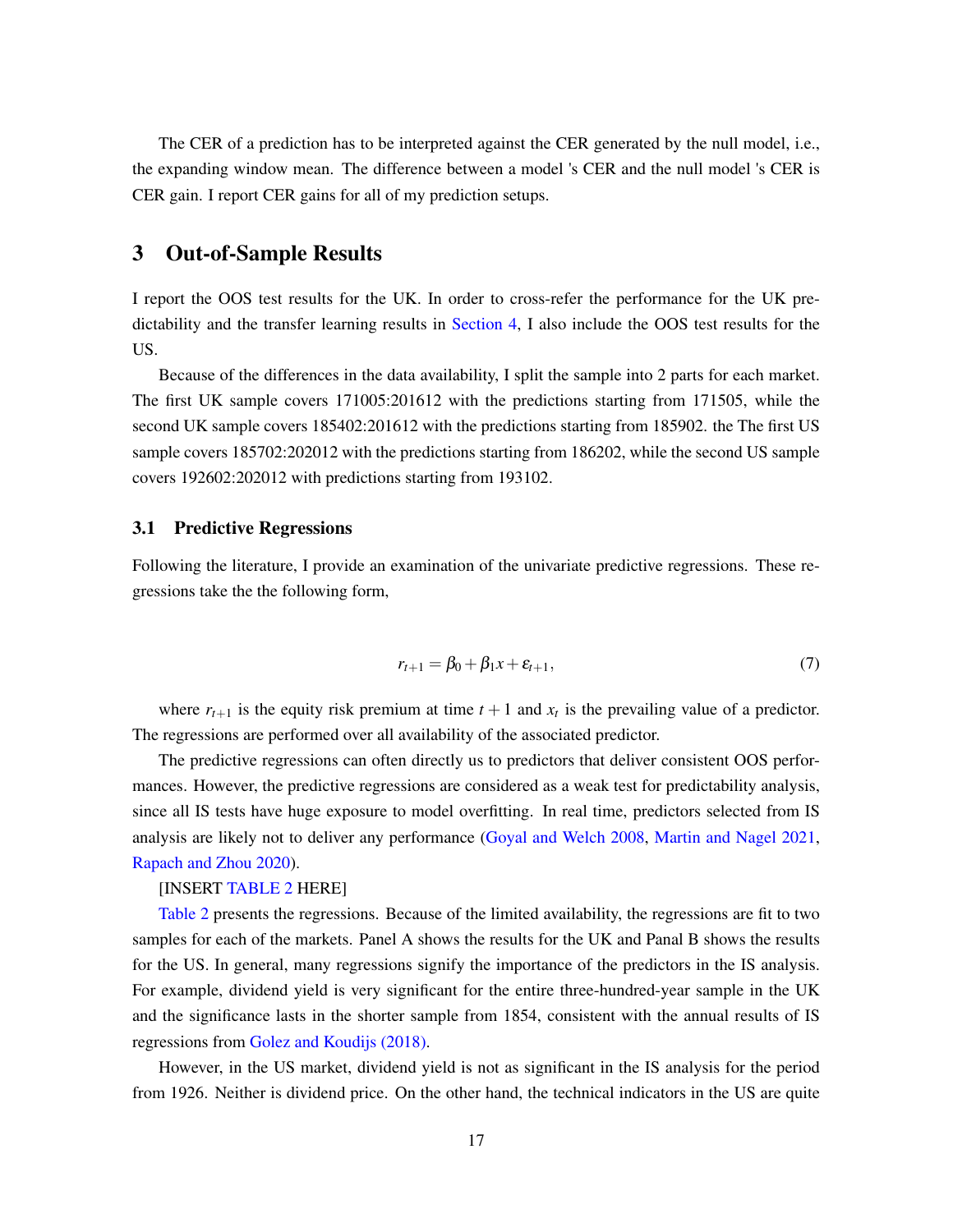significant. For example, the moving average indicator *ma*1,<sup>9</sup> is very significant.

It is also worth to note that the past equity premiums seem predicting the future equity premiums in both markets with the strongest statistical significance. The past equity premiums seem understudied in the recent return predictability literature. Yet, it is an important and fundamental variable for the return predictability. In general, we should not expect that the lagged equity premiums can successfully predict the future equity premium in the OOS tests.

The strongest macroeconomic predictors are return on long-term bond and term spread in the UK and treasury bill in the US, emphasizing the importance of investigating interest rate related predictors over the long run. In the end, it is also interesting to note that the macroeconomic predictors in the US market seem extremely weak in the IS regressions. However, in the next subsection, we can see that these macroeconomic predictors actually can deliver very significant OOS performance.

#### 3.2 A Three-Hundred-Year Out-of-Sample Test

In this subsection, I present the main results of the three-hundred-year OOS tests for the UK market. The predictions start from May 1715 and end in December 2016. I focus on the OOS  $R^2$  as the main metric and provide the evaluation across different time windows.

[Table 3](#page-41-0) is organized by sample coverage. As mentioned, instead of trimming the sample coverage such that all methods start from the same date, I provide the results with the longest possible coverage such that all the real variations of predictability are considered as long as the data permit. Note that the slight difference in coverage does not lead to meaningful change in the testing power, considering the sample size. This is because of the nature of Clark-West Test [\(Clark and West 2007,](#page-31-11) [Clark and](#page-31-10) [McCracken 2001\)](#page-31-10) and a normal test can have enough testing power to reject alternative hypothesis with my sample sizes.

Admitted, the minor difference in the coverage may lead to slight advantages to different predictions because of coverage. However, trimming the sample to align the starting dates of predictions will absolutely lead to the loss to coverage in the earlier periods, which can become a barrier of developing a better long-run understanding of the predictability.

#### [INSERT [TABLE 3](#page-41-0) HERE]

Panel A shows the longest OOS tests of monthly return predictability in the literature, the threehundred-year OOS predictability tests for the UK monthly data. Because of the limited availability, Panel A focuses on the technical indicators [\(Neely et al. 2014\)](#page-33-1) along with, arguably, the most important macroeconomic variables, dividend yield and dividend price [\(Bansal and Yaron 2004,](#page-31-12) [Campbell and](#page-31-7) [Shiller 1988b\)](#page-31-7). The panel presents 3 test results for each of the 62 prediction setups.

In general, most of the models *failed* to demonstrate significant OOS performance over the three hundred years, questioning the effectiveness of technical indicators in the long run, contrary to the findings from [Rapach et al. 2011.](#page-34-0) Most of these prediction setups, either rolling updated or expanding updated, have negative OOS  $R^2$ , indicating complete underperformance to the null prediction from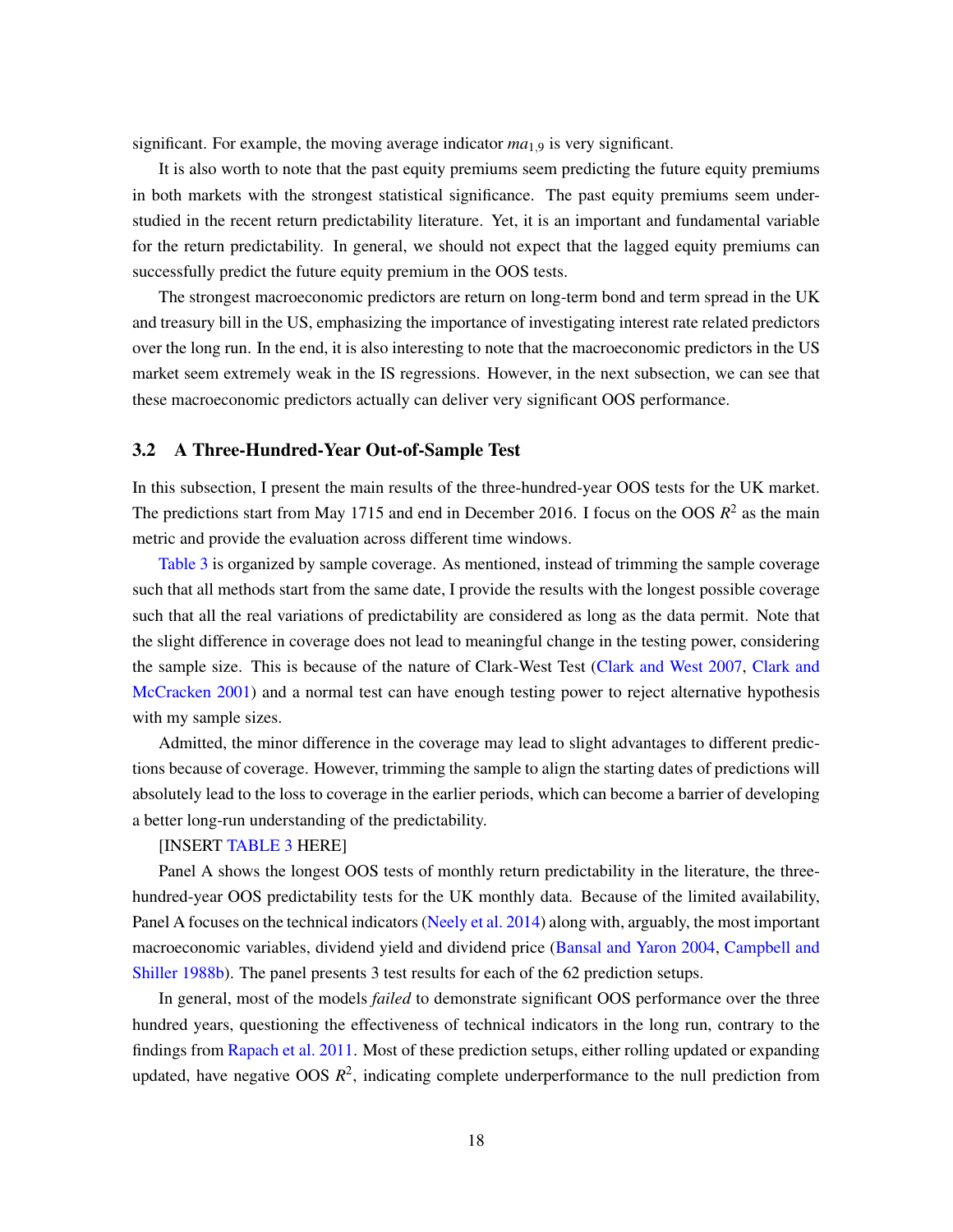the expanding moving average of the equity premium. Interestingly, the top performer over the three hundred years is the lagged equity premium, delivering a three-hundred-year annualized OOS *R* <sup>2</sup> of 4%. However, the performance from the past equity premium vanished in the tests of recent samples. Overall, the predictability is disappointing and only 4 setups out of 62 setups included in the 300-year tests show OOS  $R^2$  greater than 1%. The best performer for the last-50-year sample in the UK is the dividend yield, delivering an OOS *R* <sup>2</sup> of 2%, followed by dividend price, delivering an OOS *R* <sup>2</sup> of 0.9%.

It is necessary to emphasize the volatility of the predictability, which can bring in short-term performance that are significantly high comparing the predictors'long-run performance and potentially can throw off the results with just several years in the sample. If we focus on the last-5-year sample, the setups updated with a 20-year window demonstrate huge advantages. The top performer is dividend price, updated with a 20-year window, with a huge  $21.6\%$  annualized  $R^2$  followed by dividend yield, also updated with a 20-year window, delivering a huge 18.8% annualized  $R^2$ . The technical indicators such as  $MA<sub>112</sub>$  also demonstrate powerful short-term predictability with the 20-year updating window. In fact, this short-term performance signals huge volatility of the predictability, if we compare the short-term tests with the long-run tests. In [Section 5,](#page-25-0) I report the standard deviations of short-term predictability measured with 5-year rolling window OOS *R* 2 s and it will be clearer that all OOS tests need to be treated with extra caution given the huge contrast of the overall predictability level and the fluctuations.

I show the OOS test results for the UK during the period 185902:201612 in Panel B. Panel B mainly focuses on macroeconomic predictors, since all macroeconomic predictors considered in this paper became available around 5 years ago before the first prediction in February 1859. Similar to the technical indicator setups and the dividend ratio setups in the super long run, most macroeconomic setups *do not* show significant performance in the OOS performance. However, more predictors do show positive OOS  $R^2$ s. The top performer for the one-hundred-fifty-seven-year sample is the return on the long-term bond, followed by the forecast combinations, term spread and dividend yield. Overall, it is noticeable that the macroeconomic setups are surprising more consistent through different samples. Most of the top performers stay outperforming the null model for the other two testing samples. The return on long-term bond delivers a surprisingly  $24.5\%$  OOS  $R^2$  in the last 5 years of my sample coverage. The persistent performance of forecast combination models are consistent with the documentation in the literature [\(Rapach and Zhou 2021,](#page-33-0) [Rapach et al. 2011\)](#page-34-0). However, again, the huge difference between the short sample performance and the long sample performance urges further investigation on the fluctuation of predictability.

Panel C and D show the counterparts of Panel A and B for the US market. Because of the difference in data availability, I include the tests for the technical indicators starting from February 1863 and I include the tests for the macroeconomic setups starting from February 1931. Surprising, despite the same setup, the technical indicators in Panel C are a lot more successful in the US market comparing to the UK market of their corresponding sample periods. The forecast combination, C-Mean [\(Rapach](#page-34-0)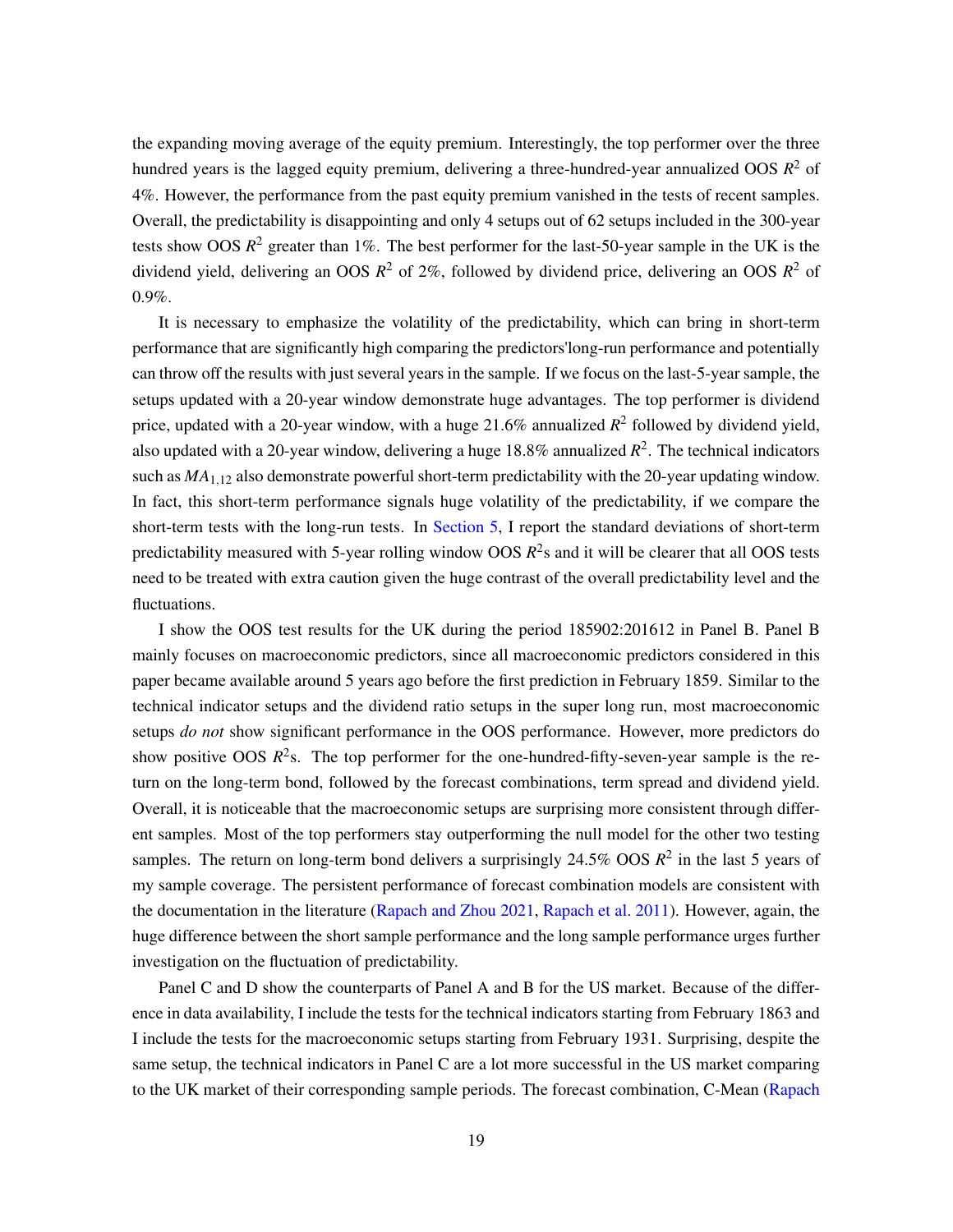[et al. 2011\)](#page-34-0), demonstrate a 4% OOS  $R^2$  followed by the past equity premium with a 3.6% OOS  $R^2$ . Even predictors that deliver the worst performance in the UK show significant performance over the long run in the US market, signifying the subtle difference between the two markets in the long run. For example, standard deviation, which delivers a such poor performance of  $-8.6\%$  OOS  $R^2$  in the last 50 years in the UK sample and -7.1% OOS  $R^2$  in the entire UK sample, shows 1% OOS  $R^2$  and 1.6% OOS  $R^2$  for the last 50 years in the US sample and in the entire US sample respectively. Interestingly, many more predictors turned significant performers in the last 50 years in the US market, indicating that the US market seem becoming more predictable in this recent sample. However, we should not over-interpret this result. As mentioned, there exists significant short-term variation of the predictability, any sample coverage change can lead to different test results.

Panel D shows the OOS tests over the shorter sample in the US. Almost all successful predictions are made with forecast combinations. However, inflation seems also a very important predictor, presenting consistent predictability over all three samples, while inflation in the UK is a weak predictor.

In general, these tests demonstrate the existence of the OOS predictability in the corresponding samples. In fact, [Campbell and Thompson \(2008\)](#page-31-0) argue that even a very small  $R^2$  can signal meaningful predictability. However, the predictability is so limited to certain variables in the macroeconomic setups. Most of the predictor *f ailed* to deliver any OOS performance in the long run, indicating that the market is fairly efficient. The change of significance in the recent 100 years show that the efficiency seems improving.

Overall, we also have to be cautious when interpreting the predictability from these panels. It is possible that the sample selection may lead to different testing results, since there may exist huge short-term variations of the predictability. For example, there are predictors realizing huge OOS  $R^2$  in the last 5 years in the sample. Yet, they show OOS  $R^2$ s only slightly above 0 in the entire sample. I discuss more details of the predictability fluctuations in [Section 5.](#page-25-0)

#### 3.3 Economic Gains in Three Hundred Years

[Campbell and Thompson \(2008\)](#page-31-0) argue that increasing return levels of a portfolio can also increase the risk (See also [Kandel and Stambaugh 1996,](#page-33-6) [Barberis 2000\)](#page-31-6). Thus, observing higher returns in a portfolio does not indicates a higher utility gain. They proposed the use of certainty equivalent return (CER) as the metric to compare the utilities and they demonstrate the CER gains calculated as the difference between the CER of an alternative prediction and the CER of the null prediction. I follow their method and report the economic gains measured with CER. In the CER calculation, I specify  $\gamma = 3$ .

I report the CER gains in [Table 4.](#page-50-0) [Table 4](#page-50-0) is organized in the same logic as the organization of [Table 3.](#page-41-0) Panel A and B show the results for the predictions in the UK market and Panel C and D show the results for the predictions in the US market. In addition to the CER gains, I also show relative turnover, which is a ratio of alternative prediction portfolio turnover over the null prediction portfolio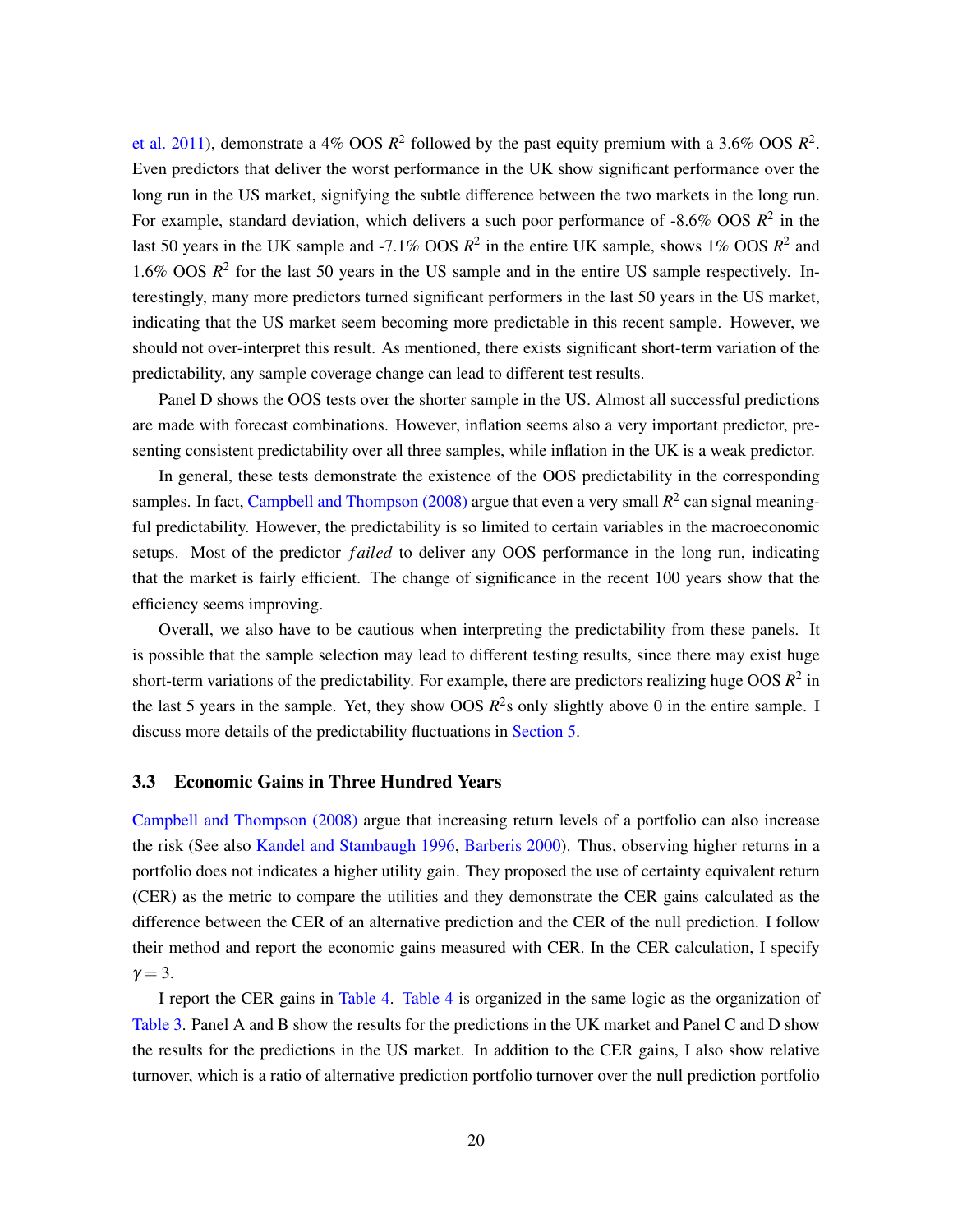turnover.

#### [INSERT [TABLE 4](#page-50-0) HERE]

The results from Campbell and Thompson  $(2008)$  show broad correlation between the OOS  $R^2$ s and the CER gains. The broad correlation also shows up in my results. Most of the top economic gainers also deliver the best  $R^2$ . Panel A and B seem to note that the combinations have an edge over the other setups. Over the long run, the gains for the top forecast combinations are all above  $1\%$ annualized. Many setups seem to require only 3 times of the turnover comparing to the turnover of the portfolio from the long-run expanding average. Similar to the statistical performance, the economic gains are only delivered from a limited group of prediction setups, mainly the forecast combinations, questioning the possibility of realizing anything from other prediction setups.

The US market, on the other hand, shows completely different results. In Panel C and D, most of the prediction setups, with either technical indicators or macroeconomic predictors, show positive gains, regardless of their statistical performance. The past equity premium realized a gain close to 3% annualized in the long sample. The forecast combination based on ENet updated with 20-year rolling window realized a gain close to 3% as well. These results show that the investors can benefit from a wide range of possible market predictions in the past one hundred sixty years in the US market. In other words, it seems that the US market is a luckier market, in term of realizing prediction-based economic gains, comparing to the UK market.

In general, the economic gains many prediction setups also decrease by large through time. [Figure](#page-21-0) [4,](#page-21-0) [5,](#page-21-1) [6](#page-22-1) and [7](#page-22-2) demonstrate the top economic CER gains over time. Each of these figures show two calculations, one for the expanding window CER gain, where I calculate CER gain at every period using all past performance, and another for the 50-year expanding window CER gain, where I calculate the CER gain at every period but using past 50-year performance. As shown, 3 of the top performers from the two markets show decreasing CER gains. The CER gains from technical indicator combined with C-ENet also decreases substantially towards the end of the sample period.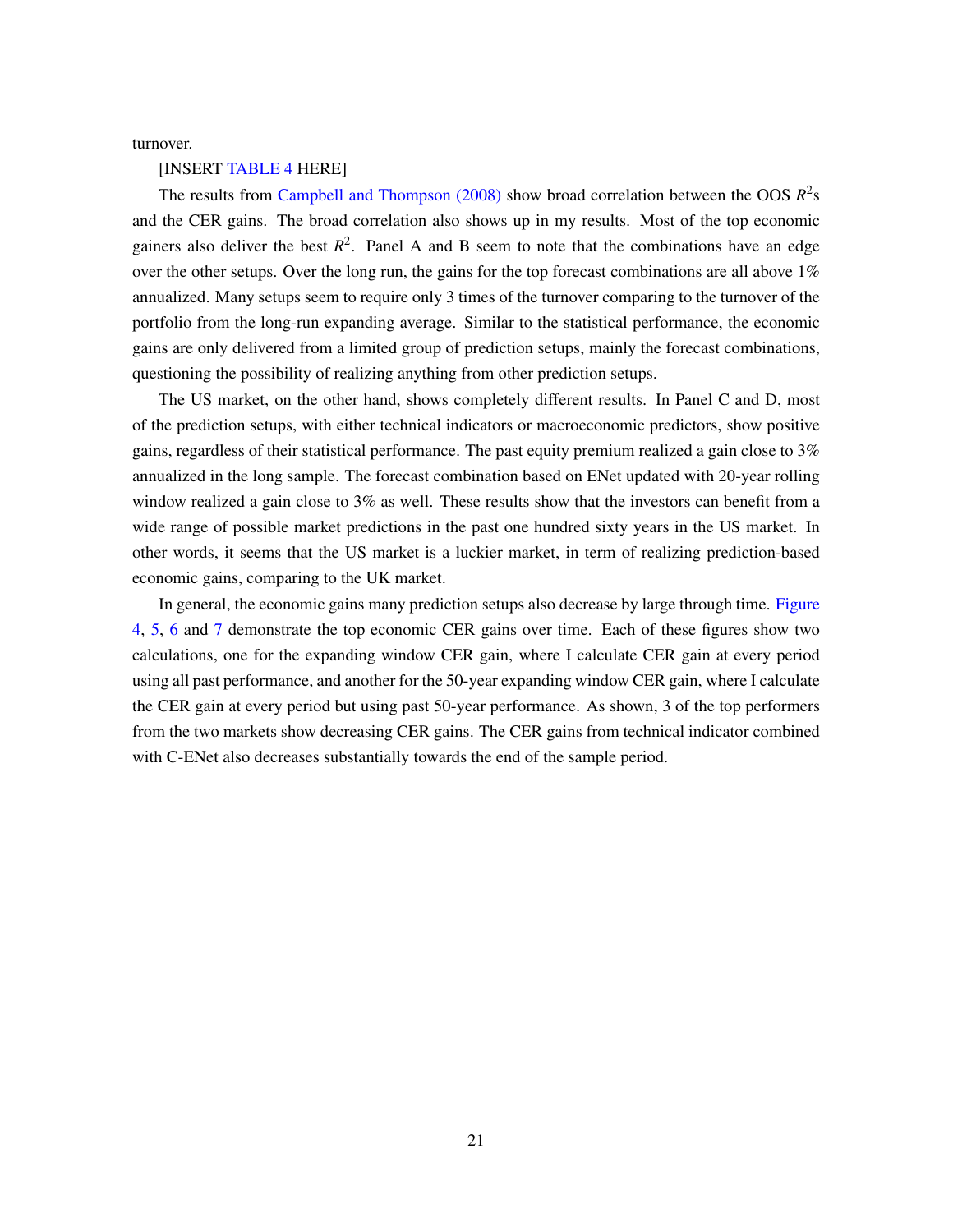<span id="page-21-0"></span>

<span id="page-21-1"></span>Figure 4: UK Expanding Window Update Technical Indicator C-ENet Combination CER Gains



Figure 5: UK 20-Year Rolling Window Update Macroeconomic Predictor DMSPE Combination CER Gains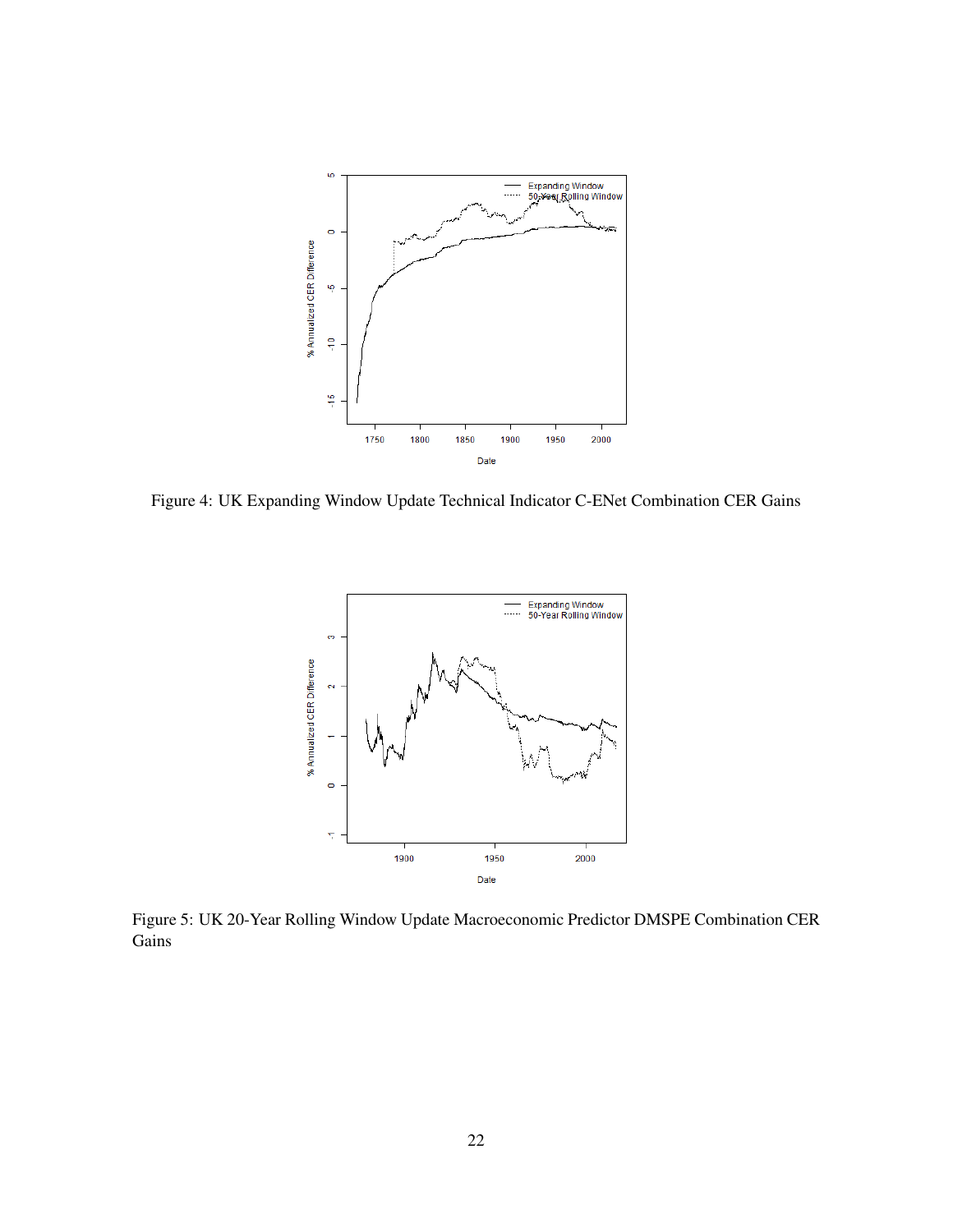<span id="page-22-1"></span>

<span id="page-22-2"></span>Figure 6: US Expanding Window Update Lag 1 Equity Premium CER Gains



Figure 7: US 5-Year Rolling Window Update Macroeconomic Predictor C-ENet Combination CER Gains

# <span id="page-22-0"></span>4 Transferable Predictability: from the UK to the US

[Rapach et al. \(2013\)](#page-34-3) are the pioneers to investigate the predictability based on the information from one market to another market. [Jiang et al. \(2020\)](#page-33-3) are the pioneers in official tests of transfer learning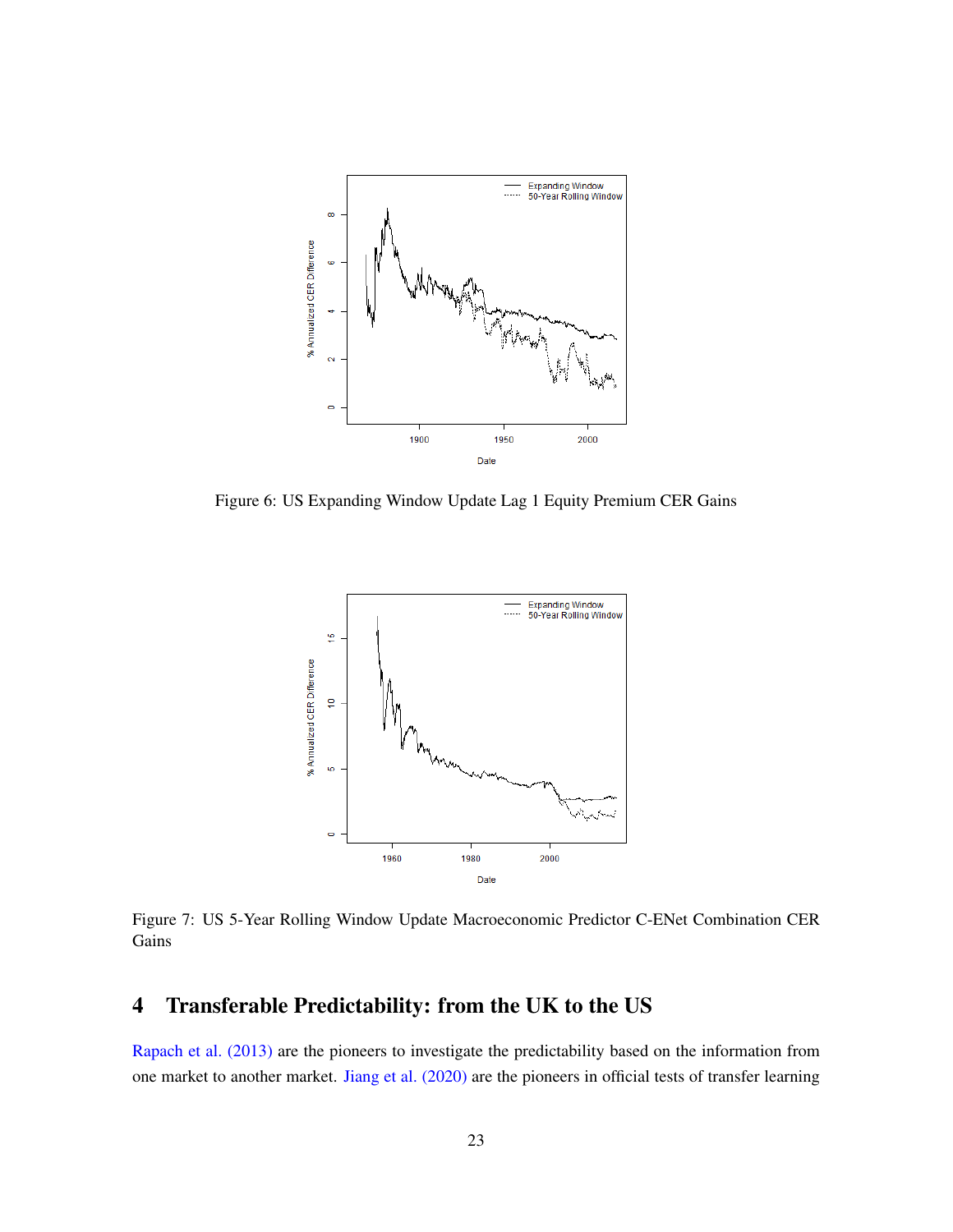predictability at the stock level using image model trained with the US data. Taking the advantage of the simultaneous observation of the two most import market in the past couple centuries, I study the transferability of the predictability in the long run based on the common predictors in the return predictability literature.

In short, I fit the models with the UK data and apply the fitted models to the US market. I roll forward the prediction process for each period in my sample with observations in both the UK and the US markets. Then, I construct OOS testing statistics along with the CER gains.

#### 4.1 Transfer Learning Out-of-Sample Tests

In theory, if the investors are all mean-variance optimizers, they will allocate their funds following the same logic, leading to the universal market wisdom that can be applied to the same market of mean-variance optimizers. This means that we should expect the market wisdom is transferable and universal. In other words, if we fit models with the UK data and apply the models to the US market, we should realize some performance similar to the performance in the UK.

My tests confirm this hypothesis. [Table 5](#page-58-0) and [Table 6](#page-62-0) show the counterparts of [Table 3](#page-41-0) and [4](#page-50-0) for the transfer learning setups where I fit exactly the same common prediction setups from [Table 3](#page-41-0) and [4](#page-50-0) with the UK data and apply the predictions in the US market. [Table 5](#page-58-0) reports the OOS tests and [Table](#page-62-0) [6](#page-62-0) reports the economic gains. The tables are organized in the similar ways as in their counterparts from [Table 3](#page-41-0) and [Table 4.](#page-50-0)

#### [INSERT [TABLE 5](#page-58-0) HERE]

The models based on the UK data achieve huge success, much better than their performance in the UK market itself. About a half of the models realized significant  $OOS R<sup>2</sup>$ . The past equity premium in the 20-year updating window setup show an OOS  $R^2$  of 7.3%. Macroeconomic forecast combination also shows  $3\%$  OOS  $R^2$ . Similar to [Table 4,](#page-50-0) the performance from technical indicators vanished in the recent sample periods. However, the predictability in the shorter sample demonstrates such consistency that they are often effective across the samples. In general, the OOS results are better than the results from the predictions based on modeling with US data.

Interestingly, despite being proxied with substantial differences, macroeconomic predictors such as treasury bill, return on long turn bond, term spread, inflation and long term yield all deliver significant OOS  $R^2$  indicating the success of my proxy strategies. However, dividend yield and dividend price are found without meaningful predictability, although they perform well in the last 50 years of the UK sample. Again, we should not generalize the results. The top performers in transfer learning setups are also included in [Figure 2](#page-3-0) of [Section 1.](#page-1-0) They also show huge short-term predictability fluctuations.

#### 4.2 Transfer Learning Economic Gains

[INSERT [TABLE 6](#page-62-0) HERE]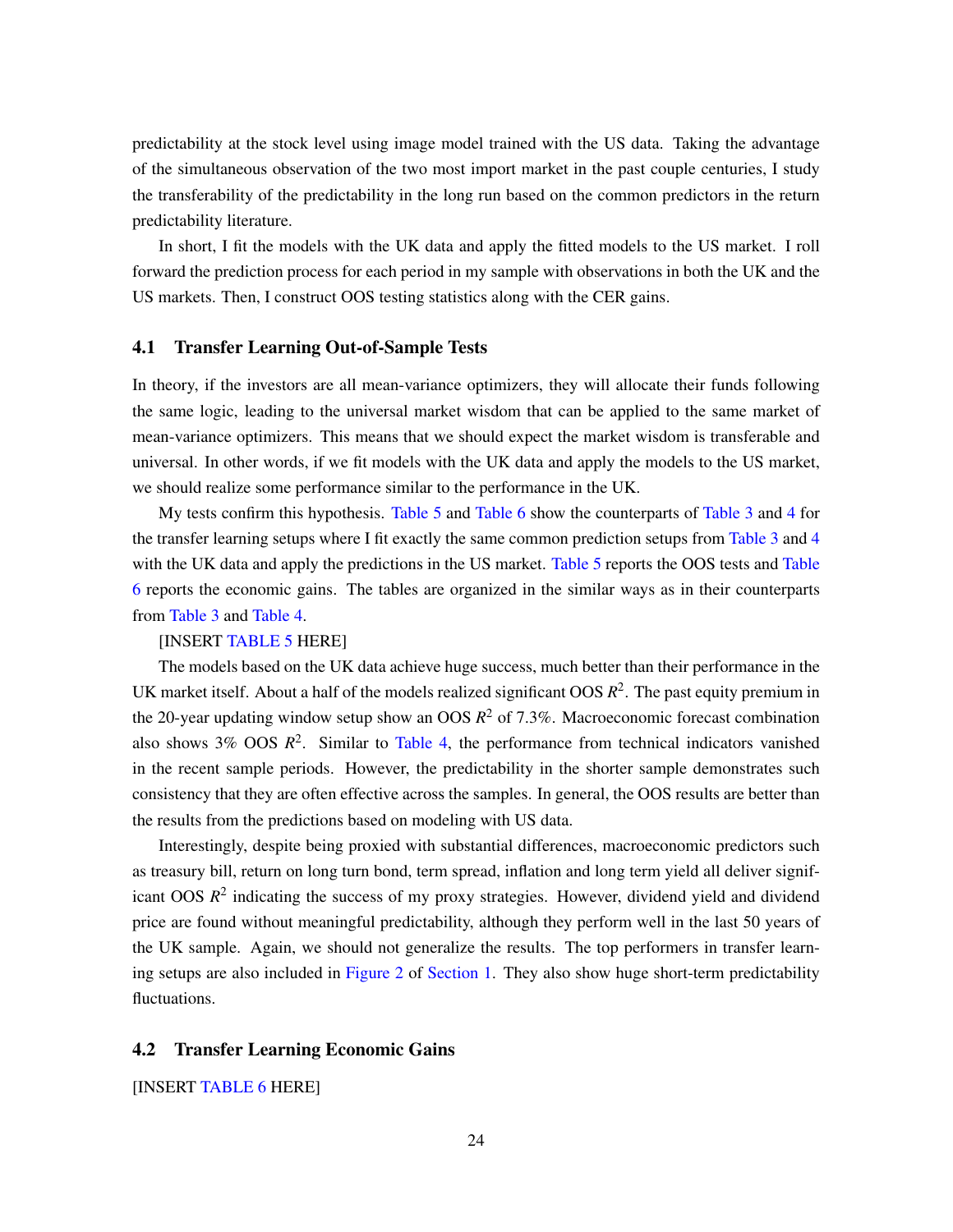[Table 5](#page-58-0) shows the economic gains of the transfer learning setups. Surprisingly, the transfer learning setups can realize higher economic gains comparing to the economic gains from the US models. For example, the past equity premium delivers a CER gain at 3.5% level, while the macroeconomic predictor C-Mean delivers a CER gain of 3.38%, even higher than what [Dong et al. \(2020\)](#page-32-9) present in their sample from 1985.

Briefly, [Table 5](#page-58-0) and [Table 6](#page-62-0) jointly demonstrate the possibility of investors learning from one market and applying the common wisdom to another market. Both the predictability and the economic gains are stronger at their absolute level relative to their counterparts of US results in [Table 3](#page-41-0) and [Table](#page-50-0) [4.](#page-50-0)

<span id="page-24-0"></span>[Figure 8](#page-24-0) and [Figure 9](#page-25-1) demonstrate the two top economic gainers. In general, the CER gains are also decreasing for transfer learning, especially for the recent periods.



Figure 8: US 20-year Rolling Window Update Lag 1 Equity Premium CER Gains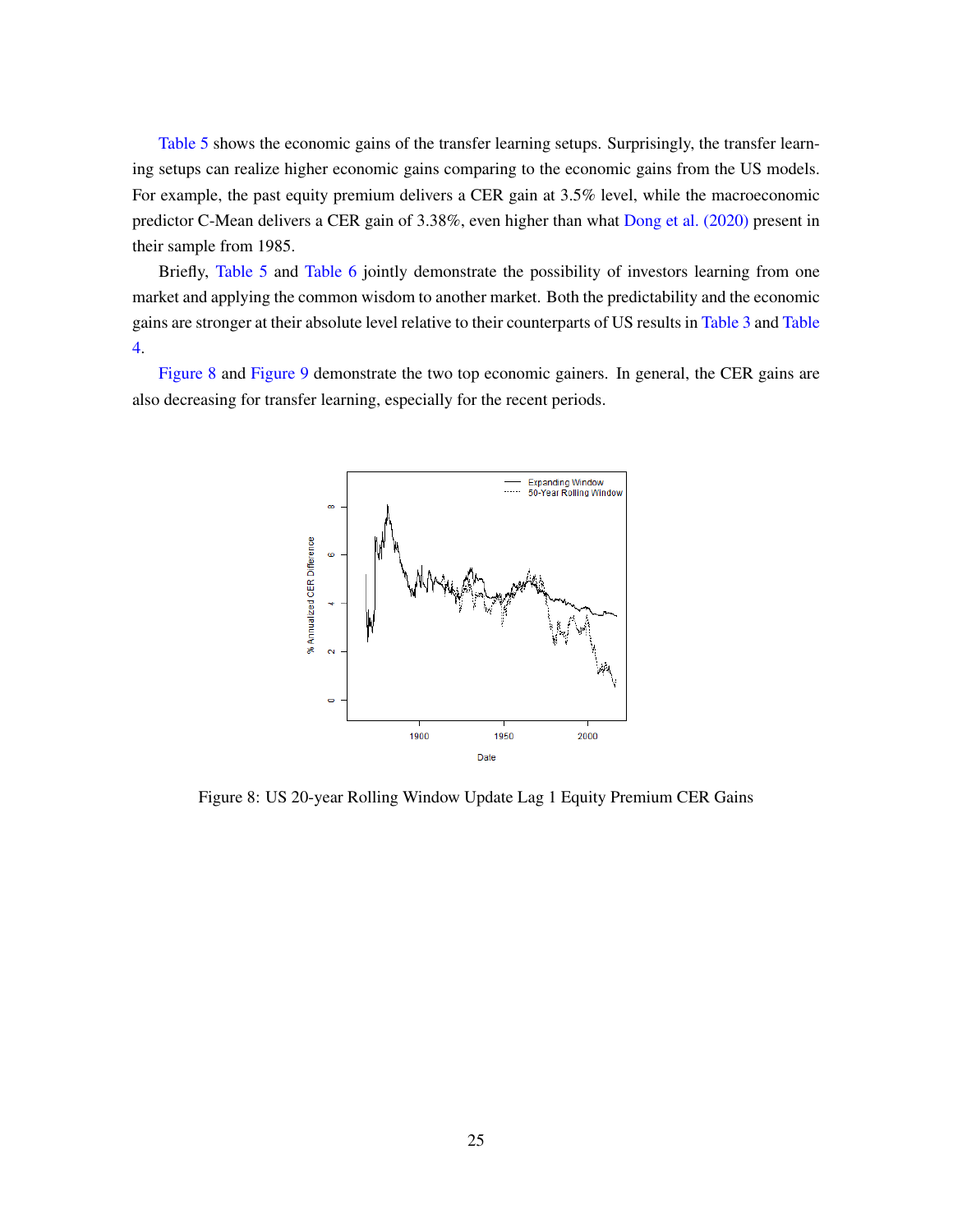<span id="page-25-1"></span>

Figure 9: US 5-Year Rolling Window Update Macroeconomic Predictor Mean Combination CER Gains

## <span id="page-25-0"></span>5 The Stability of Out-of-Sample Predictability

[Table 3](#page-41-0) and [Table 5](#page-58-0) present the existence of OOS predictability with different prediction setups. The inconsistency between the sample coverage signals short-term fluctuations that may dominate the OOS tests and cause disagreement in the literature. Therefore, we have to be cautious when interpreting the OOS test results. To better understand the possible influence of such fluctuations in predictability, I calculate the 5-year rolling window monthly OOS *R* 2 s for each prediction setup. I report the standard deviations of the OOS  $R^2$ s, as a measure of stability of predictability, in [Table 7.](#page-66-0) All results in [Table](#page-66-0) [7](#page-66-0) are annualized standard deviations of the short-term monthly OOS  $R^2$ s. I report the results for technical indicators and macroeconomic predictors in Panel A and Panel B, respectively.

#### [INSERT [TABLE 7](#page-66-0) HERE]

Both Panel A and Panel B show that the all predictors are associated with huge volatility that are of multiple folds of their corresponding annualized OOS  $R^2$ s based on the monthly predictions. For example, in the UK market, lag1 equity premium has a standard deviation in predictability of 0.325 in the expanding window setup, while its OOS  $R^2$  is only 4%. The standard deviation of its predictability over the super long run is 8 times of the realized predictability. In other words, the predictability of lag1 equity premium can suddenly show up and then decrease tremendously in a very short period. Such a large fluctuation can change the results of statistical tests on the  $R<sup>2</sup>$  quickly, leading to different conclusions between sample coverage, since a one-standard deviation event is not a rare event and can easily happen with a probability of 32% under Gaussian distribution assumption. This signifies the importance to investigate the long-run predictability and warns us *not to* overgeneralize the information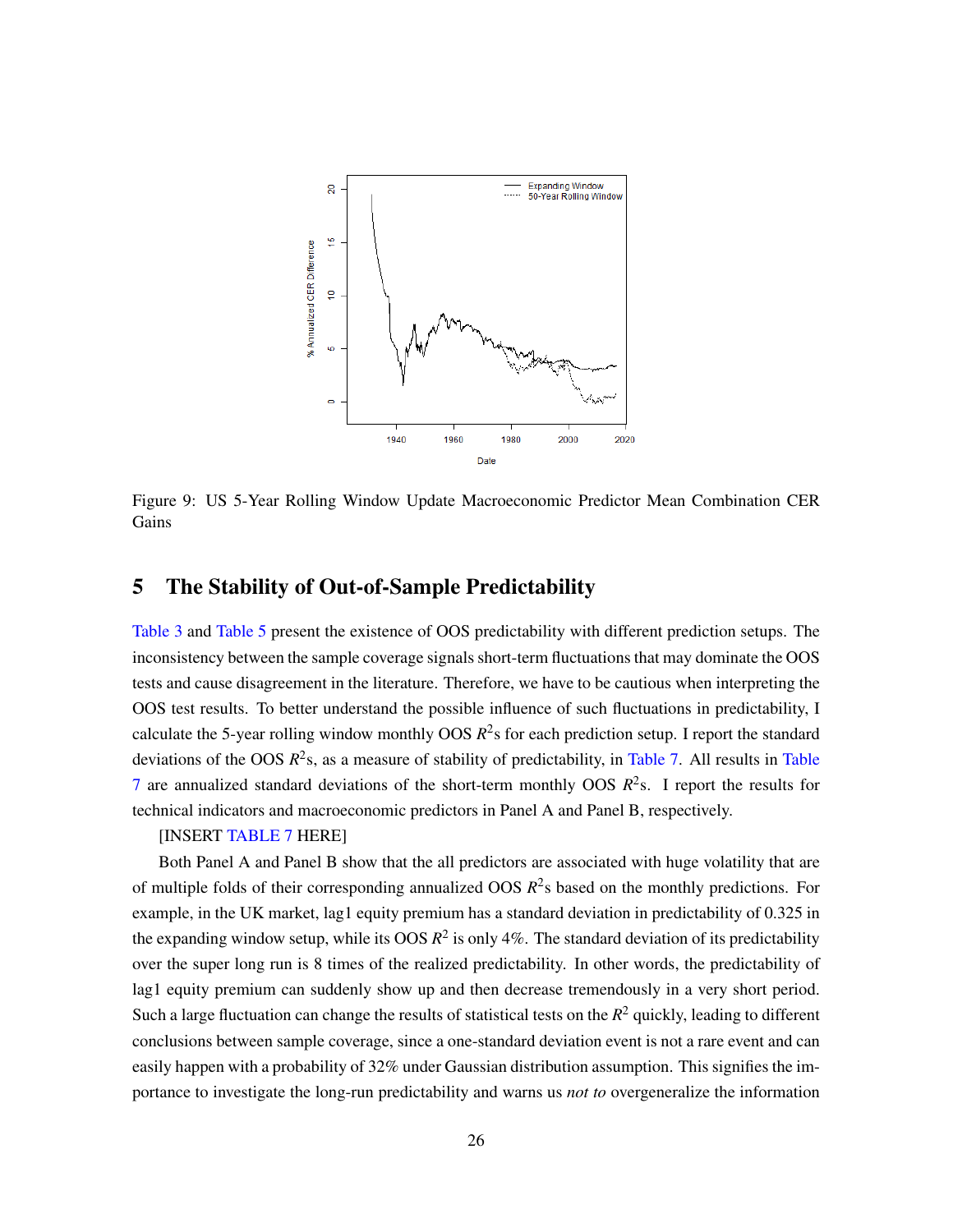provided by OOS tests in the literature [\(Goyal et al. 2021,](#page-32-1) [Goyal and Welch 2008\)](#page-32-0).

[Figure 1](#page-2-0) and [Figure 2](#page-3-0) in [Section 1](#page-1-0) also present a comparison between the long-run predictability and the short-term fluctuation of the predictability. In particular, [Figure 2](#page-3-0) shows that the top performers in terms of OOS  $R^2$  can demonstrate huge short-term fluctuations in their performance and the overall performance many just come from the short-term peaks of the predictability.

Overall, there is a general correlation between the consistency of predictability and its fluctuation. Successful predictors in all samples of [Table 3,](#page-41-0)[4,](#page-50-0)[5](#page-58-0) and [6,](#page-62-0) such as the forecast combinations, have relatively lower volatility in short-term predictability comparing to others'. Statistically, if a predictor has a low predictability volatility, we can be more confident with its long-run test results. However, we have to be very cautious when interpreting results of predictors with very high predictability fluctuation, such as the results of lag1 equity premium, long term yield and default yield spread.

## <span id="page-26-0"></span>6 GDP and Extreme Return Months

The asset pricing literature emphasizes the overlap between the realization of predictability and economic downturns. [Cespa and Vives \(2011\)](#page-31-13) theoretically show that the disagreement among the investors can lead to significant predictability during the times with economic uncertainty. Empirically, there seems an overlap between the OOS  $R^2$  and the business cycle [\(Rapach et al. 2011,](#page-34-0) [Neely et al.](#page-33-1) [2014,](#page-33-1) [Fama and French 1989\)](#page-32-8). However, it is not clear that when the predictability is realized during the GDP downturns. Empirically, when the economic situation is uncertain, the market becomes volatile, leading to extreme returns. Is it possible that the OOS  $R^2$ s are earned during the interaction period between GDP downturns and the extreme equity premium? To answer this question, focusing on the long history of the UK data and the successful predictors, I calculate the OOS  $R^2$  conditionally on the GDP situations and extreme returns and average the OOS *R* 2 s across the predictors from [Table](#page-41-0)  $3$  with positive OOS  $R^2$ s in the entire UK sample. I report the results in [Table 8.](#page-68-0) To accommodate the possibility that the predictability is mainly due to rare economic events [\(Barro 2009\)](#page-31-3), I also consider the extreme GDP decreases.

#### [INSERT [TABLE 8](#page-68-0) HERE]

Many papers have documented the concentration of the predictability in the US market during recession [\(Rapach et al. 2011\)](#page-34-0). Panel A confirms this observation with the new UK evidence but is a more limited period. The predictability seems realized when GDP is extremely negative or when GDP is turning either positive or negative. In other words, it may not be the recession but the time points, where the economic state changes, that contribute to the predictability.

Panel B shows that the predictability is mainly concentrated in the positive extreme return months. This observation is interesting. Many studies argue that the arbitrage asymmetry leads to overreaction and predictability [\(Dong et al. 2020,](#page-32-9) [Stambaugh et al. 2015\)](#page-34-6). The predictability concentration in positive extreme equity premium months supports this argument that the predictability is realized when the price bounce back from the low point induced by the liquidity and when the price is too high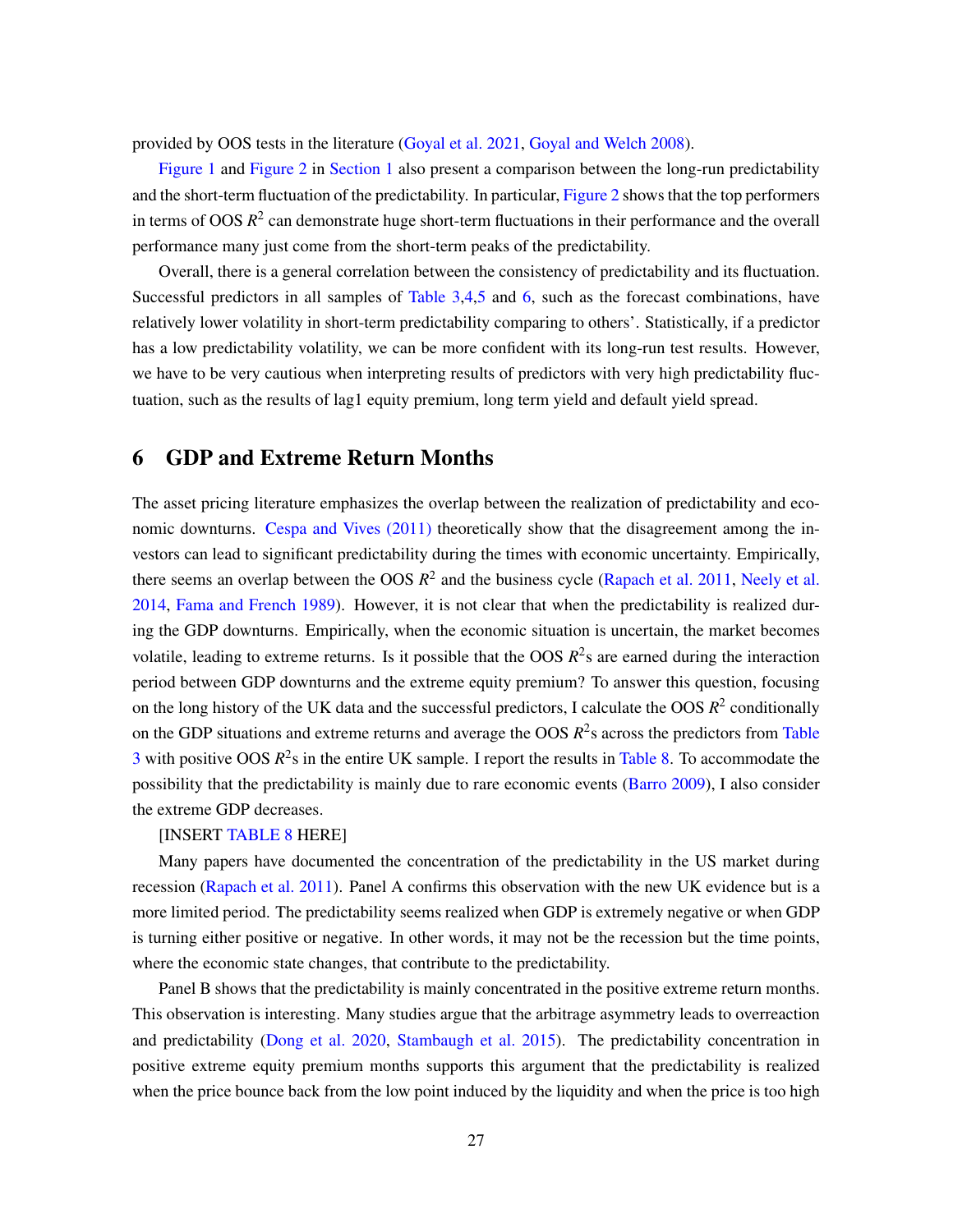for the arbitrageurs to do anything to bring it down.

I investigate the interaction between the economic situation and the extreme returns. Panel C shows the concentration of the predictability over certain interaction periods of the economic situation and the extreme returns. Specifically, I consider different combination of the GDP turning points and the extreme equity premiums. In summary, Panel C shows that the predictability concentrates in the periods when GDP is turning negative and there is an extreme equity premium.

Specifically, the predictability coming from the general interaction are specifically concentrates in the periods when GDP turns positive and there is an extreme positive equity premium and when the GDP turns negative and there is an extreme negative premium. In other words, the predictability concentrates in limited time periods when the economy enters in bad state and when the economy comes out from the bad state. The effects from the extreme returns are also conditional and asymmetry. This finding of asymmetric effects coming out from the interaction between economic state and equity premium supplements the findings in the literature that documents the overlap between recession and predictability.

### <span id="page-27-0"></span>7 Rare Events and Seasonality

With the UK history going back to the early 19th century, when historical rare events beyond historical downturns happen more frequently, I investigate further the effects from the non-economic rare events, including famine, epidemic, pandemic and major wars. I study the concentration of the predictability across these rare event years. Note that these non-economic rare events are not directly led by the economic situation but can lead to economic downturns. However, after marking the event years with dummy variables, I calculate the Cramer's V between the GDP decrease and the rare events and the categorical variable correlation is just 0.07, indicating weak correlation.

Specifically, I consider the following events in their corresponding years,

1729: Influenza Pandemic

1740: The Great Frost and Irish Famine

1756-1763: Seven Years War

1775-1776: England Influenza Outbreak

1775-1783: American Revolutionary War

1798-1815: Fourth Anglo-Mysore War, Second Mahratta War, Peninsular War, and Napoleonic War

1816: Year without Summer

1831-1833: The Second Cholera Pandemic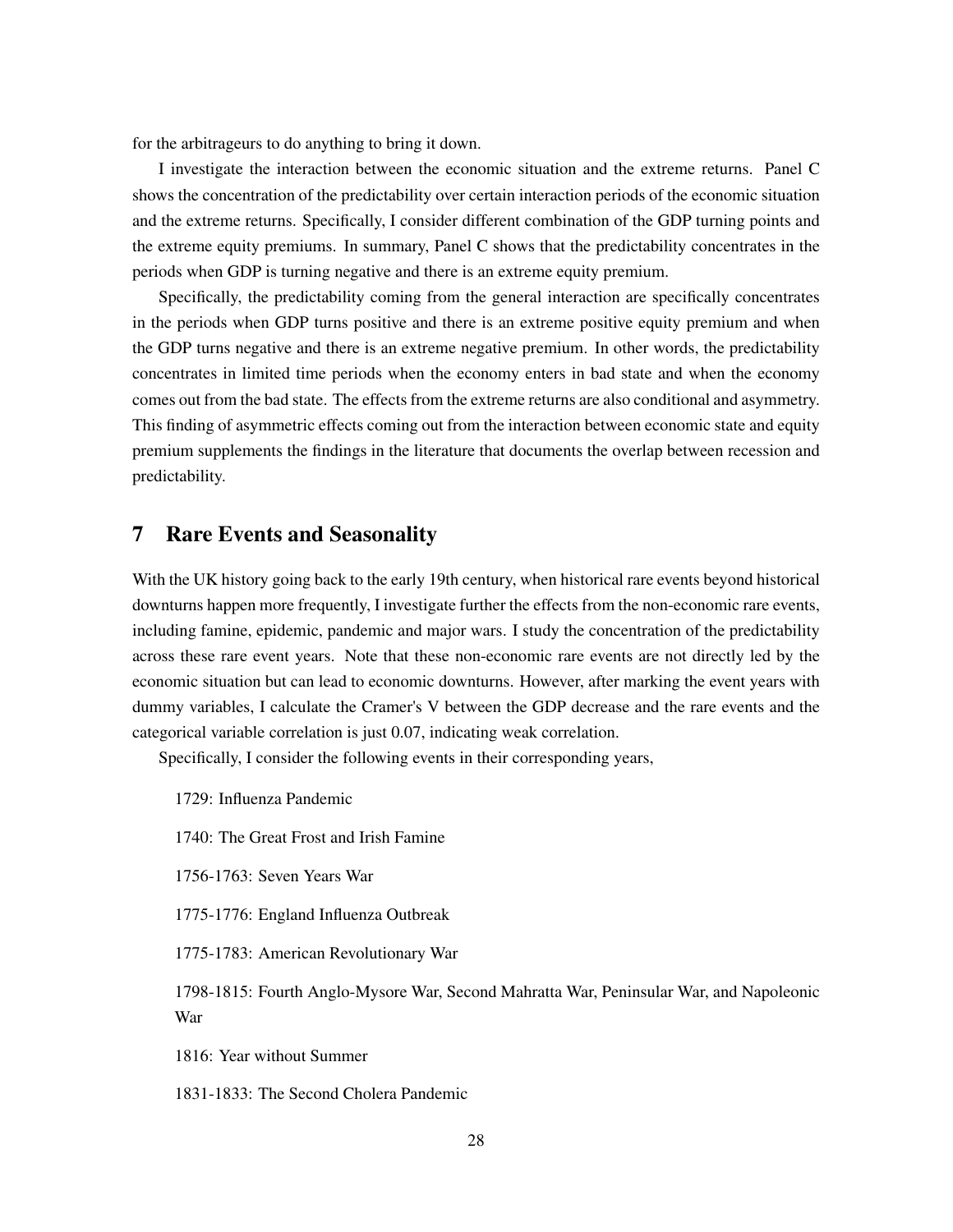1836-1840: Influenza Pandemic and Smallpox Epidemic

1845: The Great Irish Famine

1847-1848: Influenza Pandemic

1848: The Third Cholera Pandemic

1865: The Fourth Cholera Pandemic

1870-1875: Europe Smallpox Epidemic

1889-1890: Flu Pandemic

1914-1918:World War I

1918: Spanish Flu Pandemic

1939-1945: World War II

1957: Asian Flu Pandemic

1968: Hong Kong Flu Pandemic.

The above list only includes natural disasters of thousands or more deaths and wars of casualties above 25,000. To supplement the events in case of not included rare events, I calculate the population change and include it as a condition for OOS  $R^2$ s. [Table 9](#page-71-0) shows the OOS  $R^2$  calculated conditional on the events. As in [Table 8,](#page-68-0) I focus on the average of OOS  $R^2$ s from the predictors with positive  $R^2$ in [Table 3.](#page-41-0) In short, the OOS predictability concentrates in famine years and years with contagious diseases. The concentration during the war times are minor. Population decrease overall does not contribute to predictability.

#### [INSERT [TABLE 9](#page-71-0) HERE]

In addition, taking the two markets together, I calculate the OOS  $R^2$ s conditional on calendar months. [Figure 10](#page-29-1) and [11](#page-29-2) present the seasonality. In general, I show that the predictors gain predictability mainly in colder months during fall and spring in both the UK and the US markets. The predictability is at its lowest during summer.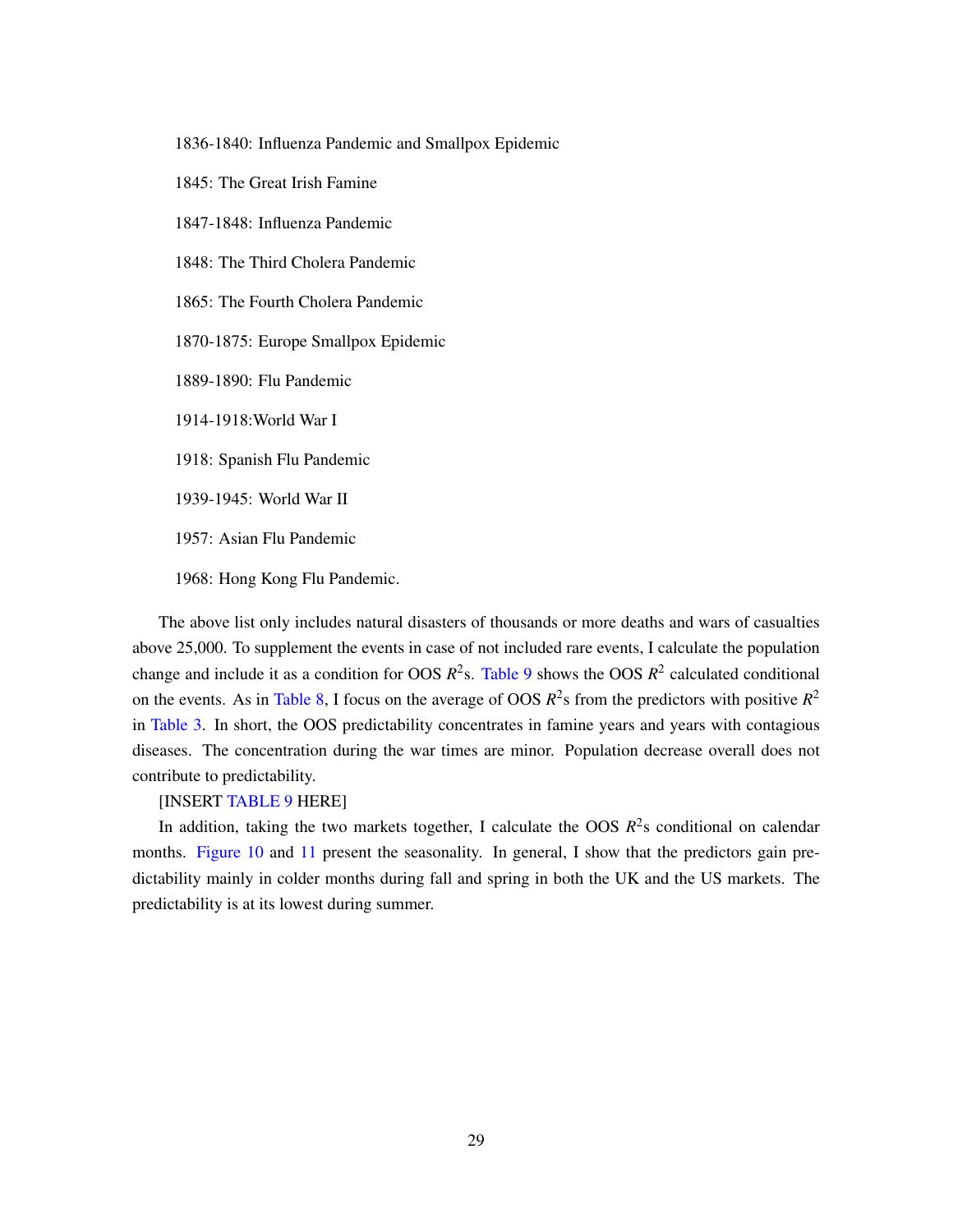<span id="page-29-1"></span>

Figure 10: UK OOS *R* <sup>2</sup> by Calendar Months

<span id="page-29-2"></span>

Figure 11: US OOS *R* <sup>2</sup> by Calendar Months

# <span id="page-29-0"></span>8 Conclusion

Although the return predictability literature is very active with different evidences covering samples mainly of the past 70 years, only limited attention has been paid towards the predictability over the real long run and thus there lacks evidence over the big picture. This paper is the first to consider a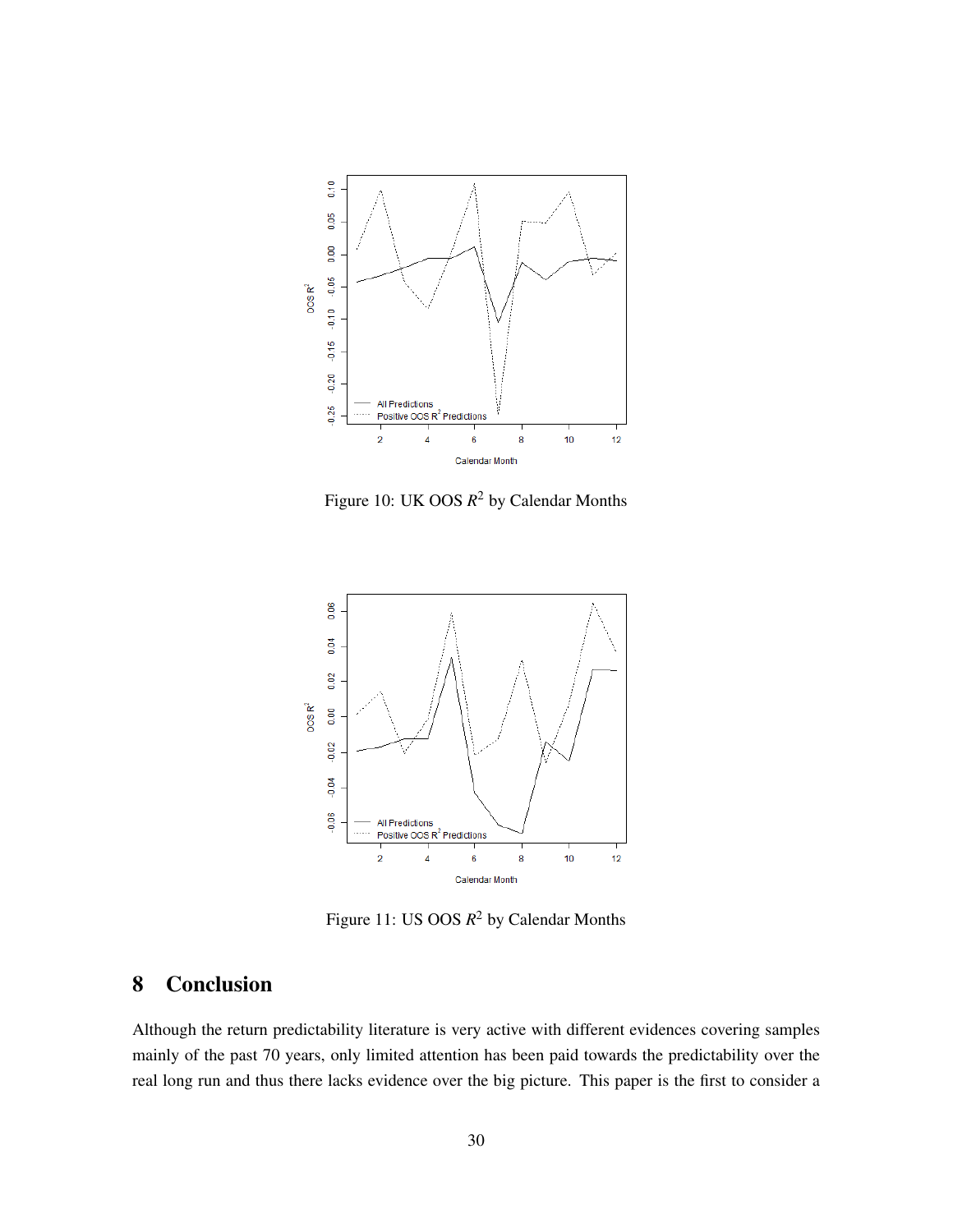real long-run sample, a UK data set of 300-hundred years, to test the monthly return predictability with a variety of common prediction setups. Despite the existence of predictability in the long history, my setup confirms the general trend of declination in predictability in the past 100-200 years and demonstrates the strong predictability fluctuations. The demonstration of predictability fluctuations rationalize the findings from [Goyal et al. \(2021\),](#page-32-1) i.e., small changes in sample coverage can lead to different OOS test results. This urges extra caution when interpreting OOS test results.

Over the long run, predictions may not lead to economic gains in the UK, but most of the prediction setups can lead to positive CER gains in the US, implying the subtle difference between the UK and the US. This paper also confirms that adopting rolling updating window does not lead to dominating performance. Generally, expanding window and the relatively longer rolling window show better performance as groups comparing to the short 5-year rolling window.

In a full scale transfer learning test, with the US data as the target, I confirm that the predictability of common setups is transferable. The models fitted with the UK data lead to sizable economic gains that are larger than the economic gains brought up by the models fitted with the US data, possibly because of the longer history included in the training process with the UK data. However, CER gains also decrease in general in the UK tests, the US tests and the transfer learning tests, leading to a question on the persistence of the prediction-led economic gains.

On the side, with the long and well-documented UK history, I investigate the sources of the predictability conditional on the critical moments. I show that the predictability mainly exists in the deeply negative GDP periods, not just the negative GDP or recession periods. In addition, I demonstrate the interaction between the GDP dynamics and the extreme return months. The interaction plays an important role in realizing OOS predictability. Specifically, predictability is earned mostly from the periods when the GDP is turning negative and the equity premium is extremely negative and when the GDP is turning positive and the equity premium is extremely positive.

The predictability also concentrates in the famine years, the epidemic years and the pandemic years. However, the predictability does not concentrate in the years of wars, despite the huge impact of WWI and WWII, nor the years with decreasing population. On average, predictability concentrates in the colder months and the summer is the worst to realize any meaningful predictability.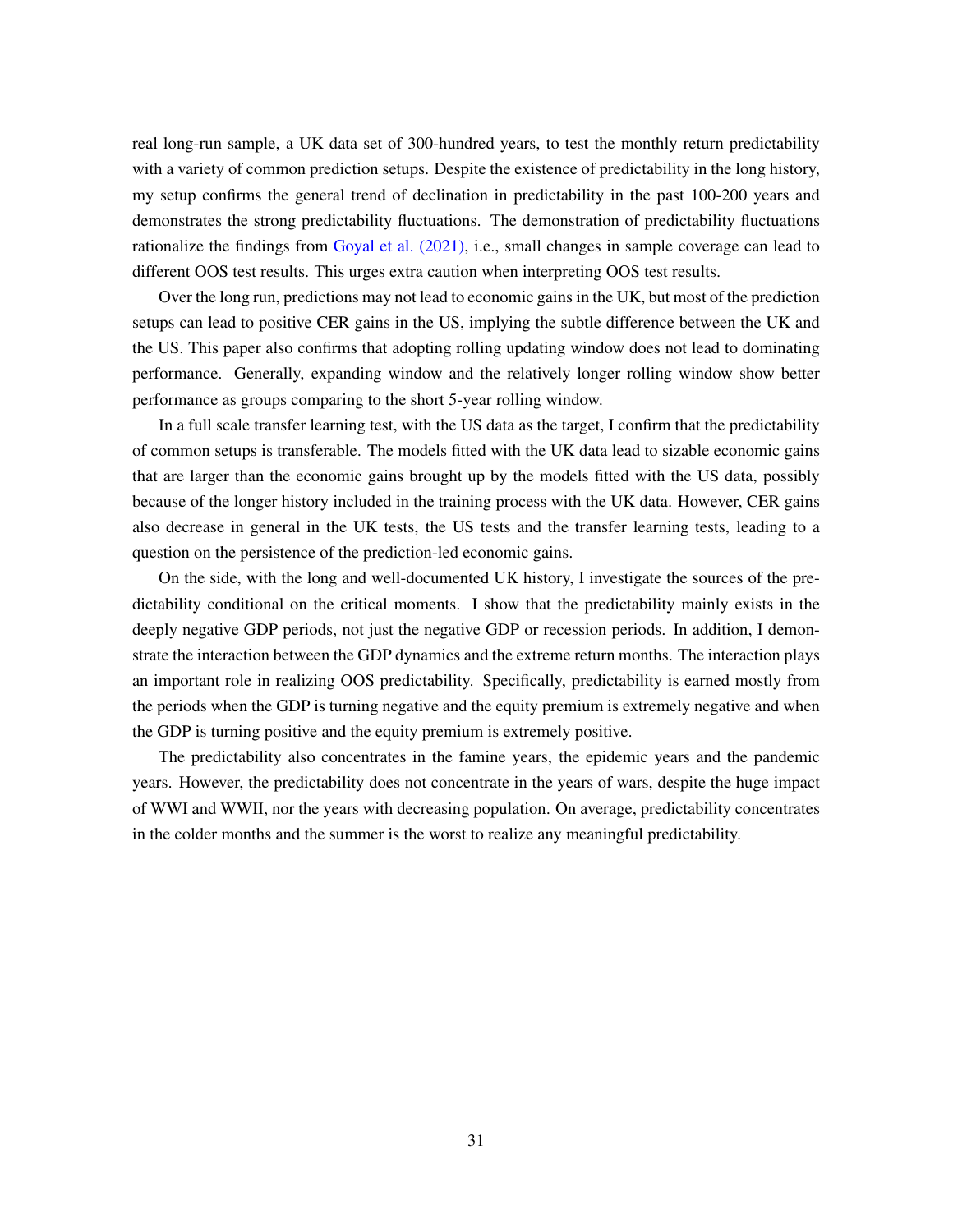## **References**

- <span id="page-31-1"></span>Acheson, Graeme G. et al. (Dec. 2009). "Rule Britannia! British Stock Market Returns, 1825-1870". In: *The Journal of Economic History* 69, pp. 1107–1137.
- <span id="page-31-12"></span>Bansal, Ravi and Amir Yaron (Aug. 2004). "Risks for the Long Run: A Potential Resolution of Asset Pricing Puzzles". In: *The Journal of Finance* 59, pp. 1481–1509.
- <span id="page-31-6"></span>Barberis, Nicholas (Feb. 2000). "Investing for the Long Run when Returns Are Predictable". In: *The Journal of Finance* 55, pp. 225–264.
- <span id="page-31-3"></span>Barro, Robert J. (2009). "Rare Disasters, Asset Prices, and Welfare Costs". In: *The American Economic Review* 99, pp. 243–264.
- <span id="page-31-9"></span>Bates, J. M. and C. W. J. Granger (Dec. 1969). "The Combination of Forecasts". In: *OR* 20, p. 451.
- <span id="page-31-5"></span>Boudoukh, Jacob, Matthew Richardson, and Robert F. Whitelaw (Oct. 2008). "The Myth of Long-Horizon Predictability". In: *Review of Financial Studies* 21, pp. 1577–1605.
- Brown, David P. and Robert H. Jennings (1989). "On Technical Analysis". In: *The Review of Financial Studies* 2, pp. 527–551.
- <span id="page-31-2"></span>Campbell, Gareth, Richard S Grossman, and John D Turner (Mar. 2021). "Before the cult of equity: the British stock market, 1829-1929". In: *European Review of Economic History* 25, pp. 645–679.
- <span id="page-31-4"></span>Campbell, John Y. (June 1987). "Stock returns and the term structure". In: *Journal of Financial Economics* 18, pp. 373–399.
- Campbell, John Y. and John H. Cochrane (Apr. 1999). "By Force of Habit: A ConsumptionâBased Explanation of Aggregate Stock Market Behavior". In: *Journal of Political Economy* 107, pp. 205– 251.
- <span id="page-31-8"></span>Campbell, John Y. and Robert J. Shiller (July 1988a). "Stock Prices, Earnings, and Expected Dividends". In: *The Journal of Finance* 43, pp. 661–676.
- <span id="page-31-7"></span>— (1988b). "The Dividend-Price Ratio and Expectations of Future Dividends and Discount Factors". In: *The Review of Financial Studies* 1, 195â228.
- <span id="page-31-0"></span>Campbell, John Y. and Samuel B. Thompson (Nov. 2008). "Predicting Excess Stock Returns Out of Sample: Can Anything Beat the Historical Average?" In: *Review of Financial Studies* 21, pp. 1509–1531.
- <span id="page-31-13"></span>Cespa, G. and X. Vives (Nov. 2011). "Dynamic Trading and Asset Prices: Keynes vs. Hayek". In: *The Review of Economic Studies* 79, pp. 539–580.
- Chen, Yong, Zhi Da, and Dayong Huang (Aug. 2021). "Short selling efficiency". In: *Journal of Financial Economics*.
- <span id="page-31-10"></span>Clark, Todd E. and Michael W. McCracken (Nov. 2001). "Tests of equal forecast accuracy and encompassing for nested models". In: *Journal of Econometrics* 105, pp. 85–110.
- <span id="page-31-11"></span>Clark, Todd E. and Kenneth D. West (May 2007). "Approximately normal tests for equal predictive accuracy in nested models". In: *Journal of Econometrics* 138, pp. 291–311.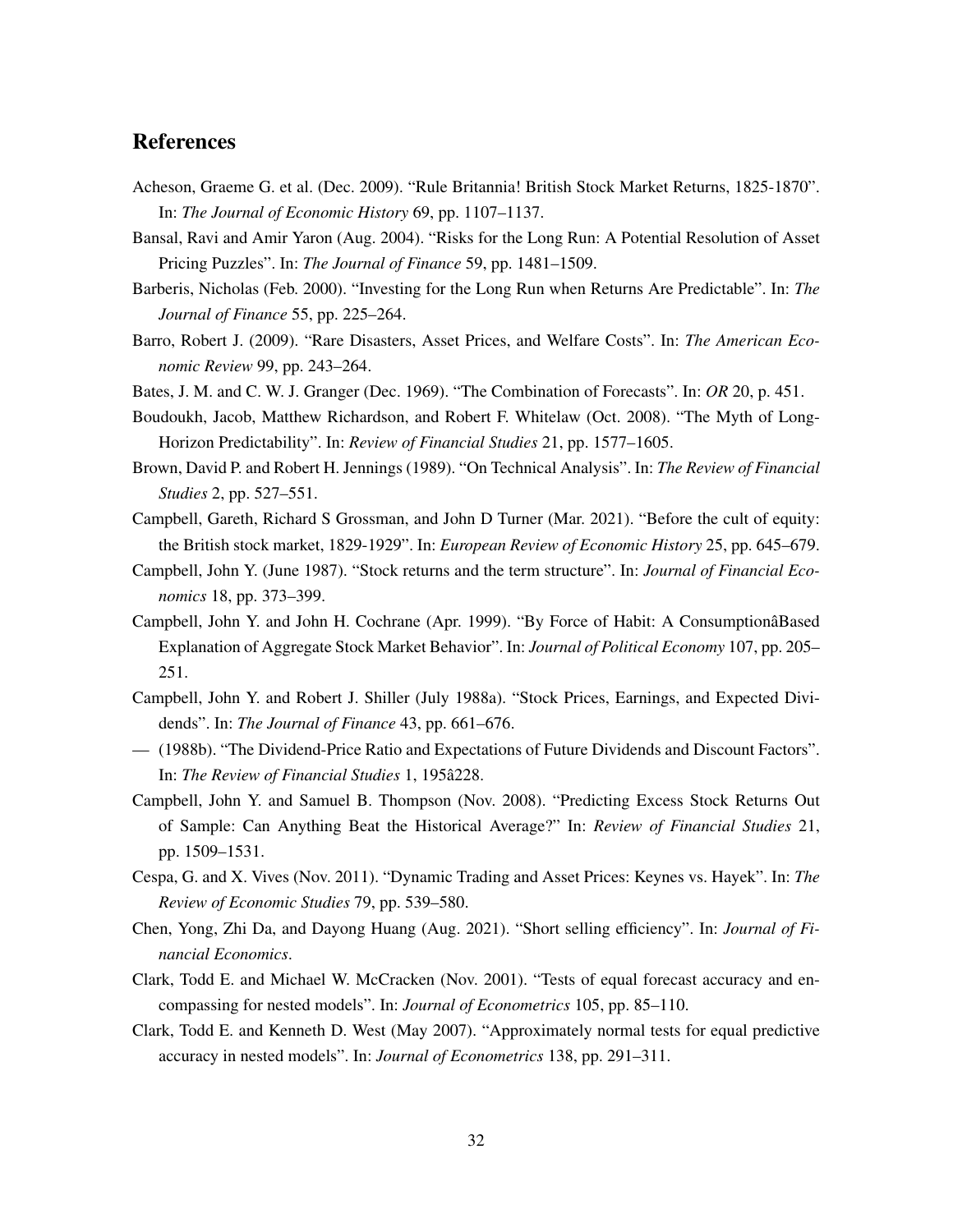- <span id="page-32-5"></span>Cochrane, John H. (Sept. 2008). "The Dog That Did Not Bark: A Defense of Return Predictability". In: *Review of Financial Studies* 21, pp. 1533–1575.
- Cowles 3Rd, Alfred and Associates (1939). *Common Stock Indexes*. 2nd. Principia Press.
- <span id="page-32-4"></span>Cujean, Julien and Micheal Hasler (Sept. 2017). "Why Does Return Predictability Concentrate in Bad Times?" In: *The Journal of Finance* 72, pp. 2717–2758.
- De Long, J. Bradford et al. (1990). "Noise Trader Risk in Financial Markets". In: *Journal of Political Economy* 98, pp. 703–738.
- DeMiguel, Victor, Lorenzo Garlappi, and Raman Uppal (2008). "Optimal Versus Naive Diversification: How Inefficient is the 1/NPortfolio Strategy?" In: *Review of Financial Studies* 22, pp. 1915– 1953.
- <span id="page-32-9"></span>Dong, Xi et al. (2020). "Anomalies and the Expected Market Return". In: *SSRN Electronic Journal*.
- Fama, Eugene F. (May 1970). "Efficient Capital Markets: a Review of Theory and Empirical Work". In: *The Journal of Finance* 25, pp. 383–417.
- <span id="page-32-7"></span>Fama, Eugene F. and Kenneth R. French (Oct. 1988). "Dividend yields and expected stock returns". In: *Journal of Financial Economics* 22, pp. 3–25.
- <span id="page-32-8"></span>— (Nov. 1989). "Business conditions and expected returns on stocks and bonds". In: *Journal of Financial Economics* 25, pp. 23–49.
- Fama, Eugene F. and G.William Schwert (Nov. 1977). "Asset returns and inflation". In: *Journal of Financial Economics* 5, pp. 115–146.
- <span id="page-32-12"></span>Goetzmann, William N and Roger G Ibbotson (2006). *The equity risk premium : essays and explorations*. Oxford University Press.
- <span id="page-32-3"></span>Golez, Benjamin and Peter Koudijs (Feb. 2018). "Four centuries of return predictability". In: *Journal of Financial Economics* 127, pp. 248–263.
- <span id="page-32-6"></span>Goyal, Amit and Ivo Welch (May 2003). "Predicting the Equity Premium with Dividend Ratios". In: *Management Science* 49, pp. 639–654.
- <span id="page-32-0"></span>— (Mar. 2008). "A Comprehensive Look at The Empirical Performance of Equity Premium Prediction". In: *Review of Financial Studies* 21, pp. 1455–1508.
- <span id="page-32-1"></span>Goyal, Amit, Ivo Welch, and Athanasse Zafirov (2021). "A Comprehensive Look at the Empirical Performance of Equity Premium Prediction II". In: *SSRN Electronic Journal*.
- <span id="page-32-11"></span>Granger, Clive W. J. and Ramu Ramanathan (Apr. 1984). "Improved methods of combining forecasts". In: *Journal of Forecasting* 3, pp. 197–204.
- *Handbook of Economic Forecasting, Volume 1 1st Edition* (2022). www.elsevier.com.
- <span id="page-32-10"></span>Hastie, Trevor, Robert Tibshirani, and Jerome Friedman (2009). *The elements of statistical learning, second edition : data mining, inference, and prediction*. Springer.
- Henkel, Sam James, J. Spencer Martin, and Federico Nardari (Mar. 2011). "Time-varying shorthorizon predictability". In: *Journal of Financial Economics* 99, pp. 560–580.
- <span id="page-32-2"></span>Hoag, Christopher (2006). "The Atlantic Telegraph Cable and Capital Market Information Flows". In: *The Journal of Economic History* 66, pp. 342–353.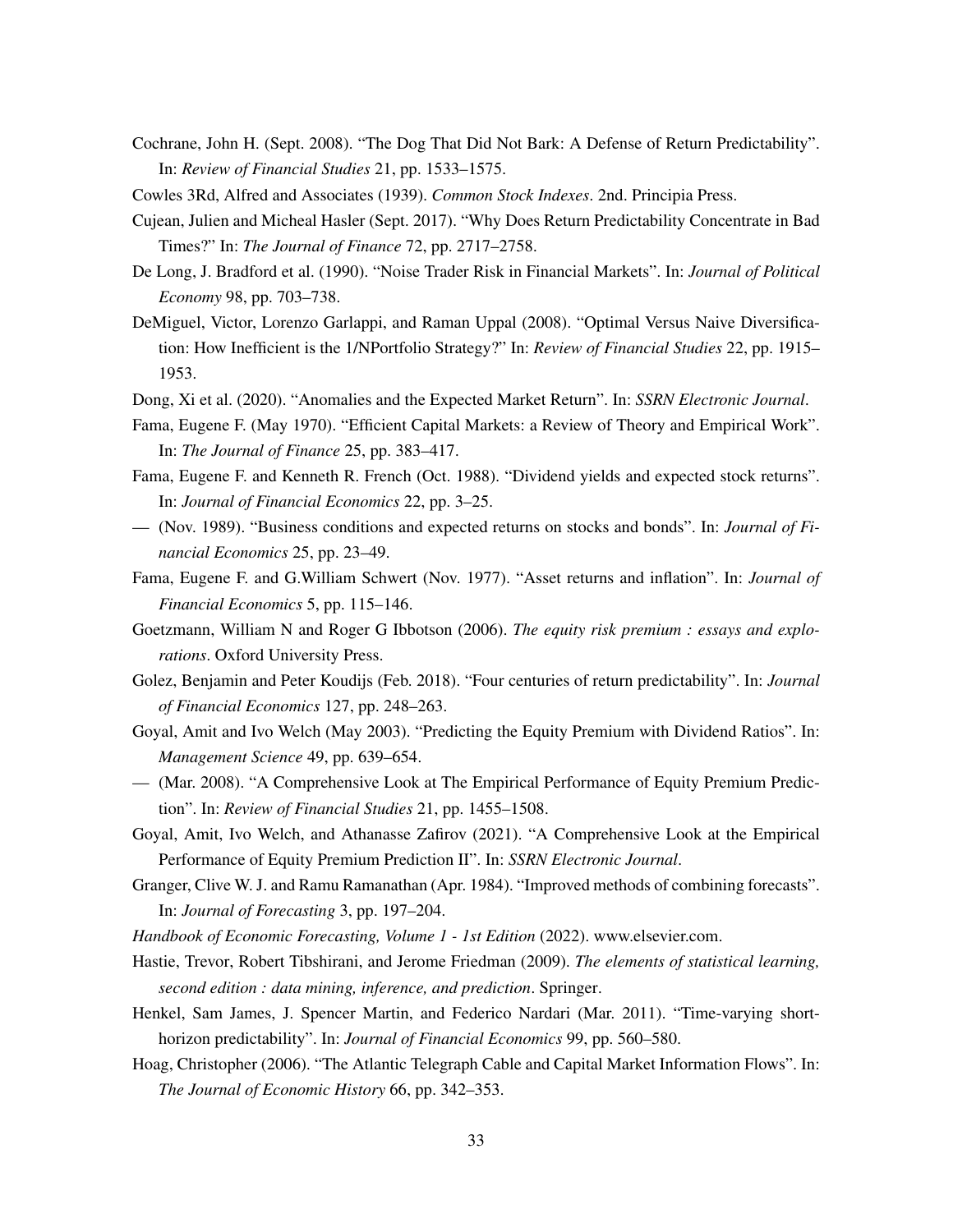- Hoerl, Arthur E. and Robert W. Kennard (Feb. 1970). "Ridge Regression: Applications to Nonorthogonal Problems". In: *Technometrics* 12, pp. 69–82.
- Huang, Dashan and Guofu Zhou (Apr. 2017). "Upper Bounds on Return Predictability". In: *Journal of Financial and Quantitative Analysis* 52, pp. 401–425.
- Huang, Dashan et al. (Oct. 2014). "Investor Sentiment Aligned: A Powerful Predictor of Stock Returns". In: *Review of Financial Studies* 28, pp. 791–837.
- Huang, Dashan et al. (2018). "Time-Series Momentum: Is it There?" In: *SSRN Electronic Journal*.
- <span id="page-33-3"></span>Jiang, Jingwen, Bryan T. Kelly, and Dacheng Xiu (Dec. 2020). *(Re-)Imag(in)ing Price Trends*. papers.ssrn.com.
- <span id="page-33-6"></span>Kandel, Shmuel and Robert F. Stambaugh (June 1996). "On the Predictability of Stock Returns: An Asset-Allocation Perspective". In: *The Journal of Finance* 51, pp. 385–424.
- <span id="page-33-7"></span>Keim, Donald B. and Robert F. Stambaugh (Dec. 1986). "Predicting returns in the stock and bond markets". In: *Journal of Financial Economics* 17, pp. 357–390.
- <span id="page-33-5"></span>Kothari, S.P. and Jay Shanken (May 1997). "Book-to-market, dividend yield, and expected market returns: A time-series analysis". In: *Journal of Financial Economics* 44, pp. 169–203.
- <span id="page-33-4"></span>Lettau, Martin and Sydney Ludvigson (June 2001). "Consumption, Aggregate Wealth, and Expected Stock Returns". In: *The Journal of Finance* 56, pp. 815–849.
- Martin, Ian (Nov. 2016). "What is the Expected Return on the Market?" In: *The Quarterly Journal of Economics*, qjw034.
- <span id="page-33-10"></span>Martin, Ian W.R. and Stefan Nagel (Nov. 2021). "Market efficiency in the age of big data". In: *Journal of Financial Economics*.
- McCracken, Michael W. (Oct. 2007). "Asymptotics for out of sample tests of Granger causality". In: *Journal of Econometrics* 140, pp. 719–752.
- <span id="page-33-2"></span>McLean, R. David and Jeffery Pontiff (Jan. 2016). "Does Academic Research Destroy Stock Return Predictability?" In: *The Journal of Finance* 71, pp. 5–32.
- Mele, Antonio (Nov. 2007). "Asymmetric stock market volatility and the cyclical behavior of expected returns". In: *Journal of Financial Economics* 86, pp. 446–478.
- <span id="page-33-1"></span>Neely, Christopher J. et al. (July 2014). "Forecasting the Equity Risk Premium: The Role of Technical Indicators". In: *Management Science* 60, pp. 1772–1791.
- Nelson, Charles R. (May 1976). "INFLATION AND RATES OF RETURN ON COMMON STOCKS". In: *The Journal of Finance* 31, pp. 471–483.
- <span id="page-33-8"></span>Pástor, L'uboš and Robert F. Stambaugh (July 2009). "Predictive Systems: Living with Imperfect Predictors". In: *The Journal of Finance* 64, pp. 1583–1628.
- <span id="page-33-9"></span>Rapach, David and Guofu Zhou (2020). "Time-Series and Cross-Sectional Stock Return Forecasting: New Machine Learning Methods". In: *SSRN Electronic Journal*.
- <span id="page-33-0"></span>— (2021). "Asset Pricing: Time-Series Predictability". In: *SSRN Electronic Journal*.
- Rapach, David E., Matthew C. Ringgenberg, and Guofu Zhou (July 2016). "Short interest and aggregate stock returns". In: *Journal of Financial Economics* 121, pp. 46–65.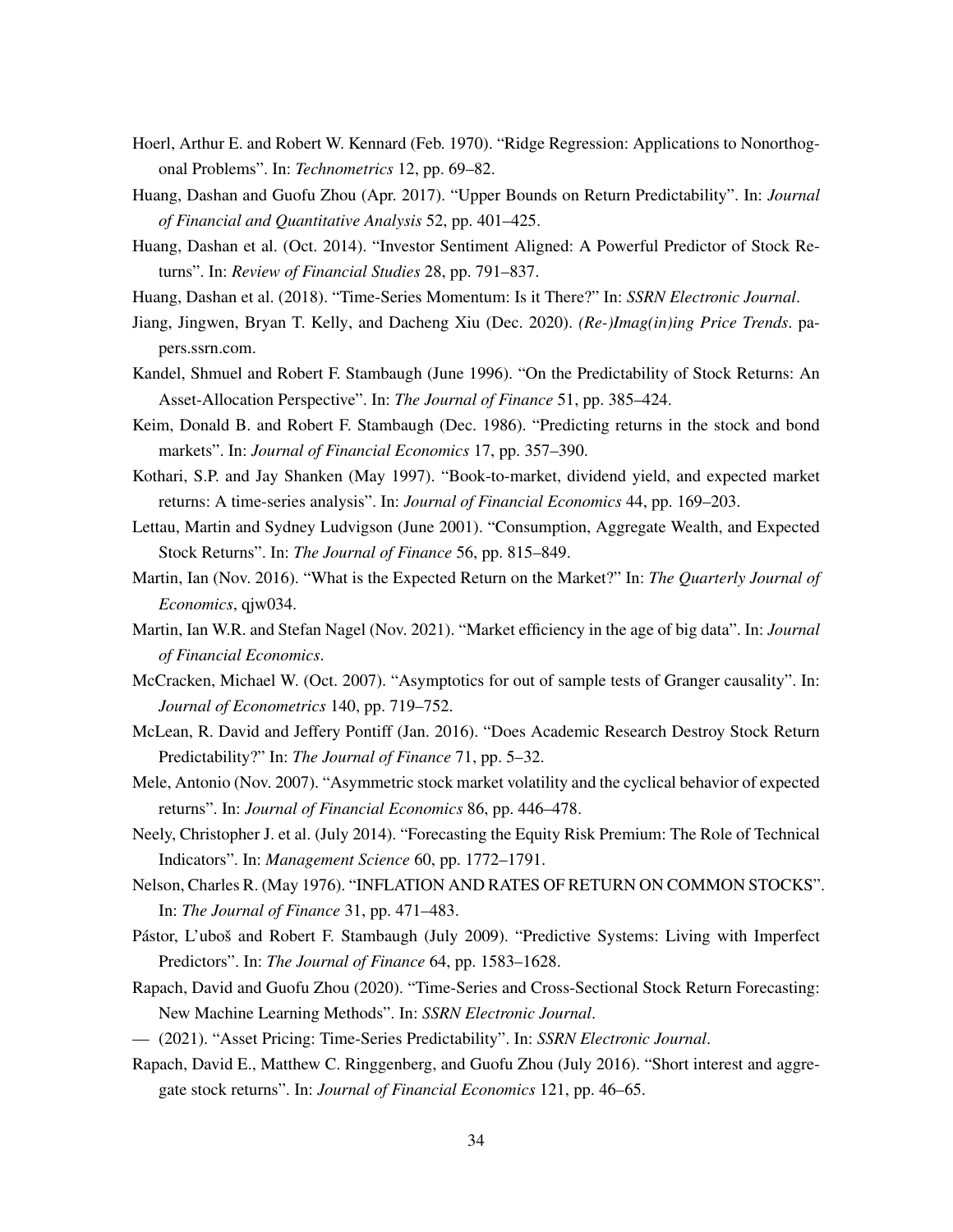- <span id="page-34-0"></span>Rapach, David E., Jack K. Strauss, and Guofu Zhou (Aug. 2011). "Out-of-Sample Equity Premium Prediction: Combination Forecasts and Links to the Real Economy". In: *Review of Financial Studies* 23, pp. 821–862.
- <span id="page-34-3"></span>— (July 2013). "International Stock Return Predictability: What Is the Role of the United States?" In: *The Journal of Finance* 68, pp. 1633–1662.

<span id="page-34-5"></span>Shiller, Robert J. (1989). *Market Volatility*. MIT Press.

- Shleifer, Andrei and Robert W. Vishny (Mar. 1997). "The Limits of Arbitrage". In: *The Journal of Finance* 52, pp. 35–55.
- Stambaugh, Robert F. (Dec. 1999). "Predictive regressions". In: *Journal of Financial Economics* 54, pp. 375–421.
- <span id="page-34-6"></span>Stambaugh, Robert F., Jianfeng Yu, and Yu Yuan (Sept. 2015). "Arbitrage Asymmetry and the Idiosyncratic Volatility Puzzle". In: *The Journal of Finance* 70, pp. 1903–1948.
- <span id="page-34-1"></span>Steinwender, Claudia (Mar. 2018). "Real Effects of Information Frictions: When the States and the Kingdom Became United". In: *American Economic Review* 108, pp. 657–696.
- <span id="page-34-4"></span>Thomas, Ryland and Nicholas Dimsdale (2017). *A Millennium of UK Data*.
- Tibshirani, Robert (Apr. 2011). "Regression shrinkage and selection via the lasso: a retrospective". In: *Journal of the Royal Statistical Society: Series B (Statistical Methodology)* 73, pp. 273–282.
- <span id="page-34-2"></span>Wache, Benjamin (2021). *Information Frictions, Global Capital Markets, and the Telegraph*. www.econstor.eu.
- Wang, Jiang (Apr. 1993). "A Model of Intertemporal Asset Prices Under Asymmetric Information". In: *The Review of Economic Studies* 60, p. 249.
- West, Kenneth D. (Sept. 1996). "Asymptotic Inference about Predictive Ability". In: *Econometrica* 64, p. 1067.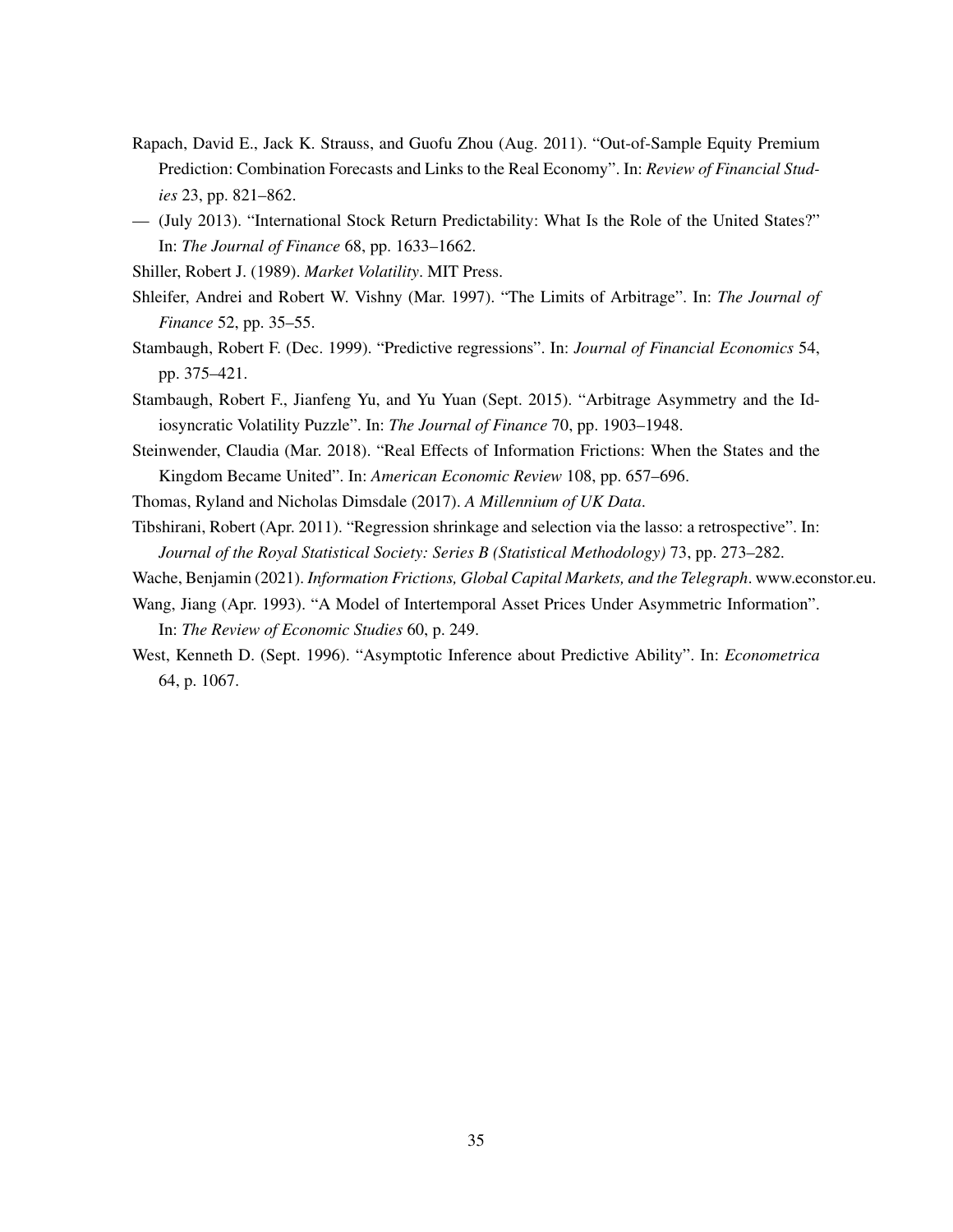### Table 1: Summary Statistics

<span id="page-35-0"></span>Table 1 shows the summary statistics for the four main samples covering. Panel A and B shows the statistics for 171005:201612 and 185401-201612 in the UK, while Panel C and D shows the statistics for 185702:202012 and 192602:202012 in the US. The first column in each panel indicates the predictor.

| Variable       | Mean     | Sd     | Q1             | Median       | Q <sub>3</sub> |
|----------------|----------|--------|----------------|--------------|----------------|
| equity premium | 0.002    | 0.034  | $-0.011$       | 0.002        | 0.015          |
| dy             | $-3.217$ | 0.29   | $-3.459$       | $-3.193$     | $-2.996$       |
| dp             | $-3.221$ | 0.29   | $-3.463$       | $-3.193$     | $-3.006$       |
| $ma_1_9$       | 0.503    | 0.5    | 0              | $\mathbf{1}$ | $\mathbf{1}$   |
| $ma_2_9$       | 0.567    | 0.496  | 0              | $\mathbf{1}$ | 1              |
| ma_3_9         | 0.501    | 0.5    | $\theta$       | $\mathbf{1}$ | $\mathbf{1}$   |
| $ma_11_12$     | 0.503    | 0.5    | 0              | $\mathbf{1}$ | $\mathbf{1}$   |
| ma_2_12        | 0.578    | 0.494  | $\theta$       | 1            | 1              |
| $ma_3_12$      | 0.512    | 0.5    | $\overline{0}$ | $\mathbf{1}$ | 1              |
| lag1           | 0.002    | 0.034  | $-0.011$       | 0.002        | 0.015          |
| lag2           | 0.002    | 0.034  | $-0.011$       | 0.002        | 0.015          |
| lag3           | 0.002    | 0.034  | $-0.011$       | 0.002        | 0.015          |
| mean9          | 0.002    | 0.013  | $-0.004$       | 0.002        | 0.008          |
| mean12         | 0.002    | 0.011  | $-0.003$       | 0.002        | 0.007          |
| mom9           | 0.726    | 0.446  | $\theta$       | 1            | 1              |
| mom12          | 0.738    | 0.44   | $\overline{0}$ | $\mathbf{1}$ | 1              |
| sd             | 0.035    | 0.009  | 0.029          | 0.033        | 0.036          |
| skew           | $-0.717$ | 0.323  | $-0.873$       | $-0.825$     | $-0.765$       |
| kurt           | 49.032   | 15.705 | 38.671         | 52.893       | 59.675         |

Panel A: UK Summary Statistics 171005-201612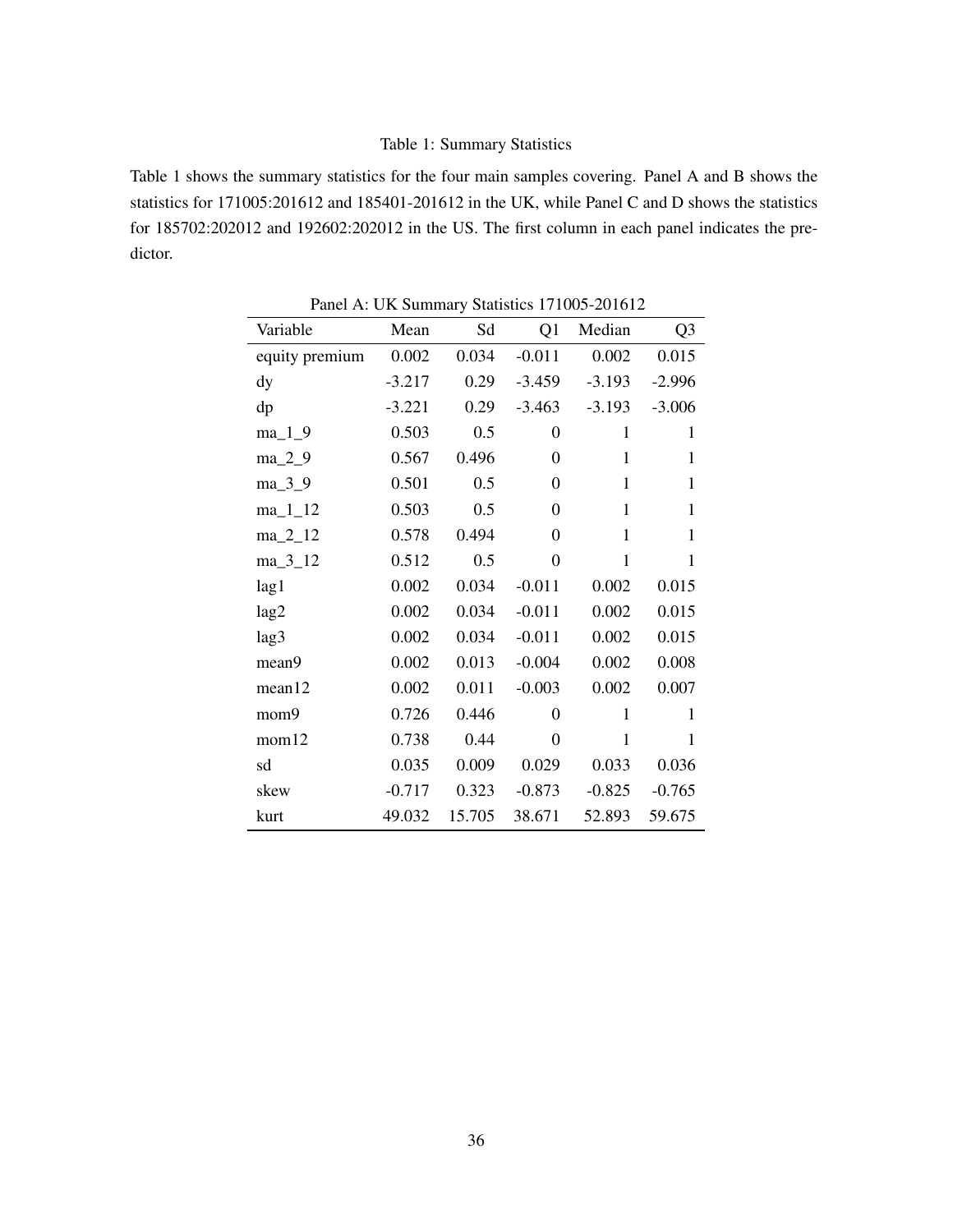| Variable               | Mean     | Sd    | Q1               | I and D. OK Summary Statistics 109+02-201012<br>Median | Q <sub>3</sub> |
|------------------------|----------|-------|------------------|--------------------------------------------------------|----------------|
| equity premium         | 0.003    | 0.037 | $-0.009$         | 0.004                                                  | 0.019          |
| $\mathrm{d}\mathrm{y}$ | $-3.07$  | 0.228 | $-3.18$          | $-3.058$                                               | $-2.919$       |
| dp                     | $-3.077$ | 0.232 | $-3.194$         | $-3.064$                                               | $-2.931$       |
| $ma_1_9$               | 0.516    | 0.5   | $\boldsymbol{0}$ | $\mathbf{1}$                                           | $\mathbf{1}$   |
| $ma_2_9$               | 0.632    | 0.482 | $\boldsymbol{0}$ | $\mathbf{1}$                                           | $\mathbf{1}$   |
| ma_3_9                 | 0.508    | 0.5   | $\overline{0}$   | $\mathbf{1}$                                           | $\mathbf{1}$   |
| $ma_11_12$             | 0.509    | 0.5   | $\overline{0}$   | $\mathbf{1}$                                           | $\mathbf{1}$   |
| $ma_2_12$              | 0.645    | 0.479 | 0                | $\mathbf{1}$                                           | $\mathbf{1}$   |
| $ma_3_12$              | 0.525    | 0.499 | $\overline{0}$   | $\mathbf{1}$                                           | $\mathbf{1}$   |
| lag1                   | 0.003    | 0.037 | $-0.009$         | 0.004                                                  | 0.019          |
| lag2                   | 0.003    | 0.037 | $-0.009$         | 0.004                                                  | 0.019          |
| lag3                   | 0.003    | 0.037 | $-0.009$         | 0.004                                                  | 0.019          |
| mean9                  | 0.003    | 0.014 | $-0.002$         | 0.003                                                  | 0.01           |
| mean12                 | 0.003    | 0.012 | $-0.002$         | 0.003                                                  | 0.009          |
| mom9                   | 0.775    | 0.417 | $\mathbf{1}$     | $\mathbf{1}$                                           | $\mathbf{1}$   |
| mom12                  | 0.786    | 0.41  | $\mathbf{1}$     | $\mathbf{1}$                                           | $\mathbf{1}$   |
| sd                     | 0.023    | 0.009 | 0.015            | 0.022                                                  | 0.034          |
| skew                   | $-0.499$ | 0.41  | $-0.727$         | $-0.647$                                               | $-0.174$       |
| kurt                   | 8.852    | 6.112 | 3.741            | 7.401                                                  | 14.851         |
| tbl                    | 0.043    | 0.033 | 0.019            | 0.037                                                  | 0.056          |
| lty                    | 0.049    | 0.029 | 0.031            | 0.037                                                  | 0.052          |
| ltr                    | 0.001    | 0.03  | $-0.01$          | $\overline{0}$                                         | 0.01           |
| tms                    | 0.006    | 0.018 | $-0.005$         | 0.007                                                  | 0.019          |
| dfy                    | 0.008    | 0.005 | 0.005            | 0.008                                                  | 0.01           |
| dfr                    | 0.004    | 0.086 | $-0.034$         | 0.005                                                  | 0.042          |
| infl                   | 0.031    | 0.093 | $-0.008$         | 0.021                                                  | 0.057          |

Panel B: UK Summary Statistics 185402-201612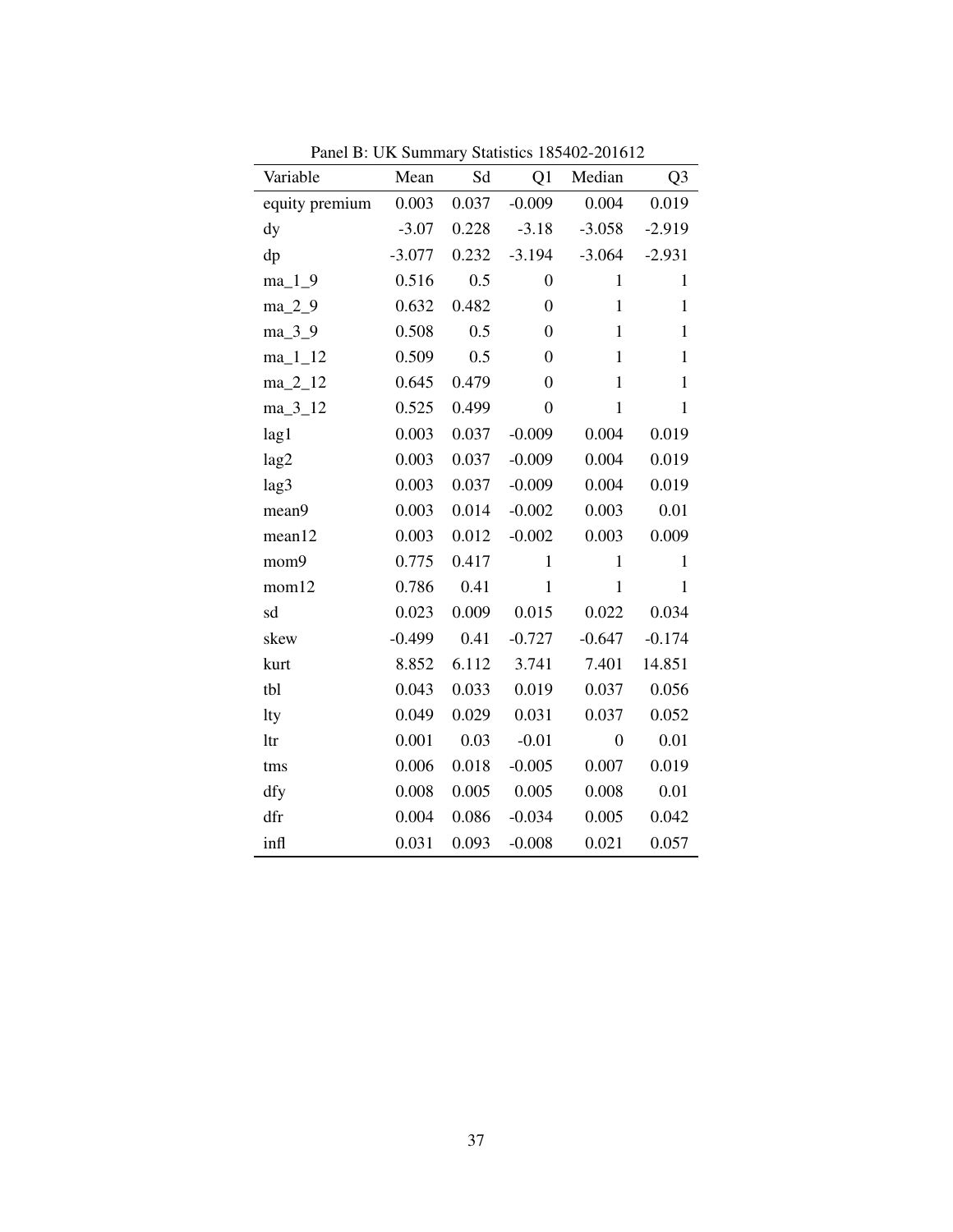| Variable       | Mean     | Sd    | Q <sub>1</sub> | Median       | Q3           |
|----------------|----------|-------|----------------|--------------|--------------|
| equity premium | 0.003    | 0.047 | $-0.02$        | 0.005        | 0.029        |
| $ma_1_9$       | 0.513    | 0.5   | $\theta$       | 1            | 1            |
| $ma_2_9$       | 0.54     | 0.499 | $\theta$       | $\mathbf{1}$ | 1            |
| ma_3_9         | 0.484    | 0.5   | $\theta$       | 0            | $\mathbf{1}$ |
| $ma_11_12$     | 0.512    | 0.5   | $\theta$       | 1            | $\mathbf{1}$ |
| $ma_2_12$      | 0.544    | 0.498 | $\theta$       | $\mathbf{1}$ | $\mathbf{1}$ |
| $ma_3_12$      | 0.488    | 0.5   | $\theta$       | 0            | 1            |
| lag1           | 0.003    | 0.047 | $-0.02$        | 0.005        | 0.029        |
| lag2           | 0.003    | 0.047 | $-0.02$        | 0.005        | 0.029        |
| lag3           | 0.003    | 0.047 | $-0.02$        | 0.005        | 0.029        |
| mean9          | 0.003    | 0.018 | $-0.007$       | 0.004        | 0.014        |
| mean12         | 0.003    | 0.016 | $-0.007$       | 0.004        | 0.013        |
| mom9           | 0.677    | 0.468 | 0              | $\mathbf{1}$ | 1            |
| mom12          | 0.679    | 0.467 | $\theta$       | $\mathbf{1}$ | 1            |
| sd             | 0.044    | 0.007 | 0.035          | 0.047        | 0.048        |
| skew           | $-0.365$ | 0.182 | $-0.418$       | $-0.35$      | $-0.248$     |
| kurt           | 6.547    | 3.769 | 2.646          | 8.628        | 10.225       |

Panel C: US Summary Statistics 185702:202012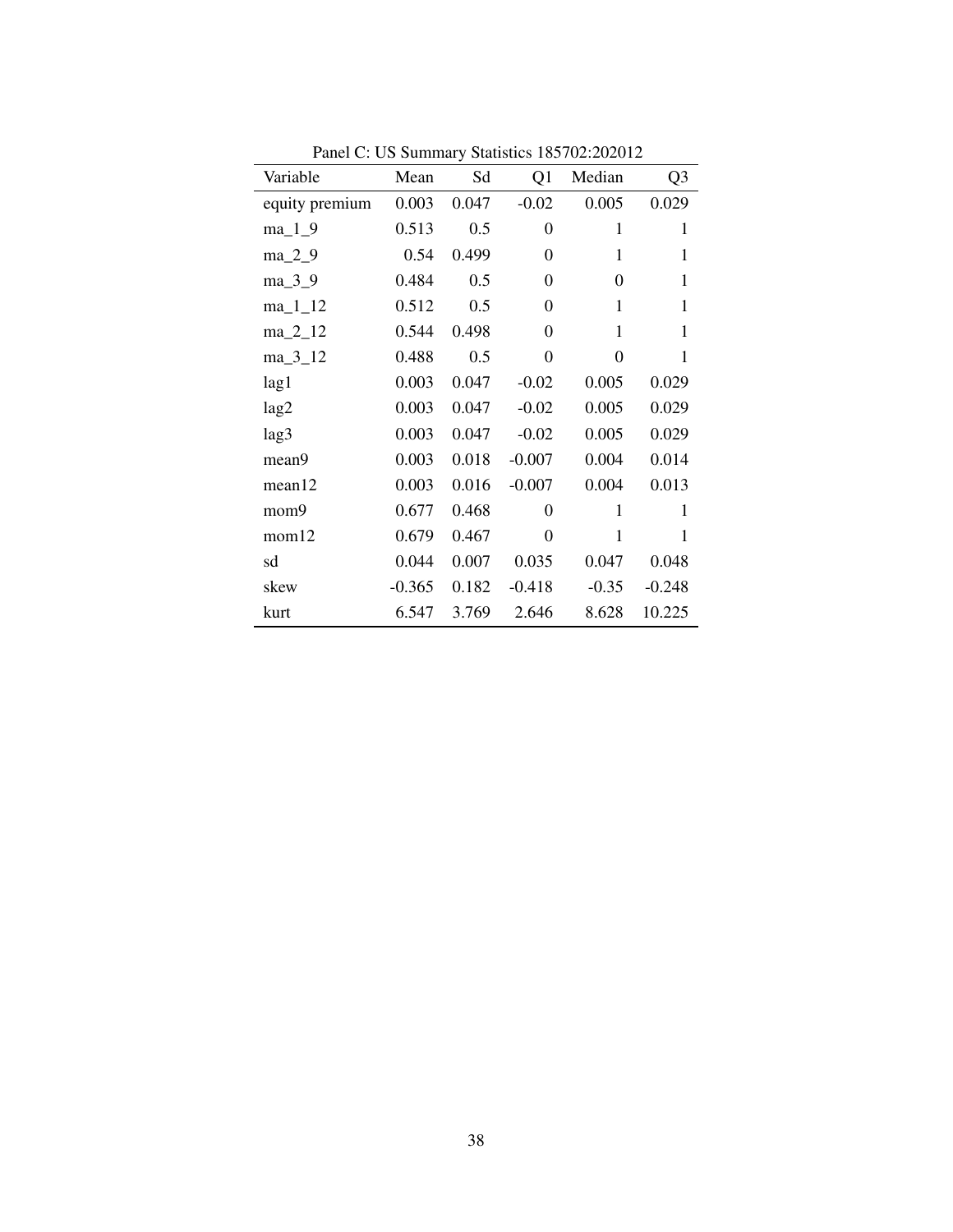| Variable       | Mean             | Sd    | Q1               | Median           | Q <sub>3</sub> |
|----------------|------------------|-------|------------------|------------------|----------------|
| equity premium | 0.005            | 0.054 | $-0.02$          | 0.01             | 0.035          |
| dy             | $-2.322$         | 0.628 | $-2.95$          | $-2.307$         | $-1.719$       |
| dp             | $-2.325$         | 0.628 | $-2.951$         | $-2.309$         | $-1.723$       |
| $ma_1_9$       | 0.516            | 0.5   | $\boldsymbol{0}$ | $\mathbf{1}$     | $\mathbf{1}$   |
| $ma_2_9$       | 0.589            | 0.492 | $\boldsymbol{0}$ | $\mathbf{1}$     | $\mathbf{1}$   |
| ma_3_9         | 0.468            | 0.499 | $\boldsymbol{0}$ | $\boldsymbol{0}$ | $\mathbf{1}$   |
| $ma_11_12$     | 0.522            | 0.5   | $\boldsymbol{0}$ | $\mathbf{1}$     | $\mathbf{1}$   |
| $ma_2_12$      | 0.604            | 0.489 | $\boldsymbol{0}$ | $\mathbf{1}$     | $\mathbf{1}$   |
| $ma_3_12$      | 0.482            | 0.5   | $\overline{0}$   | $\overline{0}$   | $\mathbf{1}$   |
| lag1           | 0.005            | 0.054 | $-0.02$          | 0.01             | 0.035          |
| lag2           | 0.005            | 0.054 | $-0.02$          | 0.01             | 0.035          |
| lag3           | 0.005            | 0.054 | $-0.02$          | 0.01             | 0.035          |
| mean9          | 0.005            | 0.019 | $-0.003$         | 0.008            | 0.017          |
| mean12         | 0.005            | 0.017 | $-0.003$         | 0.007            | 0.015          |
| mom9           | 0.739            | 0.439 | $\overline{0}$   | $\mathbf{1}$     | $\mathbf{1}$   |
| mom12          | 0.749            | 0.434 | $\boldsymbol{0}$ | $\mathbf{1}$     | $\mathbf{1}$   |
| sd             | 0.065            | 0.015 | 0.056            | 0.06             | 0.072          |
| skew           | $-0.338$         | 0.245 | $-0.396$         | $-0.337$         | $-0.279$       |
| kurt           | 6.413            | 2.125 | 4.985            | 7.7              | 7.843          |
| tbl            | 0.033            | 0.031 | 0.004            | 0.029            | 0.051          |
| lty            | 0.05             | 0.028 | 0.028            | 0.041            | 0.068          |
| ltr            | 0.005            | 0.025 | $-0.007$         | 0.003            | 0.016          |
| tms            | 0.017            | 0.013 | 0.008            | 0.017            | 0.026          |
| dfy            | 0.018            | 0.009 | 0.011            | 0.017            | 0.023          |
| dfr            | $\boldsymbol{0}$ | 0.014 | $-0.005$         | $\overline{0}$   | 0.006          |
| infl           | 0.03             | 0.04  | 0.013            | 0.026            | 0.043          |

Panel D: US Summary Statistics 182602:202012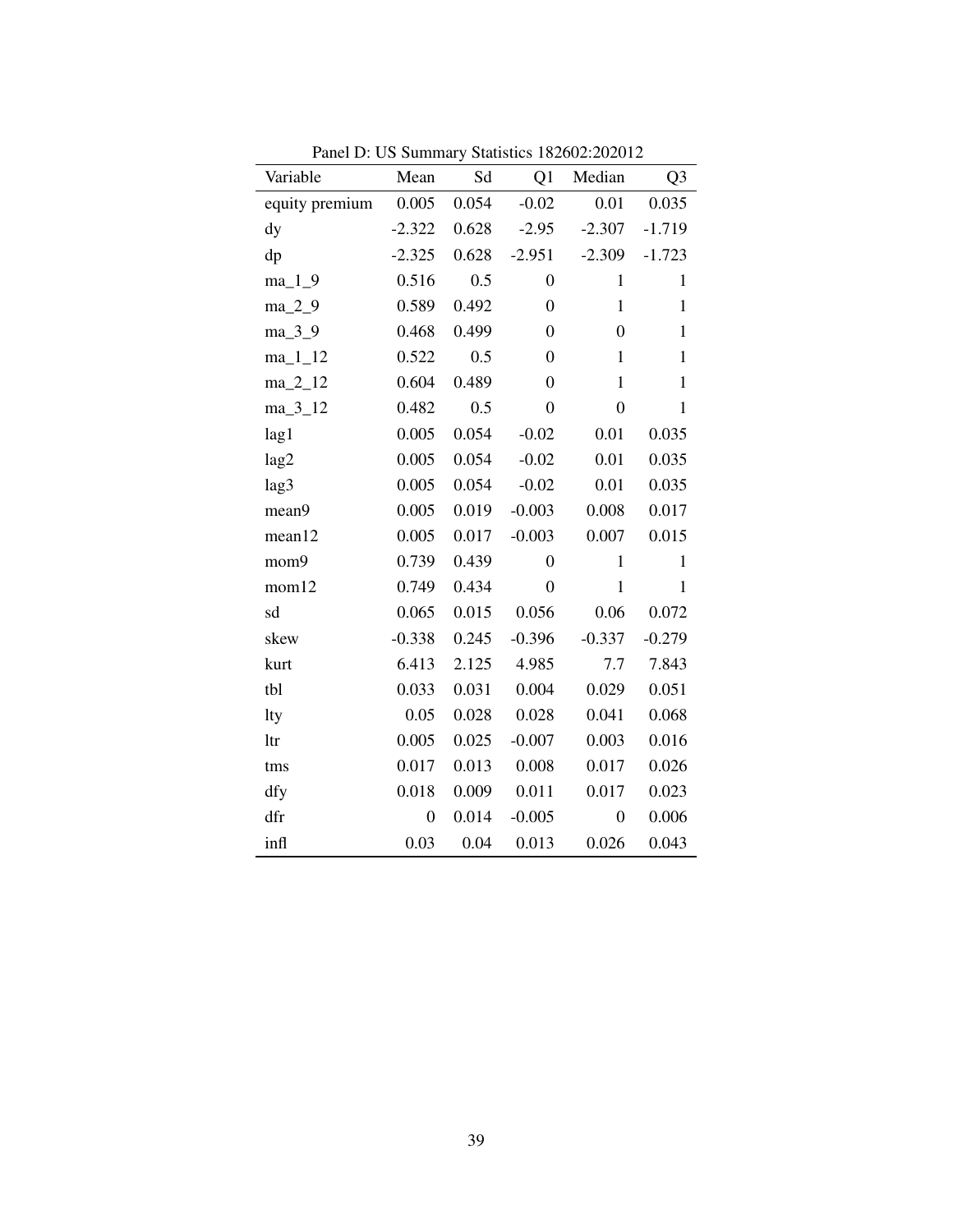## Table 2: Predictive Regressions

Table 2 reports the results of the in-sample (IS) univariate predictive regressions for the predictors'longest availability of the two samples. The two samples for each market are constructed to accommodate the different variable availability. In general, longer samples focus on technical indicators and the shorter samples focus on macroeconomic predictors. The only exception is that the dividend yield and the dividend prices are also included in the longer sample of the UK market. Panel A and B shows the results for the UK and the US markets respectively. Panel A includes the two samples of the UK market and Panel B includes two samples of the US market.

|            |                |          |                | Panel A: UK Predictive Regressions |          |                  |
|------------|----------------|----------|----------------|------------------------------------|----------|------------------|
| Predictor  | Coeff          | T Stat   | R2             | Coeff.1                            | T Stat.1 | R2.1             |
| dy         | 0.007          | 3.634    | 0.004          | 0.01                               | 2.838    | 0.004            |
| dp         | 0.005          | 2.463    | 0.002          | 0.007                              | 2.056    | 0.002            |
| $ma_1_9$   | 0.003          | 3.033    | 0.002          | 0.002                              | 1.436    | 0.001            |
| $ma_2_9$   | $-0.005$       | $-4.746$ | 0.006          | $-0.007$                           | $-3.875$ | 0.008            |
| ma_3_9     | 0.003          | 2.444    | 0.002          | 0.001                              | 0.828    | $\overline{0}$   |
| $ma_11_12$ | 0.003          | 3.022    | 0.002          | 0.002                              | 1.153    | 0.001            |
| $ma_2_12$  | $-0.005$       | $-4.257$ | 0.005          | $-0.005$                           | $-2.741$ | 0.004            |
| $ma_3_12$  | 0.002          | 2.012    | 0.001          | $\overline{0}$                     | 0.034    | $\mathbf{0}$     |
| lag1       | 0.161          | 9.884    | 0.026          | 0.105                              | 4.663    | 0.011            |
| lag2       | 0.007          | 0.408    | $\overline{0}$ | $-0.058$                           | $-2.546$ | 0.003            |
| lag3       | 0.042          | 2.539    | 0.002          | 0.054                              | 2.374    | 0.003            |
| mean9      | 0.123          | 2.839    | 0.002          | 0.167                              | 2.698    | 0.004            |
| mean12     | 0.156          | 3.115    | 0.003          | 0.213                              | 3.049    | 0.005            |
| mom9       | 0.005          | 3.717    | 0.004          | 0.004                              | 2.056    | 0.002            |
| mom12      | 0.004          | 2.952    | 0.002          | 0.004                              | 1.843    | 0.002            |
| sd         | $-0.213$       | $-3.273$ | 0.003          | 0.143                              | 1.488    | 0.001            |
| skew       | 0.003          | 1.512    | 0.001          | $\overline{0}$                     | 0.176    | $\theta$         |
| kurt       | $\overline{0}$ | $-0.941$ | $\overline{0}$ | $\overline{0}$                     | 2.805    | 0.004            |
| tbl        |                |          |                | $-0.035$                           | $-1.362$ | 0.001            |
| lty        |                |          |                | 0.009                              | 0.289    | $\overline{0}$   |
| ltr        |                |          |                | 0.106                              | 3.761    | 0.007            |
| tms        |                |          |                | 0.138                              | 2.959    | 0.004            |
| dfy        |                |          |                | 0.216                              | 1.363    | 0.001            |
| dfr        |                |          |                | $-0.009$                           | $-0.898$ | $\overline{0}$   |
| infl       |                |          |                | $-0.002$                           | $-0.211$ | $\boldsymbol{0}$ |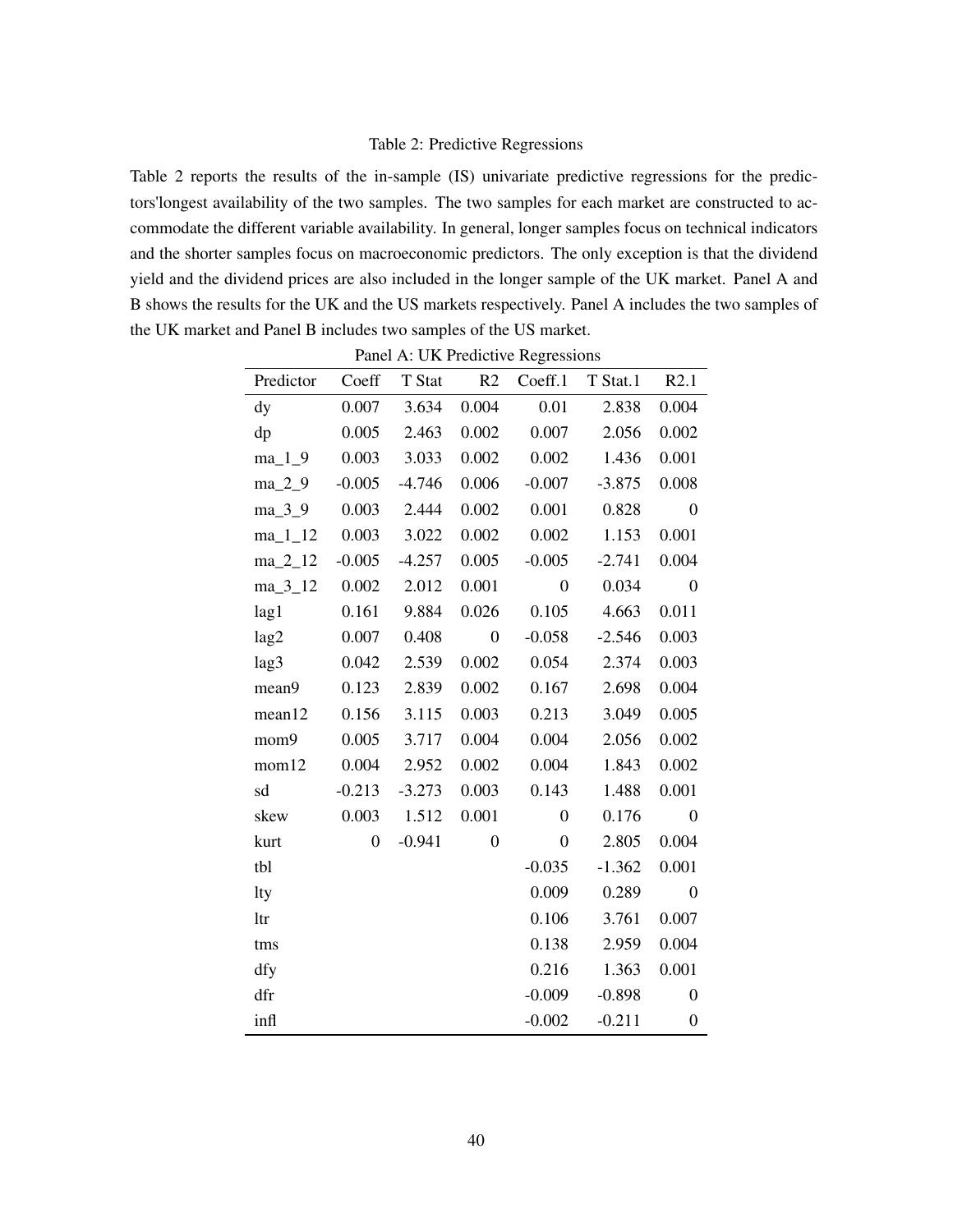| Predictor Coeff T Stat R2 |             |          |                  |                | Coeff.1 T Stat.1 R2.1 |                  |
|---------------------------|-------------|----------|------------------|----------------|-----------------------|------------------|
| $ma_1_9$                  | 0.007       | 3.33     | 0.006            | 0.004          | 1.151                 | 0.001            |
| ma 2 9                    | $-0.008$    | $-3.835$ | 0.007            | $-0.006$       | $-1.813$              | 0.003            |
| $ma_3_9$                  | 0.002       | 0.946    | $\boldsymbol{0}$ | $-0.002$       | $-0.469$              | $\boldsymbol{0}$ |
| $ma_11_2$ 0.008 3.734     |             |          | 0.007            |                | 0.005 1.478           | 0.002            |
| $ma_2_12$                 | $-0.009$    | $-4.227$ | 0.009            | $-0.005$       | $-1.577$              | 0.002            |
| $ma_3_12$ 0.001           |             | 0.643    | $\boldsymbol{0}$ | $-0.003$       | $-0.931$              | 0.001            |
| lag1                      | 0.128 5.706 |          | 0.016            |                | $0.082$ 2.767         | 0.007            |
| lag2                      | $-0.004$    | $-0.193$ | $\boldsymbol{0}$ | $-0.018$       | $-0.618$              | $\mathbf{0}$     |
| lag3                      | $-0.059$    | $-2.628$ | 0.004            | $-0.092$       | $-3.098$              | 0.008            |
| mean9                     | 0.244       | 4.089    | 0.008            | 0.166          | 1.961                 | 0.003            |
| mean12                    | 0.263       | 3.976    | 0.008            | 0.175          | 1.84                  | 0.003            |
| mom9                      | 0.009       | 4.097    | 0.009            | 0.008          | 2.172                 | 0.004            |
| mom12                     | 0.009       | 4.161    | 0.009            | 0.006          | 1.747                 | 0.003            |
| sd                        | 0.53        | 3.415    | 0.006            | 0.081          | 0.741                 | $\mathbf{0}$     |
| skew                      | 0.013       | 2.287    | 0.003            | 0.02           | 3.129                 | 0.009            |
| kurt                      | 0.001       | 3.093    | 0.005            | $\mathbf{0}$   | $-0.565$              | $\boldsymbol{0}$ |
| dy                        |             |          |                  | 0.001          | 0.204                 | $\mathbf{0}$     |
| dp                        |             |          |                  | $\overline{0}$ | 0.104                 | $\mathbf{0}$     |
| tbl                       |             |          |                  | $-0.092$       | $-1.765$              | 0.003            |
| lty                       |             |          |                  | $-0.08$        | $-1.395$              | 0.002            |
| ltr                       |             |          |                  | 0.097          | 1.479                 | 0.002            |
| tms                       |             |          |                  | 0.142          | 1.149                 | 0.001            |
| dfy                       |             |          |                  | 0.086          | 0.503                 | $\boldsymbol{0}$ |
| dfr                       |             |          |                  | 0.165          | 1.445                 | 0.002            |
| infl                      |             |          |                  | $-0.042$       | $-1.04$               | 0.001            |

Panel B: US Predictive Regressions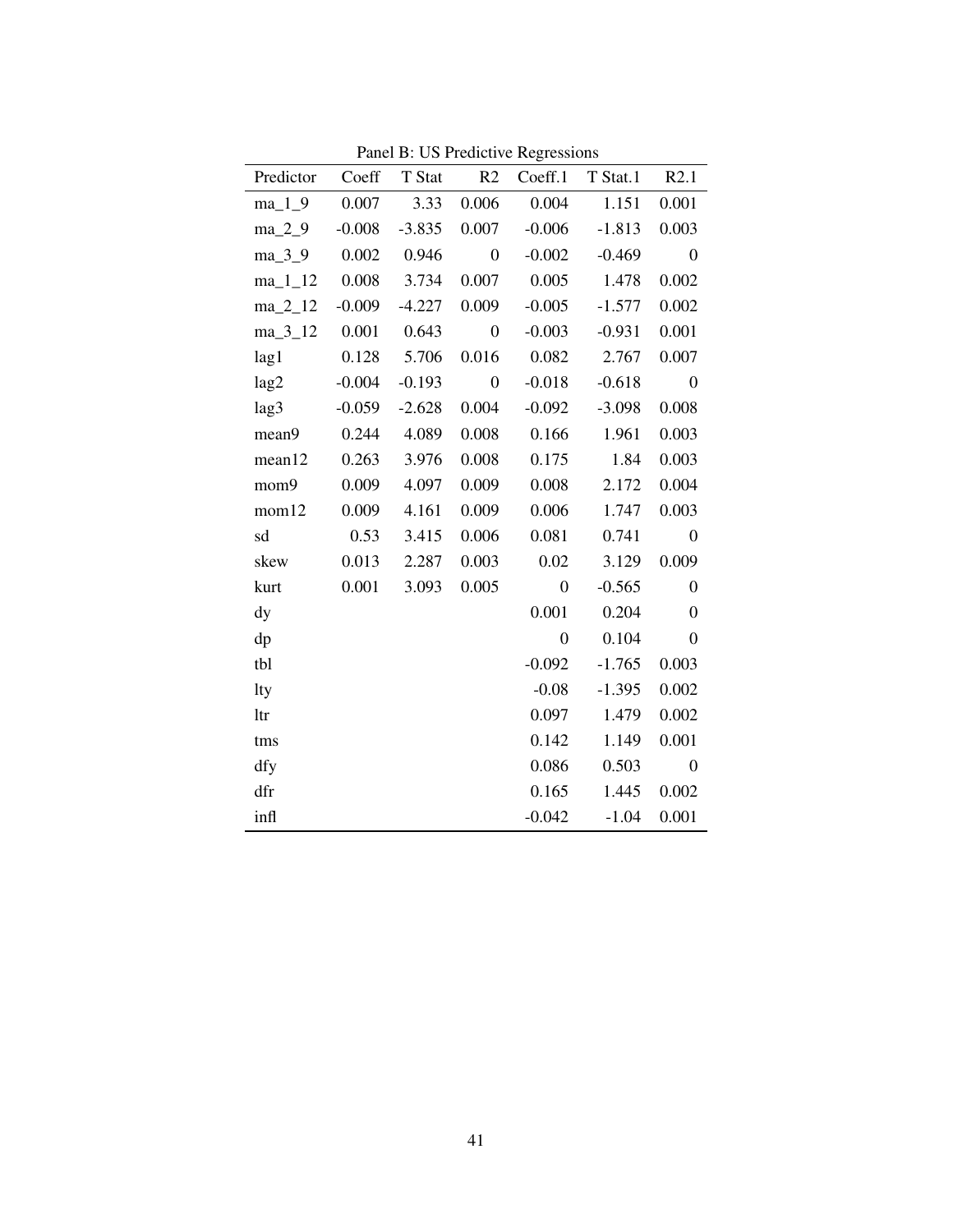## Table 3: Out-of-Sample Tests: in 300 Years

Table 3 reports the main results from out-of-sample (OOS) tests. To accommodate the different variable availability, Panel A through Panel D show results for the UK market and the US market in different periods. Panel A reports results mainly focusing on dividend yield, dividend price and technical indicators for the longest sample in the UK market. Panel B reports the results of macroeconomic variables in the UK. Panel C and D reports the counter parts of Panel A and B for the US market. The column "update" indicates the model updating scheme, including expanding window update using all past observations, 60-month rolling window using past 60 months and 240-month rolling window update using past 240 months. The column "last 50 year" shows the OOS  $R^2$  for the last 50 years in the sample and the column "last 5 year" shows the OOS  $R^2$  for the last 5 years in the sample. The "all year" column shows the OOS  $R^2$  for the entire sample. The p values to the right of the testing windows are from the Clark and West test. The OOS  $R^2$ s are annualized.

|               |              |         | Panel A: UK OOS Tests 171505:201612 |           |       |            |       |          |       |
|---------------|--------------|---------|-------------------------------------|-----------|-------|------------|-------|----------|-------|
| Predictor     | <b>Start</b> | End     | Update                              | Last 5 YR | P Val | Last 50 YR | P Val | All YR   | P Val |
| lag1          | 1715-05      | 2016-12 | Expanding                           | $-0.358$  | 0.077 | 0.003      | 0.169 | 0.04     | 0.015 |
| return_c_enet | 1720-05      | 2016-12 | Expanding                           | $-0.012$  | 0.752 | 0.01       | 0.256 | 0.017    | 0.012 |
| $ma_2_9$      | 1715-05      | 2016-12 | Expanding                           | 0.02      | 0.552 | 0.014      | 0.108 | 0.014    | 0.013 |
| return cmean  | 1715-05      | 2016-12 | Expanding                           | $-0.019$  | 0.58  | 0.009      | 0.272 | 0.013    | 0.475 |
| $ma_2_12$     | 1715-05      | 2016-12 | Expanding                           | $-0.028$  | 0.986 | 0.005      | 0.322 | 0.01     | 0.029 |
| mom9          | 1715-05      | 2016-12 | Expanding                           | $-0.03$   | 0.778 | 0.005      | 0.469 | 0.007    | 0.027 |
| return_cmean  | 1730-05      | 2016-12 | Rolling 240                         | 0.023     | 0.515 | $-0.029$   | 0.755 | 0.003    | 0.116 |
| mom12         | 1715-05      | 2016-12 | Expanding                           | $-0.042$  | 0.558 | 0.003      | 0.584 | 0.003    | 0.209 |
| $ma_11_12$    | 1715-05      | 2016-12 | Expanding                           | $-0.084$  | 0.186 | $-0.018$   | 0.257 | 0.001    | 0.057 |
| $ma_1_9$      | 1715-05      | 2016-12 | Expanding                           | $-0.084$  | 0.185 | $-0.009$   | 0.686 | 0.001    | 0.063 |
| lag1          | 1730-05      | 2016-12 | Rolling 240                         | $-0.104$  | 0.312 | $-0.011$   | 0.394 | 0.001    | 0.002 |
| $ma_2_9$      | 1730-05      | 2016-12 | Rolling 240                         | $-0.039$  | 0.811 | $-0.025$   | 0.802 | $-0.001$ | 0.017 |
| ma_3_9        | 1715-05      | 2016-12 | Expanding                           | 0.021     | 0.488 | 0.006      | 0.256 | $-0.002$ | 0.196 |
| return_c_enet | 1735-05      | 2016-12 | Rolling 240                         | 0.032     | 0.434 | $-0.026$   | 0.805 | $-0.003$ | 0.319 |
| $ma_3_12$     | 1715-05      | 2016-12 | Expanding                           | $-0.006$  | 0.977 | 0.001      | 0.702 | $-0.003$ | 0.109 |
| $ma_2_12$     | 1730-05      | 2016-12 | Rolling 240                         | $-0.102$  | 0.676 | $-0.029$   | 0.764 | $-0.004$ | 0.015 |
| $dy_{long}$   | 1715-05      | 2016-12 | Expanding                           | $-0.03$   | 0.449 | 0.02       | 0.034 | $-0.007$ | 0.662 |
| return_dmspe  | 1730-06      | 2016-12 | Rolling 240                         | $-0.074$  | 0.117 | $-0.009$   | 0.3   | $-0.009$ | 0.145 |
| return_dmspe  | 1715-06      | 2016-12 | Rolling 60                          | $-0.068$  | 0.102 | $-0.01$    | 0.426 | $-0.009$ | 0.242 |
| return_dmspe  | 1715-06      | 2016-12 | Expanding                           | $-0.078$  | 0.12  | $-0.008$   | 0.389 | $-0.01$  | 0.125 |
| $dy_{long}$   | 1730-05      | 2016-12 | Rolling 240                         | 0.188     | 0.021 | 0.007      | 0.187 | $-0.011$ | 0.097 |
| $ma_1_9$      | 1730-05      | 2016-12 | Rolling 240                         | 0.076     | 0.079 | $-0.031$   | 0.271 | $-0.011$ | 0.04  |
| $ma_11_12$    | 1730-05      | 2016-12 | Rolling 240                         | 0.081     | 0.064 | $-0.034$   | 0.373 | $-0.013$ | 0.028 |
| mom9          | 1730-05      | 2016-12 | Rolling 240                         | $-0.079$  | 0.954 | $-0.047$   | 0.701 | $-0.018$ | 0.135 |
| mom12         | 1730-05      | 2016-12 | Rolling 240                         | $-0.15$   | 0.719 | $-0.055$   | 0.39  | $-0.022$ | 0.138 |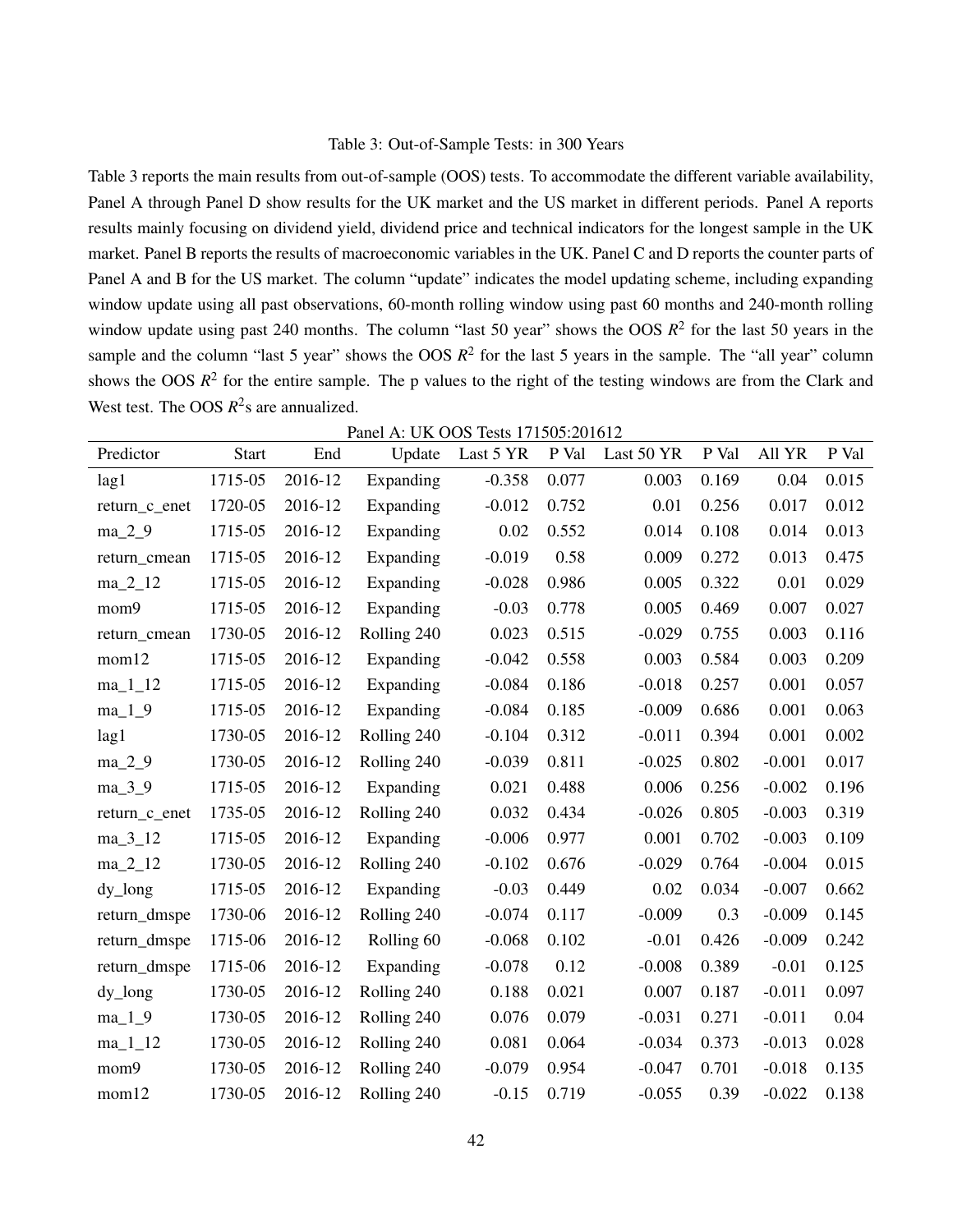| Predictor     | <b>Start</b> | End     | Update      | Last 5 YR        | P Val | Last 50 YR | P Val | All YR   | P Val |
|---------------|--------------|---------|-------------|------------------|-------|------------|-------|----------|-------|
| mean12        | 1730-05      | 2016-12 | Rolling 240 | 0.012            | 0.656 | $-0.075$   | 0.92  | $-0.025$ | 0.312 |
| mean9         | 1730-05      | 2016-12 | Rolling 240 | 0.034            | 0.428 | $-0.065$   | 0.985 | $-0.026$ | 0.321 |
| ma_3_9        | 1730-05      | 2016-12 | Rolling 240 | 0.068            | 0.159 | $-0.04$    | 0.582 | $-0.028$ | 0.651 |
| lag2          | 1730-05      | 2016-12 | Rolling 240 | $-0.008$         | 0.986 | $-0.04$    | 0.687 | $-0.028$ | 0.652 |
| dp_long       | 1730-05      | 2016-12 | Rolling 240 | 0.216            | 0.011 | $-0.008$   | 0.52  | $-0.03$  | 0.387 |
| $ma_3_12$     | 1730-05      | 2016-12 | Rolling 240 | 0.015            | 0.578 | $-0.041$   | 0.289 | $-0.03$  | 0.995 |
| lag3          | 1730-05      | 2016-12 | Rolling 240 | 0.065            | 0.077 | $-0.043$   | 0.669 | $-0.032$ | 0.416 |
| sd            | 1715-05      | 2016-12 | Expanding   | 0.003            | 0.13  | 0.001      | 0.689 | $-0.035$ | 0.067 |
| $dp_l$        | 1715-05      | 2016-12 | Expanding   | $-0.011$         | 0.7   | 0.009      | 0.055 | $-0.039$ | 0.388 |
| kurt          | 1730-05      | 2016-12 | Rolling 240 | 0.031            | 0.444 | $-0.044$   | 0.706 | $-0.051$ | 0.704 |
| sd            | 1730-05      | 2016-12 | Rolling 240 | 0.079            | 0.241 | $-0.086$   | 0.835 | $-0.071$ | 0.518 |
| lag2          | 1715-05      | 2016-12 | Expanding   | 0.004            | 0.424 | $-0.025$   | 0.377 | $-0.077$ | 0.886 |
| return_cmean  | 1715-05      | 2016-12 | Rolling 60  | $-0.016$         | 0.504 | $-0.101$   | 0.864 | $-0.08$  | 0.588 |
| lag1          | 1715-05      | 2016-12 | Rolling 60  | $-0.223$         | 0.88  | $-0.175$   | 0.484 | $-0.081$ | 0.163 |
| return_c_enet | 1720-05      | 2016-12 | Rolling 60  | $-0.025$         | 0.539 | $-0.106$   | 0.799 | $-0.088$ | 0.882 |
| skew          | 1730-05      | 2016-12 | Rolling 240 | 0.052            | 0.328 | $-0.166$   | 0.274 | $-0.098$ | 0.601 |
| mean12        | 1715-05      | 2016-12 | Expanding   | $-0.004$         | 0.969 | $-0.005$   | 0.834 | $-0.105$ | 0.791 |
| $ma_1_9$      | 1715-05      | 2016-12 | Rolling 60  | $-0.107$         | 0.619 | $-0.143$   | 0.231 | $-0.117$ | 0.863 |
| lag3          | 1715-05      | 2016-12 | Expanding   | 0.03             | 0.274 | 0.007      | 0.475 | $-0.118$ | 0.631 |
| $ma_11_12$    | 1715-05      | 2016-12 | Rolling 60  | $-0.106$         | 0.576 | $-0.152$   | 0.152 | $-0.123$ | 0.637 |
| $ma_2_12$     | 1715-05      | 2016-12 | Rolling 60  | $-0.014$         | 0.368 | $-0.135$   | 0.79  | $-0.123$ | 0.793 |
| mean9         | 1715-05      | 2016-12 | Expanding   | 0.013            | 0.57  | $-0.001$   | 0.77  | $-0.124$ | 0.81  |
| $ma_2_9$      | 1715-05      | 2016-12 | Rolling 60  | $\boldsymbol{0}$ | 0.374 | $-0.152$   | 0.968 | $-0.132$ | 0.723 |
| $ma_3_9$      | 1715-05      | 2016-12 | Rolling 60  | $-0.135$         | 0.727 | $-0.111$   | 0.727 | $-0.136$ | 0.822 |
| mom12         | 1715-05      | 2016-12 | Rolling 60  | $-0.021$         | 0.436 | $-0.149$   | 0.883 | $-0.136$ | 0.4   |
| $ma_3_12$     | 1715-05      | 2016-12 | Rolling 60  | $-0.105$         | 0.906 | $-0.143$   | 0.59  | $-0.142$ | 0.872 |
| mom9          | 1715-05      | 2016-12 | Rolling 60  | $-0.178$         | 0.635 | $-0.187$   | 0.804 | $-0.158$ | 0.92  |
| skew          | 1715-05      | 2016-12 | Expanding   | 0.036            | 0.134 | 0.003      | 0.378 | $-0.168$ | 0.82  |
| kurt          | 1715-05      | 2016-12 | Expanding   | 0.026            | 0.15  | 0.001      | 0.616 | $-0.174$ | 0.536 |
| dp_long       | 1715-05      | 2016-12 | Rolling 60  | 0.029            | 0.119 | $-0.244$   | 0.71  | $-0.222$ | 0.321 |
| dy_long       | 1715-05      | 2016-12 | Rolling 60  | 0.003            | 0.176 | $-0.244$   | 0.907 | $-0.253$ | 0.96  |
| lag2          | 1715-05      | 2016-12 | Rolling 60  | $-0.245$         | 0.528 | $-0.219$   | 0.189 | $-0.286$ | 0.468 |
| lag3          | 1715-05      | 2016-12 | Rolling 60  | $-0.123$         | 0.927 | $-0.084$   | 0.4   | $-0.298$ | 0.913 |
| mean12        | 1715-05      | 2016-12 | Rolling 60  | $-0.12$          | 0.546 | $-0.215$   | 0.602 | $-0.337$ | 0.773 |
| mean9         | 1715-05      | 2016-12 | Rolling 60  | $-0.119$         | 0.663 | $-0.188$   | 0.601 | $-0.35$  | 0.784 |
| kurt          | 1715-05      | 2016-12 | Rolling 60  | 0.055            | 0.168 | $-0.317$   | 0.905 | $-0.486$ | 0.436 |
| skew          | 1715-05      | 2016-12 | Rolling 60  | $-0.124$         | 0.688 | $-0.608$   | 0.59  | $-0.53$  | 0.63  |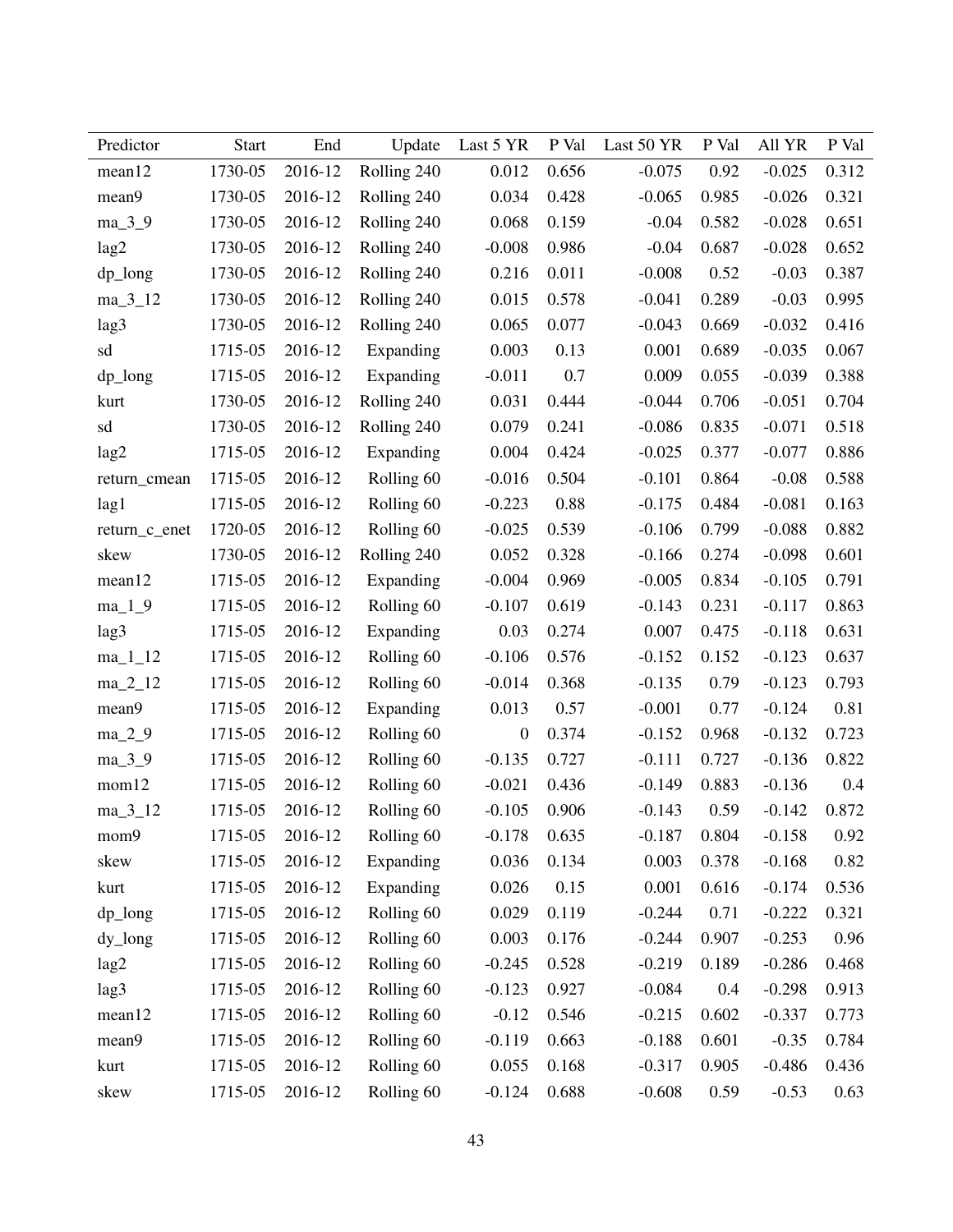| Predictor | Start | End |                            |               | Update Last 5 YR P Val Last 50 YR P Val All YR P Val |                                   |  |
|-----------|-------|-----|----------------------------|---------------|------------------------------------------------------|-----------------------------------|--|
| -sd       |       |     | 1715-05 2016-12 Rolling 60 | $-0.145$ 0.51 |                                                      | $-0.398$ $0.863$ $-0.537$ $0.485$ |  |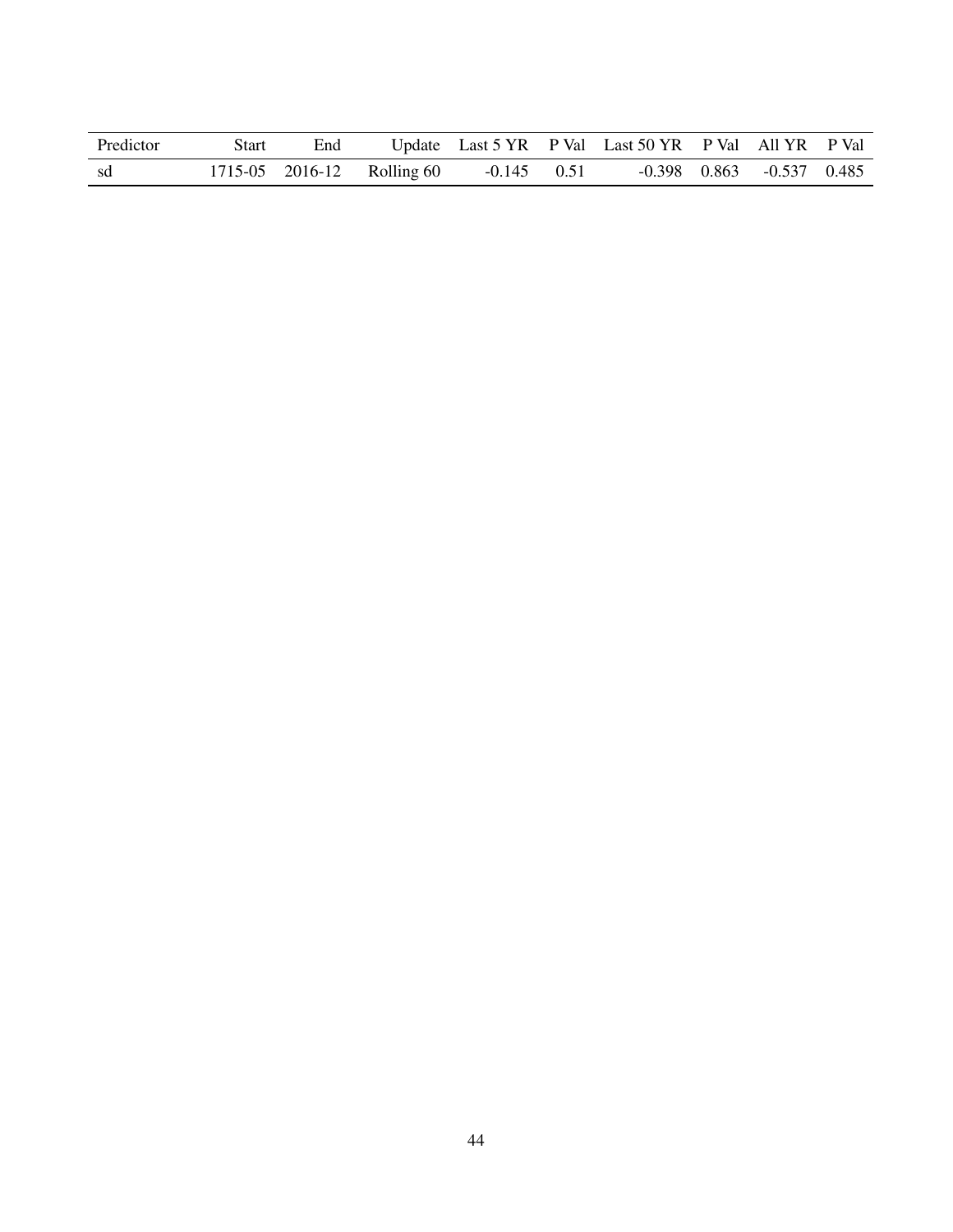|               |              |         | Patiel D. UN UUS TESIS 10J902.201012 |           |       |            |       |                  |       |
|---------------|--------------|---------|--------------------------------------|-----------|-------|------------|-------|------------------|-------|
| Predictor     | <b>Start</b> | End     | Update                               | Last 5 YR | P Val | Last 50 YR | P Val | All YR           | P Val |
| ltr           | 1859-02      | 2016-12 | Expanding                            | 0.245     | 0.017 | 0.029      | 0.019 | 0.022            | 0.003 |
| mix_cmean     | 1859-02      | 2016-12 | Expanding                            | 0.025     | 0.268 | 0.011      | 0.2   | 0.017            | 0.005 |
| tms           | 1859-02      | 2016-12 | Expanding                            | 0.116     | 0.16  | 0.006      | 0.292 | 0.015            | 0.02  |
| macro_cmean   | 1859-02      | 2016-12 | Expanding                            | 0.097     | 0.009 | 0.012      | 0.204 | 0.015            | 0.012 |
| macro_c_enet  | 1864-02      | 2016-12 | Expanding                            | 0.097     | 0.009 | 0.012      | 0.204 | 0.015            | 0.013 |
| $mix_c$ enet  | 1864-02      | 2016-12 | Expanding                            | 0.079     | 0.014 | 0.012      | 0.183 | 0.015            | 0.009 |
| macro_c_enet  | 1879-02      | 2016-12 | Rolling 240                          | 0.145     | 0.073 | 0.009      | 0.584 | 0.012            | 0.233 |
| macro_cmean   | 1874-02      | 2016-12 | Rolling 240                          | 0.145     | 0.073 | 0.009      | 0.584 | 0.012            | 0.23  |
| $\mathbf{dy}$ | 1859-02      | 2016-12 | Expanding                            | $-0.075$  | 0.329 | 0.013      | 0.12  | 0.008            | 0.055 |
| $mix_c$ enet  | 1879-02      | 2016-12 | Rolling 240                          | 0.071     | 0.206 | $-0.005$   | 0.717 | 0.008            | 0.119 |
| dfr           | 1859-02      | 2016-12 | Expanding                            | 0.085     | 0.031 | 0.005      | 0.337 | 0.006            | 0.041 |
| mix_cmean     | 1874-02      | 2016-12 | Rolling 240                          | 0.074     | 0.196 | $-0.013$   | 0.948 | 0.004            | 0.269 |
| $\mathbf{dy}$ | 1874-02      | 2016-12 | Rolling 240                          | 0.188     | 0.021 | 0.007      | 0.187 | 0.003            | 0.066 |
| dp            | 1859-02      | 2016-12 | Expanding                            | $-0.016$  | 0.727 | 0.003      | 0.481 | 0.002            | 0.235 |
| infl          | 1859-02      | 2016-12 | Expanding                            | 0.054     | 0.136 | 0.001      | 0.731 | 0.001            | 0.349 |
| ltr           | 1874-02      | 2016-12 | Rolling 240                          | 0.158     | 0.054 | $-0.005$   | 0.128 | $\boldsymbol{0}$ | 0.052 |
| tbl           | 1859-02      | 2016-12 | Expanding                            | 0.091     | 0.134 | $-0.025$   | 0.875 | $-0.004$         | 0.514 |
| dfy           | 1859-02      | 2016-12 | Expanding                            | $-0.058$  | 0.314 | $-0.018$   | 0.409 | $-0.005$         | 0.185 |
| macro_dmspe   | 1874-03      | 2016-12 | Rolling 240                          | $-0.045$  | 0.172 | $-0.005$   | 0.695 | $-0.005$         | 0.515 |
| macro_dmspe   | 1859-03      | 2016-12 | Expanding                            | $-0.06$   | 0.178 | $-0.006$   | 0.466 | $-0.007$         | 0.182 |
| dp            | 1874-02      | 2016-12 | Rolling 240                          | 0.216     | 0.011 | $-0.008$   | 0.52  | $-0.008$         | 0.183 |
| macro_dmspe   | 1859-03      | 2016-12 | Rolling 60                           | $-0.033$  | 0.158 | $-0.008$   | 0.683 | $-0.009$         | 0.497 |
| mix_dmspe     | 1874-03      | 2016-12 | Rolling 240                          | $-0.075$  | 0.126 | $-0.009$   | 0.339 | $-0.01$          | 0.129 |
| mix_dmspe     | 1859-03      | 2016-12 | Rolling 60                           | $-0.071$  | 0.115 | $-0.009$   | 0.392 | $-0.01$          | 0.163 |
| mix dmspe     | 1859-03      | 2016-12 | Expanding                            | $-0.079$  | 0.128 | $-0.009$   | 0.368 | $-0.01$          | 0.103 |
| lty           | 1859-02      | 2016-12 | Expanding                            | 0.046     | 0.14  | $-0.036$   | 0.736 | $-0.022$         | 0.872 |
| dfy           | 1874-02      | 2016-12 | Rolling 240                          | $-0.008$  | 0.202 | $-0.033$   | 0.18  | $-0.022$         | 0.083 |
| dfr           | 1874-02      | 2016-12 | Rolling 240                          | 0.163     | 0.03  | $-0.042$   | 0.622 | $-0.024$         | 0.583 |
| tbl           | 1874-02      | 2016-12 | Rolling 240                          | 0.081     | 0.224 | $-0.059$   | 0.811 | $-0.043$         | 0.476 |
| tms           | 1874-02      | 2016-12 | Rolling 240                          | 0.08      | 0.23  | $-0.061$   | 0.816 | $-0.045$         | 0.381 |
| lty           | 1874-02      | 2016-12 | Rolling 240                          | $-0.031$  | 0.583 | $-0.085$   | 0.903 | $-0.066$         | 0.856 |
| infl          | 1874-02      | 2016-12 | Rolling 240                          | $-0.124$  | 0.79  | $-0.102$   | 0.95  | $-0.071$         | 0.846 |
| mix_cmean     | 1859-02      | 2016-12 | Rolling 60                           | 0.033     | 0.306 | $-0.089$   | 0.927 | $-0.077$         | 0.784 |
| $mix_c$ enet  | 1864-02      | 2016-12 | Rolling 60                           | 0.004     | 0.386 | $-0.087$   | 0.943 | $-0.082$         | 0.834 |
| macro_cmean   | 1859-02      | 2016-12 | Rolling 60                           | 0.087     | 0.162 | $-0.085$   | 0.973 | $-0.087$         | 0.842 |

Panel B: UK OOS Tests 185902:201612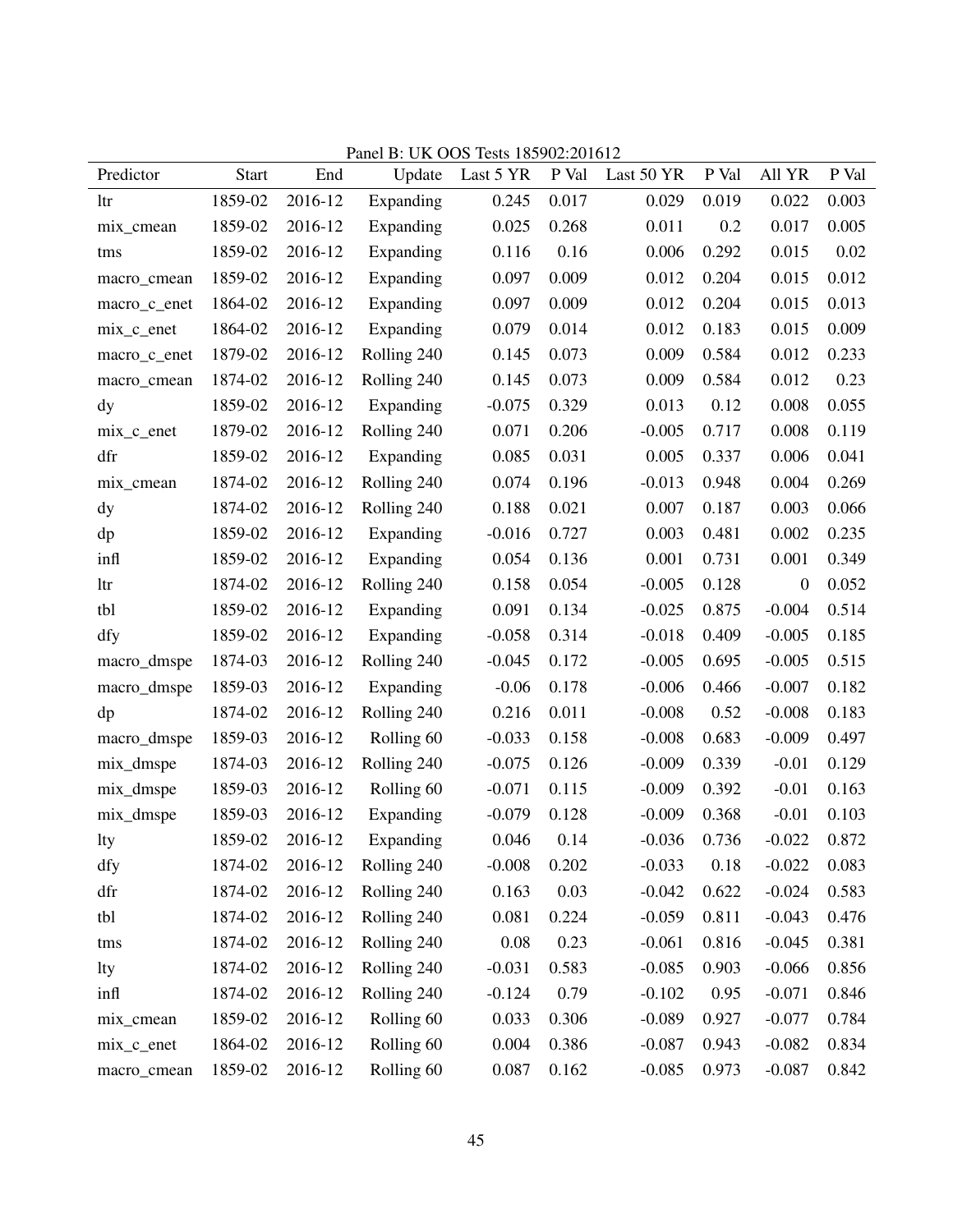| Predictor    | <b>Start</b> | End     | Update     | Last 5 YR | P Val | Last 50 YR | P Val | All YR   | P Val |
|--------------|--------------|---------|------------|-----------|-------|------------|-------|----------|-------|
| macro c enet | 1864-02      | 2016-12 | Rolling 60 | 0.087     | 0.162 | $-0.085$   | 0.973 | $-0.088$ | 0.841 |
| dfr          | 1859-02      | 2016-12 | Rolling 60 | $-0.005$  | 0.165 | $-0.134$   | 0.536 | $-0.133$ | 0.925 |
| ltr          | 1859-02      | 2016-12 | Rolling 60 | $-0.072$  | 0.27  | $-0.134$   | 0.957 | $-0.147$ | 0.807 |
| dfy          | 1859-02      | 2016-12 | Rolling 60 | $-0.064$  | 0.588 | $-0.185$   | 0.804 | $-0.188$ | 0.709 |
| infl         | 1859-02      | 2016-12 | Rolling 60 | $-0.254$  | 0.25  | $-0.248$   | 0.951 | $-0.205$ | 0.735 |
| tms          | 1859-02      | 2016-12 | Rolling 60 | $-0.218$  | 0.626 | $-0.197$   | 0.78  | $-0.233$ | 0.952 |
| dy           | 1859-02      | 2016-12 | Rolling 60 | 0.003     | 0.176 | $-0.244$   | 0.907 | $-0.243$ | 0.903 |
| lty          | 1859-02      | 2016-12 | Rolling 60 | $-0.179$  | 0.355 | $-0.277$   | 0.758 | $-0.244$ | 0.468 |
| dp           | 1859-02      | 2016-12 | Rolling 60 | 0.029     | 0.119 | $-0.244$   | 0.71  | $-0.245$ | 0.681 |
| tbl          | 1859-02      | 2016-12 | Rolling 60 | 0.021     | 0.229 | $-0.2$     | 0.696 | $-0.33$  | 0.851 |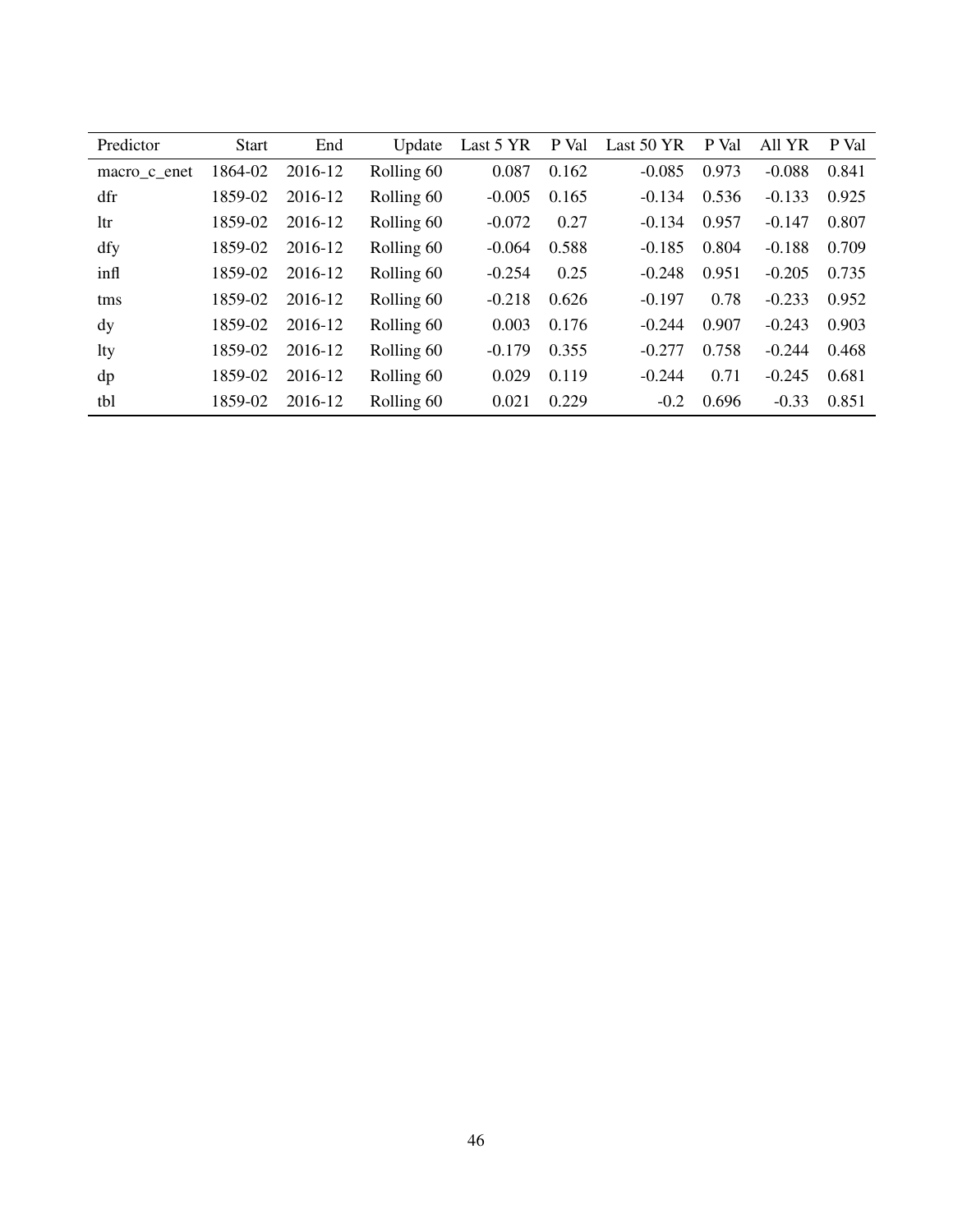| Predictor        | <b>Start</b> | End     | $1$ and $\vee$ .<br>Update | 00 000 1000 100002.202012<br>Last 5 YR | P Val | Last 50 YR | P Val | All YR           | P Val            |
|------------------|--------------|---------|----------------------------|----------------------------------------|-------|------------|-------|------------------|------------------|
| return_cmean     | 1863-02      | 2020-12 | Expanding                  | $-0.011$                               | 0.85  | 0.007      | 0.299 | 0.039            | 0.001            |
| lag1             | 1863-02      | 2020-12 | Expanding                  | $-0.085$                               | 0.881 | $-0.036$   | 0.525 | 0.036            | 0.004            |
| $ma_2_12$        | 1863-02      | 2020-12 | Expanding                  | $-0.038$                               | 0.998 | $-0.019$   | 0.397 | 0.026            | $\boldsymbol{0}$ |
| mom12            | 1863-02      | 2020-12 | Expanding                  | $-0.08$                                | 0.465 | 0.01       | 0.171 | 0.025            | 0.001            |
| mom9             | 1863-02      | 2020-12 | Expanding                  | $-0.078$                               | 0.518 | 0.011      | 0.163 | 0.025            | 0.003            |
| $ma_11_12$       | 1863-02      | 2020-12 | Expanding                  | 0.007                                  | 0.676 | $-0.02$    | 0.552 | 0.02             | 0.001            |
| $ma_2_9$         | 1863-02      | 2020-12 | Expanding                  | $-0.082$                               | 0.577 | $-0.044$   | 0.978 | 0.02             | 0.001            |
| return_cmean     | 1878-02      | 2020-12 | Rolling 240                | 0.008                                  | 0.701 | $-0.023$   | 0.647 | 0.018            | 0.106            |
| sd               | 1863-02      | 2020-12 | Expanding                  | 0.044                                  | 0.137 | 0.01       | 0.181 | 0.016            | 0.002            |
| lag1             | 1878-02      | 2020-12 | Rolling 240                | $-0.063$                               | 0.848 | $-0.054$   | 0.409 | 0.015            | 0.011            |
| $ma_1_9$         | 1863-02      | 2020-12 | Expanding                  | 0.001                                  | 0.753 | $-0.013$   | 0.547 | 0.015            | 0.001            |
| return_c_enet    | 1868-02      | 2020-12 | Expanding                  | $-0.013$                               | 0.918 | 0.008      | 0.259 | 0.015            | 0.043            |
| $ma_2_9$         | 1878-02      | 2020-12 | Rolling 240                | $-0.026$                               | 0.692 | $-0.04$    | 0.362 | 0.014            | 0.009            |
| mean9            | 1863-02      | 2020-12 | Expanding                  | $-0.034$                               | 0.577 | $-0.022$   | 0.824 | 0.013            | 0.113            |
| $ma_11_12$       | 1878-02      | 2020-12 | Rolling 240                | 0.008                                  | 0.68  | $-0.035$   | 0.759 | 0.009            | 0.005            |
| $ma_2_12$        | 1878-02      | 2020-12 | Rolling 240                | $-0.029$                               | 0.89  | $-0.034$   | 0.421 | 0.008            | 0.01             |
| mean12           | 1863-02      | 2020-12 | Expanding                  | $-0.041$                               | 0.442 | $-0.007$   | 0.591 | 0.008            | 0.192            |
| $ma_1_9$         | 1878-02      | 2020-12 | Rolling 240                | 0.012                                  | 0.54  | $-0.027$   | 0.649 | 0.004            | 0.008            |
| lag3             | 1878-02      | 2020-12 | Rolling 240                | $-0.091$                               | 0.452 | $-0.032$   | 0.751 | 0.003            | 0.095            |
| mom12            | 1878-02      | 2020-12 | Rolling 240                | $-0.068$                               | 0.491 | $-0.042$   | 0.687 | 0.001            | 0.041            |
| mom9             | 1878-02      | 2020-12 | Rolling 240                | $-0.075$                               | 0.658 | $-0.038$   | 0.745 | $\boldsymbol{0}$ | 0.066            |
| skew             | 1863-02      | 2020-12 | Expanding                  | $-0.004$                               | 0.279 | 0.001      | 0.646 | $-0.005$         | 0.906            |
| $ma_3_9$         | 1863-02      | 2020-12 | Expanding                  | $-0.027$                               | 0.256 | $-0.002$   | 0.937 | $-0.005$         | 0.283            |
| $ma_3_12$        | 1863-02      | 2020-12 | Expanding                  | $-0.02$                                | 0.232 | $-0.004$   | 0.654 | $-0.006$         | 0.359            |
| return_c_enet    | 1883-02      | 2020-12 | Rolling 240                | 0.016                                  | 0.566 | $-0.022$   | 0.759 | $-0.007$         | 0.125            |
| lag <sub>3</sub> | 1863-02      | 2020-12 | Expanding                  | 0.023                                  | 0.505 | $-0.043$   | 0.357 | $-0.007$         | 0.402            |
| return_dmspe     | 1863-03      | 2020-12 | Rolling 60                 | $-0.068$                               | 0.161 | $-0.025$   | 0.16  | $-0.011$         | 0.173            |
| return_dmspe     | 1863-03      | 2020-12 | Expanding                  | $-0.082$                               | 0.159 | $-0.026$   | 0.148 | $-0.011$         | 0.157            |
| $ma_3_9$         | 1878-02      | 2020-12 | Rolling 240                | 0.008                                  | 0.637 | $-0.035$   | 0.284 | $-0.013$         | 0.202            |
| $ma_3_12$        | 1878-02      | 2020-12 | Rolling 240                | $-0.019$                               | 0.747 | $-0.044$   | 0.145 | $-0.015$         | 0.217            |
| lag2             | 1863-02      | 2020-12 | Expanding                  | $\boldsymbol{0}$                       | 0.814 | $-0.003$   | 0.223 | $-0.018$         | 0.26             |
| mean9            | 1878-02      | 2020-12 | Rolling 240                | $-0.015$                               | 0.946 | $-0.052$   | 0.71  | $-0.018$         | 0.296            |
| return_dmspe     | 1878-03      | 2020-12 | Rolling 240                | $-0.08$                                | 0.149 | $-0.027$   | 0.108 | $-0.025$         | 0.048            |
| kurt             | 1863-02      | 2020-12 | Expanding                  | 0.044                                  | 0.166 | 0.004      | 0.316 | $-0.033$         | 0.909            |
| mean12           | 1878-02      | 2020-12 | Rolling 240                | $-0.026$                               | 0.822 | $-0.053$   | 0.666 | $-0.034$         | 0.552            |

Panel C: US OOS Tests 186302:202012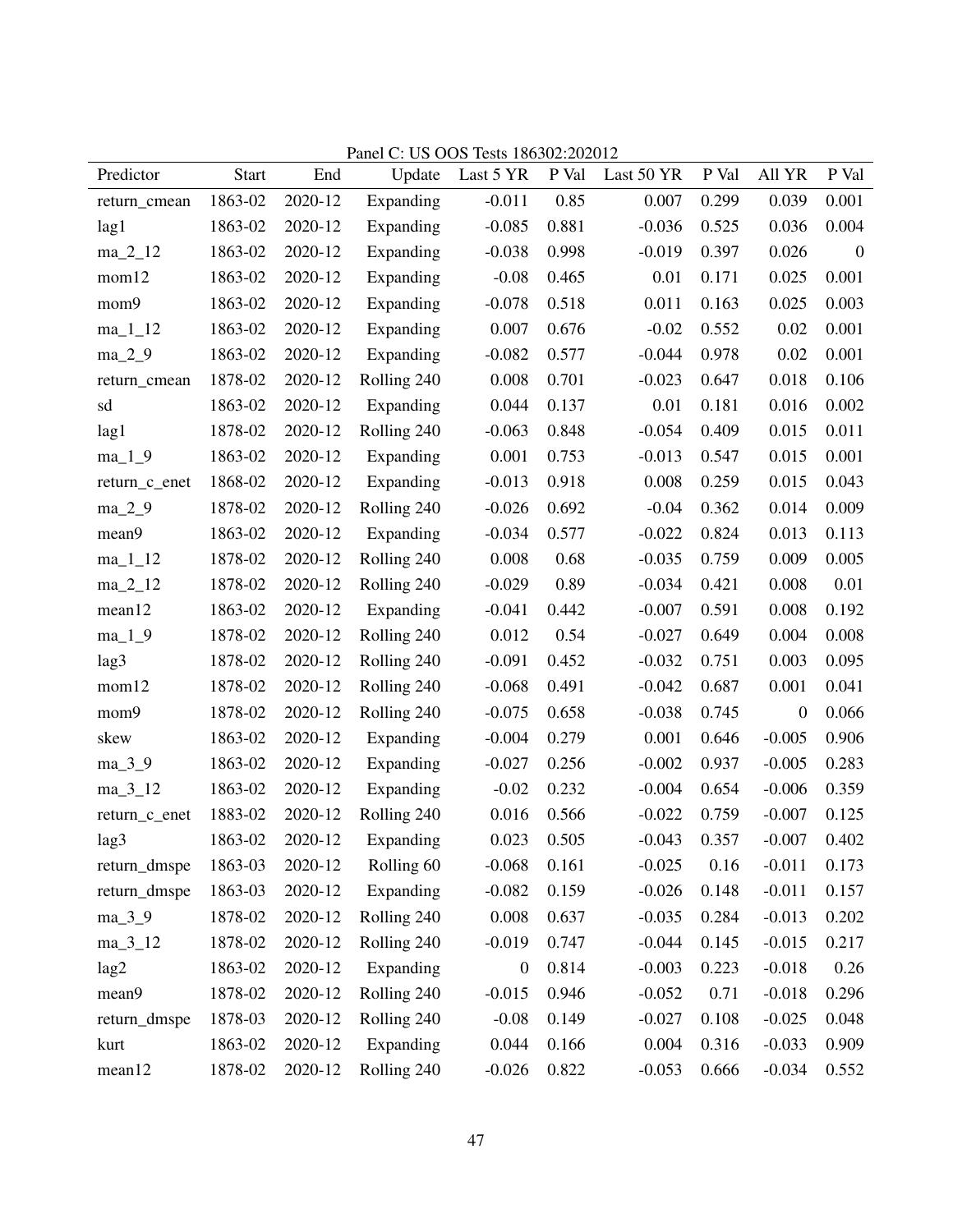| Predictor     | <b>Start</b> | End     | Update      | Last 5 YR | P Val | Last 50 YR | P Val | All YR   | P Val |
|---------------|--------------|---------|-------------|-----------|-------|------------|-------|----------|-------|
| lag2          | 1878-02      | 2020-12 | Rolling 240 | 0.058     | 0.165 | $-0.024$   | 0.604 | $-0.04$  | 0.772 |
| return cmean  | 1863-02      | 2020-12 | Rolling 60  | 0.109     | 0.166 | $-0.054$   | 0.642 | $-0.052$ | 0.343 |
| return_c_enet | 1868-02      | 2020-12 | Rolling 60  | 0.082     | 0.225 | $-0.058$   | 0.766 | $-0.065$ | 0.39  |
| mom12         | 1863-02      | 2020-12 | Rolling 60  | 0.257     | 0.077 | $-0.067$   | 0.174 | $-0.072$ | 0.055 |
| lag1          | 1863-02      | 2020-12 | Rolling 60  | $-0.152$  | 0.984 | $-0.158$   | 0.964 | $-0.073$ | 0.015 |
| $ma_2_9$      | 1863-02      | 2020-12 | Rolling 60  | 0.044     | 0.324 | $-0.136$   | 0.959 | $-0.087$ | 0.156 |
| skew          | 1878-02      | 2020-12 | Rolling 240 | 0.075     | 0.258 | $-0.046$   | 0.617 | $-0.1$   | 0.718 |
| ma_2_12       | 1863-02      | 2020-12 | Rolling 60  | $-0.034$  | 0.51  | $-0.121$   | 0.728 | $-0.102$ | 0.425 |
| mom9          | 1863-02      | 2020-12 | Rolling 60  | 0.182     | 0.166 | $-0.111$   | 0.748 | $-0.116$ | 0.367 |
| sd            | 1878-02      | 2020-12 | Rolling 240 | $-0.215$  | 0.029 | $-0.06$    | 0.756 | $-0.116$ | 0.807 |
| $ma_11_12$    | 1863-02      | 2020-12 | Rolling 60  | $-0.045$  | 0.633 | $-0.121$   | 0.865 | $-0.118$ | 0.668 |
| $ma_1_9$      | 1863-02      | 2020-12 | Rolling 60  | $-0.036$  | 0.584 | $-0.135$   | 0.455 | $-0.124$ | 0.879 |
| $ma_3_9$      | 1863-02      | 2020-12 | Rolling 60  | 0.067     | 0.216 | $-0.123$   | 0.631 | $-0.134$ | 0.644 |
| lag3          | 1863-02      | 2020-12 | Rolling 60  | $-0.044$  | 0.375 | $-0.144$   | 0.546 | $-0.139$ | 0.242 |
| $ma_3_12$     | 1863-02      | 2020-12 | Rolling 60  | 0.093     | 0.215 | $-0.125$   | 0.913 | $-0.144$ | 0.758 |
| lag2          | 1863-02      | 2020-12 | Rolling 60  | 0.04      | 0.371 | $-0.148$   | 0.421 | $-0.173$ | 0.525 |
| mean9         | 1863-02      | 2020-12 | Rolling 60  | 0.127     | 0.166 | $-0.184$   | 0.692 | $-0.177$ | 0.674 |
| kurt          | 1878-02      | 2020-12 | Rolling 240 | 0.208     | 0.116 | $-0.069$   | 0.427 | $-0.183$ | 0.757 |
| mean12        | 1863-02      | 2020-12 | Rolling 60  | 0.23      | 0.06  | $-0.167$   | 0.581 | $-0.199$ | 0.811 |
| skew          | 1863-02      | 2020-12 | Rolling 60  | $-0.186$  | 0.374 | $-0.257$   | 0.389 | $-0.248$ | 0.328 |
| sd            | 1863-02      | 2020-12 | Rolling 60  | 0.005     | 0.605 | $-0.156$   | 0.274 | $-0.31$  | 0.518 |
| kurt          | 1863-02      | 2020-12 | Rolling 60  | 0.03      | 0.255 | $-0.193$   | 0.165 | $-0.332$ | 0.686 |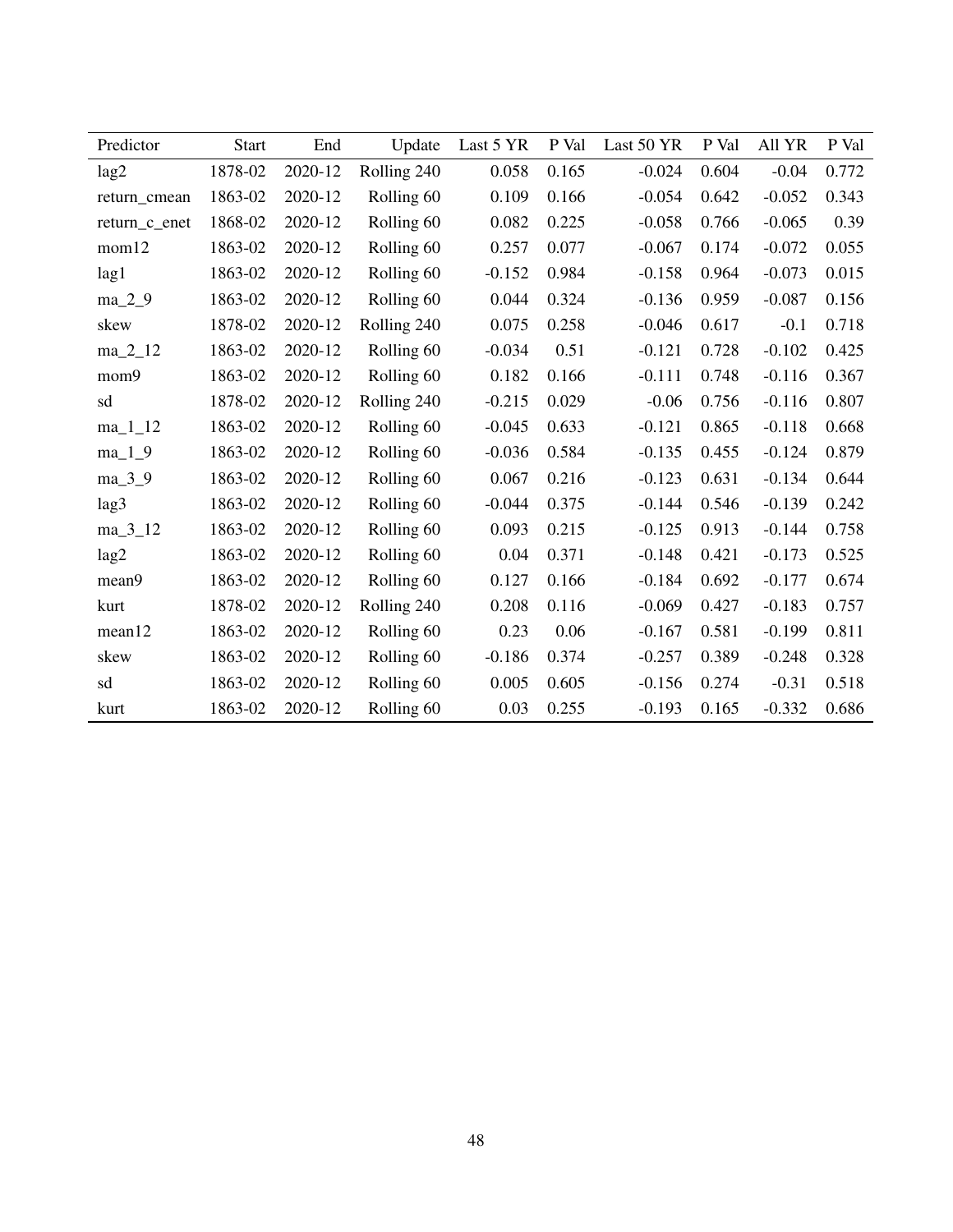|              |              |         | $I$ ally $L$ . | 00 000 1000 122102-202012 |       |            |       |          |       |
|--------------|--------------|---------|----------------|---------------------------|-------|------------|-------|----------|-------|
| Predictor    | <b>Start</b> | End     | Update         | Last 5 YR                 | P Val | Last 50 YR | P Val | All YR   | P Val |
| macro_c_enet | 1951-02      | 2020-12 | Rolling 240    | 0.074                     | 0.175 | 0.022      | 0.067 | 0.04     | 0.001 |
| macro_cmean  | 1946-02      | 2020-12 | Rolling 240    | 0.072                     | 0.049 | 0.015      | 0.157 | 0.027    | 0.008 |
| $mix_c$ enet | 1936-02      | 2020-12 | Expanding      | 0.04                      | 0.211 | 0.016      | 0.08  | 0.025    | 0.01  |
| infl         | 1946-02      | 2020-12 | Rolling 240    | 0.207                     | 0.018 | 0.005      | 0.106 | 0.011    | 0.017 |
| mix_cmean    | 1946-02      | 2020-12 | Rolling 240    | 0.032                     | 0.349 | $-0.007$   | 0.731 | 0.01     | 0.037 |
| $mix_c$ enet | 1951-02      | 2020-12 | Rolling 240    | 0.027                     | 0.433 | $-0.006$   | 0.607 | 0.009    | 0.023 |
| mix_cmean    | 1931-02      | 2020-12 | Expanding      | 0.02                      | 0.401 | 0.014      | 0.068 | 0.006    | 0.606 |
| macro_c_enet | 1936-02      | 2020-12 | Expanding      | 0.063                     | 0.118 | 0.02       | 0.043 | 0.003    | 0.215 |
| lty          | 1946-02      | 2020-12 | Rolling 240    | 0.172                     | 0.14  | $-0.034$   | 0.36  | $-0.009$ | 0.051 |
| macro_dmspe  | 1931-03      | 2020-12 | Rolling 60     | $-0.06$                   | 0.129 | $-0.018$   | 0.41  | $-0.01$  | 0.49  |
| macro_dmspe  | 1931-03      | 2020-12 | Expanding      | $-0.066$                  | 0.17  | $-0.02$    | 0.166 | $-0.011$ | 0.281 |
| mix_dmspe    | 1931-03      | 2020-12 | Rolling 60     | $-0.076$                  | 0.157 | $-0.026$   | 0.156 | $-0.012$ | 0.123 |
| mix_dmspe    | 1931-03      | 2020-12 | Expanding      | $-0.083$                  | 0.16  | $-0.027$   | 0.141 | $-0.012$ | 0.118 |
| ltr          | 1946-02      | 2020-12 | Rolling 240    | 0.007                     | 0.793 | $-0.021$   | 0.21  | $-0.014$ | 0.028 |
| macro_dmspe  | 1946-03      | 2020-12 | Rolling 240    | $-0.066$                  | 0.191 | $-0.02$    | 0.225 | $-0.017$ | 0.175 |
| tms          | 1946-02      | 2020-12 | Rolling 240    | $-0.005$                  | 0.981 | $-0.02$    | 0.069 | $-0.02$  | 0.015 |
| dp           | 1946-02      | 2020-12 | Rolling 240    | $-0.047$                  | 0.596 | $-0.048$   | 0.832 | $-0.023$ | 0.287 |
| dy           | 1946-02      | 2020-12 | Rolling 240    | $-0.091$                  | 0.533 | $-0.055$   | 0.794 | $-0.025$ | 0.249 |
| mix_dmspe    | 1946-03      | 2020-12 | Rolling 240    | $-0.082$                  | 0.156 | $-0.028$   | 0.119 | $-0.027$ | 0.045 |
| macro_cmean  | 1931-02      | 2020-12 | Expanding      | 0.069                     | 0.109 | 0.021      | 0.038 | $-0.03$  | 0.962 |
| lty          | 1931-02      | 2020-12 | Expanding      | 0.109                     | 0.129 | $-0.016$   | 0.465 | $-0.034$ | 0.493 |
| macro_c_enet | 1936-02      | 2020-12 | Rolling 60     | $-0.064$                  | 0.656 | $-0.076$   | 0.629 | $-0.048$ | 0.064 |
| $mix_c$ enet | 1936-02      | 2020-12 | Rolling 60     | 0.041                     | 0.339 | $-0.065$   | 0.822 | $-0.049$ | 0.142 |
| dfy          | 1946-02      | 2020-12 | Rolling 240    | $-0.013$                  | 0.873 | $-0.062$   | 0.675 | $-0.051$ | 0.334 |
| infl         | 1931-02      | 2020-12 | Expanding      | 0.076                     | 0.115 | 0.014      | 0.104 | $-0.053$ | 0.881 |
| tbl          | 1931-02      | 2020-12 | Expanding      | 0.113                     | 0.092 | 0.008      | 0.165 | $-0.054$ | 0.988 |
| dfr          | 1931-02      | 2020-12 | Expanding      | 0.018                     | 0.698 | 0.011      | 0.239 | $-0.054$ | 0.853 |
| tbl          | 1946-02      | 2020-12 | Rolling 240    | 0.127                     | 0.046 | $-0.023$   | 0.257 | $-0.056$ | 0.164 |
| tms          | 1931-02      | 2020-12 | Expanding      | 0.034                     | 0.106 | 0.009      | 0.083 | $-0.056$ | 0.903 |
| ltr          | 1931-02      | 2020-12 | Expanding      | 0.065                     | 0.43  | 0.015      | 0.1   | $-0.061$ | 0.984 |
| dfr          | 1946-02      | 2020-12 | Rolling 240    | $-0.076$                  | 0.841 | $-0.1$     | 0.138 | $-0.061$ | 0.865 |
| mix_cmean    | 1931-02      | 2020-12 | Rolling 60     | 0.08                      | 0.21  | $-0.04$    | 0.497 | $-0.066$ | 0.73  |
| dp           | 1931-02      | 2020-12 | Expanding      | 0.041                     | 0.201 | $-0.002$   | 0.759 | $-0.073$ | 0.683 |
| macro_cmean  | 1931-02      | 2020-12 | Rolling 60     | 0.021                     | 0.4   | $-0.032$   | 0.337 | $-0.09$  | 0.852 |
| dy           | 1931-02      | 2020-12 | Expanding      | 0.035                     | 0.208 | $-0.003$   | 0.958 | $-0.095$ | 0.434 |

Panel D: US OOS Tests 193102-202012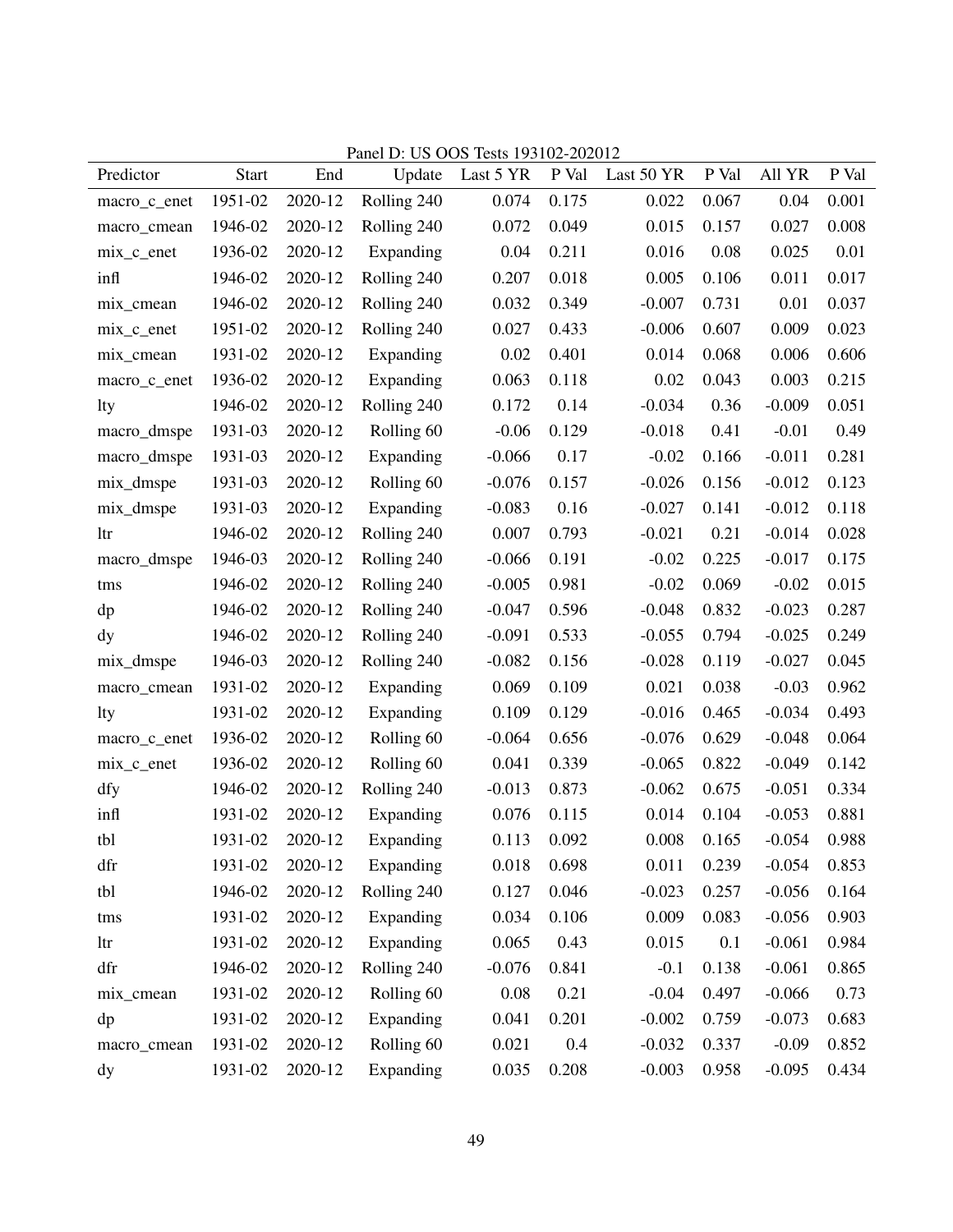| Predictor | <b>Start</b> | End     | Update     | Last 5 YR | P Val | Last 50 YR | P Val | All YR   | P Val |
|-----------|--------------|---------|------------|-----------|-------|------------|-------|----------|-------|
| lty       | 1931-02      | 2020-12 | Rolling 60 | $-0.029$  | 0.238 | $-0.186$   | 0.403 | $-0.147$ | 0.527 |
| 1tr       | 1931-02      | 2020-12 | Rolling 60 | $-0.096$  | 0.835 | $-0.128$   | 0.878 | $-0.164$ | 0.919 |
| dfy       | 1931-02      | 2020-12 | Expanding  | 0.075     | 0.112 | 0.008      | 0.229 | $-0.167$ | 0.779 |
| tbl       | 1931-02      | 2020-12 | Rolling 60 | $-0.157$  | 0.913 | $-0.176$   | 0.695 | $-0.18$  | 0.585 |
| tms       | 1931-02      | 2020-12 | Rolling 60 | $-0.071$  | 0.503 | $-0.16$    | 0.512 | $-0.183$ | 0.91  |
| infl      | 1931-02      | 2020-12 | Rolling 60 | 0.065     | 0.163 | $-0.141$   | 0.409 | $-0.185$ | 0.429 |
| dfr       | 1931-02      | 2020-12 | Rolling 60 | $-0.455$  | 0.394 | $-0.191$   | 0.633 | $-0.189$ | 0.921 |
| dp        | 1931-02      | 2020-12 | Rolling 60 | $-0.062$  | 0.892 | $-0.186$   | 0.495 | $-0.254$ | 0.681 |
| dfy       | 1931-02      | 2020-12 | Rolling 60 | 0.23      | 0.043 | $-0.097$   | 0.033 | $-0.301$ | 0.503 |
| dy        | 1931-02      | 2020-12 | Rolling 60 | $-0.042$  | 0.936 | $-0.214$   | 0.627 | $-0.307$ | 0.447 |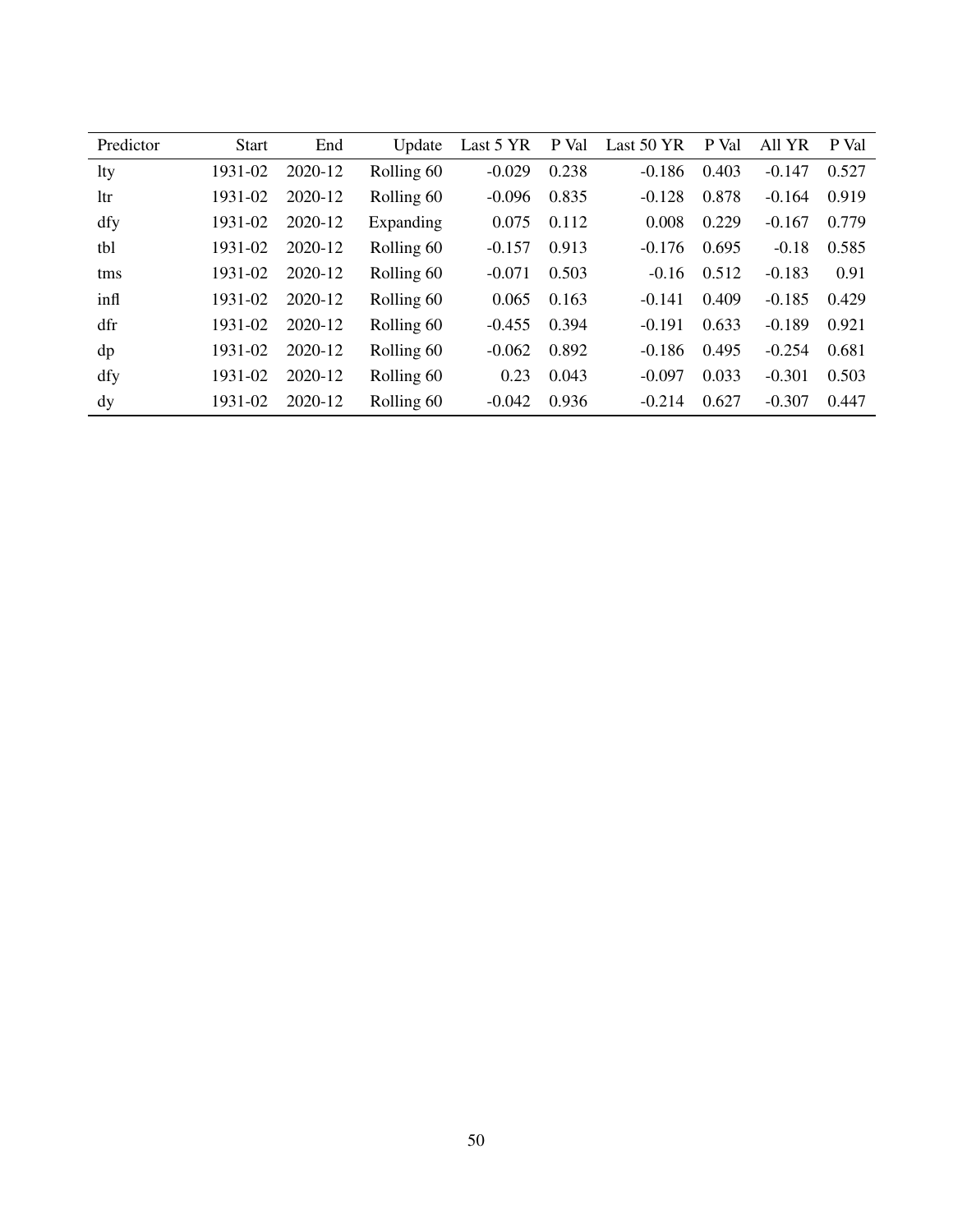## Table 4: Economic Gains: in 300 Years

Table 4 presents the economic gains according to the certainty equivalent return (CER). I calculate the difference between the CER of the alternative predictions and the CER of the null prediction by the expanding mean of equity premium. I also report the relative turnover, which is the turnover of the alternative predictions divided by the turnover of the null prediction. Panel A and B report the economic gains for the UK market. Panel C and D report the economic gains for the US market. The CER gains are annualized.

Panel A: UK Economic Gains 171505-201612

| Predictor     | <b>Start</b> | End     | $r$ and A. ON ECONOMIC Gams 1/1505-201012<br>Update | <b>CER Gains</b> | <b>Relative Turnover</b> |
|---------------|--------------|---------|-----------------------------------------------------|------------------|--------------------------|
| return_c_enet | 1720-05      | 2016-12 | Expanding                                           | 1.213            | 20.712                   |
| return_dmspe  | 1715-06      | 2016-12 | Expanding                                           | 1.107            | 2.995                    |
| return_dmspe  | 1730-06      | 2016-12 | Rolling 240                                         | 1.094            | 3.04                     |
| return_dmspe  | 1715-06      | 2016-12 | Rolling 60                                          | 1.03             | 3.413                    |
| $ma_2_9$      | 1715-05      | 2016-12 | Expanding                                           | 0.862            | 9.706                    |
| $ma_2_12$     | 1715-05      | 2016-12 | Expanding                                           | 0.858            | 8.072                    |
| return_cmean  | 1715-05      | 2016-12 | Expanding                                           | 0.645            | 18.113                   |
| lag1          | 1715-05      | 2016-12 | Expanding                                           | 0.54             | 43.665                   |
| $ma_2_12$     | 1730-05      | 2016-12 | Rolling 240                                         | 0.317            | 9.04                     |
| mom12         | 1715-05      | 2016-12 | Expanding                                           | 0.228            | 4.312                    |
| $ma_2_9$      | 1730-05      | 2016-12 | Rolling 240                                         | 0.167            | 9.421                    |
| $ma_11_12$    | 1715-05      | 2016-12 | Expanding                                           | 0.061            | 35.613                   |
| mom9          | 1715-05      | 2016-12 | Expanding                                           | 0.058            | 6.735                    |
| $ma_1_9$      | 1715-05      | 2016-12 | Expanding                                           | 0.052            | 34.125                   |
| lag1          | 1730-05      | 2016-12 | Rolling 240                                         | 0.016            | 36.366                   |
| kurt          | 1715-05      | 2016-12 | Expanding                                           | $-0.059$         | 0.63                     |
| return_cmean  | 1730-05      | 2016-12 | Rolling 240                                         | $-0.101$         | 12.582                   |
| skew          | 1715-05      | 2016-12 | Expanding                                           | $-0.196$         | 0.743                    |
| mean12        | 1730-05      | 2016-12 | Rolling 240                                         | $-0.205$         | 7.558                    |
| lag2          | 1715-05      | 2016-12 | Expanding                                           | $-0.32$          | 31.368                   |
| mean9         | 1730-05      | 2016-12 | Rolling 240                                         | $-0.375$         | 8.425                    |
| ma_3_9        | 1715-05      | 2016-12 | Expanding                                           | $-0.378$         | 19.839                   |
| lag3          | 1715-05      | 2016-12 | Expanding                                           | $-0.409$         | 12.951                   |
| mean9         | 1715-05      | 2016-12 | Expanding                                           | $-0.421$         | 5.276                    |
| return_c_enet | 1735-05      | 2016-12 | Rolling 240                                         | $-0.464$         | 13.957                   |
| $ma_3_12$     | 1715-05      | 2016-12 | Expanding                                           | $-0.465$         | 19.497                   |
| mom9          | 1730-05      | 2016-12 | Rolling 240                                         | $-0.624$         | 8.215                    |
| $ma_11_12$    | 1730-05      | 2016-12 | Rolling 240                                         | $-0.662$         | 31.918                   |
| mean12        | 1715-05      | 2016-12 | Expanding                                           | $-0.686$         | 4.968                    |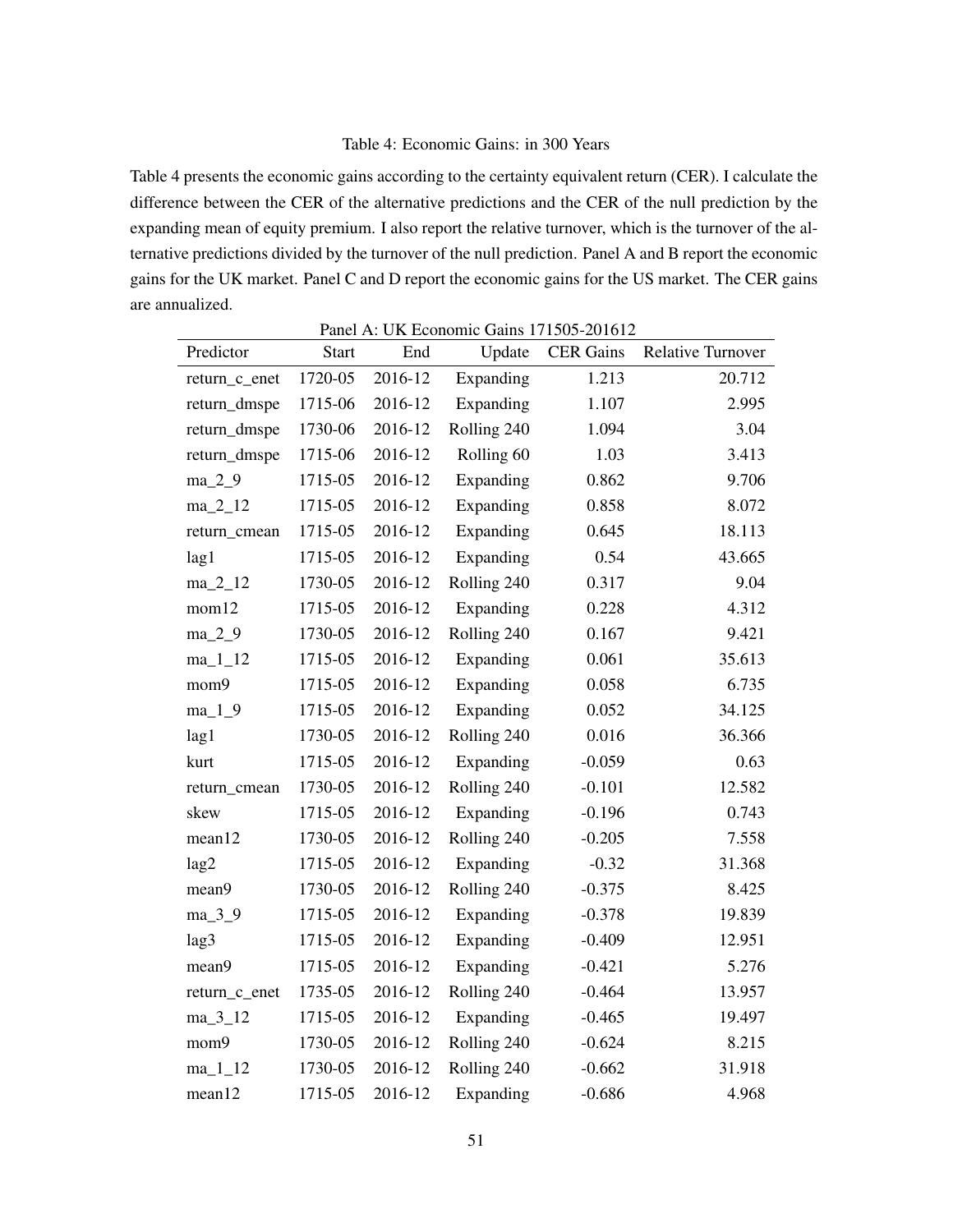| Predictor     | <b>Start</b> | End     | Update                | <b>CER Gains</b> | Relative Turnover |
|---------------|--------------|---------|-----------------------|------------------|-------------------|
| $ma_1_9$      | 1730-05      | 2016-12 | Rolling 240           | $-0.751$         | 29.953            |
| return_c_enet | 1720-05      | 2016-12 | Rolling 60            | $-0.815$         | 12.523            |
| mom12         | 1730-05      | 2016-12 | Rolling 240           | $-0.859$         | 6.945             |
| dy_long       | 1715-05      | 2016-12 | Expanding             | $-0.944$         | 2.028             |
| kurt          | 1730-05      | 2016-12 | Rolling 240           | $-1.046$         | 4.237             |
| dp_long       | 1715-05      | 2016-12 | Expanding             | $-1.072$         | 2.273             |
| $dp_l$        | 1730-05      | 2016-12 | Rolling 240           | $-1.175$         | 6.175             |
| return_cmean  | 1715-05      | 2016-12 | Rolling 60            | $-1.189$         | 10.278            |
| $ma_2_12$     | 1715-05      | 2016-12 | Rolling 60            | $-1.214$         | 7.697             |
| lag1          | 1715-05      | 2016-12 | Rolling 60            | $-1.216$         | 25.243            |
| skew          | 1715-05      | 2016-12 | Rolling 60            | $-1.224$         | 6.372             |
| $ma_3_9$      | 1730-05      | 2016-12 | Rolling 240           | $-1.249$         | 16.608            |
| lag2          | 1730-05      | 2016-12 | Rolling 240           | $-1.264$         | 24.928            |
| $ma_11_12$    | 1715-05      | 2016-12 | Rolling 60            | $-1.279$         | 25.5              |
| dy_long       | 1730-05      | 2016-12 | Rolling 240           | $-1.319$         | 5.922             |
| kurt          | 1715-05      | 2016-12 | Rolling 60            | $-1.353$         | 7.195             |
| mom12         | 1715-05      | 2016-12 | Rolling 60            | $-1.413$         | 8.604             |
| lag3          | 1730-05      | 2016-12 | Rolling 240           | $-1.418$         | 22.032            |
| $ma_2_9$      | 1715-05      | 2016-12 | Rolling 60            | $-1.438$         | 10.035            |
| sd            | 1730-05      | 2016-12 | Rolling 240           | $-1.49$          | 4.081             |
| skew          | 1730-05      | 2016-12 | Rolling 240           | $-1.496$         | 4.073             |
| $ma_1_9$      | 1715-05      | 2016-12 | Rolling 60            | $-1.547$         | 25.706            |
| mean9         | 1715-05      | 2016-12 | Rolling 60            | $-1.608$         | 8.545             |
| $ma_3_12$     | 1730-05      | 2016-12 | Rolling 240           | $-1.613$         | 15.12             |
| mom9          | 1715-05      | 2016-12 | Rolling 60            | $-1.618$         | 9.35              |
| lag2          | 1715-05      | 2016-12 | Rolling 60            | $-1.637$         | 21.342            |
| mean12        | 1715-05      | 2016-12 | Rolling <sub>60</sub> | $-1.684$         | 8.542             |
| sd            | 1715-05      | 2016-12 | Rolling 60            | $-1.764$         | 7.753             |
| dp_long       | 1715-05      | 2016-12 | Rolling 60            | $-1.805$         | 12.516            |
| dy_long       | 1715-05      | 2016-12 | Rolling 60            | $-1.864$         | 7.769             |
| $ma_3_9$      | 1715-05      | 2016-12 | Rolling 60            | $-1.903$         | 15.805            |
| $ma_3_12$     | 1715-05      | 2016-12 | Rolling 60            | $-1.923$         | 14.679            |
| sd            | 1715-05      | 2016-12 | Expanding             | $-2.656$         | 0.739             |
| lag3          | 1715-05      | 2016-12 | Rolling 60            | $-2.664$         | 20.167            |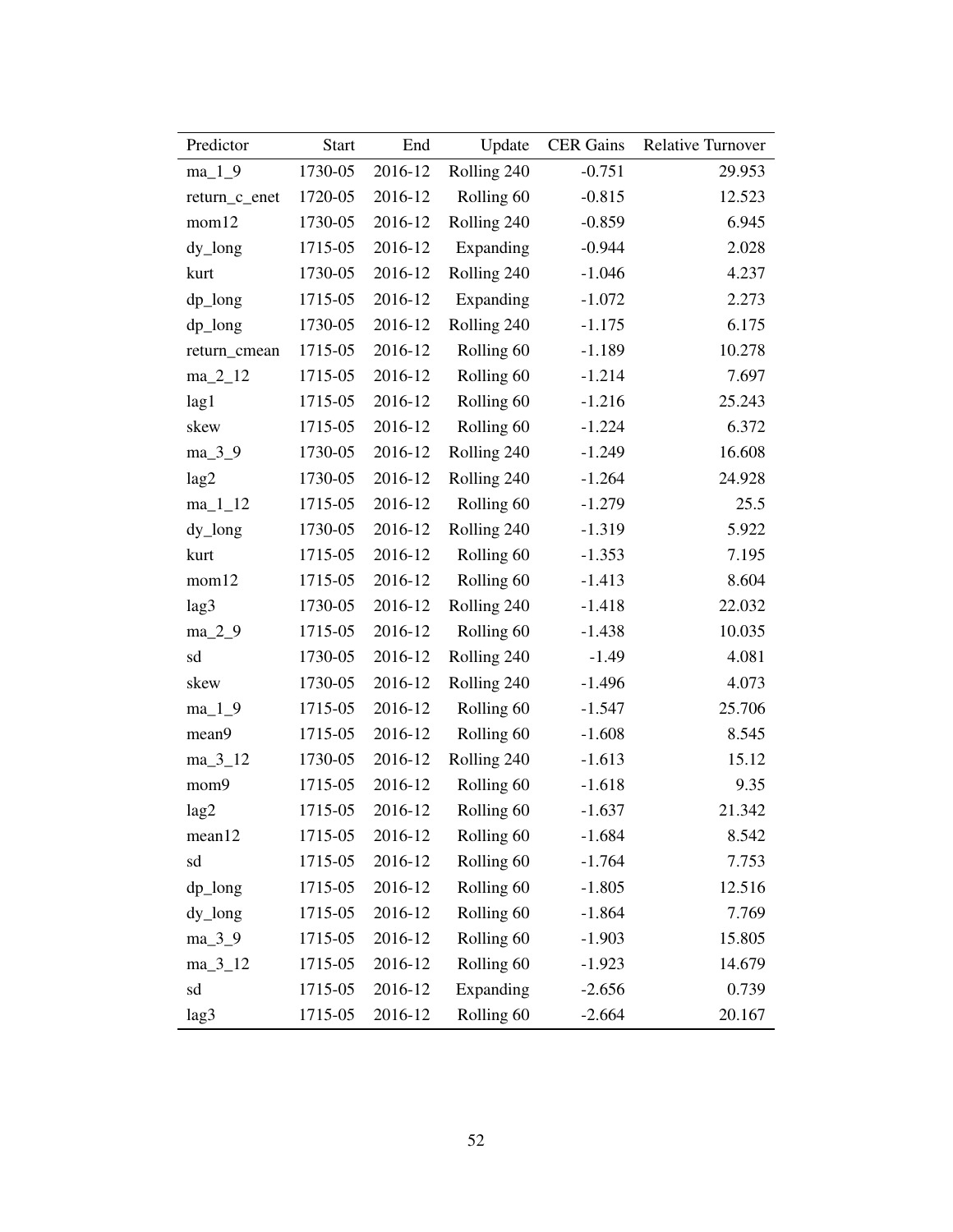| Predictor     | <b>Start</b> | End     | Update                | <b>CER Gains</b> | <b>Relative Turnover</b> |
|---------------|--------------|---------|-----------------------|------------------|--------------------------|
| macro_dmspe   | 1874-03      | 2016-12 | Rolling 240           | 1.181            | 4.773                    |
| mix_dmspe     | 1874-03      | 2016-12 | Rolling 240           | 1.097            | 1.905                    |
| mix_dmspe     | 1859-03      | 2016-12 | Expanding             | 1.086            | 1.926                    |
| mix_dmspe     | 1859-03      | 2016-12 | Rolling 60            | 1.044            | 2.177                    |
| macro_dmspe   | 1859-03      | 2016-12 | Rolling <sub>60</sub> | 0.978            | 6.118                    |
| macro_dmspe   | 1859-03      | 2016-12 | Expanding             | 0.848            | 3.8                      |
| mix_cmean     | 1859-02      | 2016-12 | Expanding             | 0.683            | 12.448                   |
| lty           | 1859-02      | 2016-12 | Rolling 60            | 0.19             | 10.526                   |
| tbl           | 1859-02      | 2016-12 | Expanding             | 0.045            | 3.906                    |
| ltr           | 1859-02      | 2016-12 | Expanding             | $-0.008$         | 35.226                   |
| dp            | 1859-02      | 2016-12 | Expanding             | $-0.03$          | 4.699                    |
| tbl           | 1874-02      | 2016-12 | Rolling 240           | $-0.218$         | 11.127                   |
| macro_c_enet  | 1879-02      | 2016-12 | Rolling 240           | $-0.239$         | 11.571                   |
| $\mathbf{dy}$ | 1859-02      | 2016-12 | Expanding             | $-0.241$         | 3.129                    |
| dp            | 1874-02      | 2016-12 | Rolling 240           | $-0.269$         | 8.002                    |
| macro_cmean   | 1874-02      | 2016-12 | Rolling 240           | $-0.272$         | 10.011                   |
| tms           | 1859-02      | 2016-12 | Expanding             | $-0.274$         | 4.717                    |
| mix_cmean     | 1874-02      | 2016-12 | Rolling 240           | $-0.284$         | 11.244                   |
| tbl           | 1859-02      | 2016-12 | Rolling 60            | $-0.325$         | 13.553                   |
| $mix_c$ enet  | 1864-02      | 2016-12 | Expanding             | $-0.344$         | 5.931                    |
| macro_c_enet  | 1864-02      | 2016-12 | Expanding             | $-0.349$         | 7.072                    |
| macro_cmean   | 1859-02      | 2016-12 | Expanding             | $-0.362$         | 7.18                     |
| $\mathbf{dy}$ | 1874-02      | 2016-12 | Rolling 240           | $-0.466$         | 5.992                    |
| macro_c_enet  | 1864-02      | 2016-12 | Rolling 60            | $-0.476$         | 12.03                    |
| mix_c_enet    | 1879-02      | 2016-12 | Rolling 240           | $-0.479$         | 12.317                   |
| mix_cmean     | 1859-02      | 2016-12 | Rolling <sub>60</sub> | $-0.506$         | 11.682                   |
| macro_cmean   | 1859-02      | 2016-12 | Rolling 60            | $-0.507$         | 12.004                   |
| lty           | 1874-02      | 2016-12 | Rolling 240           | $-0.646$         | 6.18                     |
| lty           | 1859-02      | 2016-12 | Expanding             | $-0.678$         | 2.779                    |
| tms           | 1874-02      | 2016-12 | Rolling 240           | $-0.732$         | 11.775                   |
| mix_c_enet    | 1864-02      | 2016-12 | Rolling 60            | $-0.805$         | 12.459                   |
| dfr           | 1859-02      | 2016-12 | Expanding             | $-0.846$         | 4.955                    |
| infl          | 1859-02      | 2016-12 | Expanding             | $-0.941$         | 2.165                    |
| ltr           | 1874-02      | 2016-12 | Rolling 240           | $-0.945$         | 33.706                   |
| dp            | 1859-02      | 2016-12 | Rolling 60            | $-1.036$         | 12.299                   |

Panel B: UK Economic Gains 185902-201612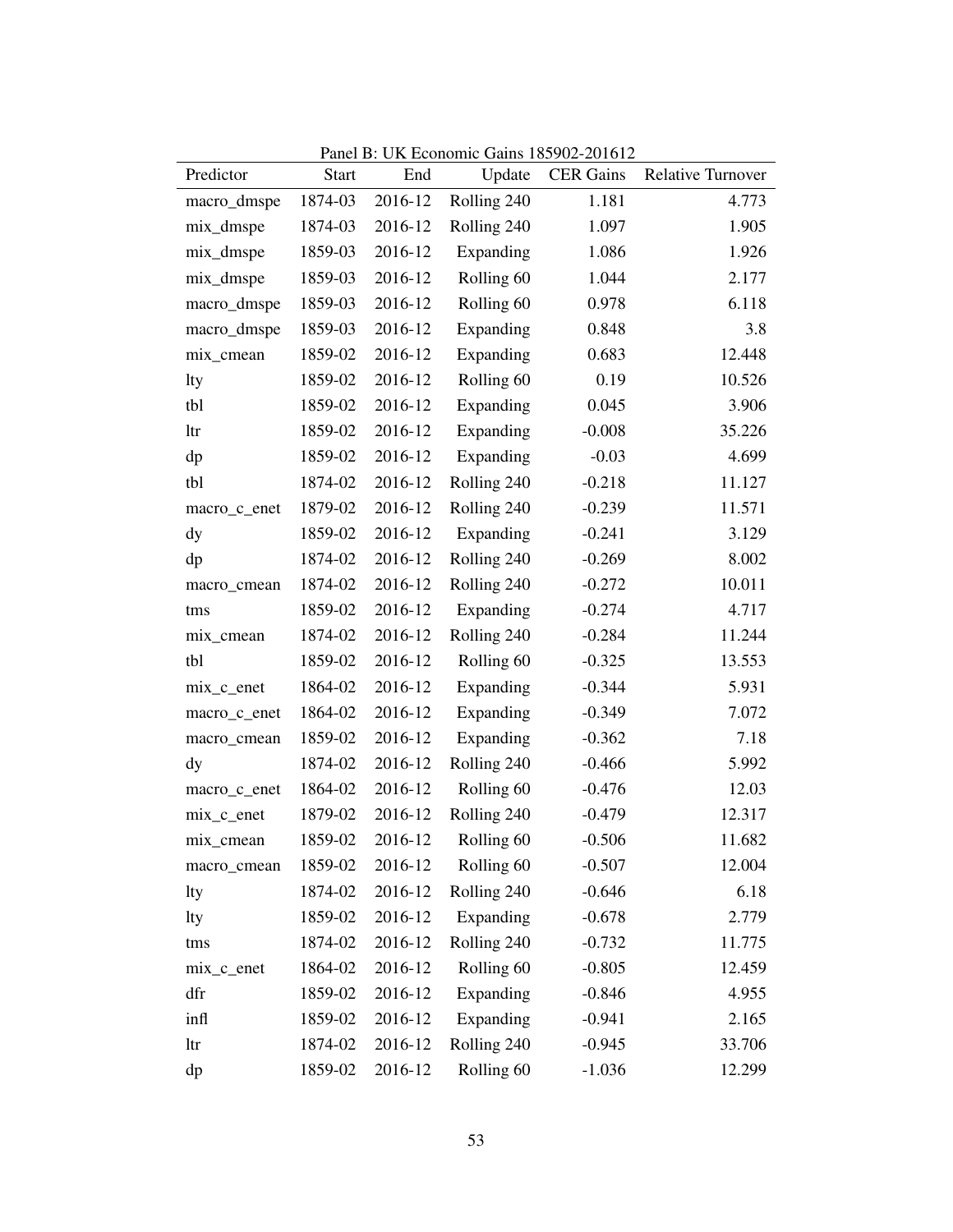| Predictor | <b>Start</b> | End     | Update      | <b>CER</b> Gains | <b>Relative Turnover</b> |
|-----------|--------------|---------|-------------|------------------|--------------------------|
| tms       | 1859-02      | 2016-12 | Rolling 60  | $-1.211$         | 15.123                   |
| dfy       | 1874-02      | 2016-12 | Rolling 240 | $-1.213$         | 10.739                   |
| infl      | 1859-02      | 2016-12 | Rolling 60  | $-1.255$         | 12                       |
| infl      | 1874-02      | 2016-12 | Rolling 240 | $-1.361$         | 5.285                    |
| dy        | 1859-02      | 2016-12 | Rolling 60  | $-1.461$         | 11.152                   |
| dfr       | 1874-02      | 2016-12 | Rolling 240 | $-1.479$         | 15.43                    |
| dfy       | 1859-02      | 2016-12 | Rolling 60  | $-1.619$         | 14.8                     |
| dfr       | 1859-02      | 2016-12 | Rolling 60  | $-1.965$         | 18.846                   |
| 1tr       | 1859-02      | 2016-12 | Rolling 60  | $-2.265$         | 28.56                    |
| dfy       | 1859-02      | 2016-12 | Expanding   | $-2.27$          | 5.65                     |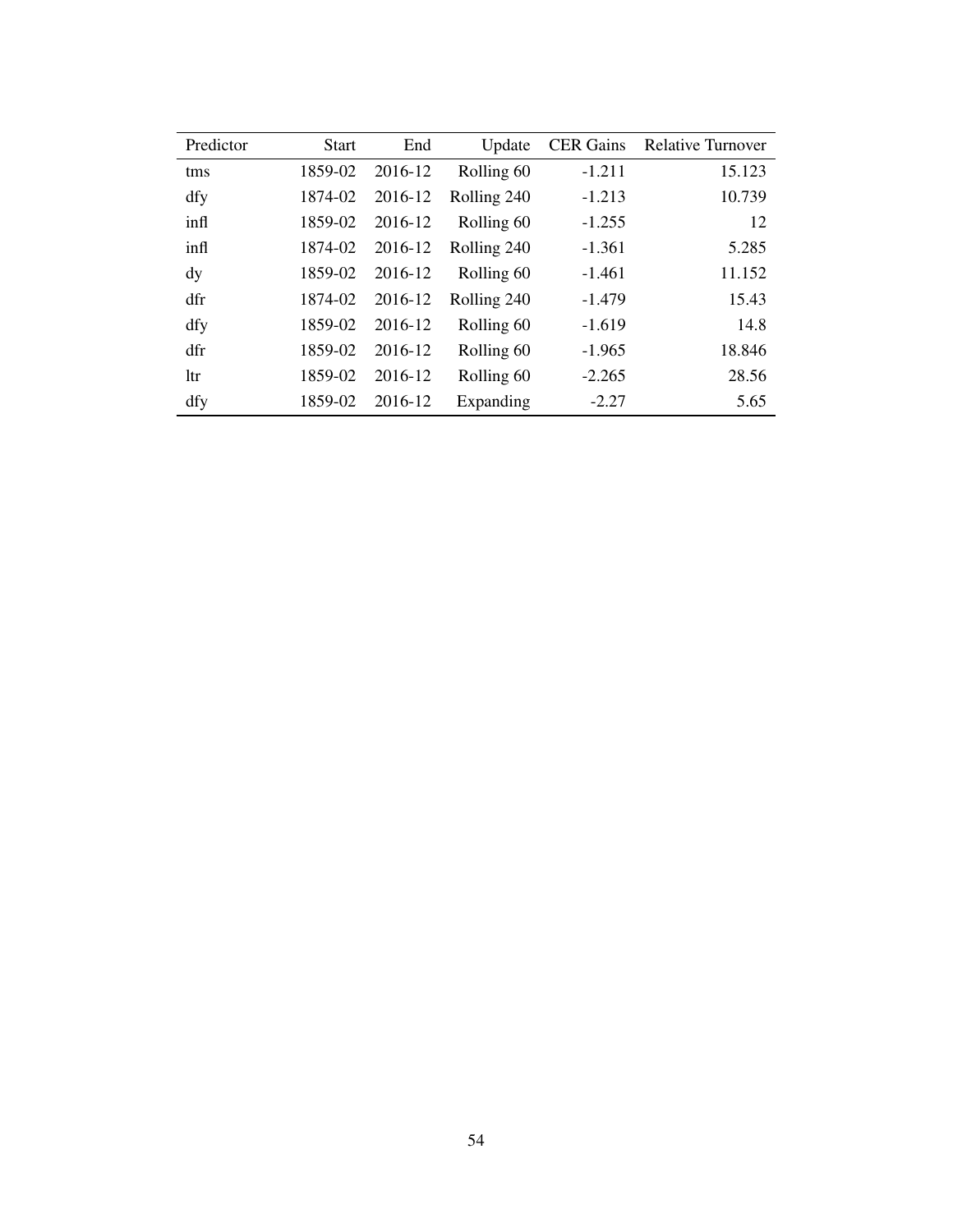| Predictor     | <b>Start</b> | End     | Update                | <b>CER Gains</b> | <b>Relative Turnover</b> |
|---------------|--------------|---------|-----------------------|------------------|--------------------------|
| lag1          | 1863-02      | 2020-12 | Expanding             | 2.837            | 49.675                   |
| mean12        | 1863-02      | 2020-12 | Expanding             | 2.701            | 9.533                    |
| ma_2_12       | 1863-02      | 2020-12 | Expanding             | 2.614            | 10.935                   |
| return_cmean  | 1863-02      | 2020-12 | Expanding             | 2.388            | 17.932                   |
| mom12         | 1863-02      | 2020-12 | Expanding             | 2.374            | 8.221                    |
| $ma_11_12$    | 1863-02      | 2020-12 | Expanding             | 2.337            | 48.175                   |
| return_c_enet | 1868-02      | 2020-12 | Expanding             | 2.336            | 10.371                   |
| lag1          | 1863-02      | 2020-12 | Rolling 60            | 2.325            | 30.927                   |
| mean9         | 1863-02      | 2020-12 | Expanding             | 2.316            | 11.372                   |
| mom9          | 1863-02      | 2020-12 | Expanding             | 2.249            | 8.798                    |
| lag1          | 1878-02      | 2020-12 | Rolling 240           | 2.191            | 37.703                   |
| $ma_2_9$      | 1863-02      | 2020-12 | Expanding             | 2.12             | 12.67                    |
| $ma_1_9$      | 1863-02      | 2020-12 | Expanding             | 1.873            | 46.509                   |
| $ma_2_12$     | 1878-02      | 2020-12 | Rolling 240           | 1.861            | 8.578                    |
| mom9          | 1878-02      | 2020-12 | Rolling 240           | 1.693            | 9.661                    |
| mean12        | 1878-02      | 2020-12 | Rolling 240           | 1.663            | 8.41                     |
| mom12         | 1878-02      | 2020-12 | Rolling 240           | 1.657            | 8.288                    |
| return_cmean  | 1878-02      | 2020-12 | Rolling 240           | 1.655            | 12.369                   |
| $ma_2_9$      | 1878-02      | 2020-12 | Rolling 240           | 1.504            | 10.82                    |
| $ma_11_12$    | 1878-02      | 2020-12 | Rolling 240           | 1.467            | 37.092                   |
| mean9         | 1878-02      | 2020-12 | Rolling 240           | 1.448            | 10.979                   |
| sd            | 1878-02      | 2020-12 | Rolling 240           | 1.312            | 2.68                     |
| return_cmean  | 1863-02      | 2020-12 | Rolling 60            | 1.266            | 12.186                   |
| sd            | 1863-02      | 2020-12 | Expanding             | 1.204            | 1.058                    |
| mean9         | 1863-02      | 2020-12 | Rolling <sub>60</sub> | 1.187            | 9.958                    |
| mom12         | 1863-02      | 2020-12 | Rolling <sub>60</sub> | 1.095            | 8.92                     |
| kurt          | 1863-02      | 2020-12 | Expanding             | 1.079            | 1.761                    |
| mom9          | 1863-02      | 2020-12 | Rolling <sub>60</sub> | 1.076            | 10.888                   |
| $ma_2_9$      | 1863-02      | 2020-12 | Rolling <sub>60</sub> | 1.044            | 12.191                   |
| $ma_2_12$     | 1863-02      | 2020-12 | Rolling 60            | 1.022            | 10.276                   |
| $ma_1_9$      | 1878-02      | 2020-12 | Rolling 240           | 0.993            | 32.444                   |
| kurt          | 1863-02      | 2020-12 | Rolling 60            | 0.987            | 9.571                    |
| return_c_enet | 1883-02      | 2020-12 | Rolling 240           | 0.986            | 5.516                    |
| mean12        | 1863-02      | 2020-12 | Rolling 60            | 0.709            | 8.385                    |
| return_c_enet | 1868-02      | 2020-12 | Rolling 60            | 0.661            | 12.251                   |

Panel C: US Economic Gains 186302-202012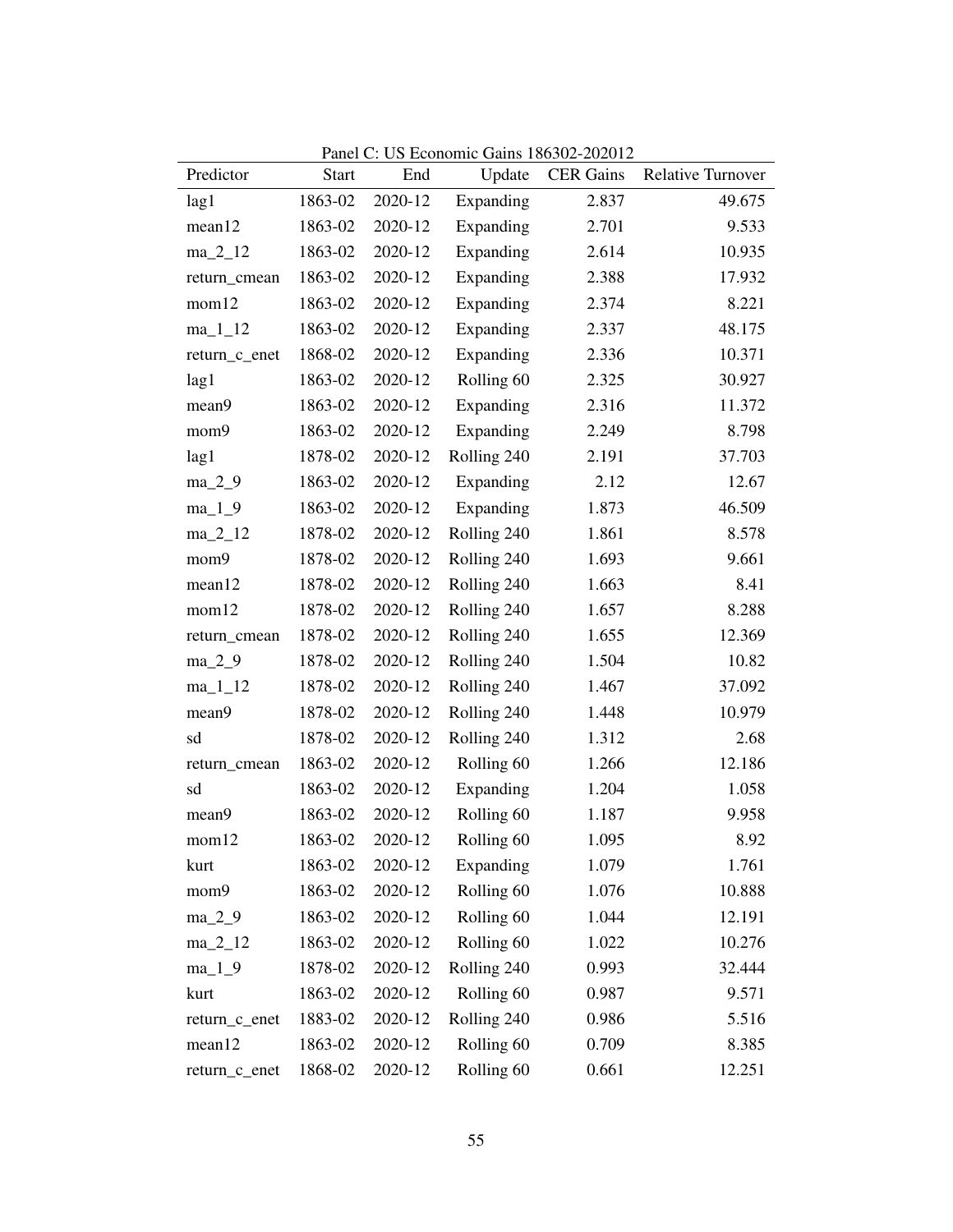| Predictor    | <b>Start</b> | End     | Update      | <b>CER</b> Gains | <b>Relative Turnover</b> |
|--------------|--------------|---------|-------------|------------------|--------------------------|
| skew         | 1863-02      | 2020-12 | Expanding   | 0.636            | 1.368                    |
| skew         | 1878-02      | 2020-12 | Rolling 240 | 0.493            | 3.918                    |
| $ma_11_12$   | 1863-02      | 2020-12 | Rolling 60  | 0.286            | 27.259                   |
| $ma_3_12$    | 1878-02      | 2020-12 | Rolling 240 | 0.277            | 14.959                   |
| $ma_3_12$    | 1863-02      | 2020-12 | Expanding   | 0.271            | 16.826                   |
| lag3         | 1878-02      | 2020-12 | Rolling 240 | 0.266            | 21.208                   |
| $ma_3_9$     | 1863-02      | 2020-12 | Expanding   | 0.252            | 19.051                   |
| $ma_3_9$     | 1878-02      | 2020-12 | Rolling 240 | 0.244            | 14.336                   |
| $ma_1_9$     | 1863-02      | 2020-12 | Rolling 60  | 0.24             | 23.651                   |
| $ma_3_12$    | 1863-02      | 2020-12 | Rolling 60  | 0.168            | 15.517                   |
| sd           | 1863-02      | 2020-12 | Rolling 60  | 0.127            | 8.829                    |
| kurt         | 1878-02      | 2020-12 | Rolling 240 | 0.097            | 4.452                    |
| lag3         | 1863-02      | 2020-12 | Rolling 60  | $-0.215$         | 23.558                   |
| ma_3_9       | 1863-02      | 2020-12 | Rolling 60  | $-0.216$         | 14.908                   |
| skew         | 1863-02      | 2020-12 | Rolling 60  | $-0.223$         | 9.935                    |
| lag2         | 1863-02      | 2020-12 | Expanding   | $-0.227$         | 7.004                    |
| lag2         | 1878-02      | 2020-12 | Rolling 240 | $-0.348$         | 13.638                   |
| lag3         | 1863-02      | 2020-12 | Expanding   | $-0.449$         | 28.024                   |
| lag2         | 1863-02      | 2020-12 | Rolling 60  | $-0.48$          | 19.809                   |
| return_dmspe | 1863-03      | 2020-12 | Rolling 60  | $-0.845$         | 1.272                    |
| return_dmspe | 1863-03      | 2020-12 | Expanding   | $-1.161$         | 1.134                    |
| return_dmspe | 1878-03      | 2020-12 | Rolling 240 | $-1.225$         | 0.667                    |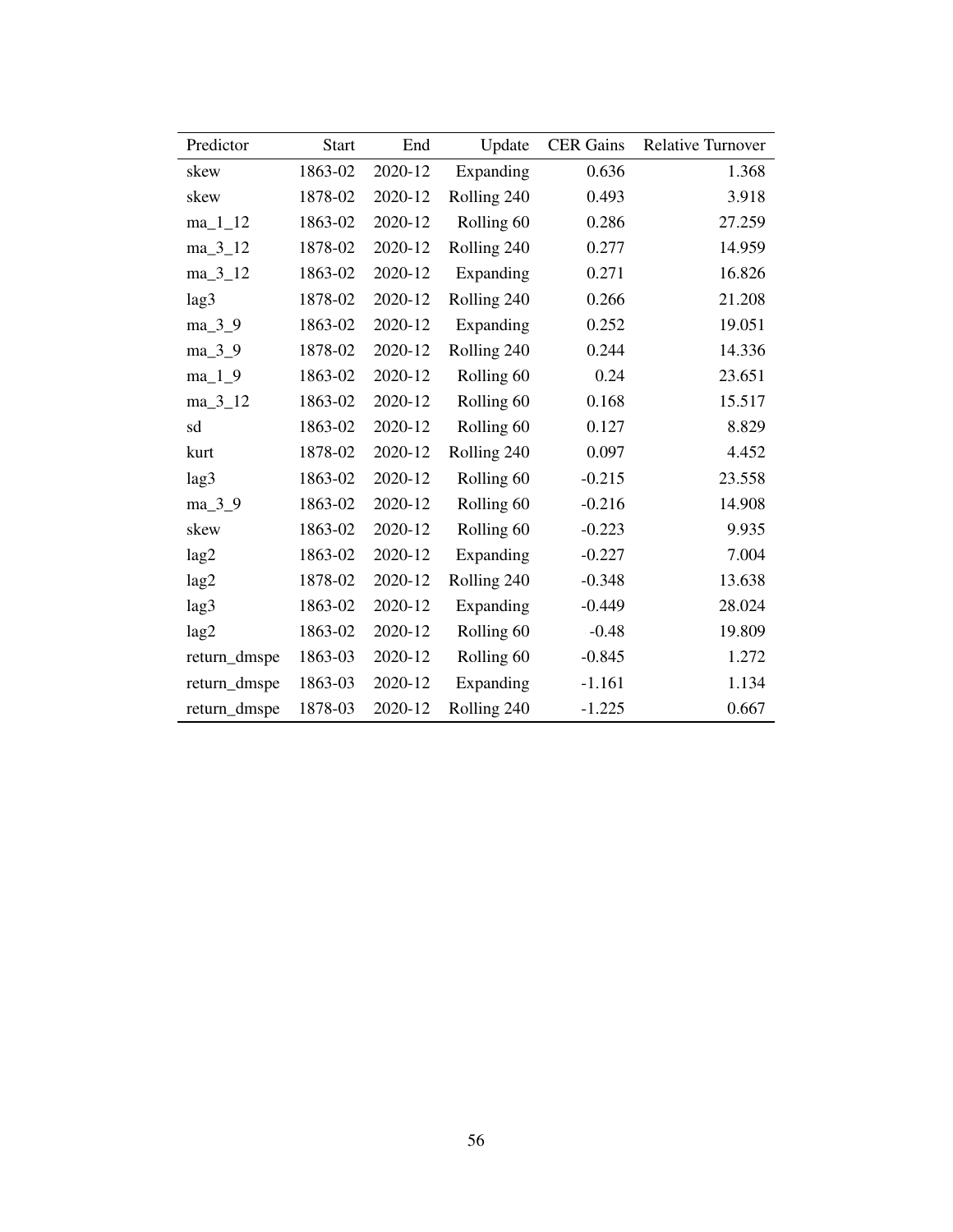| Predictor    | <b>Start</b> | End     | Update      | <b>CER Gains</b> | <b>Relative Turnover</b> |
|--------------|--------------|---------|-------------|------------------|--------------------------|
| macro_c_enet | 1951-02      | 2020-12 | Rolling 240 | 2.822            | 9.076                    |
| tms          | 1946-02      | 2020-12 | Rolling 240 | 2.399            | 5.271                    |
| infl         | 1946-02      | 2020-12 | Rolling 240 | 2.143            | 3.317                    |
| mix_c_enet   | 1936-02      | 2020-12 | Expanding   | 2.047            | 6.839                    |
| mix_cmean    | 1931-02      | 2020-12 | Expanding   | 2.032            | 12.491                   |
| macro_cmean  | 1946-02      | 2020-12 | Rolling 240 | 2.011            | 6.166                    |
| tbl          | 1931-02      | 2020-12 | Expanding   | 1.941            | 2.688                    |
| lty          | 1946-02      | 2020-12 | Rolling 240 | 1.899            | 2.513                    |
| tms          | 1931-02      | 2020-12 | Expanding   | 1.882            | 4.165                    |
| dfy          | 1931-02      | 2020-12 | Rolling 60  | 1.827            | 11.447                   |
| macro_cmean  | 1931-02      | 2020-12 | Expanding   | 1.767            | 5.128                    |
| macro_c_enet | 1936-02      | 2020-12 | Rolling 60  | 1.656            | 13.752                   |
| infl         | 1931-02      | 2020-12 | Rolling 60  | 1.626            | 9.027                    |
| macro_c_enet | 1936-02      | 2020-12 | Expanding   | 1.555            | 8.326                    |
| $mix_c$ enet | 1951-02      | 2020-12 | Rolling 240 | 1.439            | 6.37                     |
| lty          | 1931-02      | 2020-12 | Expanding   | 1.395            | 3.045                    |
| macro_cmean  | 1931-02      | 2020-12 | Rolling 60  | 1.328            | 12.128                   |
| mix_cmean    | 1946-02      | 2020-12 | Rolling 240 | 1.304            | 5.921                    |
| dy           | 1946-02      | 2020-12 | Rolling 240 | 1.147            | 5.586                    |
| tbl          | 1946-02      | 2020-12 | Rolling 240 | 1.143            | 3.204                    |
| lty          | 1931-02      | 2020-12 | Rolling 60  | 1.129            | 11.596                   |
| mix_c_enet   | 1936-02      | 2020-12 | Rolling 60  | 1.089            | 12.302                   |
| mix_cmean    | 1931-02      | 2020-12 | Rolling 60  | 1.078            | 10.604                   |
| infl         | 1931-02      | 2020-12 | Expanding   | 1.057            | 2.457                    |
| dfy          | 1931-02      | 2020-12 | Expanding   | 0.964            | 2.293                    |
| ltr          | 1946-02      | 2020-12 | Rolling 240 | 0.908            | 23.905                   |
| tbl          | 1931-02      | 2020-12 | Rolling 60  | 0.866            | 9.426                    |
| dfy          | 1946-02      | 2020-12 | Rolling 240 | 0.794            | 7.153                    |
| dp           | 1946-02      | 2020-12 | Rolling 240 | 0.78             | 4.339                    |
| tms          | 1931-02      | 2020-12 | Rolling 60  | 0.748            | 9.469                    |
| dfr          | 1931-02      | 2020-12 | Rolling 60  | 0.524            | 27.053                   |
| dfr          | 1931-02      | 2020-12 | Expanding   | 0.497            | 19.304                   |
| ltr          | 1931-02      | 2020-12 | Expanding   | 0.425            | 27.79                    |
| dp           | 1931-02      | 2020-12 | Expanding   | 0.33             | 2.054                    |
| ltr          | 1931-02      | 2020-12 | Rolling 60  | 0.272            | 24.799                   |

Panel D: US Economic Gains 193102-202012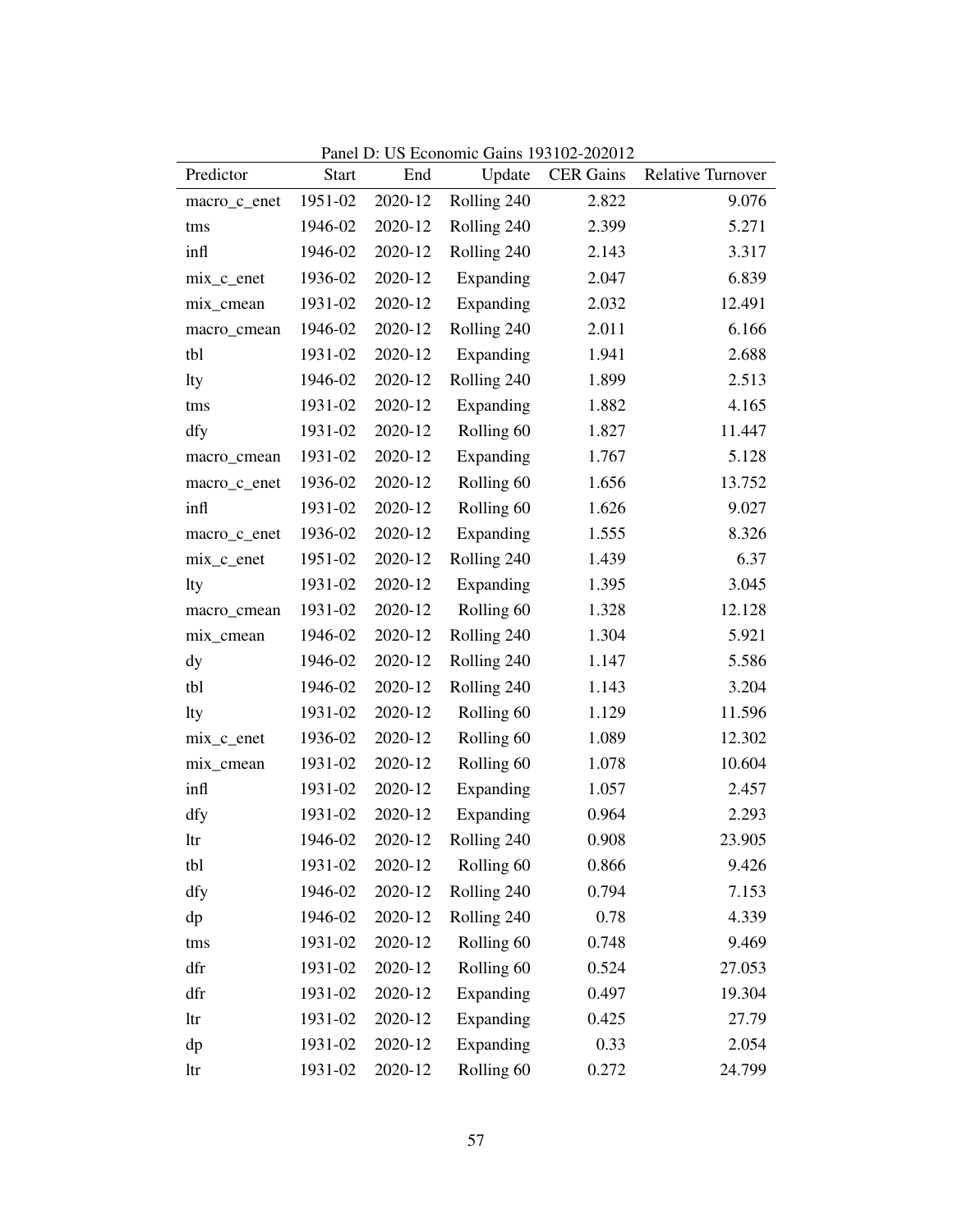| Predictor   | <b>Start</b> | End     | Update      | <b>CER</b> Gains | <b>Relative Turnover</b> |
|-------------|--------------|---------|-------------|------------------|--------------------------|
| dfr         | 1946-02      | 2020-12 | Rolling 240 | 0.047            | 19.326                   |
| dy          | 1931-02      | 2020-12 | Expanding   | $-0.046$         | 2.772                    |
| dp          | 1931-02      | 2020-12 | Rolling 60  | $-0.205$         | 9.047                    |
| dy          | 1931-02      | 2020-12 | Rolling 60  | $-0.26$          | 11.797                   |
| macro_dmspe | 1931-03      | 2020-12 | Rolling 60  | $-0.321$         | 2.706                    |
| macro_dmspe | 1946-03      | 2020-12 | Rolling 240 | $-0.709$         | 1.191                    |
| macro_dmspe | 1931-03      | 2020-12 | Expanding   | $-0.796$         | 0.86                     |
| mix_dmspe   | 1931-03      | 2020-12 | Rolling 60  | $-1.034$         | 0.776                    |
| mix_dmspe   | 1931-03      | 2020-12 | Expanding   | $-1.236$         | 0.61                     |
| mix_dmspe   | 1946-03      | 2020-12 | Rolling 240 | $-1.38$          | 0.423                    |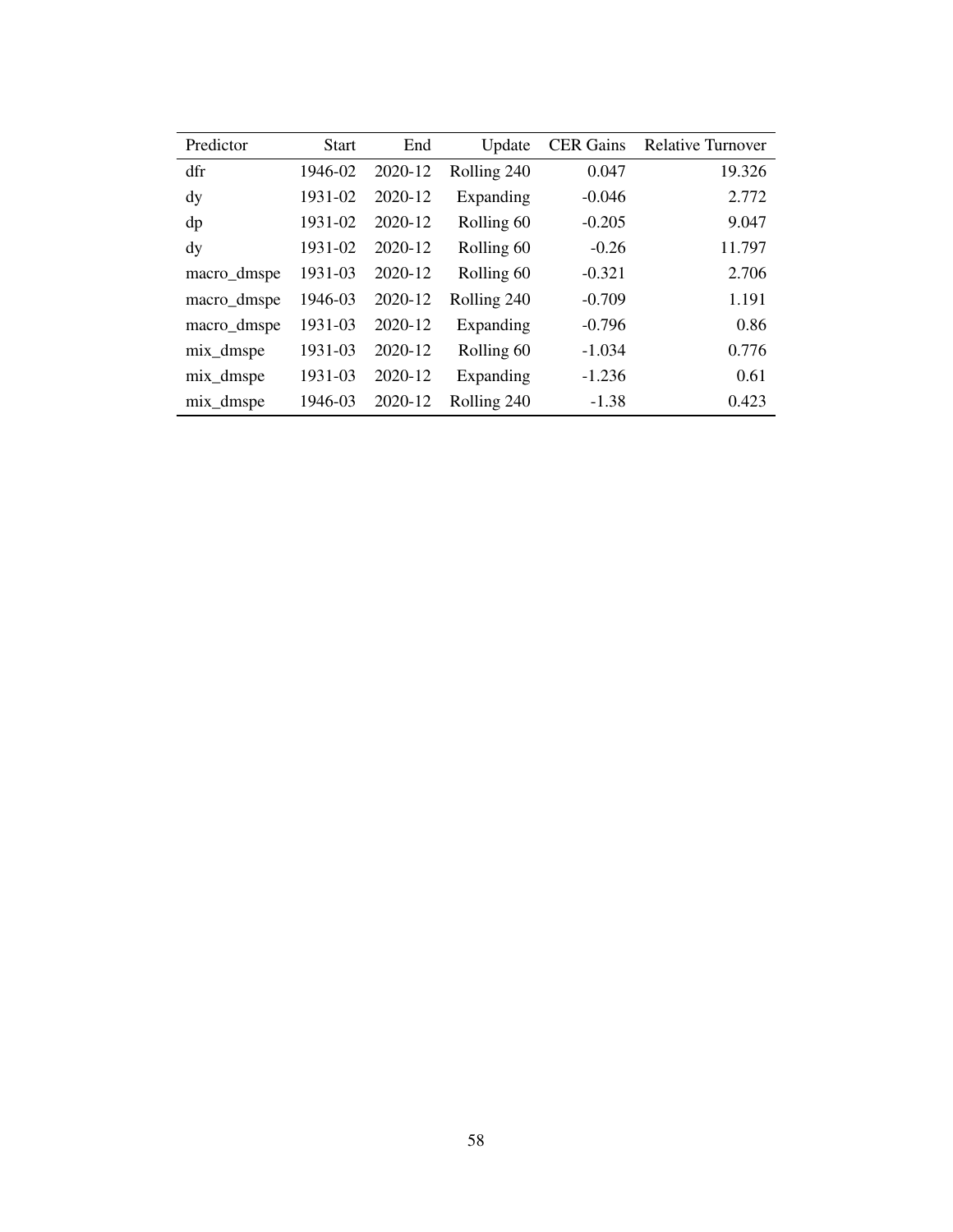## Table 5: Out-of-Sample Tests: Transfer Learning

Table 5 reports the out-of-sample (OOS) test results for the transfer learning setups. The transfer learning setups fit the models with the UK market and apply the parameters to make one-period-ahead predictions in the US market. Panel A shows the transfer learning predictability for the period 1863-2017 mainly focusing on technical indicators. Panel B shows the results for the period 193102-201701 mainly focusing on macroeconomic predictors. The column "update" indicates the model updating scheme, including expanding window update using all past observations, 60-month rolling window using past 60 months and 240-month rolling window update using past 240 months. The column "last 50 year" shows the OOS  $R^2$  for the last 50 years in the sample and the column "last 5 year" shows the OOS  $R^2$  for the last 5 years in the sample. The "all year" column shows the OOS  $R^2$  for the entire sample. The p values to the right of the testing windows are from the Clark and West test. The OOS  $R^2$ s are annualized.

|              |              |         | Tance A. Transici Learning Ob OOS Tests 100502-201701 |                |       |                |       |        |                  |
|--------------|--------------|---------|-------------------------------------------------------|----------------|-------|----------------|-------|--------|------------------|
| Predictor    | <b>Start</b> | End     | Update                                                | Last 5 YR      | P Val | Last 50 YR     | P Val | All YR | P Val            |
| lag1         | 1858-02      | 2017-01 | Rolling 240                                           | $-0.031$       | 0.836 | $-0.028$       | 0.595 | 0.073  | $\overline{0}$   |
| lag1         | 1858-02      | 2017-01 | Expanding                                             | $-0.211$       | 0.363 | $-0.059$       | 0.416 | 0.059  | 0.001            |
| $ma_11_12$   | 1858-02      | 2017-01 | Rolling 240                                           | 0.041          | 0.294 | $-0.008$       | 0.626 | 0.046  | $\theta$         |
| $ma_2_12$    | 1858-02      | 2017-01 | Expanding                                             | 0.001          | 0.769 | $-0.001$       | 0.529 | 0.04   | $\boldsymbol{0}$ |
| return_cmean | 1858-02      | 2017-01 | Expanding                                             | $-0.058$       | 0.108 | 0.003          | 0.637 | 0.04   | $\boldsymbol{0}$ |
| mom9         | 1858-02      | 2017-01 | Expanding                                             | $-0.037$       | 0.681 | 0.008          | 0.38  | 0.039  | $\boldsymbol{0}$ |
| $ma_2_9$     | 1858-02      | 2017-01 | Expanding                                             | 0.004          | 0.737 | $-0.01$        | 0.858 | 0.039  | $\boldsymbol{0}$ |
| $ma_11_2$    | 1858-02      | 2017-01 | Expanding                                             | $-0.098$       | 0.175 | $\overline{0}$ | 0.57  | 0.038  | $\boldsymbol{0}$ |
| $ma_1_9$     | 1858-02      | 2017-01 | Rolling 240                                           | 0.031          | 0.407 | $-0.007$       | 0.721 | 0.038  | $\boldsymbol{0}$ |
| mom12        | 1858-02      | 2017-01 | Rolling 240                                           | $-0.073$       | 0.876 | $-0.028$       | 0.868 | 0.038  | 0.003            |
| $ma_2_9$     | 1858-02      | 2017-01 | Rolling 240                                           | $-0.012$       | 0.727 | $-0.046$       | 0.821 | 0.038  | $\boldsymbol{0}$ |
| mom9         | 1858-02      | 2017-01 | Rolling 240                                           | 0.016          | 0.604 | $-0.044$       | 0.734 | 0.035  | 0.003            |
| mom12        | 1858-02      | 2017-01 | Expanding                                             | $-0.066$       | 0.2   | 0.006          | 0.427 | 0.034  | 0.001            |
| $ma_1_9$     | 1858-02      | 2017-01 | Expanding                                             | $-0.091$       | 0.206 | $-0.003$       | 0.723 | 0.034  | 0.001            |
| $ma_2_12$    | 1858-02      | 2017-01 | Rolling 240                                           | $-0.02$        | 0.818 | $-0.029$       | 0.854 | 0.033  | 0.001            |
| mean12       | 1858-02      | 2017-01 | Expanding                                             | 0.001          | 0.874 | $-0.003$       | 0.746 | 0.032  | 0.008            |
| mean9        | 1858-02      | 2017-01 | Expanding                                             | $\overline{0}$ | 0.91  | $-0.008$       | 0.988 | 0.032  | 0.007            |
| skew         | 1858-02      | 2017-01 | Expanding                                             | 0.003          | 0.042 | 0.005          | 0.117 | 0.02   | 0.02             |
| $ma_3_9$     | 1858-02      | 2017-01 | Expanding                                             | $-0.154$       | 0.008 | $-0.005$       | 0.916 | 0.019  | 0.016            |
| kurt         | 1858-02      | 2017-01 | Expanding                                             | 0.023          | 0.026 | 0.004          | 0.177 | 0.019  | 0.029            |
| mean9        | 1858-02      | 2017-01 | Rolling 240                                           | 0.062          | 0.191 | $-0.076$       | 0.636 | 0.019  | 0.052            |
| $ma_3_12$    | 1858-02      | 2017-01 | Expanding                                             | $-0.116$       | 0.024 | $-0.009$       | 0.568 | 0.018  | 0.018            |
| $ma_3_9$     | 1858-02      | 2017-01 | Rolling 240                                           | $-0.169$       | 0.034 | $-0.04$        | 0.898 | 0.017  | 0.006            |
| $ma_3_12$    | 1858-02      | 2017-01 | Rolling 240                                           | $-0.03$        | 0.292 | $-0.045$       | 0.404 | 0.016  | 0.011            |
| return_dmspe | 1858-03      | 2017-01 | Rolling 240                                           | 0.125          | 0.071 | $-0.004$       | 0.521 | 0.014  | 0.054            |

Panel A: Transfer Learning US OOS Tests 186302-201701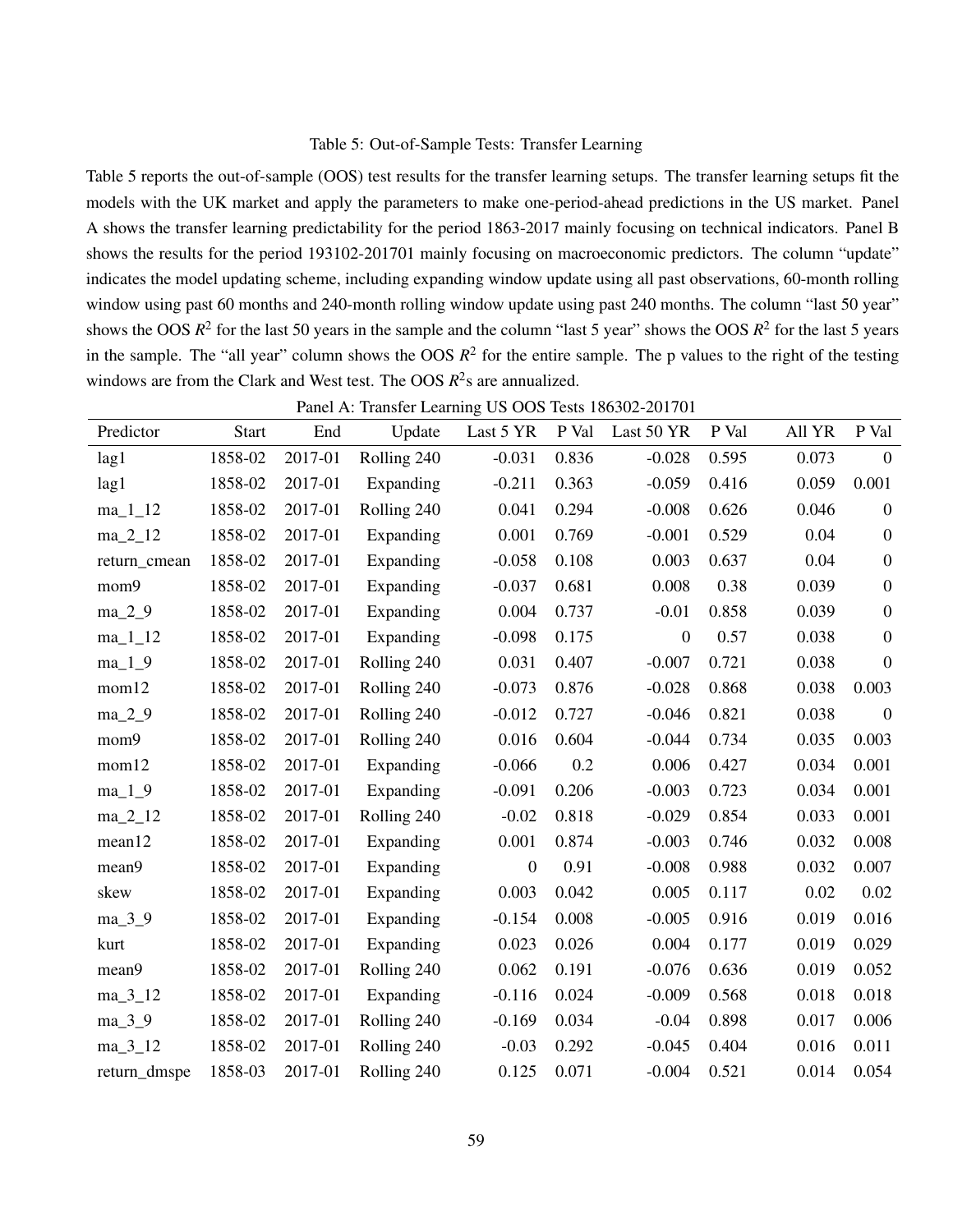| Predictor     | <b>Start</b> | End     | Update      | Last 5 YR  | P Val | Last 50 YR | P Val | All YR      | P Val |
|---------------|--------------|---------|-------------|------------|-------|------------|-------|-------------|-------|
| mean12        | 1858-02      | 2017-01 | Rolling 240 | 0.048      | 0.254 | $-0.078$   | 0.593 | 0.012       | 0.058 |
| $ma_11_12$    | 1858-02      | 2017-01 | Rolling 60  | 0.062      | 0.228 | $-0.113$   | 0.868 | 0.01        | 0.001 |
| return_c_enet | 1863-02      | 2017-01 | Expanding   | $-0.038$   | 0.225 | 0.006      | 0.423 | 0.008       | 0.122 |
| lag2          | 1858-02      | 2017-01 | Rolling 240 | 0.001      | 0.869 | $-0.022$   | 0.814 | 0.006       | 0.045 |
| lag3          | 1858-02      | 2017-01 | Expanding   | $-0.073$   | 0.035 | $-0.004$   | 0.781 | 0.003       | 0.226 |
| lag2          | 1858-02      | 2017-01 | Expanding   | $-0.059$   | 0.044 | $-0.012$   | 0.444 | $-0.001$    | 0.244 |
| $ma_1_9$      | 1858-02      | 2017-01 | Rolling 60  | 0.036      | 0.285 | $-0.126$   | 0.802 | $-0.006$    | 0.009 |
| return_dmspe  | 1858-03      | 2017-01 | Expanding   | $-0.17$    | 0.033 | $-0.02$    | 0.352 | $-0.009$    | 0.332 |
| lag1          | 1858-02      | 2017-01 | Rolling 60  | 0.067      | 0.196 | $-0.168$   | 0.69  | $-0.009$    | 0.004 |
| sd            | 1858-02      | 2017-01 | Expanding   | $-0.266$   | 0.032 | $-0.041$   | 0.315 | $-0.013$    | 0.43  |
| $ma_2_9$      | 1858-02      | 2017-01 | Rolling 60  | 0.036      | 0.372 | $-0.181$   | 0.625 | $-0.023$    | 0.012 |
| $ma_2_12$     | 1858-02      | 2017-01 | Rolling 60  | 0.076      | 0.293 | $-0.153$   | 0.854 | $-0.024$    | 0.039 |
| mom12         | 1858-02      | 2017-01 | Rolling 60  | 0.297      | 0.055 | $-0.139$   | 0.286 | $-0.025$    | 0.005 |
| $ma_3_12$     | 1858-02      | 2017-01 | Rolling 60  | $-0.033$   | 0.622 | $-0.178$   | 0.954 | $-0.032$    | 0.061 |
| $ma_3_9$      | 1858-02      | 2017-01 | Rolling 60  | $-0.359$   | 0.287 | $-0.201$   | 0.931 | $-0.044$    | 0.083 |
| lag2          | 1858-02      | 2017-01 | Rolling 60  | $-0.114$   | 0.978 | $-0.176$   | 0.342 | $-0.045$    | 0.106 |
| mom9          | 1858-02      | 2017-01 | Rolling 60  | 0.086      | 0.283 | $-0.29$    | 0.815 | $-0.05$     | 0.061 |
| lag3          | 1858-02      | 2017-01 | Rolling 60  | $-0.026$   | 0.58  | $-0.152$   | 0.993 | $-0.08$     | 0.513 |
| lag3          | 1858-02      | 2017-01 | Rolling 240 | $-0.009$   | 0.874 | $-0.076$   | 0.702 | $-0.08$     | 0.624 |
| mean12        | 1858-02      | 2017-01 | Rolling 60  | 0.163      | 0.164 | $-0.251$   | 0.454 | $-0.091$    | 0.123 |
| mean9         | 1858-02      | 2017-01 | Rolling 60  | 0.147      | 0.159 | $-0.194$   | 0.488 | $-0.111$    | 0.251 |
| return cmean  | 1858-02      | 2017-01 | Rolling 240 | $-0.095$   | 0.055 | $-0.105$   | 0.307 | $-0.164$    | 0.017 |
| kurt          | 1858-02      | 2017-01 | Rolling 240 | $-2.691$   | 0.13  | $-1.892$   | 0.927 | $-4.377$    | 0.064 |
| return_dmspe  | 1858-03      | 2017-01 | Rolling 60  | $-49.084$  | 0.335 | $-6.518$   | 0.55  | $-4.429$    | 0.981 |
| skew          | 1858-02      | 2017-01 | Rolling 240 | 0.039      | 0.141 | $-0.326$   | 0.046 | $-5.659$    | 0.881 |
| return_cmean  | 1858-02      | 2017-01 | Rolling 60  | $-172.849$ | 0.29  | $-28.364$  | 0.452 | $-22.896$   | 0.905 |
| return_c_enet | 1863-02      | 2017-01 | Rolling 240 | $-109.129$ | 0.122 | $-17.225$  | 0.164 | $-33.035$   | 0.017 |
| sd            | 1858-02      | 2017-01 | Rolling 240 | $-150.718$ | 0.047 | $-28.942$  | 0.229 | $-47.539$   | 0.184 |
| return_c_enet | 1863-02      | 2017-01 | Rolling 60  | $-452.108$ | 0.334 | $-56.394$  | 0.544 | $-71.241$   | 0.907 |
| skew          | 1858-02      | 2017-01 | Rolling 60  | $-4.089$   | 0.717 | $-28.175$  | 0.359 | $-649.773$  | 0.047 |
| kurt          | 1858-02      | 2017-01 | Rolling 60  | -889.938   | 0.136 | $-802.105$ | 0.375 | $-915.793$  | 0.953 |
| sd            | 1858-02      | 2017-01 | Rolling 60  | -36881.034 | 0.339 | -4704.501  | 0.633 | $-3008.187$ | 0.526 |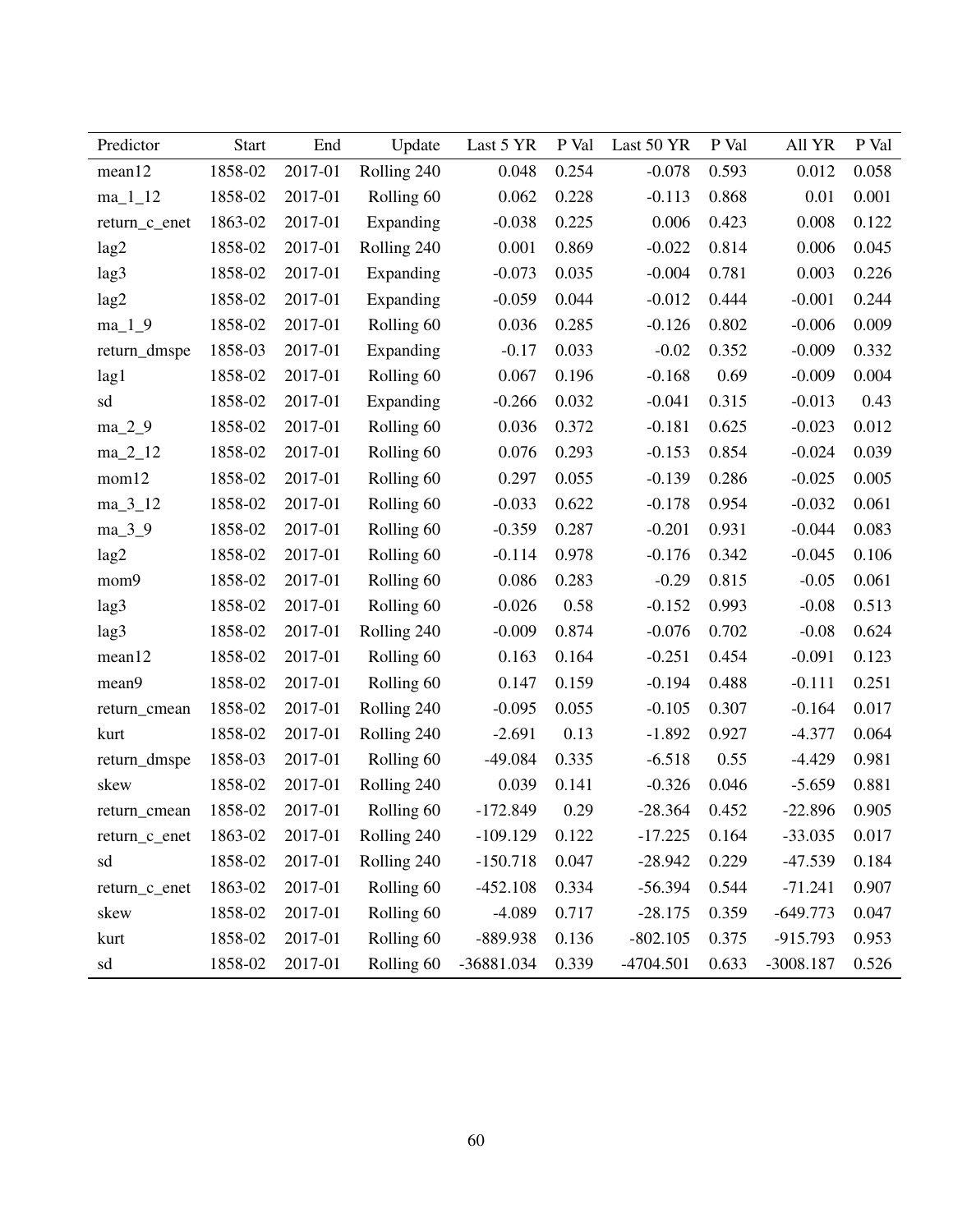Panel B: Transfer Learning US OOS Tests 193102-201701

|              |              |         |             |           |       | $\frac{1}{200}$ $\frac{1}{200}$ $\frac{1}{200}$ $\frac{1}{200}$ $\frac{1}{200}$ $\frac{1}{200}$ |       |          |                |
|--------------|--------------|---------|-------------|-----------|-------|-------------------------------------------------------------------------------------------------|-------|----------|----------------|
| Predictor    | <b>Start</b> | End     | Update      | Last 5 YR | P Val | Last 50 YR                                                                                      | P Val | All YR   | P Val          |
| macro_c_enet | 1931-02      | 2017-01 | Expanding   | 0.103     | 0.035 | 0.023                                                                                           | 0.037 | 0.029    | 0.001          |
| $mix_c$ enet | 1931-02      | 2017-01 | Expanding   | 0.101     | 0.034 | 0.019                                                                                           | 0.066 | 0.028    | $\overline{0}$ |
| macro_dmspe  | 1926-03      | 2017-01 | Rolling 60  | $-0.065$  | 0.036 | $\boldsymbol{0}$                                                                                | 0.72  | 0.025    | 0.005          |
| tbl          | 1926-02      | 2017-01 | Expanding   | 0.105     | 0.029 | 0.02                                                                                            | 0.143 | 0.025    | 0.033          |
| ltr          | 1926-02      | 2017-01 | Rolling 240 | 0.029     | 0.479 | 0.012                                                                                           | 0.044 | 0.024    | 0.001          |
| tms          | 1926-02      | 2017-01 | Expanding   | 0.16      | 0.038 | 0.025                                                                                           | 0.033 | 0.023    | 0.023          |
| ltr          | 1926-02      | 2017-01 | Expanding   | 0.102     | 0.206 | 0.031                                                                                           | 0.036 | 0.021    | 0.014          |
| infl         | 1926-02      | 2017-01 | Rolling 240 | 0.03      | 0.516 | $\mathbf{0}$                                                                                    | 0.497 | 0.021    | 0.03           |
| lty          | 1926-02      | 2017-01 | Expanding   | 0.013     | 0.024 | 0.007                                                                                           | 0.518 | 0.018    | 0.02           |
| macro_c_enet | 1931-02      | 2017-01 | Rolling 240 | 0.144     | 0.031 | $-0.011$                                                                                        | 0.115 | 0.017    | 0.015          |
| mix_cmean    | 1926-02      | 2017-01 | Expanding   | $-0.005$  | 0.833 | 0.013                                                                                           | 0.067 | 0.017    | 0.003          |
| macro_cmean  | 1926-02      | 2017-01 | Expanding   | 0.083     | 0.03  | 0.022                                                                                           | 0.047 | 0.017    | 0.002          |
| macro_cmean  | 1926-02      | 2017-01 | Rolling 240 | 0.115     | 0.04  | $-0.005$                                                                                        | 0.137 | 0.016    | 0.003          |
| dfr          | 1926-02      | 2017-01 | Rolling 240 | 0.024     | 0.149 | $-0.015$                                                                                        | 0.929 | 0.014    | 0.008          |
| tbl          | 1926-02      | 2017-01 | Rolling 240 | 0.219     | 0.041 | 0.028                                                                                           | 0.067 | 0.013    | 0.068          |
| infl         | 1926-02      | 2017-01 | Expanding   | 0.03      | 0.023 | 0.005                                                                                           | 0.201 | 0.012    | 0.062          |
| dfr          | 1926-02      | 2017-01 | Expanding   | 0.031     | 0.025 | 0.004                                                                                           | 0.348 | 0.011    | 0.051          |
| mix_dmspe    | 1926-03      | 2017-01 | Rolling 240 | 0.017     | 0.368 | $-0.006$                                                                                        | 0.798 | 0.011    | 0.116          |
| ltr          | 1926-02      | 2017-01 | Rolling 60  | 0.081     | 0.24  | $-0.051$                                                                                        | 0.251 | 0.011    | 0.006          |
| tms          | 1926-02      | 2017-01 | Rolling 240 | 0.158     | 0.057 | 0.012                                                                                           | 0.061 | 0.01     | 0.048          |
| dfr          | 1926-02      | 2017-01 | Rolling 60  | 0.111     | 0.131 | $-0.057$                                                                                        | 0.927 | 0.01     | 0.027          |
| lty          | 1926-02      | 2017-01 | Rolling 240 | $-0.128$  | 0.071 | $-0.029$                                                                                        | 0.596 | 0.004    | 0.024          |
| macro_dmspe  | 1926-03      | 2017-01 | Rolling 240 | $-0.137$  | 0.034 | $-0.009$                                                                                        | 0.573 | $-0.002$ | 0.974          |
| dfy          | 1926-02      | 2017-01 | Expanding   | 0.195     | 0.045 | $-0.062$                                                                                        | 0.281 | $-0.002$ | 0.128          |
| macro_dmspe  | 1926-03      | 2017-01 | Expanding   | $-0.145$  | 0.035 | $-0.014$                                                                                        | 0.434 | $-0.006$ | 0.426          |
| mix_dmspe    | 1926-03      | 2017-01 | Expanding   | $-0.171$  | 0.033 | $-0.02$                                                                                         | 0.345 | $-0.009$ | 0.291          |
| infl         | 1926-02      | 2017-01 | Rolling 60  | 0.294     | 0.01  | $-0.124$                                                                                        | 0.034 | $-0.018$ | 0.002          |
| dy           | 1926-02      | 2017-01 | Expanding   | $-0.004$  | 0.706 | $-0.006$                                                                                        | 0.217 | $-0.03$  | 0.892          |
| mix_cmean    | 1926-02      | 2017-01 | Rolling 240 | 0.14      | 0.054 | $-0.022$                                                                                        | 0.206 | $-0.048$ | 0.038          |
| dp           | 1926-02      | 2017-01 | Expanding   | 0.01      | 0.043 | 0.01                                                                                            | 0.176 | $-0.063$ | 0.531          |
| dfy          | 1926-02      | 2017-01 | Rolling 240 | $-0.926$  | 0.061 | $-0.243$                                                                                        | 0.515 | $-0.07$  | 0.143          |
| tms          | 1926-02      | 2017-01 | Rolling 60  | $-0.319$  | 0.803 | $-0.315$                                                                                        | 0.796 | $-0.104$ | 0.132          |
| macro_cmean  | 1926-02      | 2017-01 | Rolling 60  | $-0.002$  | 0.09  | $-0.175$                                                                                        | 0.207 | $-0.144$ | 0.004          |
| dp           | 1926-02      | 2017-01 | Rolling 240 | 0.283     | 0.025 | $-0.241$                                                                                        | 0.264 | $-0.247$ | 0.818          |
| dy           | 1926-02      | 2017-01 | Rolling 240 | 0.268     | 0.025 | $-0.446$                                                                                        | 0.263 | $-0.318$ | 0.439          |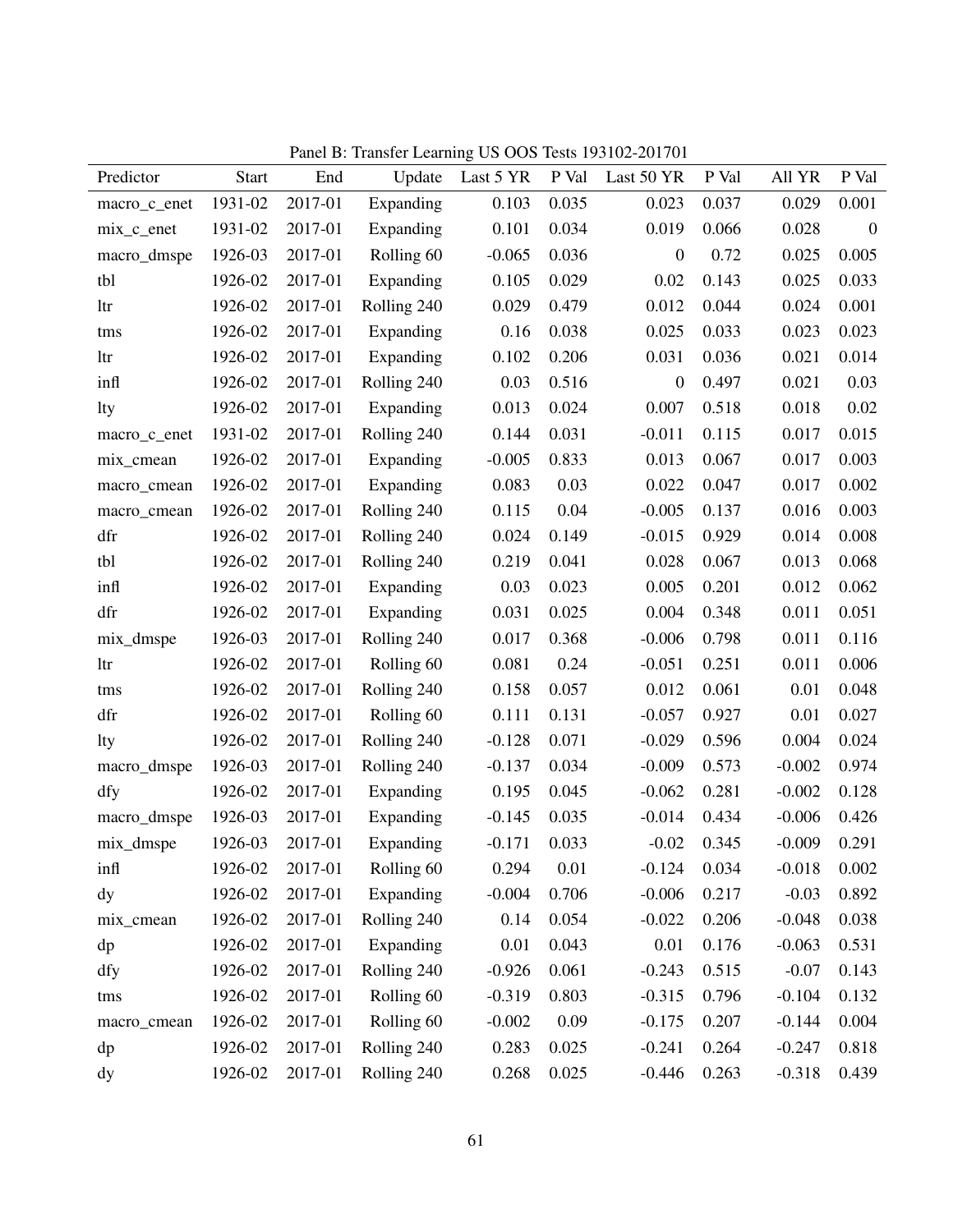| Predictor    | <b>Start</b> | End     | Update      | Last 5 YR  | P Val | Last 50 YR | P Val | All YR     | P Val |
|--------------|--------------|---------|-------------|------------|-------|------------|-------|------------|-------|
| <b>lty</b>   | 1926-02      | 2017-01 | Rolling 60  | $-0.834$   | 0.039 | $-0.56$    | 0.562 | $-0.38$    | 0.124 |
| macro c enet | 1931-02      | 2017-01 | Rolling 60  | $-2.201$   | 0.2   | $-1.932$   | 0.132 | $-0.996$   | 0.012 |
| tbl          | 1926-02      | 2017-01 | Rolling 60  | $-1.184$   | 0.254 | $-0.449$   | 0.974 | $-1.072$   | 0.822 |
| dfy          | 1926-02      | 2017-01 | Rolling 60  | $-1.068$   | 0.58  | $-0.494$   | 0.529 | $-1.207$   | 0.05  |
| mix_dmspe    | 1926-03      | 2017-01 | Rolling 60  | $-19.509$  | 0.342 | $-2.658$   | 0.562 | $-1.856$   | 0.999 |
| dp           | 1926-02      | 2017-01 | Rolling 60  | $-2.381$   | 0.234 | $-2.323$   | 0.258 | $-2.915$   | 0.045 |
| dy           | 1926-02      | 2017-01 | Rolling 60  | $-2.044$   | 0.169 | $-3.881$   | 0.308 | $-4.353$   | 0.046 |
| mix cmean    | 1926-02      | 2017-01 | Rolling 60  | $-71.887$  | 0.278 | $-11.871$  | 0.418 | $-9.458$   | 0.976 |
| mix c enet   | 1931-02      | 2017-01 | Rolling 240 | $-38.255$  | 0.046 | $-11.665$  | 0.146 | $-30.916$  | 0.016 |
| mix c enet   | 1931-02      | 2017-01 | Rolling 60  | $-4173.52$ | 0.335 | $-506.341$ | 0.596 | $-319.071$ | 0.57  |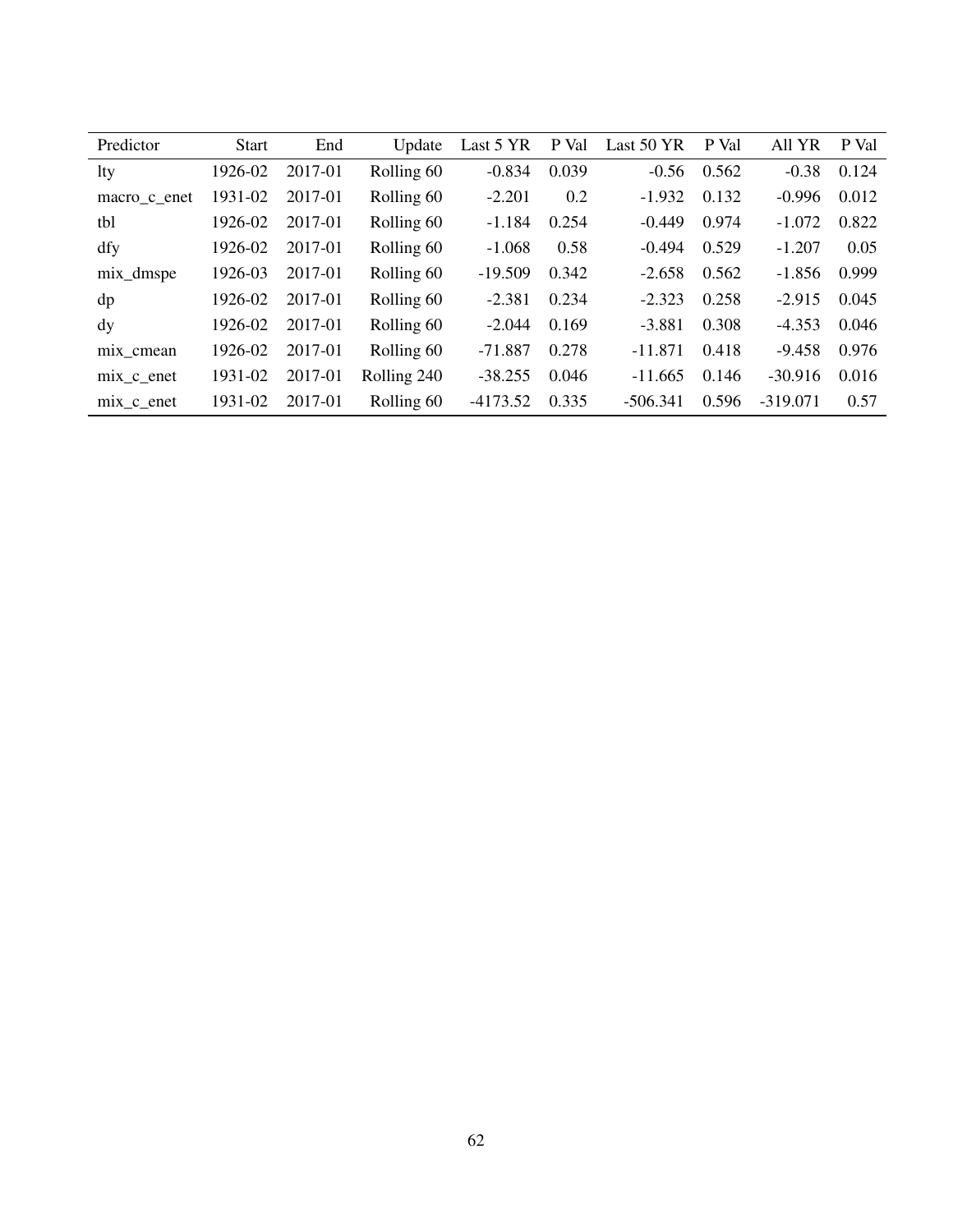## Table 6: Economic Gains: Transfer Learning

Table 6 shows the economic gains of the predictions in the transfer learning setups. The transfer learning setups fit models using the UK market and apply the models to the US market. I report economic gains calculated based on the difference between the certainty equivalent returns from the alternative predictions and the certainty equivalent return from the null prediction, i.e., the expanding means. The relative turnover is the turnover from the alternative predictions divided by the turnover of the null prediction. Panel A presents the results mainly for technical indicators and Panel B presents the economic gains mainly for macroeconomic predictors. The CER gains are annualized.

|               |              |         | Panel A: Transfer Learning US Economic Gains 183802-201701 |                  |                          |
|---------------|--------------|---------|------------------------------------------------------------|------------------|--------------------------|
| Predictor     | <b>Start</b> | End     | Update                                                     | <b>CER Gains</b> | <b>Relative Turnover</b> |
| lag1          | 1858-02      | 2017-01 | Rolling 240                                                | 3.473            | 39.685                   |
| lag1          | 1858-02      | 2017-01 | Expanding                                                  | 3.088            | 49.709                   |
| lag1          | 1858-02      | 2017-01 | Rolling 60                                                 | 2.473            | 33.546                   |
| $ma_2_12$     | 1858-02      | 2017-01 | Expanding                                                  | 2.399            | 7.43                     |
| $ma_2_12$     | 1858-02      | 2017-01 | Rolling 240                                                | 2.165            | 7.711                    |
| mean12        | 1858-02      | 2017-01 | Rolling 240                                                | 2.045            | 9.175                    |
| ma_2_9        | 1858-02      | 2017-01 | Expanding                                                  | 2.043            | 9.755                    |
| return_dmspe  | 1858-03      | 2017-01 | Rolling 240                                                | 1.925            | 4.006                    |
| mean9         | 1858-02      | 2017-01 | Rolling 240                                                | 1.878            | 10.687                   |
| mean12        | 1858-02      | 2017-01 | Expanding                                                  | 1.804            | 5.648                    |
| $ma_2_9$      | 1858-02      | 2017-01 | Rolling 240                                                | 1.717            | 9.381                    |
| return_cmean  | 1858-02      | 2017-01 | Expanding                                                  | 1.657            | 13.698                   |
| mean9         | 1858-02      | 2017-01 | Expanding                                                  | 1.611            | 6.068                    |
| mom9          | 1858-02      | 2017-01 | Rolling 240                                                | 1.609            | 7.147                    |
| mom9          | 1858-02      | 2017-01 | Expanding                                                  | 1.477            | 5.437                    |
| mom12         | 1858-02      | 2017-01 | Rolling 240                                                | 1.459            | 5.772                    |
| $ma_11_12$    | 1858-02      | 2017-01 | Expanding                                                  | 1.444            | 30.779                   |
| $ma_11_12$    | 1858-02      | 2017-01 | Rolling 240                                                | 1.331            | 28.558                   |
| mom12         | 1858-02      | 2017-01 | Expanding                                                  | 1.2              | 3.686                    |
| $ma_1_9$      | 1858-02      | 2017-01 | Rolling 240                                                | 1.167            | 24.223                   |
| $ma_1_9$      | 1858-02      | 2017-01 | Expanding                                                  | 1.128            | 28.928                   |
| return_c_enet | 1863-02      | 2017-01 | Expanding                                                  | 0.96             | 13.227                   |
| mean9         | 1858-02      | 2017-01 | Rolling 60                                                 | 0.715            | 10.702                   |
| ma_2_12       | 1858-02      | 2017-01 | Rolling 60                                                 | 0.689            | 10.435                   |
| $ma_2_9$      | 1858-02      | 2017-01 | Rolling 60                                                 | 0.652            | 10.369                   |
| mean12        | 1858-02      | 2017-01 | Rolling <sub>60</sub>                                      | 0.534            | 11.176                   |
| lag3          | 1858-02      | 2017-01 | Expanding                                                  | 0.391            | 16.518                   |

Panel A: Transfer Learning US Economic Gains 185802-201701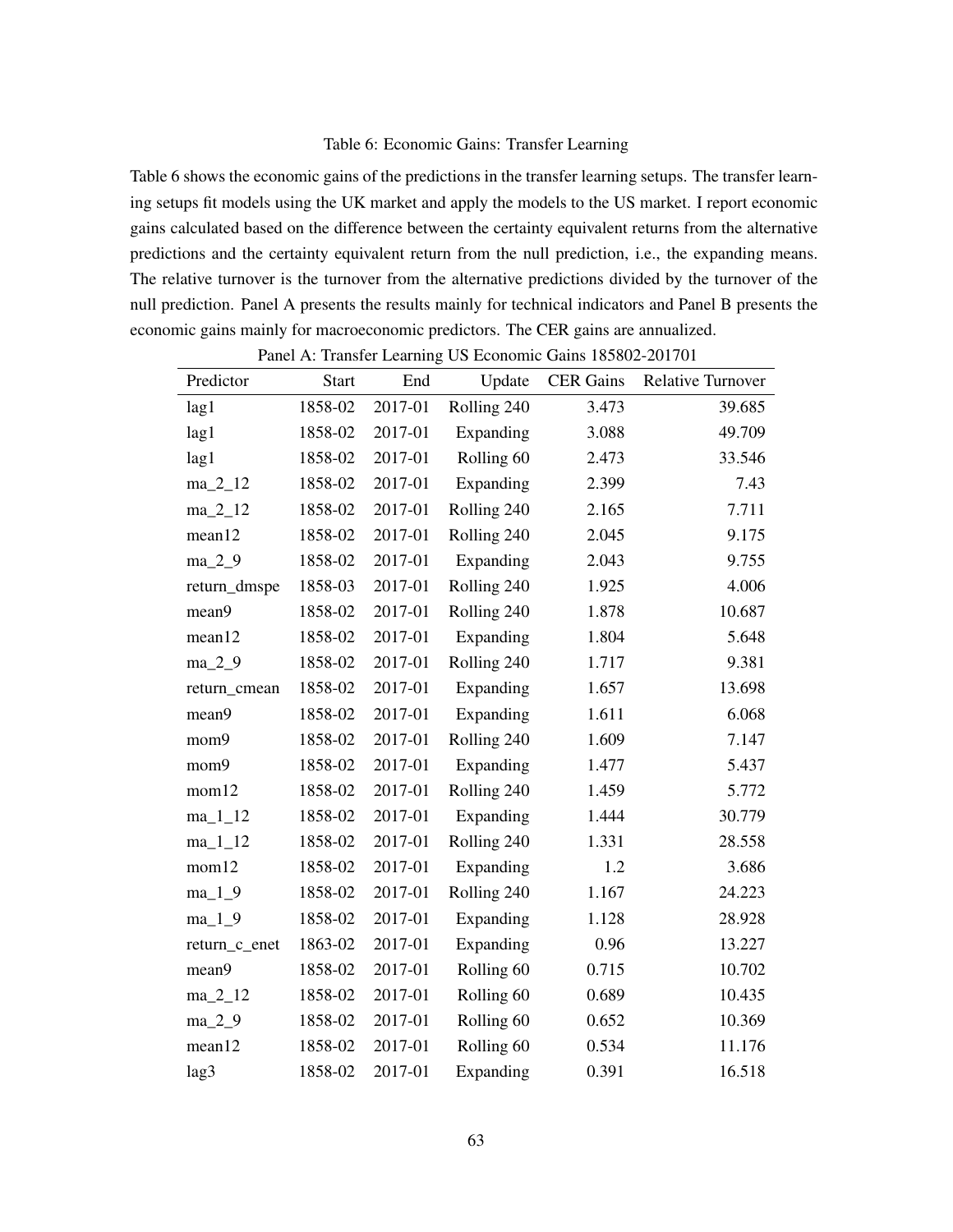| Predictor     | <b>Start</b> | End     | Update                | <b>CER Gains</b> | <b>Relative Turnover</b> |
|---------------|--------------|---------|-----------------------|------------------|--------------------------|
| skew          | 1858-02      | 2017-01 | Expanding             | 0.32             | 0.924                    |
| ma_3_9        | 1858-02      | 2017-01 | Rolling 240           | 0.3              | 14.413                   |
| return_cmean  | 1858-02      | 2017-01 | Rolling 240           | 0.295            | 7.958                    |
| mom12         | 1858-02      | 2017-01 | Rolling <sub>60</sub> | 0.275            | 8.309                    |
| mom9          | 1858-02      | 2017-01 | Rolling <sub>60</sub> | 0.248            | 9.267                    |
| ma_3_9        | 1858-02      | 2017-01 | Expanding             | 0.244            | 14.505                   |
| $ma_3_12$     | 1858-02      | 2017-01 | Expanding             | 0.218            | 13.556                   |
| lag2          | 1858-02      | 2017-01 | Expanding             | 0.124            | 27.321                   |
| kurt          | 1858-02      | 2017-01 | Expanding             | 0.056            | 1.103                    |
| $ma_3_12$     | 1858-02      | 2017-01 | Rolling 240           | 0.04             | 11.6                     |
| $ma_11_12$    | 1858-02      | 2017-01 | Rolling 60            | $-0.036$         | 24.128                   |
| $ma_3_12$     | 1858-02      | 2017-01 | Rolling <sub>60</sub> | $-0.164$         | 14.656                   |
| kurt          | 1858-02      | 2017-01 | Rolling 240           | $-0.391$         | 6.54                     |
| $ma_1_9$      | 1858-02      | 2017-01 | Rolling <sub>60</sub> | $-0.399$         | 23.618                   |
| ma_3_9        | 1858-02      | 2017-01 | Rolling 60            | $-0.477$         | 15.172                   |
| sd            | 1858-02      | 2017-01 | Expanding             | $-0.794$         | 0.347                    |
| return_dmspe  | 1858-03      | 2017-01 | Rolling 60            | $-0.893$         | 11.197                   |
| lag2          | 1858-02      | 2017-01 | Rolling 240           | $-0.908$         | 25.251                   |
| lag2          | 1858-02      | 2017-01 | Rolling <sub>60</sub> | $-1.023$         | 29.233                   |
| return_dmspe  | 1858-03      | 2017-01 | Expanding             | $-1.175$         | 0.781                    |
| lag3          | 1858-02      | 2017-01 | Rolling 60            | $-1.36$          | 25.608                   |
| kurt          | 1858-02      | 2017-01 | Rolling <sub>60</sub> | $-1.607$         | 10.023                   |
| return_c_enet | 1863-02      | 2017-01 | Rolling 240           | $-1.804$         | 5.317                    |
| lag3          | 1858-02      | 2017-01 | Rolling 240           | $-1.87$          | 23.684                   |
| return cmean  | 1858-02      | 2017-01 | Rolling 60            | $-2.587$         | 9.857                    |
| sd            | 1858-02      | 2017-01 | Rolling 240           | $-2.595$         | 4.699                    |
| sd            | 1858-02      | 2017-01 | Rolling 60            | $-3.178$         | 7.829                    |
| skew          | 1858-02      | 2017-01 | Rolling 240           | $-3.182$         | 4.357                    |
| return_c_enet | 1863-02      | 2017-01 | Rolling <sub>60</sub> | $-3.832$         | 9.299                    |
| skew          | 1858-02      | 2017-01 | Rolling 60            | $-4.496$         | 8.918                    |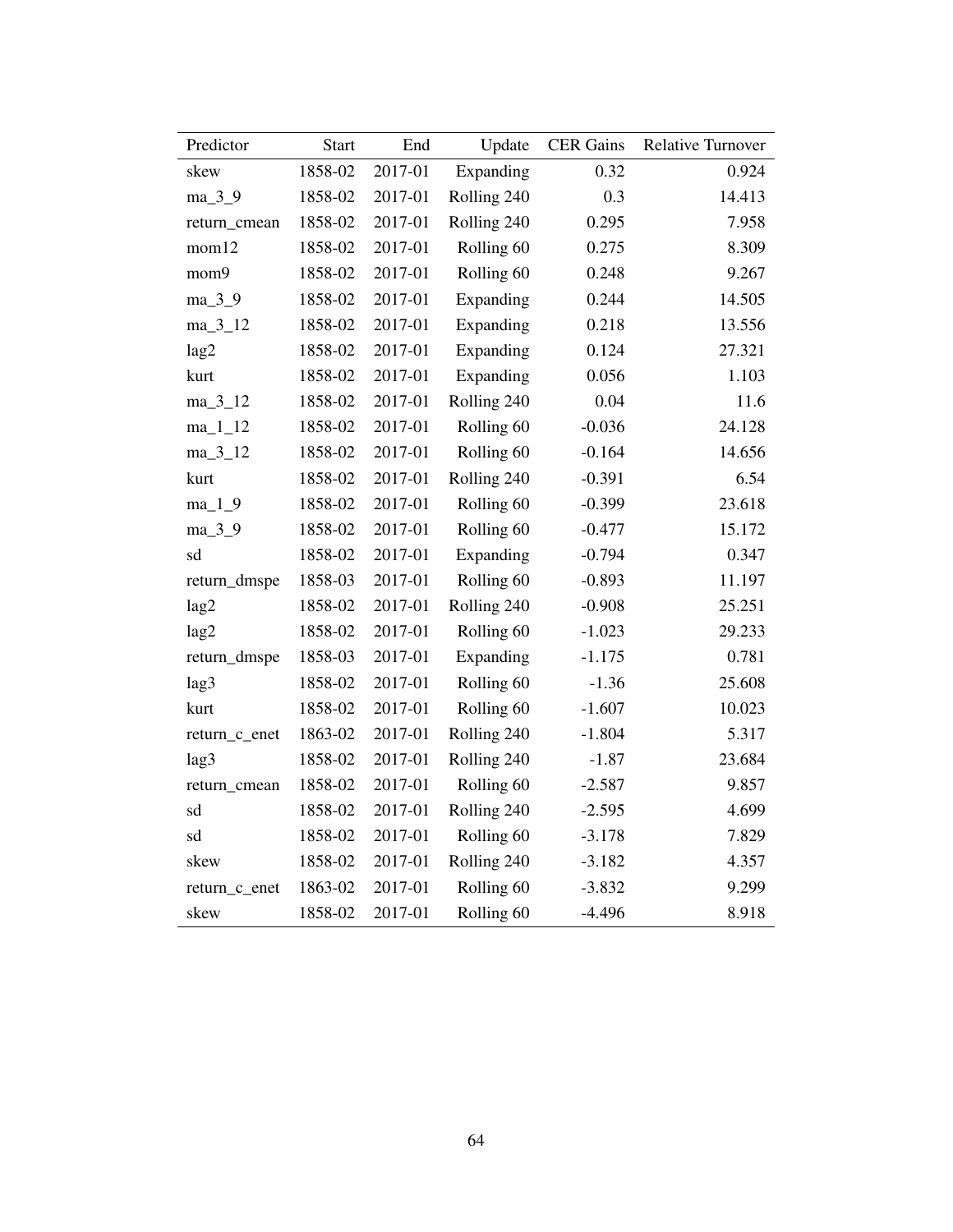| Predictor    | <b>Start</b> | End     | Update                | <b>CER</b> Gains | <b>Relative Turnover</b> |
|--------------|--------------|---------|-----------------------|------------------|--------------------------|
| macro_cmean  | 1926-02      | 2017-01 | Rolling 60            | 3.38             | 5.724                    |
| infl         | 1926-02      | 2017-01 | Rolling <sub>60</sub> | 3.226            | 7.616                    |
| ltr          | 1926-02      | 2017-01 | Rolling 240           | 2.631            | 21.809                   |
| tbl          | 1926-02      | 2017-01 | Rolling 240           | 2.498            | 5.335                    |
| tbl          | 1926-02      | 2017-01 | Rolling 60            | 2.419            | 8.435                    |
| dfy          | 1926-02      | 2017-01 | Rolling 240           | 2.394            | 7.812                    |
| tms          | 1926-02      | 2017-01 | Expanding             | 2.394            | 4.705                    |
| macro_c_enet | 1931-02      | 2017-01 | Rolling 240           | 2.284            | 4.067                    |
| tbl          | 1926-02      | 2017-01 | Expanding             | 2.278            | 2.546                    |
| mix_cmean    | 1926-02      | 2017-01 | Rolling 240           | 2.159            | 8.241                    |
| infl         | 1926-02      | 2017-01 | Rolling 240           | 2.142            | 4.106                    |
| lty          | 1926-02      | 2017-01 | Rolling 240           | 2.099            | 4.314                    |
| ltr          | 1926-02      | 2017-01 | Rolling 60            | 2.091            | 18.753                   |
| macro_cmean  | 1926-02      | 2017-01 | Rolling 240           | 2.071            | 3.566                    |
| macro_c_enet | 1931-02      | 2017-01 | Expanding             | 2.001            | 6.796                    |
| mix_c_enet   | 1931-02      | 2017-01 | Expanding             | 1.98             | 12.357                   |
| ltr          | 1926-02      | 2017-01 | Expanding             | 1.854            | 27.251                   |
| lty          | 1926-02      | 2017-01 | Expanding             | 1.814            | 2.319                    |
| dy           | 1926-02      | 2017-01 | Rolling 60            | 1.724            | 4.142                    |
| macro_cmean  | 1926-02      | 2017-01 | Expanding             | 1.689            | 5.494                    |
| dfr          | 1926-02      | 2017-01 | Rolling 240           | 1.679            | 6.257                    |
| dfr          | 1926-02      | 2017-01 | Rolling 60            | 1.587            | 8.514                    |
| mix_cmean    | 1926-02      | 2017-01 | Expanding             | 1.555            | 10.312                   |
| tms          | 1926-02      | 2017-01 | Rolling 240           | 1.555            | 4.936                    |
| dfy          | 1926-02      | 2017-01 | Expanding             | 1.502            | 4.942                    |
| macro_dmspe  | 1926-03      | 2017-01 | Rolling <sub>60</sub> | 1.469            | 4.084                    |
| tms          | 1926-02      | 2017-01 | Rolling 60            | 1.298            | 8.711                    |
| infl         | 1926-02      | 2017-01 | Expanding             | 1.241            | 1.547                    |
| dfr          | 1926-02      | 2017-01 | Expanding             | 1.103            | 1.79                     |
| dp           | 1926-02      | 2017-01 | Rolling 60            | 1.045            | 5.843                    |
| mix_dmspe    | 1926-03      | 2017-01 | Rolling 240           | 0.962            | 2.964                    |
| dp           | 1926-02      | 2017-01 | Rolling 240           | 0.793            | 1.893                    |
| dy           | 1926-02      | 2017-01 | Expanding             | 0.715            | 2.382                    |
| dp           | 1926-02      | 2017-01 | Expanding             | 0.106            | 1.891                    |
| macro_c_enet | 1931-02      | 2017-01 | Rolling 60            | 0.104            | 3.448                    |

Panel B: Transfer Learning US Economic Gains 192602-201701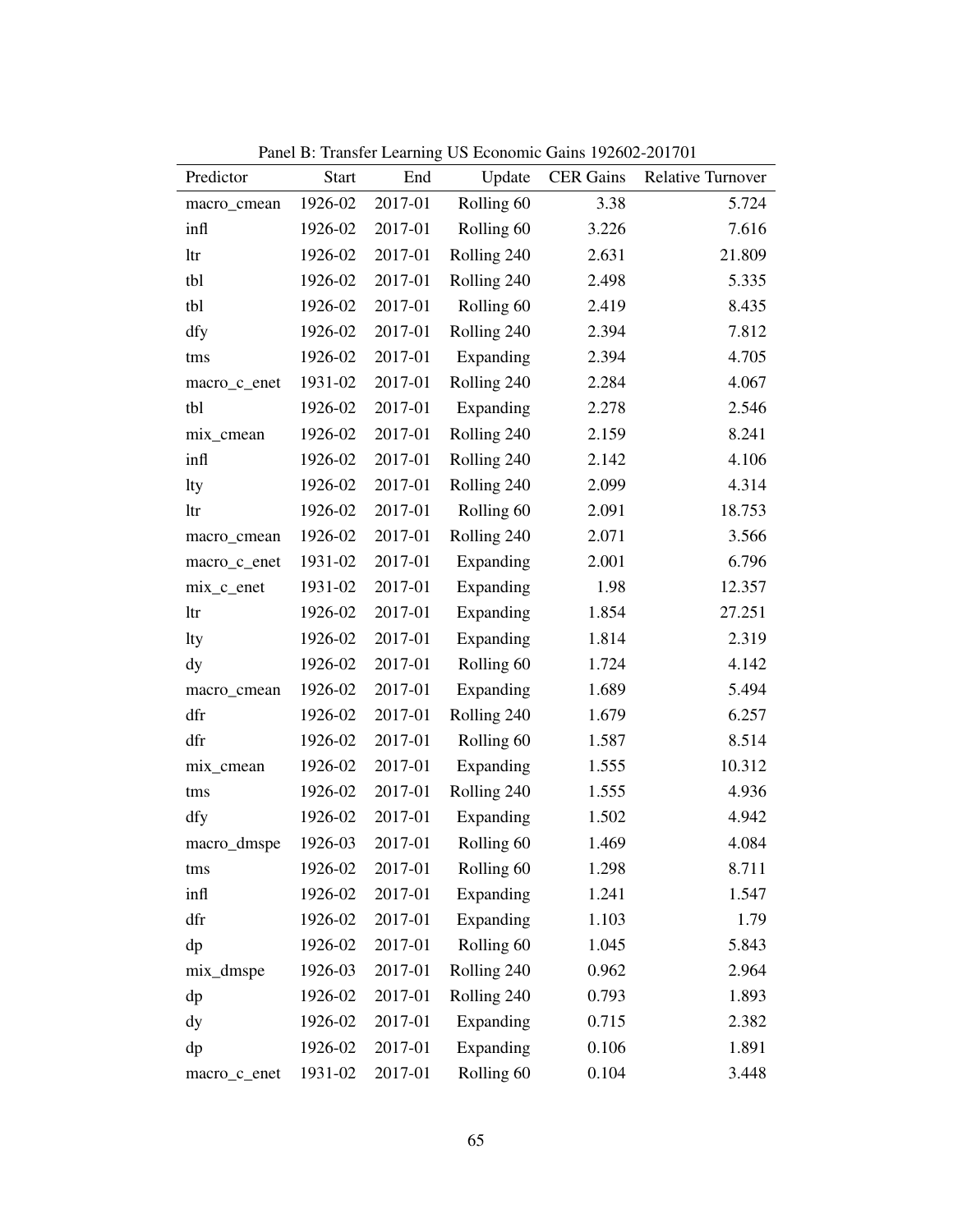| Predictor    | <b>Start</b> | End     | Update      | <b>CER</b> Gains | <b>Relative Turnover</b> |
|--------------|--------------|---------|-------------|------------------|--------------------------|
| dy           | 1926-02      | 2017-01 | Rolling 240 | 0.102            | 1.738                    |
| dfy          | 1926-02      | 2017-01 | Rolling 60  | $-0.089$         | 9.599                    |
| macro_dmspe  | 1926-03      | 2017-01 | Rolling 240 | $-0.257$         | 1.136                    |
| mix_dmspe    | 1926-03      | 2017-01 | Rolling 60  | $-0.603$         | 10.698                   |
| macro_dmspe  | 1926-03      | 2017-01 | Expanding   | $-0.853$         | 0.67                     |
| lty          | 1926-02      | 2017-01 | Rolling 60  | $-1.084$         | 9.886                    |
| mix_dmspe    | 1926-03      | 2017-01 | Expanding   | $-1.214$         | 0.428                    |
| mix_cmean    | 1926-02      | 2017-01 | Rolling 60  | $-1.728$         | 12.908                   |
| $mix_c$ enet | 1931-02      | 2017-01 | Rolling 240 | $-1.757$         | 4.833                    |
| mix c enet   | 1931-02      | 2017-01 | Rolling 60  | $-3.84$          | 9.903                    |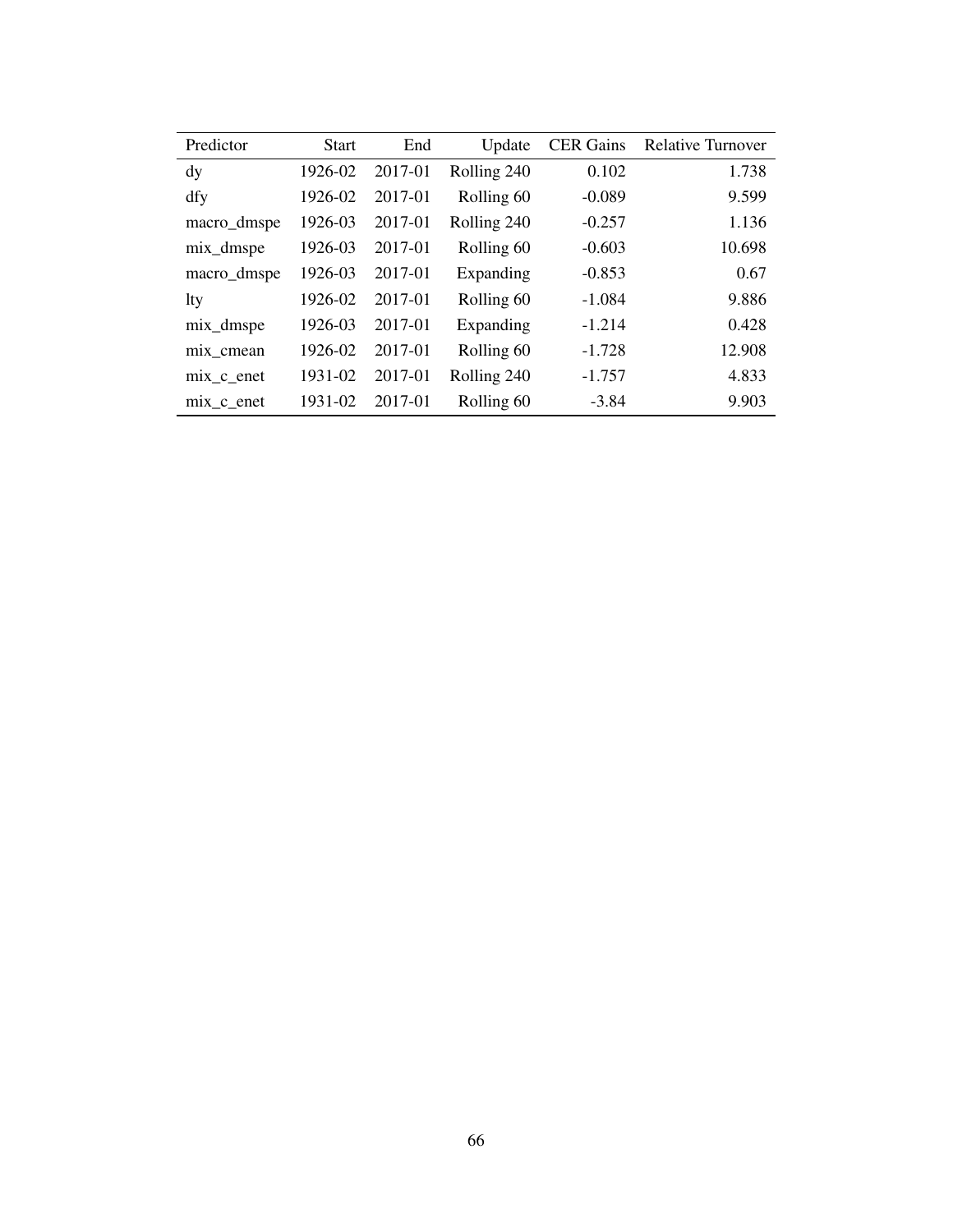## Table 7: Stability of Out-of-Sample Predictability

Table 7 shows the stability of out-of-sample (OOS) predictability. I calculate the 5-year rolling window OOS *R* 2 and take the standard deviation to form the measure. Panel A and B reports the standard deviations for technical indicators and macroeconomic predictors respectively. The update frequency, i.e., "Expand", "Roll60" and "Roll240" indicates the update window for prediction models. The expanding window, "Expand", uses all past observations. "Roll60" indicates 60-month rolling window update using the past 60 months and "Roll240" indicates 240-month rolling window update using the past 240 months. All numbers are annualized.

|               |        | UK            |         |        | <b>US</b> |         |        | Transfer      |         |
|---------------|--------|---------------|---------|--------|-----------|---------|--------|---------------|---------|
| Predictor     | Expand | <b>Roll60</b> | Roll240 | Expand | Roll60    | Roll240 | Expand | <b>Roll60</b> | Roll240 |
| kurt          | 0.232  | 0.429         | 0.179   | 0.116  | 0.332     | 0.199   | 0.047  | 2547.175      | 28.405  |
| lag1          | 0.325  | 0.318         | 0.278   | 0.244  | 0.25      | 0.201   | 0.263  | 0.231         | 0.184   |
| lag2          | 0.116  | 0.245         | 0.139   | 0.023  | 0.189     | 0.112   | 0.082  | 0.178         | 0.093   |
| lag3          | 0.105  | 0.261         | 0.14    | 0.068  | 0.205     | 0.109   | 0.055  | 0.172         | 0.123   |
| $ma_11_12$    | 0.169  | 0.413         | 0.188   | 0.123  | 0.186     | 0.122   | 0.085  | 0.159         | 0.102   |
| $ma_1_9$      | 0.112  | 0.242         | 0.169   | 0.118  | 0.18      | 0.11    | 0.085  | 0.161         | 0.104   |
| $ma_2_12$     | 0.103  | 0.2           | 0.158   | 0.136  | 0.21      | 0.139   | 0.079  | 0.197         | 0.111   |
| $ma_2_9$      | 0.121  | 0.223         | 0.172   | 0.12   | 0.203     | 0.139   | 0.078  | 0.194         | 0.112   |
| $ma_3_12$     | 0.185  | 0.353         | 0.147   | 0.077  | 0.211     | 0.118   | 0.067  | 0.197         | 0.097   |
| $ma_3_9$      | 0.156  | 0.366         | 0.132   | 0.063  | 0.197     | 0.111   | 0.069  | 0.247         | 0.105   |
| mean12        | 0.115  | 0.268         | 0.17    | 0.108  | 0.211     | 0.13    | 0.069  | 0.232         | 0.161   |
| mean9         | 0.113  | 0.272         | 0.176   | 0.105  | 0.216     | 0.127   | 0.062  | 0.255         | 0.136   |
| mom12         | 0.082  | 0.221         | 0.194   | 0.127  | 0.199     | 0.15    | 0.069  | 0.205         | 0.111   |
| mom9          | 0.106  | 0.231         | 0.182   | 0.099  | 0.216     | 0.148   | 0.075  | 0.276         | 0.111   |
| return_c_enet | 0.057  | 0.15          | 0.121   | 0.082  | 0.161     | 0.105   | 0.032  | 70.696        | 90.622  |
| return_cmean  | 0.07   | 0.196         | 0.143   | 0.066  | 0.159     | 0.11    | 0.068  | 35.19         | 0.371   |
| return_dmspe  | 0.037  | 0.033         | 0.033   | 0.052  | 0.046     | 0.051   | 0.048  | 7.776         | 0.118   |
| sd            | 0.315  | 0.407         | 0.192   | 0.085  | 0.303     | 0.187   | 0.097  | 4744.884      | 74.453  |
| skew          | 0.137  | 0.315         | 0.157   | 0.053  | 0.233     | 0.149   | 0.055  | 2674.022      | 15.731  |
|               |        |               |         |        |           |         |        |               |         |

Panel A: OOS Predictability Stability of Technical Indicators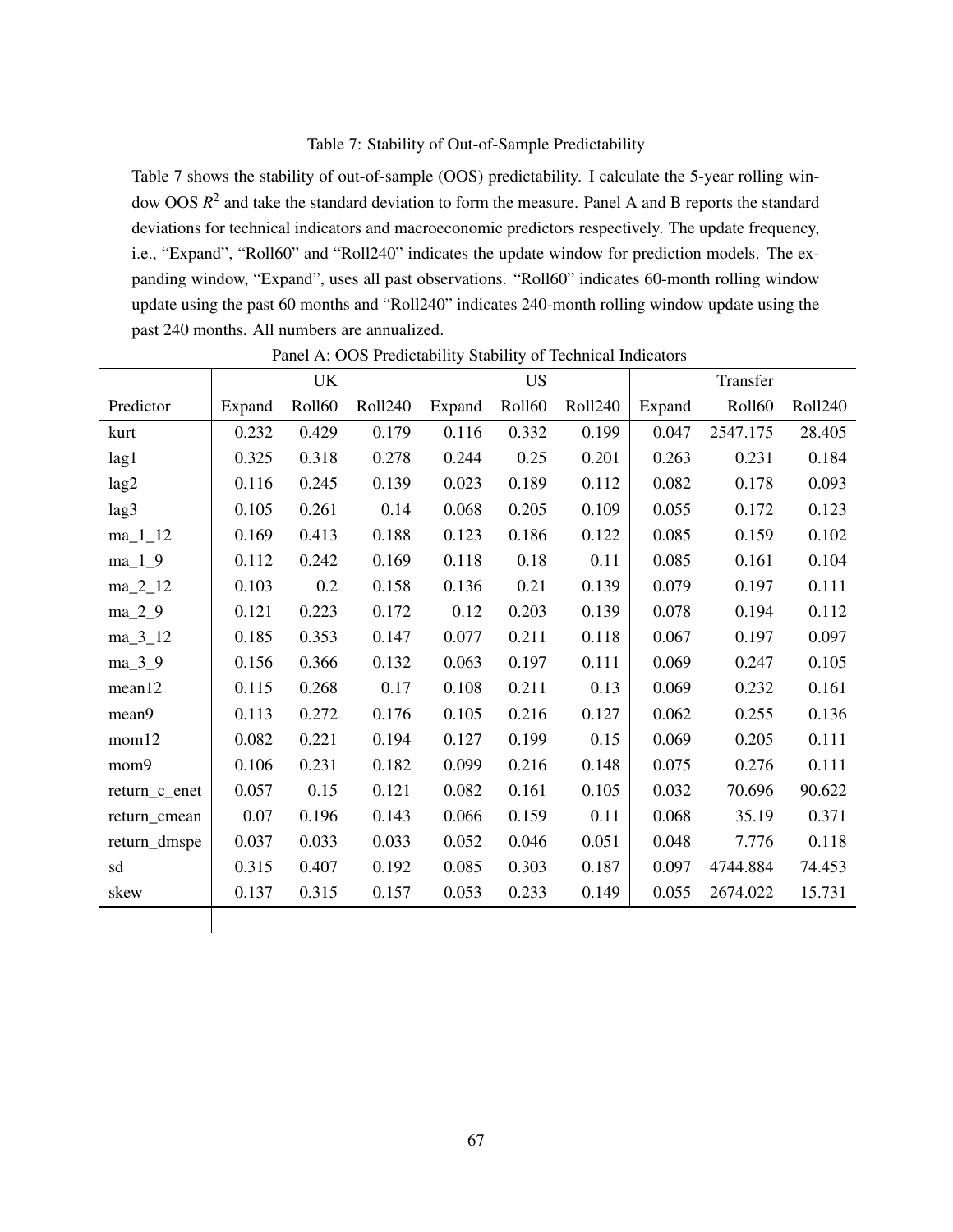|               |        | UK     |         |        | US     |                | I and D. OOD I Rundamity Stability of Macrocconomic I Rundols | Transfer |         |
|---------------|--------|--------|---------|--------|--------|----------------|---------------------------------------------------------------|----------|---------|
| Predictor     | Expand | Roll60 | Roll240 | Expand | Roll60 | <b>Roll240</b> | Expand                                                        | Roll60   | Roll240 |
| dfr           | 0.114  | 0.176  | 0.122   | 0.098  | 0.248  | 0.164          | 0.03                                                          | 0.155    | 0.094   |
| dfy           | 0.144  | 0.224  | 0.164   | 0.129  | 0.276  | 0.155          | 0.15                                                          | 1.148    | 0.304   |
| dp            | 0.11   | 0.201  | 0.133   | 0.106  | 0.246  | 0.143          | 0.19                                                          | 4.435    | 0.475   |
| $\mathbf{dy}$ | 0.109  | 0.218  | 0.131   | 0.098  | 0.34   | 0.148          | 0.115                                                         | 8.409    | 0.595   |
| infl          | 0.102  | 0.227  | 0.161   | 0.105  | 0.263  | 0.172          | 0.028                                                         | 0.342    | 0.094   |
| ltr           | 0.143  | 0.178  | 0.16    | 0.104  | 0.265  | 0.122          | 0.049                                                         | 0.179    | 0.089   |
| <b>lty</b>    | 0.139  | 0.246  | 0.192   | 0.139  | 0.221  | 0.166          | 0.053                                                         | 0.698    | 0.145   |
| macro c enet  | 0.109  | 0.164  | 0.116   | 0.089  | 0.238  | 0.095          | 0.052                                                         | 1.79     | 0.143   |
| macro cmean   | 0.109  | 0.161  | 0.115   | 0.088  | 0.202  | 0.102          | 0.034                                                         | 0.514    | 0.113   |
| macro_dmspe   | 0.025  | 0.031  | 0.026   | 0.042  | 0.045  | 0.046          | 0.041                                                         | 0.047    | 0.035   |
| tbl           | 0.151  | 0.544  | 0.186   | 0.111  | 0.281  | 0.196          | 0.075                                                         | 5.955    | 0.099   |
| tms           | 0.141  | 0.295  | 0.17    | 0.113  | 0.253  | 0.126          | 0.068                                                         | 0.398    | 0.099   |

Panel B: OOS Predictability Stability of Macroeconomic Predictors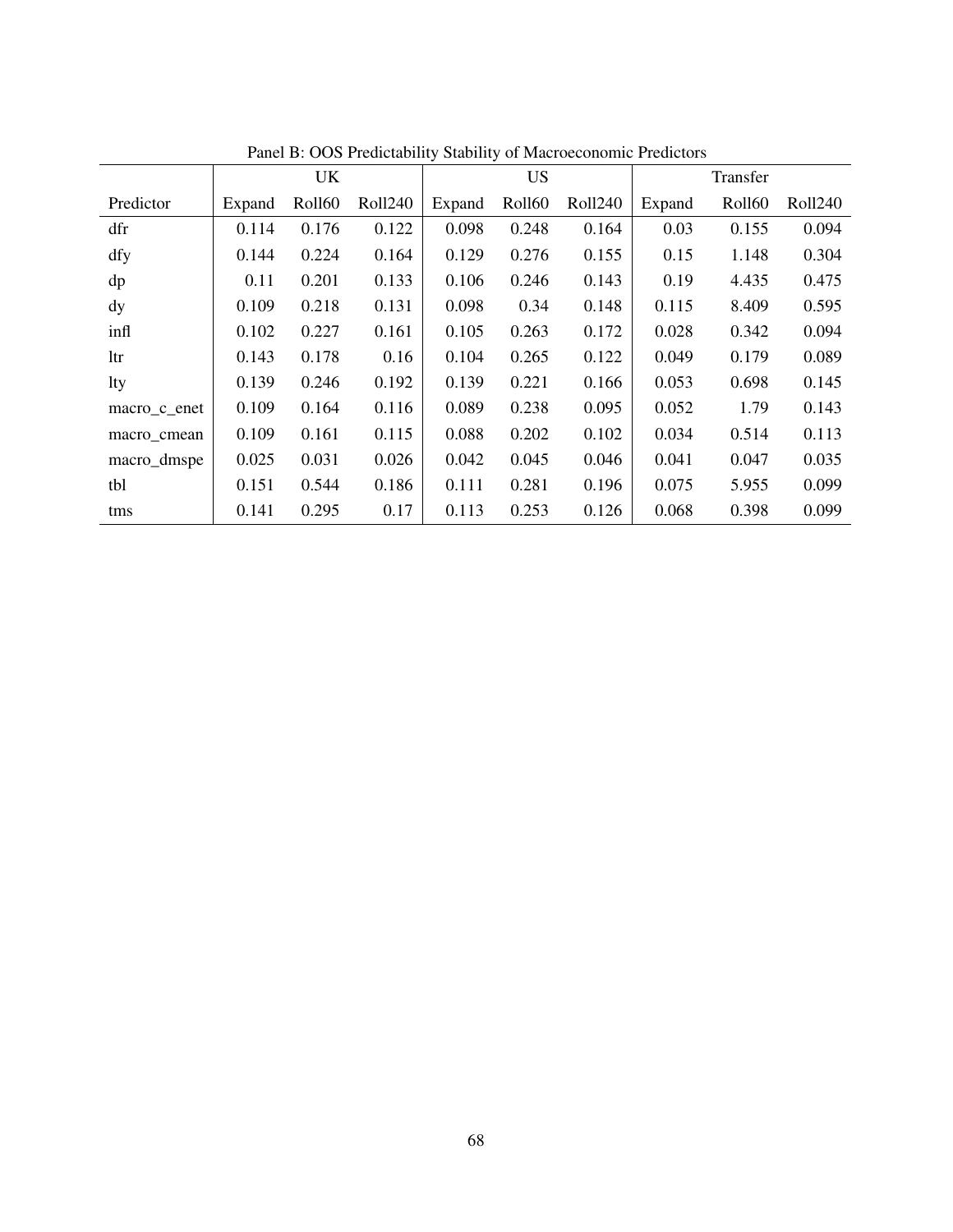# Table 8: Out-of-Sample  $R^2$ , GDP and Extreme Equity Premiums

Table 8 shows the annual out-of-sample  $(OOS)$   $R^2$  conditional on the economic rare events for the UK. Panel A investigates the rare GDP levels. Panel B focuses on the extreme equity premiums. Panel C interacts the GDP events with the equity premium events. The column "Non Event YR" shows the OOS  $R^2$ s for the non-event years and the column "Event YR" shows the OOS  $R^2$ s for the event years. All OOS  $R^2$ s are annualized.

| Panel A: Predictability and GDP    |              |          |  |  |
|------------------------------------|--------------|----------|--|--|
| Event                              | Non Event YR | Event YR |  |  |
| Decreasing GDP                     | 0.011        | $-0.001$ |  |  |
| $<$ 5 Percentile GDP               | 0.004        | 0.027    |  |  |
| $>95$ Precentile GDP               | 0.01         | $-0.003$ |  |  |
| <b>GDP</b> Turning Point           | 0.004        | 0.023    |  |  |
| <b>GDP</b> Turning Negative        | 0.008        | 0.016    |  |  |
| <b>GDP</b> Turning Positive        | 0.003        | 0.032    |  |  |
| Before GDP Turning Point           | 0.017        | $-0.016$ |  |  |
| <b>Before GDP Turning Negative</b> | 0.009        | 0.002    |  |  |
| Before GDP Turning Positive        | 0.014        | $-0.024$ |  |  |

Panel A: Predictability and GDP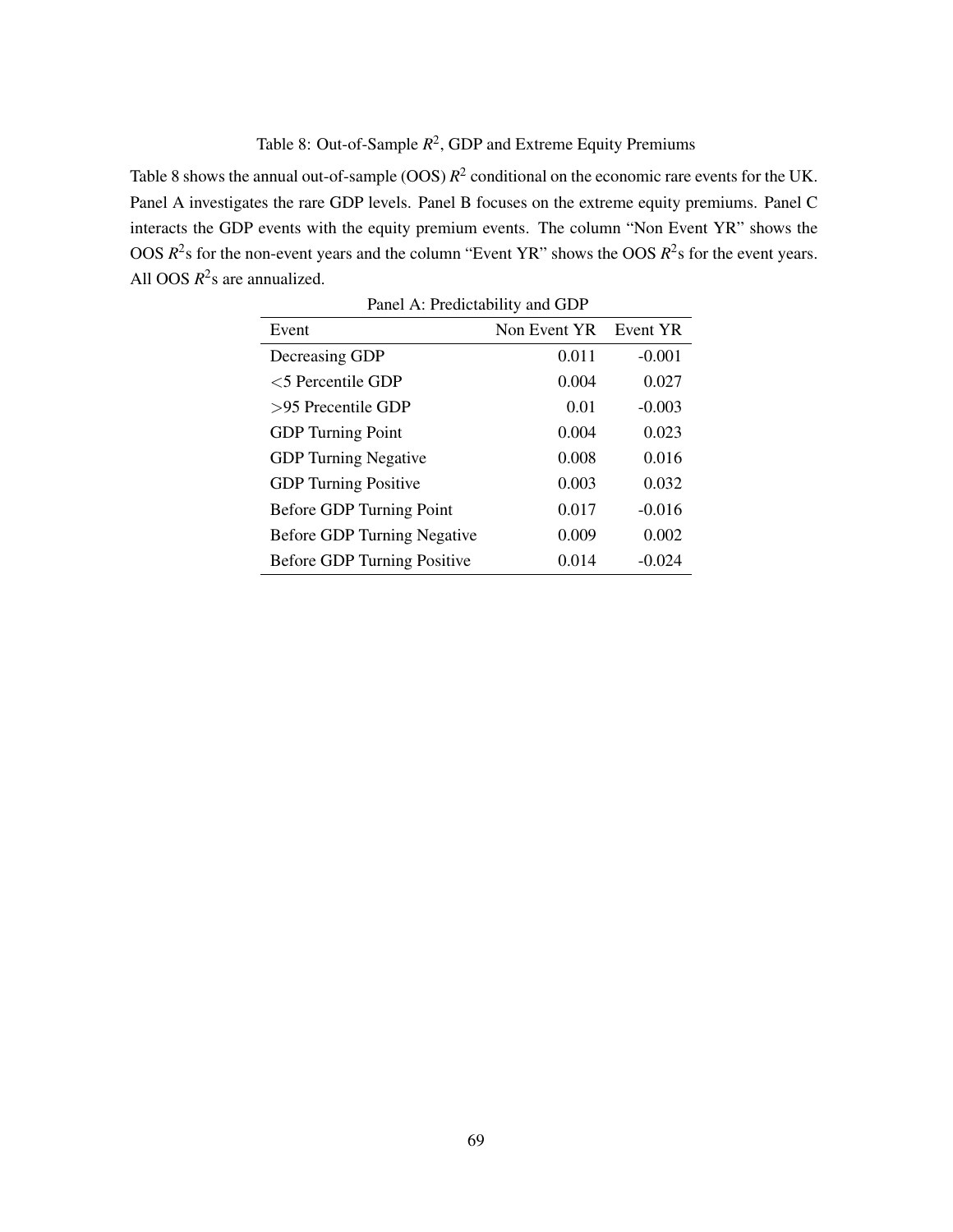| I and D. I Rareability and Extreme Equity I Rimanis |                       |          |  |  |
|-----------------------------------------------------|-----------------------|----------|--|--|
| Event                                               | Non Event YR Event YR |          |  |  |
| <b>Extreme Equity Premium</b>                       | 0.013                 | 0.005    |  |  |
| Positive Extreme Equity Premium                     | $-0.022$              | 0.064    |  |  |
| <b>Negative Extreme Equity Premium</b>              | 0.042                 | $-0.041$ |  |  |

Panel B: Predictability and Extreme Equity Premiums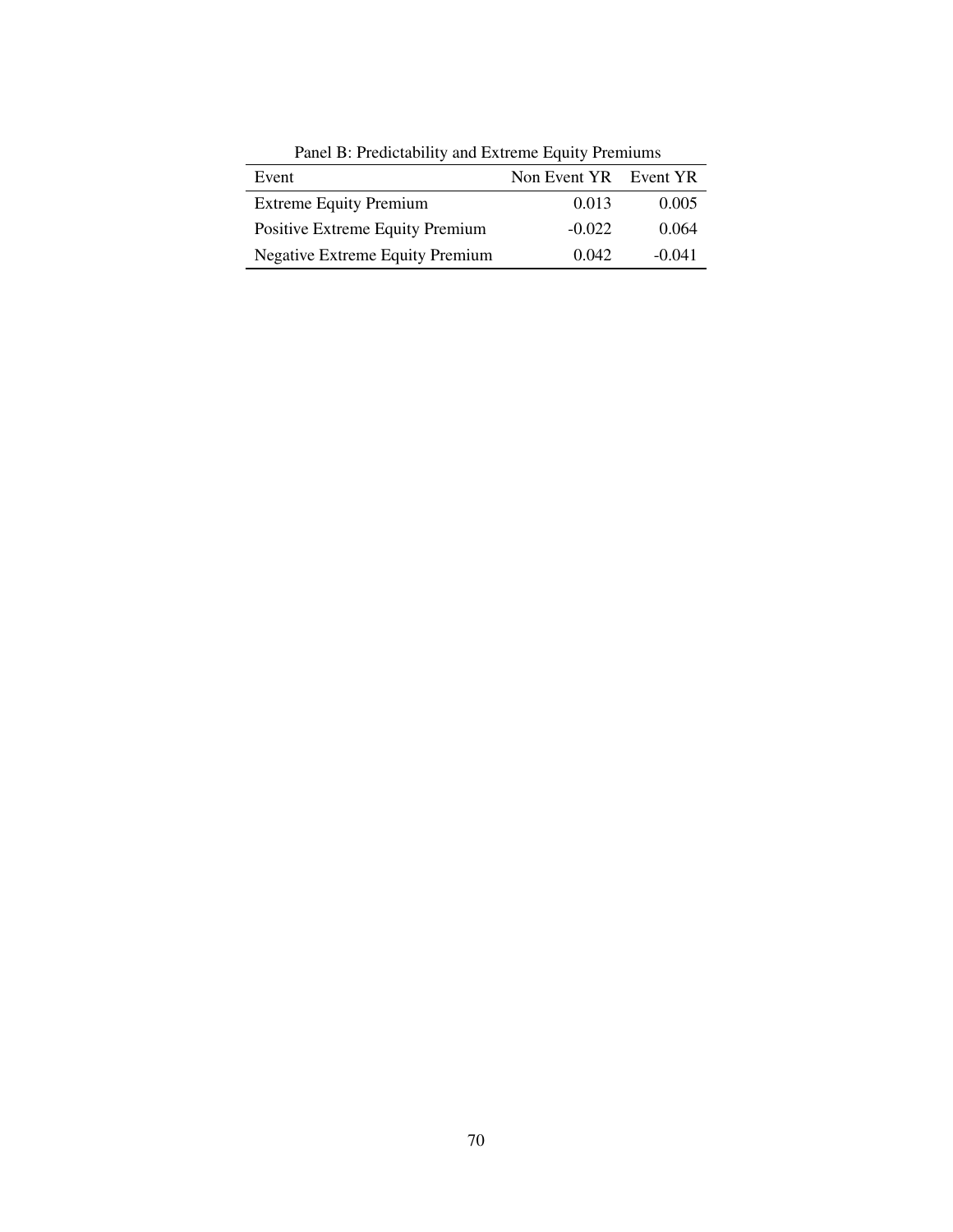| Event                                                  | Non Event YR | Event YR |
|--------------------------------------------------------|--------------|----------|
| GDP Turning Point X Extreme Equity Premium             | 0.001        | 0.03     |
| GDP Turning Positive X Extreme Equity Premium          | 0.007        | 0.009    |
| GDP Turning Negative X Extreme Equity Premium          | 0.002        | 0.049    |
| GDP Turning Point X Positive Extreme Equity Premium    | $-0.002$     | 0.104    |
| GDP Turning Positive X Positive Extreme Equity Premium | $-0.002$     | 0.137    |
| GDP Turning Negative X Positive Extreme Equity Premium | 0.008        | 0.007    |
| GDP Turning Point X Negative Extreme Equity Premium    | 0.011        | $-0.008$ |
| GDP Turning Positive X Negative Extreme Equity Premium | 0.016        | $-0.135$ |
| GDP Turning Negative X Negative Extreme Equity Premium | 0.001        | 0.066    |

Panel C: Predictability and the Interaction between GDP and Extreme Equity Premiums